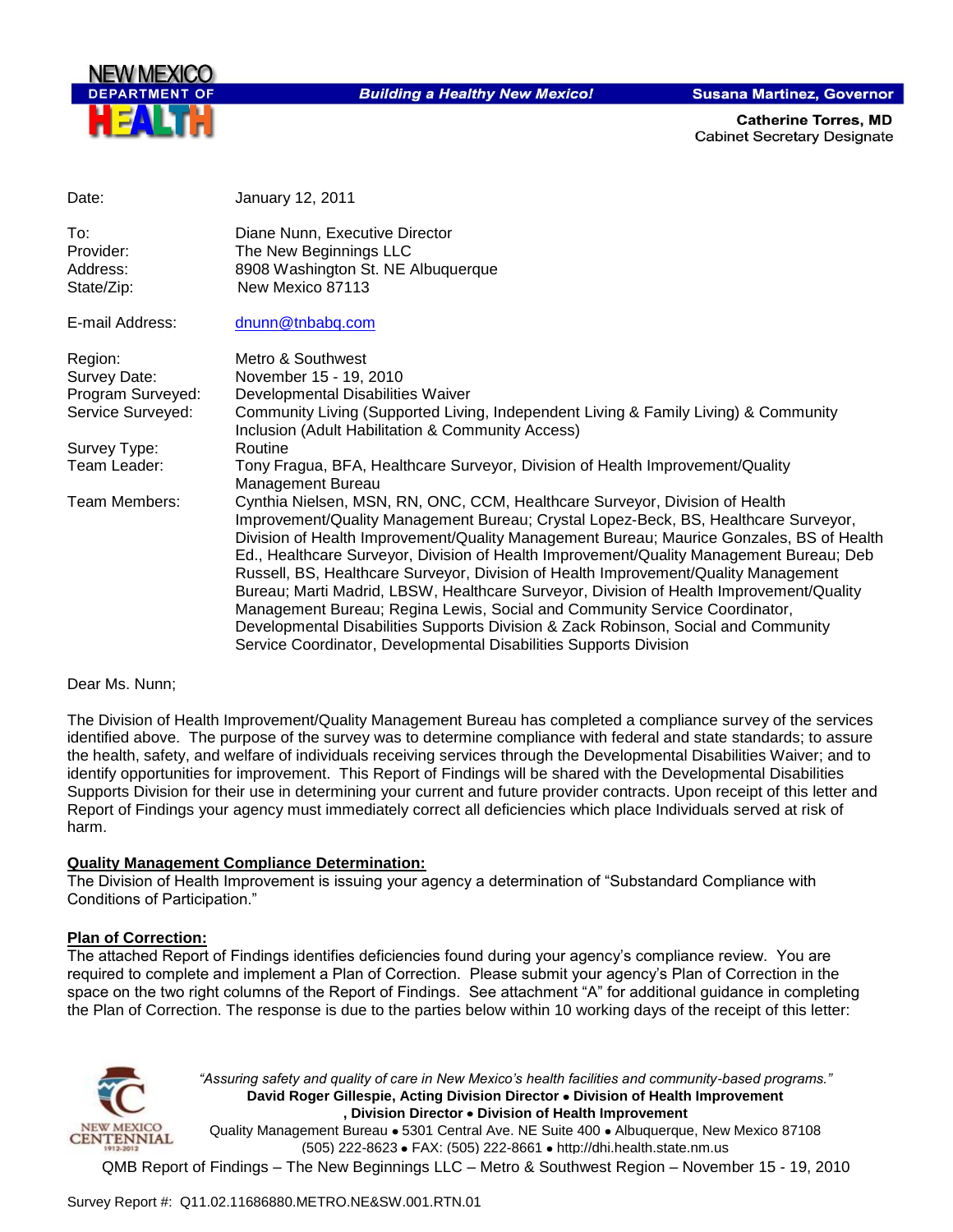#### **1. Quality Management Bureau, Attention: Plan of Correction Coordinator 5301 Central Ave. NE Suite 400 Albuquerque, NM 87108**

## **2. Developmental Disabilities Supports Division Regional Office for region of service surveyed**

Upon notification from QMB that your Plan of Correction has been approved, you must implement all remedies and corrective actions within 45 working days. If your Plan of Correction is denied, you must resubmit a revised plan as soon as possible for approval, as all remedies must still be completed within 45 working days of the receipt of this letter.

Failure to submit, complete or implement your Plan of Correction within the 45 day required time frames may result in the imposition of a \$200 per day Civil Monetary Penalty until it is received, completed and/or implemented.

#### **Request for Informal Reconsideration of Findings (IRF):**

If you disagree with a finding of deficient practice, you have 10 working days upon receipt of this notice to request an IRF. Submit your request for an IRF in writing to:

> QMB Deputy Bureau Chief 5301 Central Ave NE Suite #400 Albuquerque, NM 87108 Attention: IRF request

See Attachment "C" for additional guidance in completing the request for Informal Reconsideration of Findings. The request for an IRF will not delay the implementation of your Plan of Correction which must be completed within 45 working days. Providers may not appeal the nature or interpretation of the standard or regulation, the team composition or sampling methodology. If the IRF approves the modification or removal of a finding, you will be advised of any changes.

Please call the Plan of Correction Coordinator at 505-222-8647 if you have questions about the Report of Findings or Plan of Correction. Thank you for your cooperation and for the work you perform.

Sincerely,

*Tony Fragua, BFA*

Tony Fragua, BFA Team Lead/Healthcare Surveyor Division of Health Improvement Quality Management Bureau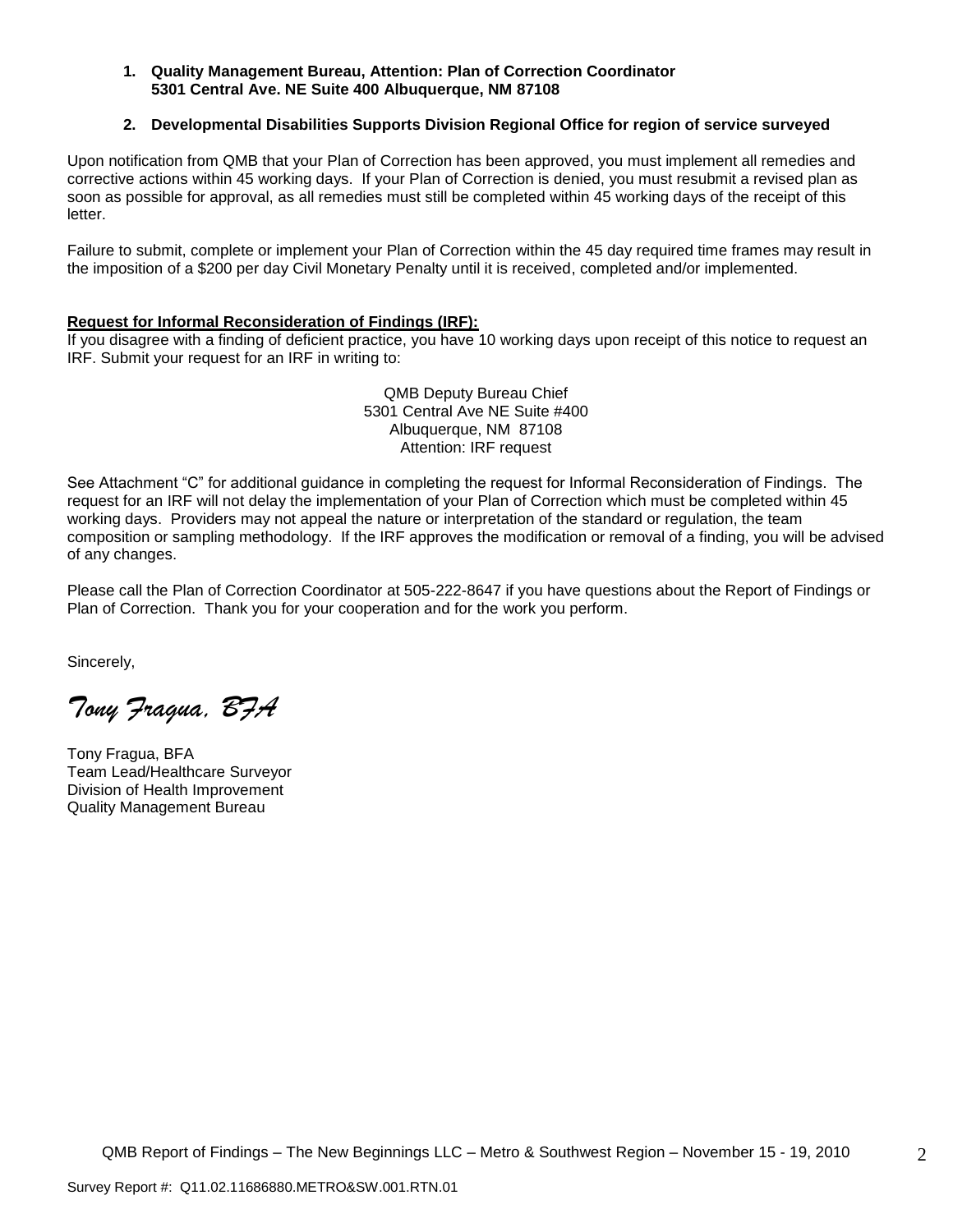## **Survey Process Employed:**

Entrance Conference Date: November 15, 2010

Exit Conference Date: November 19, 2010

## Present: **The New Beginnings, LLC**

Diane Nunn, Executive Director Ken Sangha, Operations Manager Jackie Devizio, Human Resource Manager

#### **DOH/DHI/QMB**

Tony Fragua, BFA, Team Lead/Healthcare Surveyor Cynthia Nielsen, MSN, RN, ONC, CCM, Healthcare Surveyor Marti Madrid, LBSW, Healthcare Surveyor Maurice Gonzales, BS of Health Ed., Healthcare Surveyor Deb Russell, BS, Healthcare Surveyor

## **DDSD – Metro & SW Regional Office**

Regina Lewis, Social and Community Service Coordinator Zack Robinson, Social and Community Service Coordinator

## Present: **The New Beginnings, LLC**

Diane Nunn, Executive Director Ken Sangha, Operations Manager Desiree Martinez, RN Dan Davis, Service Coordinator Marc Lacroix, Service Coordinator Molli Bass, Documentation Manager Annette Acosta-Moya, Service Coordinator Nicole Berezin, Trainer Jackie Devizio, Human Resource Manager Aspen Hamilton, Office Staff Kelly G. Walker, Quality Assurance Colene Fields, LPN Lori Washburn, Service Coordinator

# **DOH/DHI/QMB**

Tony Fragua, BFA, Team Lead/Healthcare Surveyor Crystal Lopez-Beck, BS, Healthcare Surveyor Cynthia Nielsen, MSN, RN, ONC, CCM, Healthcare Surveyor Maurice Gonzales, BS of Health Ed., Healthcare Surveyor

#### **DDSD - Metro Regional Office**

Regina Lewis, Social and Community Service Coordinator

| <b>Total Homes Visited</b>          | Number: | 23                                                                                                                                                                           |
|-------------------------------------|---------|------------------------------------------------------------------------------------------------------------------------------------------------------------------------------|
| <b>Supported Homes Visited</b><br>❖ | Number: | 5 (2 individuals live in one home)                                                                                                                                           |
| <b>Family Homes Visited</b><br>❖    | Number: | 18                                                                                                                                                                           |
| Administrative Locations Visited    | Number: |                                                                                                                                                                              |
| Total Sample Size                   | Number: | 27<br>3 - Jackson Class Members<br>24 - Non- <i>Jackson</i> Class Members<br>6 - Supported Living<br>18 - Family Living<br>3 - Independent Living<br>12 - Adult Habilitation |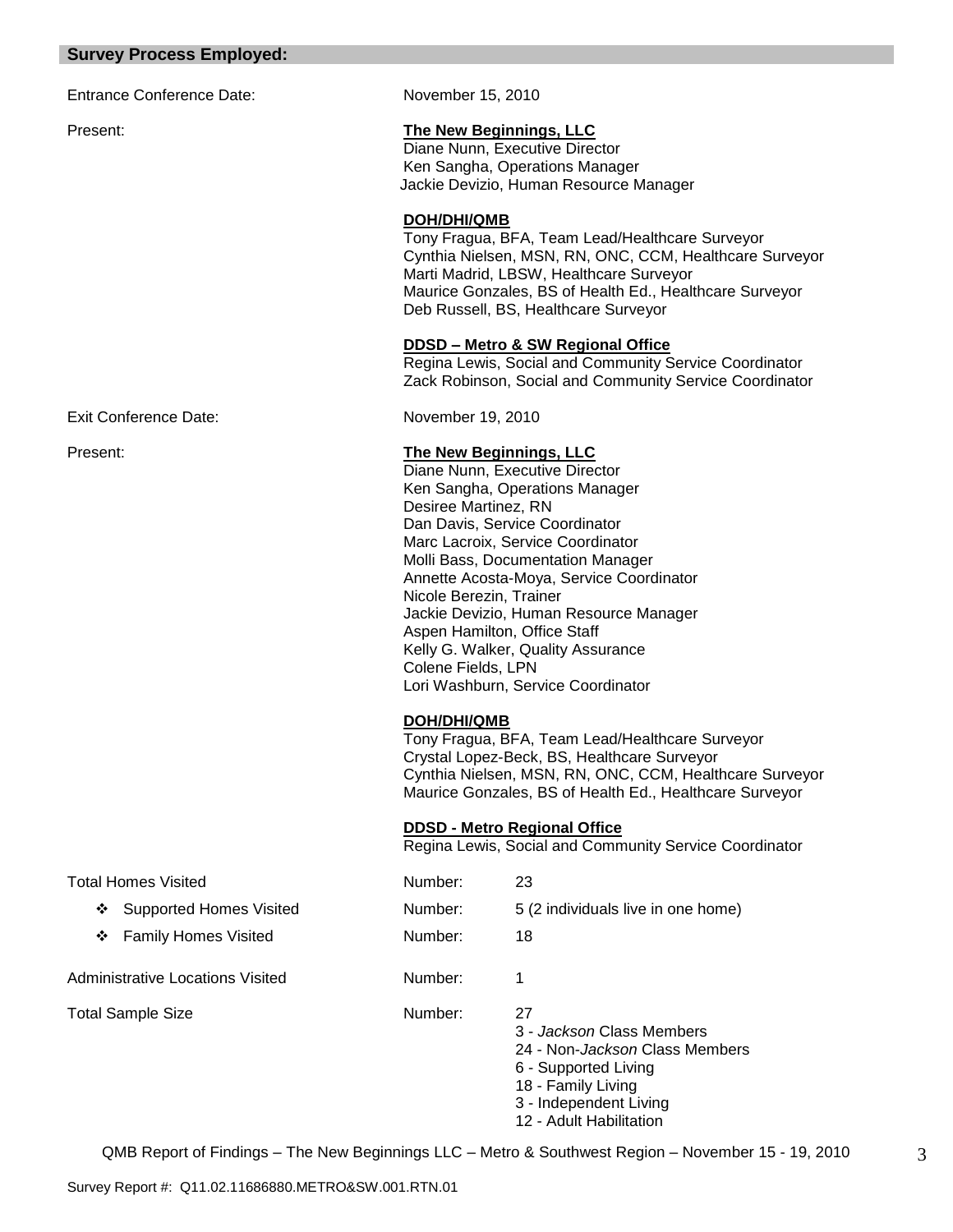4 - Community Access

Persons Served Interviewed Number: 22

Direct Service Personnel Interviewed Number: 37

Records Reviewed (Persons Served) Number: 27

Administrative Files Reviewed

Persons Served Observed Number: 5 (1 individual was unavailable for interview; 1 individual declined to be interviewed and 3 individuals didn"t respond to Surveyors questions).

- Billing Records  $\bullet$
- Medical Records  $\bullet$
- Incident Management Records  $\bullet$
- Personnel Files
- Training Records  $\bullet$
- Agency Policy and Procedure  $\bullet$
- Caregiver Criminal History Screening Records
- Employee Abuse Registry  $\bullet$
- Human Rights Notes and/or Meeting Minutes
- Evacuation Drills  $\bullet$
- Quality Assurance / Improvement Plan

CC: Distribution List: DOH - Division of Health Improvement

- DOH Developmental Disabilities Supports Division
- DOH Office of Internal Audit
- HSD Medical Assistance Division

4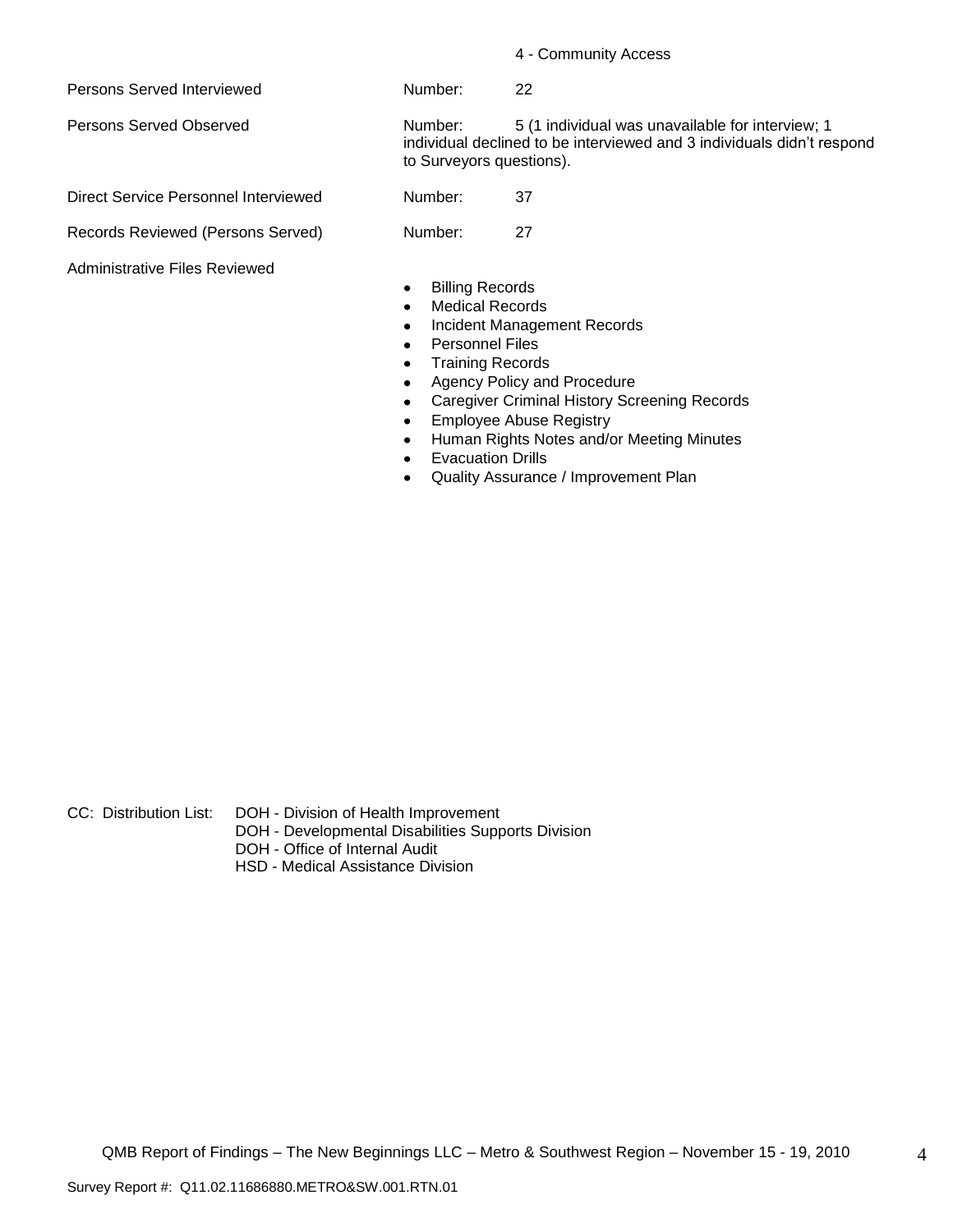# **Attachment A**

# **Provider Instructions for Completing the QMB Plan of Correction (POC) Process**

# *Introduction:*

After a QMB Compliance Review, your QMB Report of Findings will be sent to you via US mail.

Each provider must develop and implement a Plan of Correction (POC) that identifies specific quality assurance and quality improvement activities the agency will implement to correct deficiencies and prevent continued non compliance.

Agencies must submit their Plan of Correction within 10 business days from the date you receive the QMB Report of Findings. (Providers who do not submit a POC within 10 days will be referred to the Internal Review Committee [IRC] for sanctions).

If you have questions about the Plan of Correction process, call the QMB Plan of Correction Coordinator at 505-222-8647 or email at George.Perrault@state.nm.us Requests for technical assistance must be requested through your DDSD Regional Office.

If you wish to dispute a finding on the official Report of Findings, you must file an Informal Reconsideration of Findings (IRF) request within ten (10) days of receiving your report. The POC process cannot resolve disputes regarding findings. Please note that you must still submit a POC for findings that are in question (see Attachment "C").

# *Instructions for Completing Agency POC:*

# *Required Content*

Your Plan of Correction should provide a step-by-step description of the methods to correct each deficient practice to prevent recurrence and information that ensures the regulation cited is in compliance. The remedies noted in your POC are expected to be added to your Agency"s required, annual Quality Assurance Plan. (see page 3, DDW standards, effective; April 1, 2007, Chapter 1, Section I Continuous Quality Management System)

If a deficiency has already been corrected, the plan should state how it was corrected, the completion date (date the correction was accomplished), and how possible recurrence of the deficiency will be prevented.

The Plan of Correction you submit needs to address *each deficiency* in the two right hand columns with:

- 1. How the corrective action will be accomplished for all cited deficiencies in the report of findings;
- 2. How your Agency will identify all other individuals having the potential to be affected by the same deficient practice;
- 3. What measures will be put into place or what systemic changes will be made to ensure that the deficient practice will not reoccur and corrective action is sustained;
- 4. How your Agency plans to monitor corrective actions utilizing its continuous Quality Assurance/Quality Improvement Plan to assure solutions in the plan of correction are achieved and sustained, including (if appropriate):
	- Details about how and when Consumer, Personnel and Residential files are audited by Agency  $\bullet$ personnel to ensure they contain required documents;
	- Information about how Medication Administration Records are reviewed to verify they contain all  $\bullet$ required information before they are distributed, as they are being used, and after they are completed;
	- Your processes for ensuring that all staff are trained in Core Competencies, Incident Reporting, and Individual-Specific service requirements, etc;
	- How accuracy in Billing documentation is assured;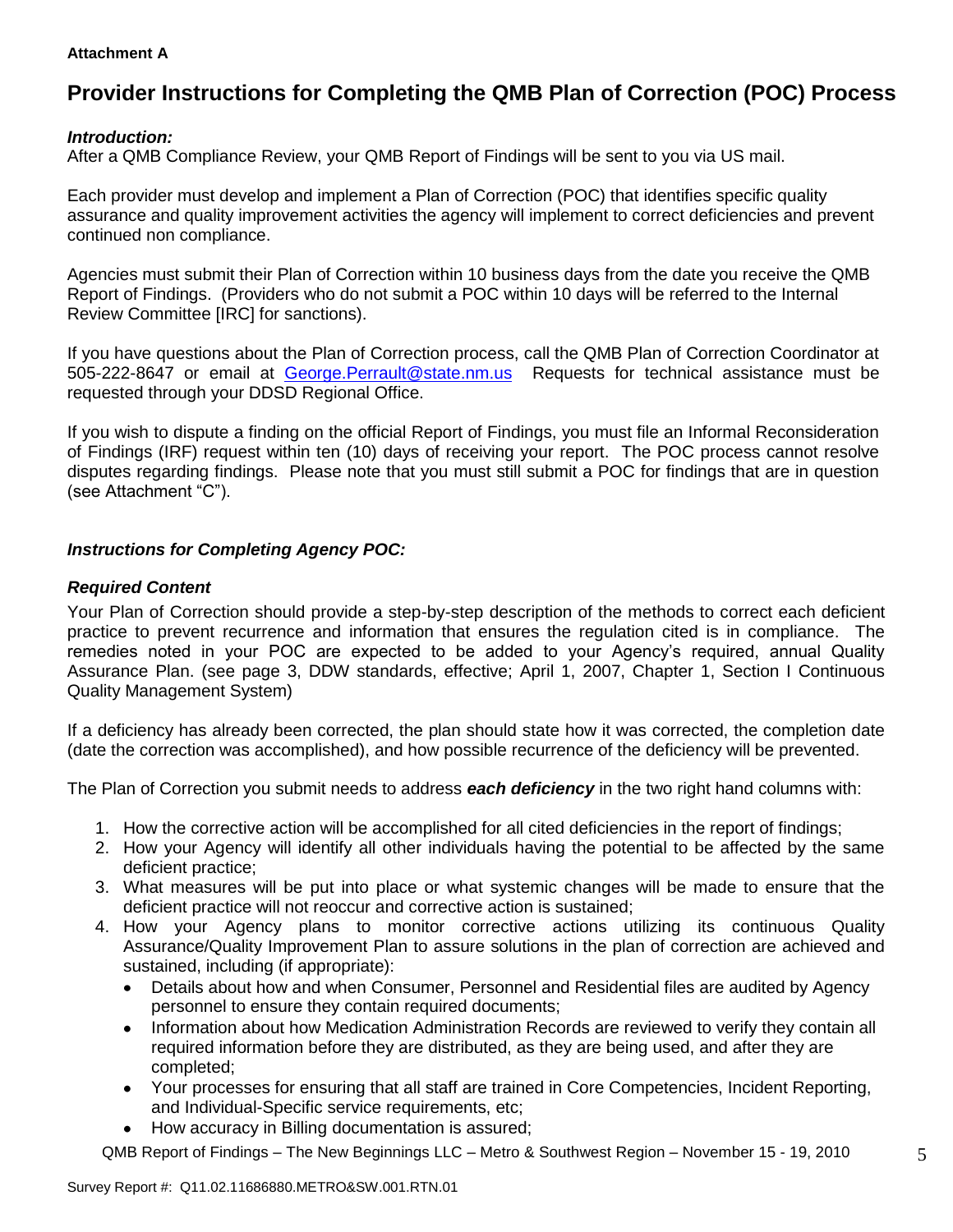- How health, safety is assured;  $\bullet$
- For Case Management Providers, how ISPs are reviewed to verify they meet requirements, how the timeliness of LOC packet submissions and consumer visits are tracked;
- Your process for gathering, analyzing and responding to Quality data, and
- Details about Quality Targets in various areas, current status, Root Cause Analyses about why Targets were not met, and remedies implemented.
- 5. The individual"s title responsible for the Plan of Correction and completion date.

*Note:* **Instruction or in-service of staff alone may not be a sufficient plan of correction.** This is a good first step toward correction, but additional steps should be taken to ensure the deficiency is corrected and will not recur.

# *Completion Dates*

The plan of correction must include a **completion date** (entered in the far right-hand column). Be sure the date is **realistic** in the amount of time your Agency will need to correct the deficiency; not to exceed 45 days.

Direct care issues should be corrected immediately and monitored appropriately. Some deficiencies may require a staged plan to accomplish total correction. Deficiencies requiring replacement of equipment, etc., may require more time to accomplish correction but should show reasonable time frames.

# *Plan of Correction Submission Requirements*

- 1. Your Plan of Correction must be completed on the official QMB Survey Report of Findings/Plan of Correction Form and received by QMB within ten (10) business days from the date you received the report of findings.
- 2. If you have questions about the POC process, call the POC Coordinator, George Perrault at 505-222- 8647 for assistance.
- 3. For Technical Assistance (TA) in developing or implementing your POC, contact your local DDSD Regional Office.
- 4. Submit your POC to George Perrault, POC Coordinator in any of the following ways:
	- a. Electronically at [George.Perrault@state.nm.us](mailto:George.Perrault@state.nm.us)
	- b. Faxed to 505-222-8661, or
	- c. Mailed to QMB, 5301 Central Avenue SW, Suite 400, Albuquerque, NM 87108
- 5. Do not send supporting documentation to QMB until after your POC has been approved by QMB.
- 6. QMB will notify you when your POC has been "approve" or "denied."
	- a. Whether your POC is "approved," or "denied," you will have a maximum of 45 business days from the date of receipt of your Report of Findings to correct all survey deficiencies.
	- b. If your POC is "Denied" it must be revised and resubmitted as soon as possible, as the 45 business day limit is in effect.
	- c. If your POC is "Denied" a second time your agency may be referred to the Internal Review Committee.
	- d. You will receive written confirmation that your POC has been approved by QMB and a final deadline for completion of your POC.
- 7. Failure to submit your POC within 10 days without prior approval of an extension by QMB will result in a referral to the Internal Review Committee and the possible implementation of monetary penalties and/or sanctions.
- 8. Revisions, Modifications or Extensions to your Plan of Correction (post QMB approval) must be made in writing and submitted to the Plan of Correction Coordinator at QMB, prior to the due date and are approved on a case-by-case basis. No changes may be made to your POC or the timeframes for implementation without written approval of the POC Coordinator.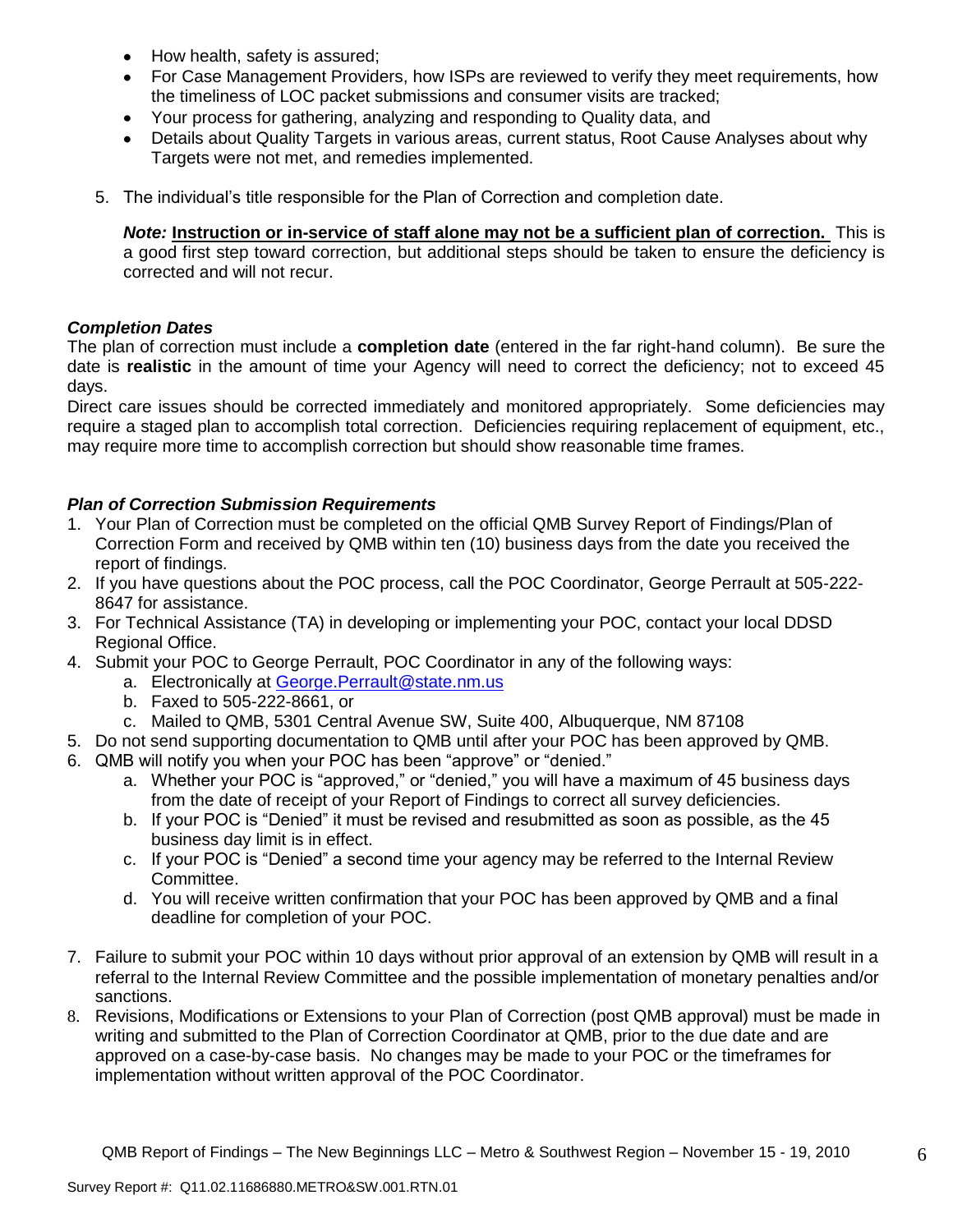# *POC Document Submission Requirements*

Once your POC has been approved by the QMB Plan of Correction Coordinator you must submit copies of documents as evidence that all deficiencies have been corrected, as follows.

- 1. Your internal documents are due within a *maximum* of 45 business days of receipt of your Report of Findings.
- 2. You may submit your documents by postal mail, fax, or electronically on disc or scanned and attached to e-mails.
- 3. All submitted documents *must be annotated*: please be sure the tag numbers and Identification numbers are indicated on each document submitted. Documents which are not annotated with the Tag number and Identification number may not be accepted.
- 4. Do not submit original documents; hard copies or scanned and electronically submitted copies are fine. Originals must be maintained in the agency file(s) per DDSD Standards.
- 5. In lieu of some documents, you may submit copies of file or home audit forms that clearly indicate cited deficiencies have been corrected, other attestations of correction must be approved by the Plan of Correction Coordinator prior to their submission.
- 6. For billing deficiencies, you must submit:
	- a. Evidence of an internal audit of billing documentation for a sample of individuals and timeframes;
	- b. Copies of "void and adjust" forms submitted to correct all over-billed or unjustified units billed identified during your internal audit.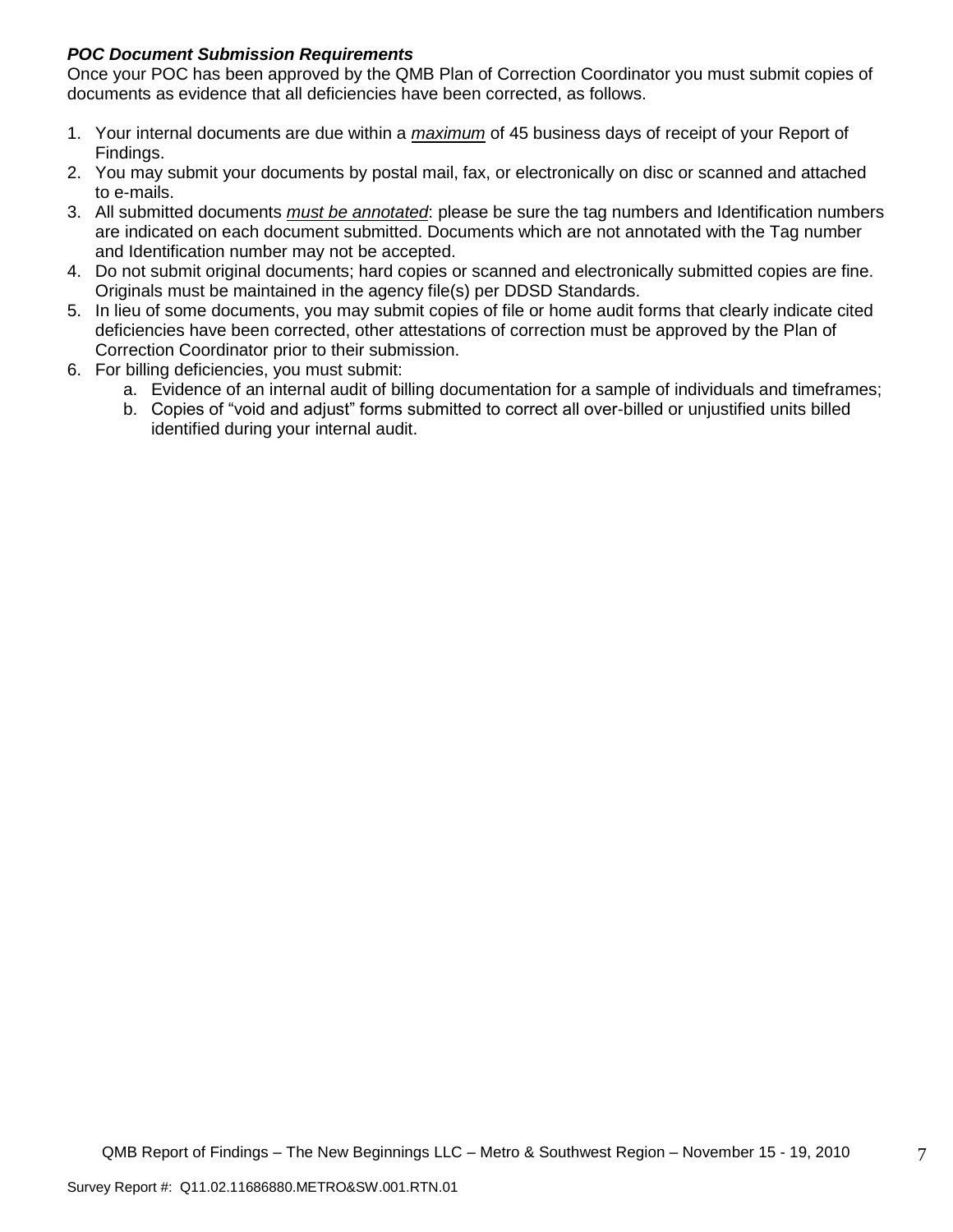Each deficiency in your Report of Findings is scored on a Scope and Severity Scale. The culmination of each deficiency's Scope and Severity is used to determine degree of compliance to standards and regulations and level of QMB Compliance Determination.

|                 |                      |                                                             |                                  | <b>SCOPE</b>                    |                                             |
|-----------------|----------------------|-------------------------------------------------------------|----------------------------------|---------------------------------|---------------------------------------------|
|                 |                      |                                                             | <b>Isolated</b><br>$01\% - 15\%$ | <b>Pattern</b><br>$16\% - 79\%$ | <b>Widespread</b><br>$80\% - 100\%$         |
|                 | High Impact          | Immediate Jeopardy to<br>individual health and or<br>safety | J.                               | Κ.                              | L.                                          |
|                 |                      | <b>Actual harm</b>                                          | G.                               | Н.                              | L                                           |
| <b>SEVERITY</b> | Medium<br>Impact     | <b>No Actual Harm</b><br>Potential for more than            | D.                               | Е.                              | $F.$ (3 or<br>more)                         |
|                 |                      | minimal harm                                                | $D.$ (2 or<br>less)              |                                 | $F.$ (no<br>conditions of<br>participation) |
|                 | <b>Impact</b><br>Low | No Actual Harm<br>Minimal potential for<br>harm.            | А.                               | <b>B.</b>                       | C.                                          |

# **Scope and Severity Definitions:**

• Isolated:

A deficiency that is limited to 1% to 15% of the sample, usually impacting few individuals in the sample.

• Pattern:

A deficiency that impacts a number or group of individuals from 16% to 79% of the sample is defined as a pattern finding. Pattern findings suggest the need for system wide corrective actions.

• Widespread:

A deficiency that impacts most or all (80% to 100%) of the individuals in the sample is defined as widespread or pervasive. Widespread findings suggest the need for system wide corrective actions as well as the need to implement a Continuous Quality Improvement process to improve or build infrastructure. Widespread findings could be referred to the Internal Review Committee for review and possible actions or sanctions.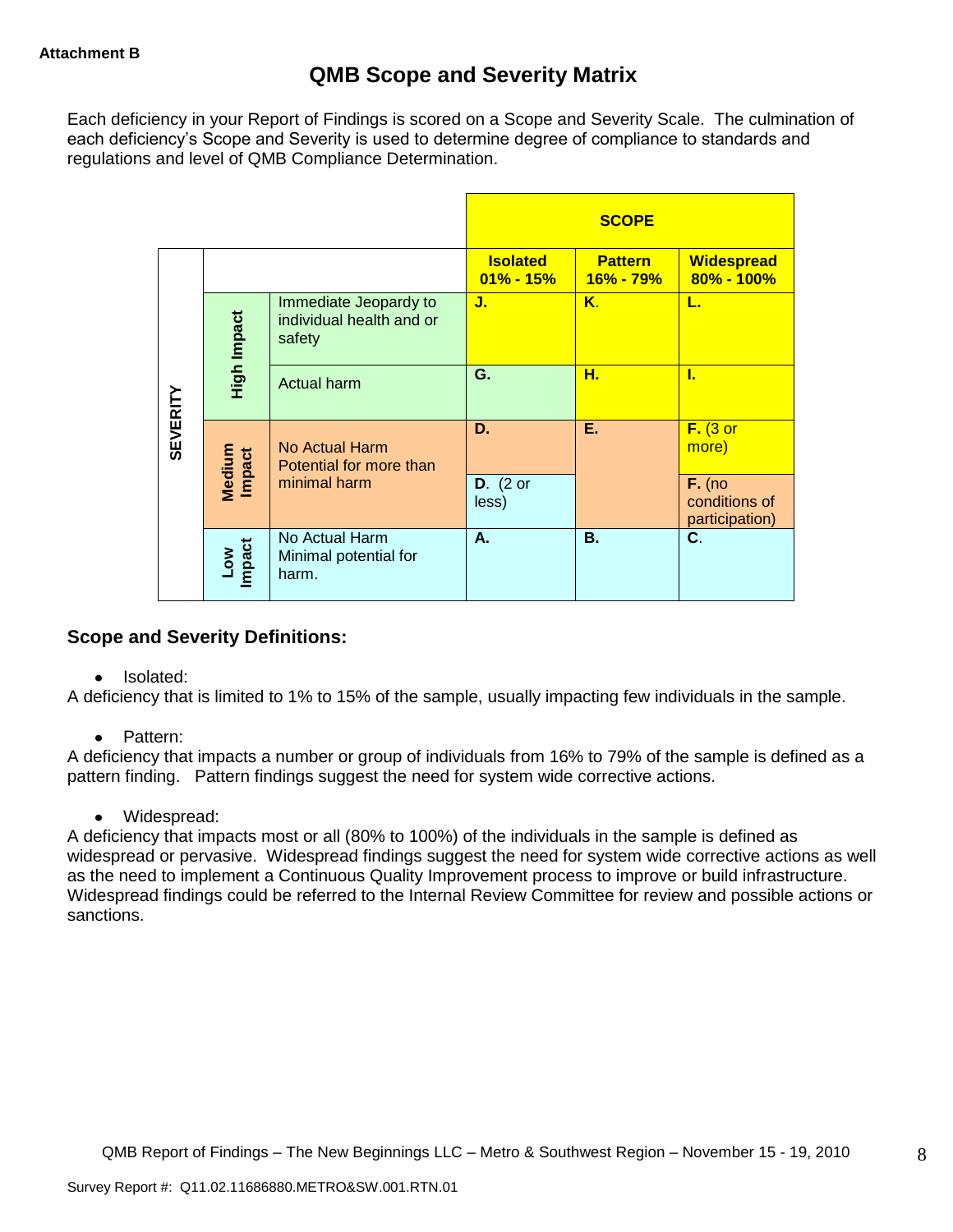# **QMB Determinations of Compliance**

"Substantial Compliance with Conditions of Participation"

The QMB determination of "Substantial Compliance with Conditions of Participation" indicates that a provider is in substantial compliance with all "Conditions of Participation" and other standards and regulations. The agency has obtained a level of compliance such that there is a minimal potential for harm to individuals" health and safety. To qualify for a determination of Substantial Compliance with Conditions of Participation, the provider must be in compliance with all Conditions of Participation.

# "Non-Compliance with Conditions of Participation"

The QMB determination of "Non-Compliance with Conditions of Participation" indicates that a provider is out of compliance with one (1) or more "Conditions of Participation." This non-compliance, if not corrected, is likely to result in a serious negative outcome or the potential for more than minimal harm to individuals' health and safety.

Providers receiving a repeat determination of 'Non-Compliance' may be referred by QMB to the Internal Review Committee (IRC) for consideration of remedies and possible actions.

#### $\bullet$ "Sub-Standard Compliance with Conditions of Participation":

The QMB determination of "Sub-Standard Compliance with Conditions of Participation" indicates a provider is significantly out of compliance with Conditions of Participation and/or has:

- Multiple findings of widespread non-compliance with any standard or regulation with a significant potential for more than minimal harm.
- Any finding of actual harm or Immediate Jeopardy.  $\bullet$

Providers receiving a repeat determination of 'Substandard Compliance' will be referred by QMB to the Internal Review Committee (IRC) for consideration of remedies and possible actions.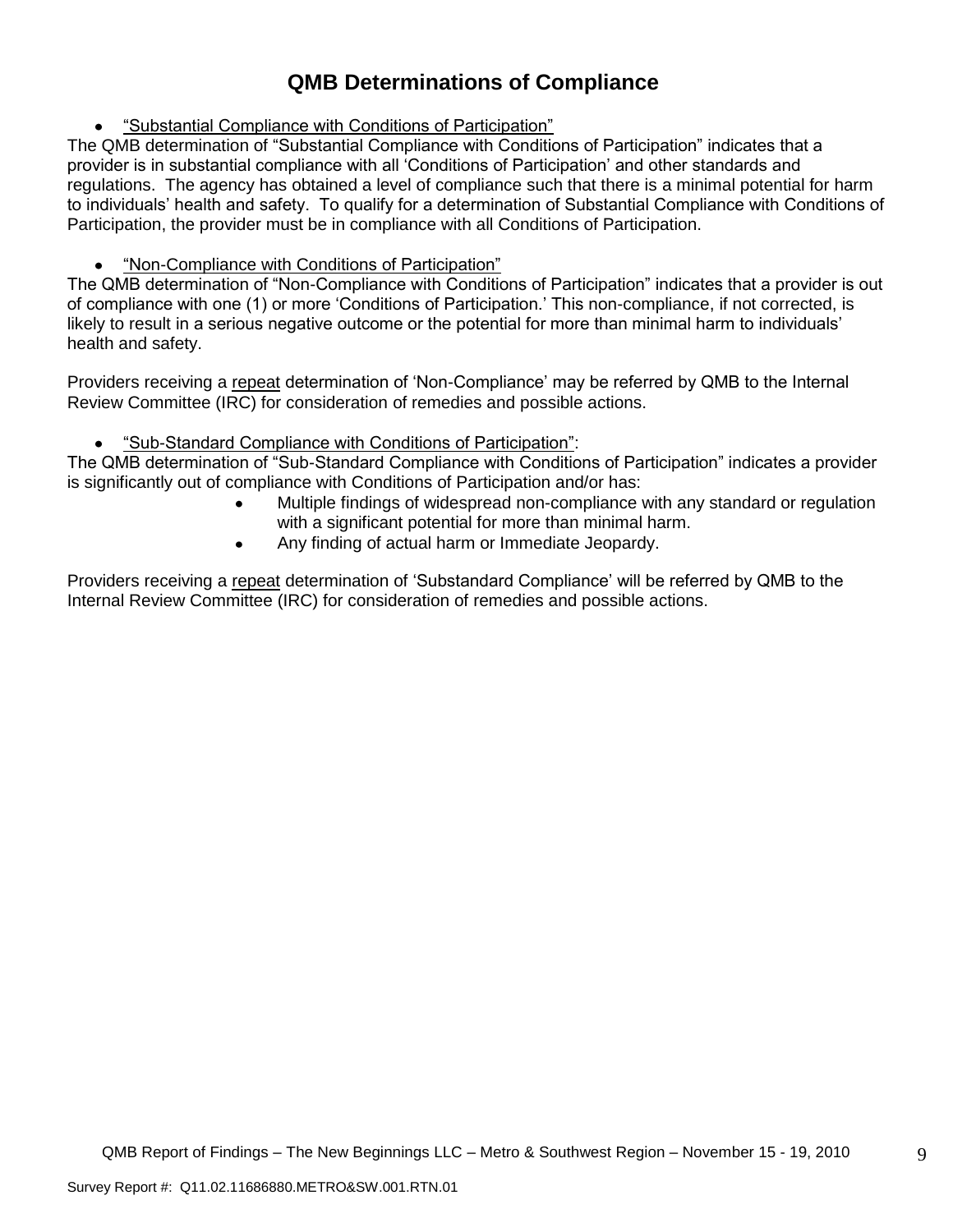# **Guidelines for the Provider Informal Reconsideration of Finding (IRF) Process**

# **Introduction:**

Throughout the QMB Survey process, surveyors are openly communicating with providers. Open communication means that surveyors have clarified issues and/or requested missing information before completing the review. Regardless, there may still be instances where the provider disagrees with a specific finding. Providers may use the following process to informally dispute a finding.

## **Instructions:**

- 1. The Informal Reconsideration of the Finding (IRF) request must be in writing to the QMB Deputy Bureau Chief **within 10 business days** of receipt of the final report.
- 2. The written request for an IRF must be completed on the QMB Request for Informal Reconsideration of Finding Form available on the QMB website:<http://dhi.health.state.nm.us/qmb>
- 3. The written request for an IRF must specify in detail the request for reconsideration and why the finding is inaccurate.
- 4. The IRF request must include all supporting documentation or evidence.

# **The following limitations apply to the IRF process:**

- The request for an IRF and all supporting evidence must be received within 10 days.
- Findings based on evidence requested during the survey and not provided may not be subject to reconsideration.
- The supporting documentation must be new evidence not previously reviewed or requested by the survey team.
- Providers must continue to complete their Plan of Correction during the IRF process  $\bullet$
- Providers may not request an IRF to challenge the sampling methodology.
- Providers may not request an IRF based on disagreement with the nature of the standard or  $\bullet$ regulation.
- Providers may not request an IRF to challenge the team composition.
- Providers may not request an IRF to challenge the QMB compliance determination or the length of  $\bullet$ their DDSD provider contract.

A Provider forfeits the right to an IRF if the request is not made within 10 business days of receiving the report and/or does not include all supporting documentation or evidence to show compliance with the standards and regulations.

QMB has 30 business days to complete the review and notify the provider of the decision. The request will be reviewed by the IRF committee. The Provider will be notified in writing of the ruling; no face to face meeting will be conducted.

When a Provider requests that a finding be reconsidered, it does not stop or delay the Plan of Correction process. **Providers must continue to complete the Plan of Correction, including the finding in dispute regardless of the IRF status.** If a finding is removed or modified, it will be noted and removed or modified from the Report of Findings. It should be noted that in some cases a Plan of Correction may be completed prior to the IRF process being completed. The provider will be notified in writing on the decisions of the IRF committee.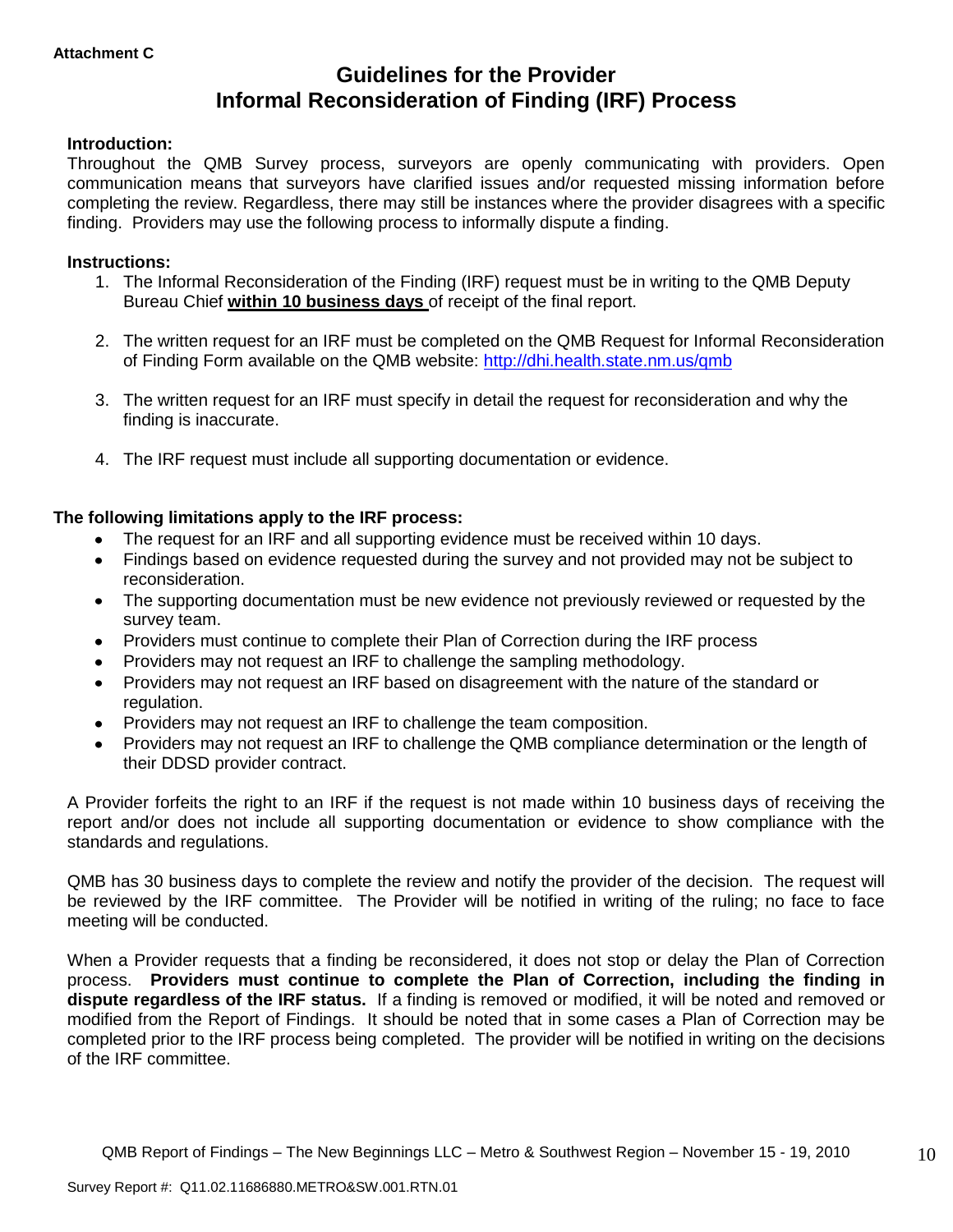| <b>Agency:</b>   | The New Beginnings, LLC - Metro & Southwest Regions                                                                                                 |
|------------------|-----------------------------------------------------------------------------------------------------------------------------------------------------|
| Program:         | Developmental Disabilities Waiver                                                                                                                   |
| Service:         | Community Living (Supported Living, Family Living & Independent Living) & Community Inclusion (Adult<br><b>Habilitation &amp; Community Access)</b> |
| Monitoring Type: | <b>Routine Survey</b>                                                                                                                               |
| Date of Survey:  | November 15 - 19, 2010                                                                                                                              |

| <b>Standard of Care</b>                                 | <b>Deficiency</b>                                              | <b>Agency Plan of Correction and</b><br><b>Responsible Party</b> | Date<br><b>Due</b> |
|---------------------------------------------------------|----------------------------------------------------------------|------------------------------------------------------------------|--------------------|
|                                                         |                                                                |                                                                  |                    |
| Tag # 1A08 Agency Case File                             | <b>Scope and Severity Rating: A</b>                            |                                                                  |                    |
| Developmental Disabilities (DD) Waiver Service          | Based on record review, the Agency failed to                   |                                                                  |                    |
| Standards effective 4/1/2007                            | maintain at the administrative office a confidential           |                                                                  |                    |
| <b>CHAPTER 1 II. PROVIDER AGENCY</b>                    | case file for 3 of 27 individuals.                             |                                                                  |                    |
| <b>REQUIREMENTS:</b> The objective of these standards   |                                                                |                                                                  |                    |
| is to establish Provider Agency policy, procedure       | Review of the Agency individual case files found the           |                                                                  |                    |
| and reporting requirements for DD Medicaid Waiver       | following items were not found, incomplete, and/or             |                                                                  |                    |
| program. These requirements apply to all such           | not current:                                                   |                                                                  |                    |
| Provider Agency staff, whether directly employed or     |                                                                |                                                                  |                    |
| subcontracting with the Provider Agency. Additional     | • ISP Teaching & Support Strategies                            |                                                                  |                    |
| Provider Agency requirements and personnel              | ° Individual #13 - TASS not found for:                         |                                                                  |                    |
| qualifications may be applicable for specific service   | ° Outcome Statement #3                                         |                                                                  |                    |
| standards.                                              | $\triangleright$ "Research the internet, activity calendar for |                                                                  |                    |
| D. Provider Agency Case File for the Individual:        | community events, newspaper and Alibi."                        |                                                                  |                    |
| All Provider Agencies shall maintain at the             |                                                                |                                                                  |                    |
| administrative office a confidential case file for each | ° Individual #19 - TASS not found for:                         |                                                                  |                    |
| individual. Case records belong to the individual       | ° Outcome Statement # 1 "will get a low-rider                  |                                                                  |                    |
| receiving services and copies shall be provided to      | vehicle and ride 10 different trails"                          |                                                                  |                    |
| the receiving agency whenever an individual             | $\triangleright$ "will ride 10 different trails"               |                                                                  |                    |
| changes providers. The record must also be made         |                                                                |                                                                  |                    |
| available for review when requested by DOH, HSD         | Outcome Statement # 2 "will volunteer at a<br>$\circ$          |                                                                  |                    |
| or federal government representatives for oversight     | ranch or a farm taking care of animals for one                 |                                                                  |                    |
| purposes. The individual's case file shall include      | year"                                                          |                                                                  |                    |
| the following requirements:                             | $\triangleright$ "will volunteer at a ranch or farm"           |                                                                  |                    |
| (1) Emergency contact information, including the        |                                                                |                                                                  |                    |
| individual's address, telephone number, names           | ° Outcome Statement # 3 "will visit his brother                |                                                                  |                    |
| and telephone numbers of relatives, or guardian         | once"                                                          |                                                                  |                    |
| or conservator, physician's name(s) and                 | $\triangleright$ "be reintroduced to brothers through          |                                                                  |                    |
| telephone number(s), pharmacy name, address             | pictures"                                                      |                                                                  |                    |
| and telephone number, and health plan if                |                                                                |                                                                  |                    |
| appropriate;                                            |                                                                |                                                                  |                    |
| (2) The individual's complete and current ISP, with     | ° Outcome Statement #4 "will participate in                    |                                                                  |                    |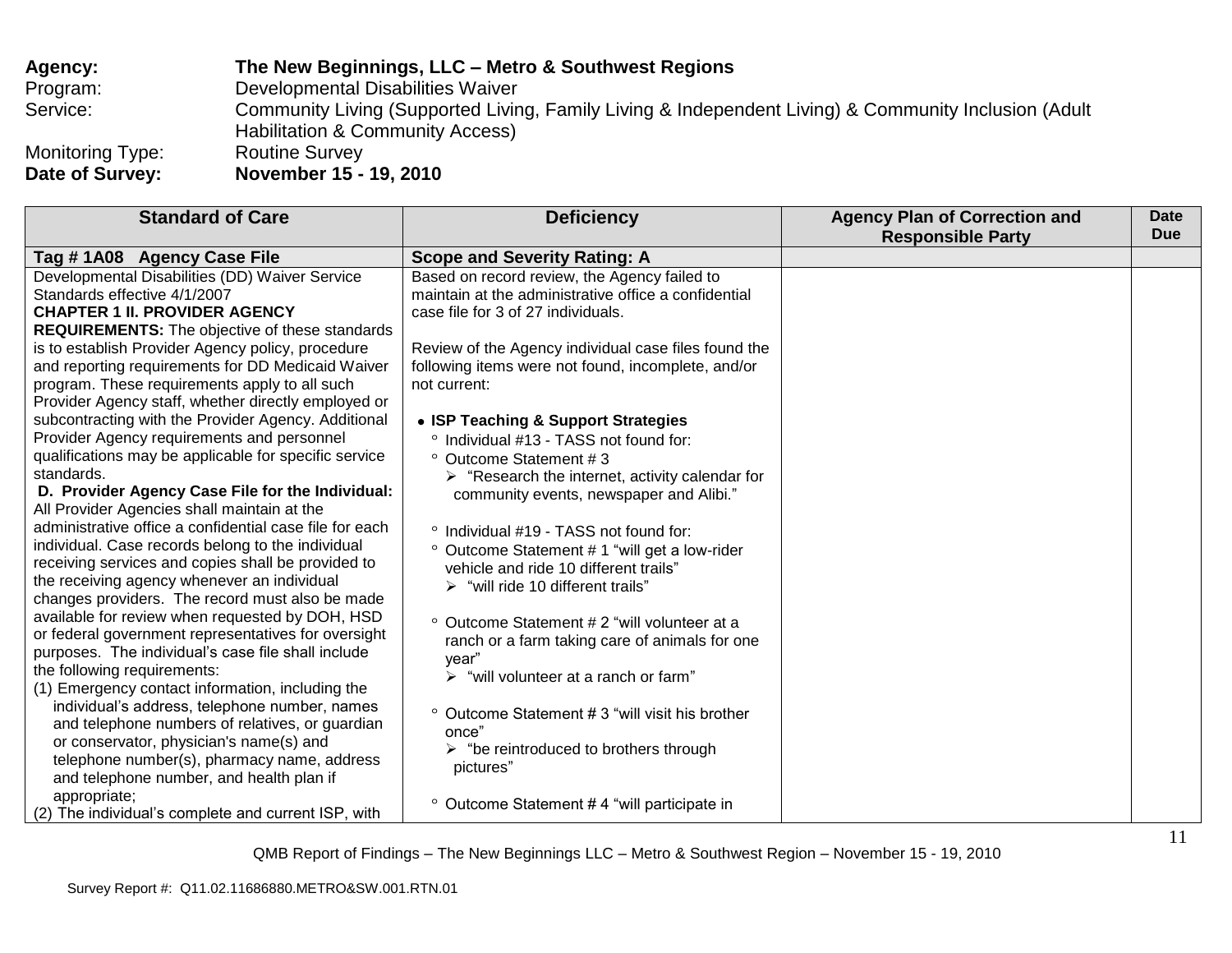| all supplemental plans specific to the individual,     | Special Olympics for track"              |  |
|--------------------------------------------------------|------------------------------------------|--|
| and the most current completed Health                  | $\triangleright$ "will practice running" |  |
| Assessment Tool (HAT);                                 | "will participate in Special Olympics"   |  |
| (3) Progress notes and other service delivery          |                                          |  |
| documentation:                                         | • Positive Behavioral Plan (#15)         |  |
| (4) Crisis Prevention/Intervention Plans, if there are |                                          |  |
| any for the individual;                                | • Positive Behavioral Crisis Plan (#15)  |  |
| (5) A medical history, which shall include at least    |                                          |  |
| demographic data, current and past medical             | • Speech Therapy Plan (#13 & 19)         |  |
| diagnoses including the cause (if known) of the        |                                          |  |
| developmental disability, psychiatric diagnoses,       | • Occupational Therapy Plan (#19)        |  |
| allergies (food, environmental, medications),          |                                          |  |
| immunizations, and most recent physical exam;          |                                          |  |
| (6) When applicable, transition plans completed for    |                                          |  |
| individuals at the time of discharge from Fort         |                                          |  |
| Stanton Hospital or Los Lunas Hospital and             |                                          |  |
| Training School; and                                   |                                          |  |
| (7) Case records belong to the individual receiving    |                                          |  |
| services and copies shall be provided to the           |                                          |  |
| individual upon request.                               |                                          |  |
| (8) The receiving Provider Agency shall be provided    |                                          |  |
| at a minimum the following records whenever an         |                                          |  |
| individual changes provider agencies:                  |                                          |  |
| (a) Complete file for the past 12 months;              |                                          |  |
| (b) ISP and quarterly reports from the current         |                                          |  |
| and prior ISP year;                                    |                                          |  |
| (c) Intake information from original admission to      |                                          |  |
| services; and                                          |                                          |  |
| (d) When applicable, the Individual Transition         |                                          |  |
| Plan at the time of discharge from Los Lunas           |                                          |  |
| Hospital and Training School or Ft. Stanton            |                                          |  |
| Hospital.                                              |                                          |  |
|                                                        |                                          |  |
|                                                        |                                          |  |
|                                                        |                                          |  |
|                                                        |                                          |  |
|                                                        |                                          |  |
|                                                        |                                          |  |
|                                                        |                                          |  |
|                                                        |                                          |  |
|                                                        |                                          |  |
|                                                        |                                          |  |
|                                                        |                                          |  |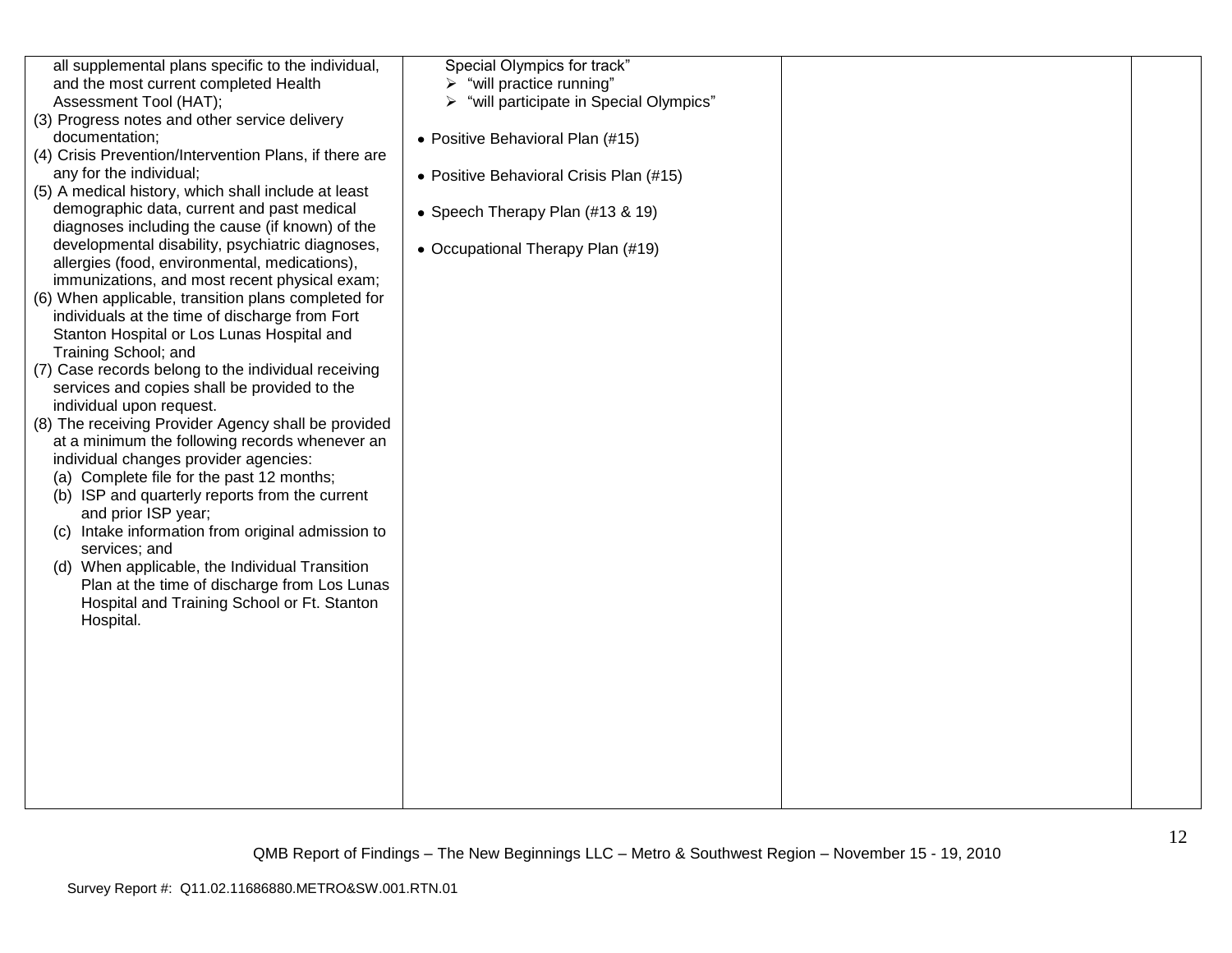| Tag #1A09 Medication Delivery (MAR) -                                                                | <b>Scope and Severity Rating: E</b>                |  |
|------------------------------------------------------------------------------------------------------|----------------------------------------------------|--|
| <b>Routine Medication</b>                                                                            |                                                    |  |
| Developmental Disabilities (DD) Waiver Service                                                       | Medication Administration Records (MAR) were       |  |
| Standards effective 4/1/2007                                                                         | reviewed for the months of July, August, September |  |
| <b>CHAPTER 1 II. PROVIDER AGENCY</b>                                                                 | & November 2010.                                   |  |
| <b>REQUIREMENTS:</b> The objective of these standards                                                |                                                    |  |
| is to establish Provider Agency policy, procedure                                                    | Based on record review, 13 of 22 individuals had   |  |
| and reporting requirements for DD Medicaid Waiver                                                    | Medication Administration Records, which contained |  |
| program. These requirements apply to all such<br>Provider Agency staff, whether directly employed or | missing medications entries and/or other errors:   |  |
| subcontracting with the Provider Agency. Additional                                                  | Individual #1                                      |  |
| Provider Agency requirements and personnel                                                           | <b>July 2010</b>                                   |  |
| qualifications may be applicable for specific service                                                | Medication Administration Records did not contain  |  |
| standards.                                                                                           | the diagnosis for which the medication is          |  |
| Ε.<br><b>Medication Delivery: Provider Agencies</b>                                                  | prescribed:                                        |  |
| that provide Community Living, Community                                                             | • Abilify 30mg (1 time daily)                      |  |
| Inclusion or Private Duty Nursing services shall                                                     |                                                    |  |
| have written policies and procedures regarding                                                       | • Depakote ER 500mg (1 time daily)                 |  |
| medication(s) delivery and tracking and reporting of                                                 |                                                    |  |
| medication errors in accordance with DDSD                                                            | • Acetaminophen 350mg (1 time daily)               |  |
| Medication Assessment and Delivery Policy and                                                        |                                                    |  |
| Procedures, the Board of Nursing Rules and Board                                                     | • Ativan 0.5 (3 times daily)                       |  |
| of Pharmacy standards and regulations.                                                               |                                                    |  |
| (2) When required by the DDSD Medication                                                             | • Abilify 20mg (1 time daily)                      |  |
| Assessment and Delivery Policy, Medication                                                           |                                                    |  |
| Administration Records (MAR) shall be maintained                                                     | • Lexapro 20mg (1 time daily)                      |  |
| and include:                                                                                         |                                                    |  |
| (a) The name of the individual, a transcription of                                                   | • Depo-provera Inject 0.5 (1 times every 4 weeks)  |  |
| the physician's written or licensed health care                                                      | August 2010                                        |  |
| provider's prescription including the brand                                                          | Medication Administration Records did not contain  |  |
| and generic name of the medication,                                                                  | the diagnosis for which the medication is          |  |
| diagnosis for which the medication is                                                                | prescribed:                                        |  |
| prescribed;                                                                                          | • Depo-provera Inject 0.5 (1 time every 4 weeks)   |  |
| (b) Prescribed dosage, frequency and                                                                 |                                                    |  |
| method/route of administration, times and<br>dates of administration;                                | • Abilify 20mg (1 time daily)                      |  |
| (c) Initials of the individual administering or                                                      |                                                    |  |
| assisting with the medication;                                                                       | • Depakote ER 500mg (1 time daily)                 |  |
| (d) Explanation of any medication irregularity;                                                      |                                                    |  |
| (e) Documentation of any allergic reaction or                                                        | • Acetaminophen 350mg (1 time daily)               |  |
| adverse medication effect; and                                                                       |                                                    |  |
|                                                                                                      | • Ativan 0.5 (3 times daily)                       |  |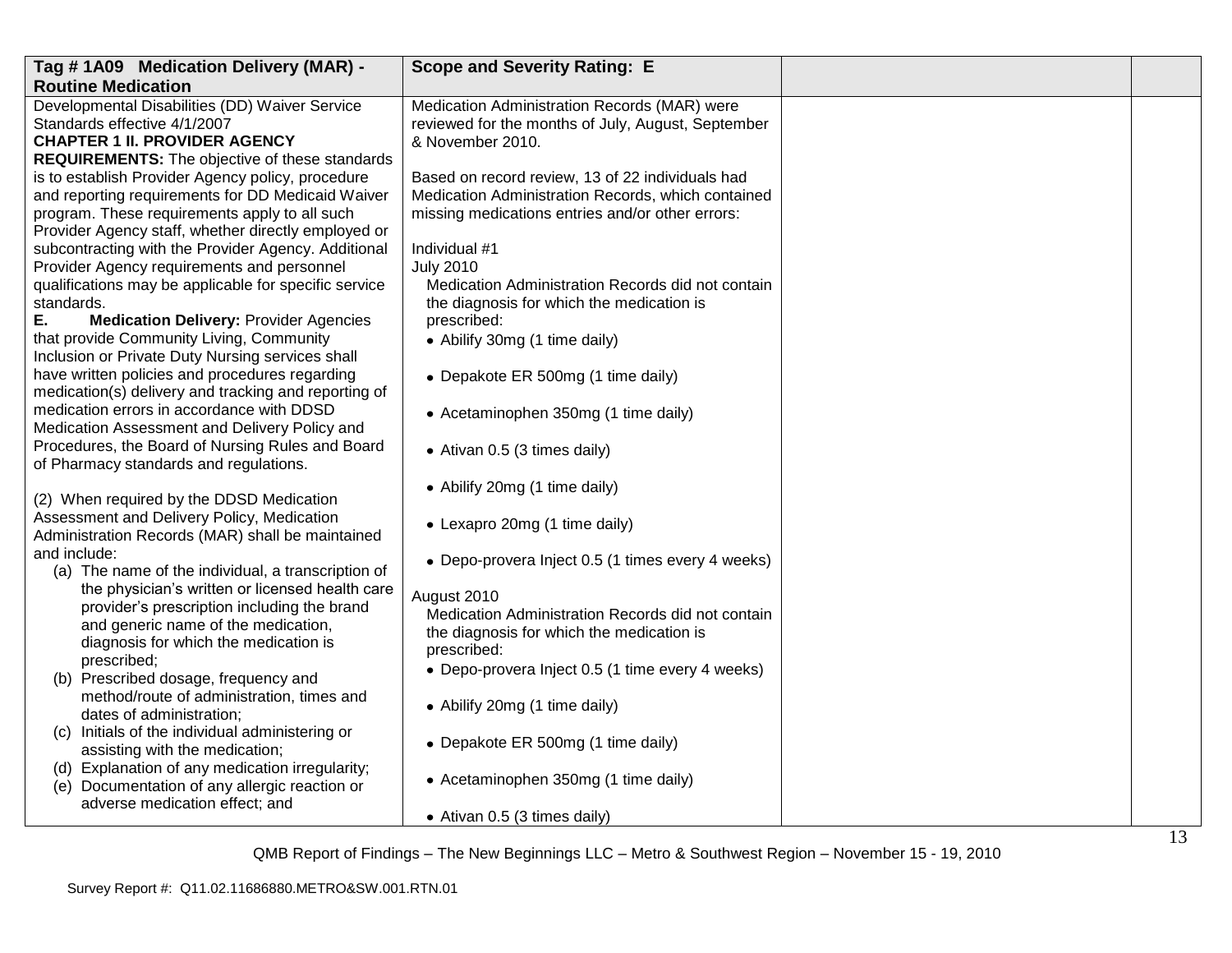| (f) For PRN medication, an explanation for the                          |                                                    |  |
|-------------------------------------------------------------------------|----------------------------------------------------|--|
| use of the PRN medication shall include<br>observable signs/symptoms or | • Dival-proex sod ER 250mg (1 time daily)          |  |
| circumstances in which the medication is to                             | Medication Administration Records contained        |  |
| be used, and documentation of effectiveness                             | missing entries. No documentation found            |  |
| of PRN medication administered.                                         | indicating reason for missing entries:             |  |
| (3) The Provider Agency shall also maintain a                           | • Abilify (1 time daily) – Blank $8/30$ (8 AM)     |  |
| signature page that designates the full name that                       |                                                    |  |
| corresponds to each initial used to document                            | • Lexapro 20mg (1 time daily) - Blank 8/30 (8      |  |
| administered or assisted delivery of each dose;                         | AM)                                                |  |
| (4) MARs are not required for individuals                               |                                                    |  |
| participating in Independent Living who self-                           | • Detrol LA 4mg (1 time daily) - Blank 8/30 (8     |  |
| administer their own medications;                                       | AM)                                                |  |
| (5) Information from the prescribing pharmacy                           |                                                    |  |
| regarding medications shall be kept in the home and                     | • Acetaminophen 350mg (times daily) - Blank        |  |
| community inclusion service locations and shall                         | 8/30 (8 AM)                                        |  |
| include the expected desired outcomes of                                |                                                    |  |
| administrating the medication, signs and symptoms                       | • Ranitidine 150mg (2 times daily) - Blank 8/30 (8 |  |
| of adverse events and interactions with other                           | AM)                                                |  |
| medications;                                                            |                                                    |  |
|                                                                         | September 2010                                     |  |
| NMAC 16.19.11.8 MINIMUM STANDARDS:<br>A. MINIMUM STANDARDS FOR THE      | Medication Administration Records did not contain  |  |
| DISTRIBUTION, STORAGE, HANDLING AND                                     | the diagnosis for which the medication is          |  |
| <b>RECORD KEEPING OF DRUGS:</b>                                         | prescribed:                                        |  |
|                                                                         | • Depo-Provera 400mg/ml VIA Inject 0.5ml (1        |  |
| (d) The facility shall have a Medication                                | time every 4 weeks)                                |  |
| Administration Record (MAR) documenting                                 |                                                    |  |
| medication administered to residents, including                         | • Abilify 20mg (1 time daily)                      |  |
| over-the-counter medications. This                                      |                                                    |  |
| documentation shall include:                                            | • Depakote ER 500mg (1 time daily)                 |  |
| Name of resident;<br>(i)                                                |                                                    |  |
| (ii)<br>Date given;                                                     | • Acetaminophen 350mg (1 time daily)               |  |
| Drug product name;<br>(iii)                                             |                                                    |  |
| Dosage and form;<br>(iv)                                                | • Lorazepam 1mg (3 times daily)                    |  |
| Strength of drug;<br>(v)                                                |                                                    |  |
| Route of administration;<br>(vi)                                        | • Dival-proex sod ER 250mg (1 time daily)          |  |
| (vii) How often medication is to be taken;                              |                                                    |  |
| (viii) Time taken and staff initials;                                   | Individual #2                                      |  |
| Dates when the medication is discontinued<br>(ix)                       | <b>July 2010</b>                                   |  |
| or changed;                                                             | Medication Administration Records did not contain  |  |
| The name and initials of all staff<br>(x)                               | the diagnosis for which the medication is          |  |
|                                                                         | prescribed:                                        |  |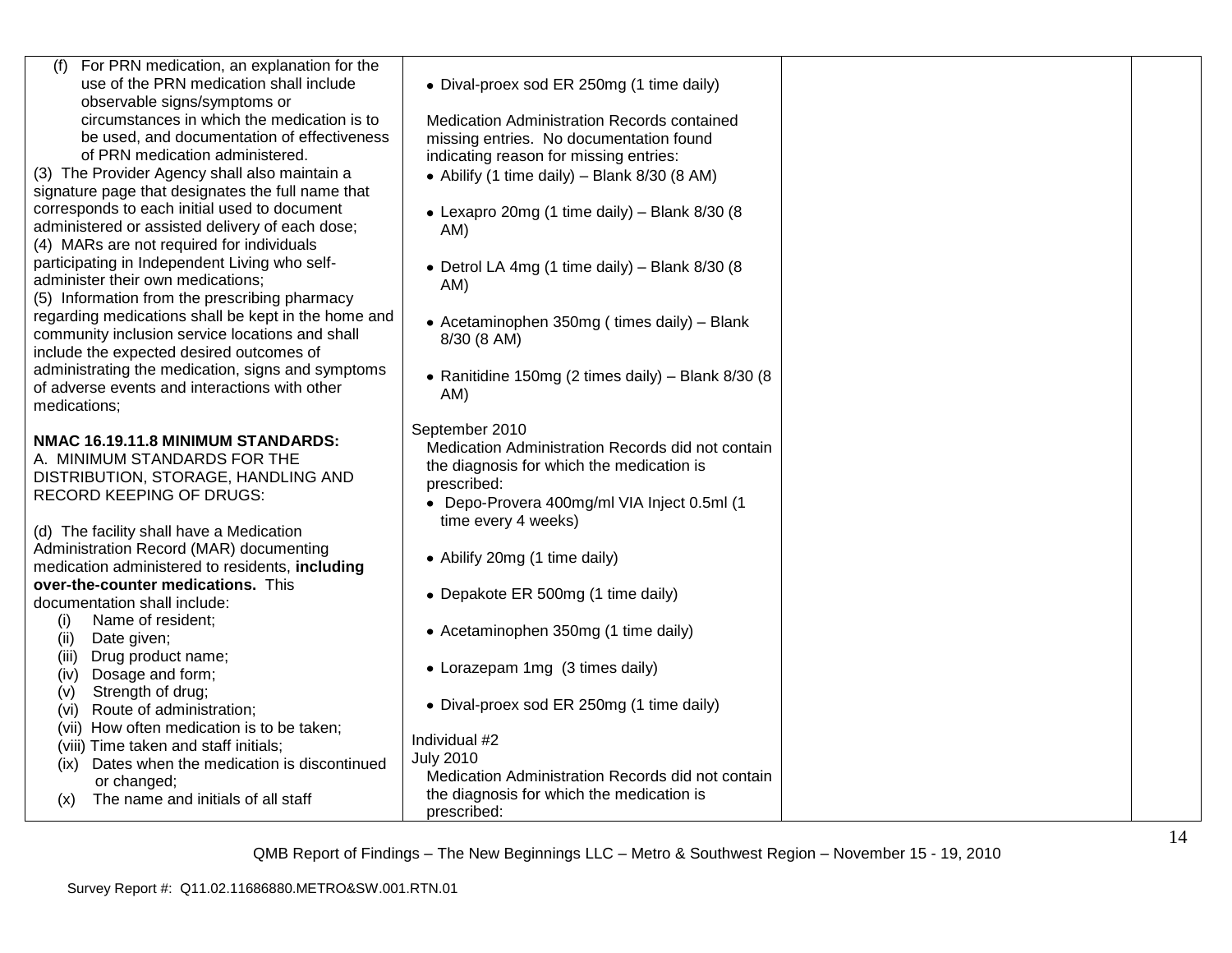| administering medications.                                                                                    | • Valium 2mg (1 time daily)                              |  |
|---------------------------------------------------------------------------------------------------------------|----------------------------------------------------------|--|
| <b>Model Custodial Procedure Manual</b><br><b>D. Administration of Drugs</b>                                  | • Tenormin 25mg (1 time daily)                           |  |
| Unless otherwise stated by practitioner, patients will<br>not be allowed to administer their own medications. | • Trazodone 100mg (1 time daily)                         |  |
| Document the practitioner's order authorizing the<br>self-administration of medications.                      | • Valium 5mg (1 time daily)                              |  |
| All PRN (As needed) medications shall have                                                                    | • Budesonide 0.5mg/2ml (2 times daily)                   |  |
| complete detail instructions regarding the<br>administering of the medication. This shall include:            | • Bentyl 20mg (3 times daily)                            |  |
| $\triangleright$ symptoms that indicate the use of the                                                        | August 2010                                              |  |
| medication,<br>exact dosage to be used, and<br>➤                                                              | Medication Administration Records did not contain        |  |
| the exact amount to be used in a 24 hour                                                                      | the diagnosis for which the medication is<br>prescribed: |  |
| period.                                                                                                       | • Valium 2mg (1 time daily)                              |  |
|                                                                                                               |                                                          |  |
|                                                                                                               | • Tenormin 25mg (1 time daily)                           |  |
|                                                                                                               | • Trazodone 100mg (1 time daily)                         |  |
|                                                                                                               | • Budesonide 0.5mg/2ml (2 times daily)                   |  |
|                                                                                                               | • Bentyl 20mg (3 times daily)                            |  |
|                                                                                                               | • Baclofen 10mg (3 times daily)                          |  |
|                                                                                                               | • Valium 5mg (2 times daily)                             |  |
|                                                                                                               | September 2010                                           |  |
|                                                                                                               | Medication Administration Records did not contain        |  |
|                                                                                                               | the diagnosis for which the medication is<br>prescribed: |  |
|                                                                                                               | • Tenormin 25mg (1 time daily)                           |  |
|                                                                                                               | • Trazodone 100mg (1 time daily)                         |  |
|                                                                                                               | • Budesonide 0.5mg/2ml (2 times daily)                   |  |
|                                                                                                               | · Valium 5mg (2 times daily)                             |  |
|                                                                                                               |                                                          |  |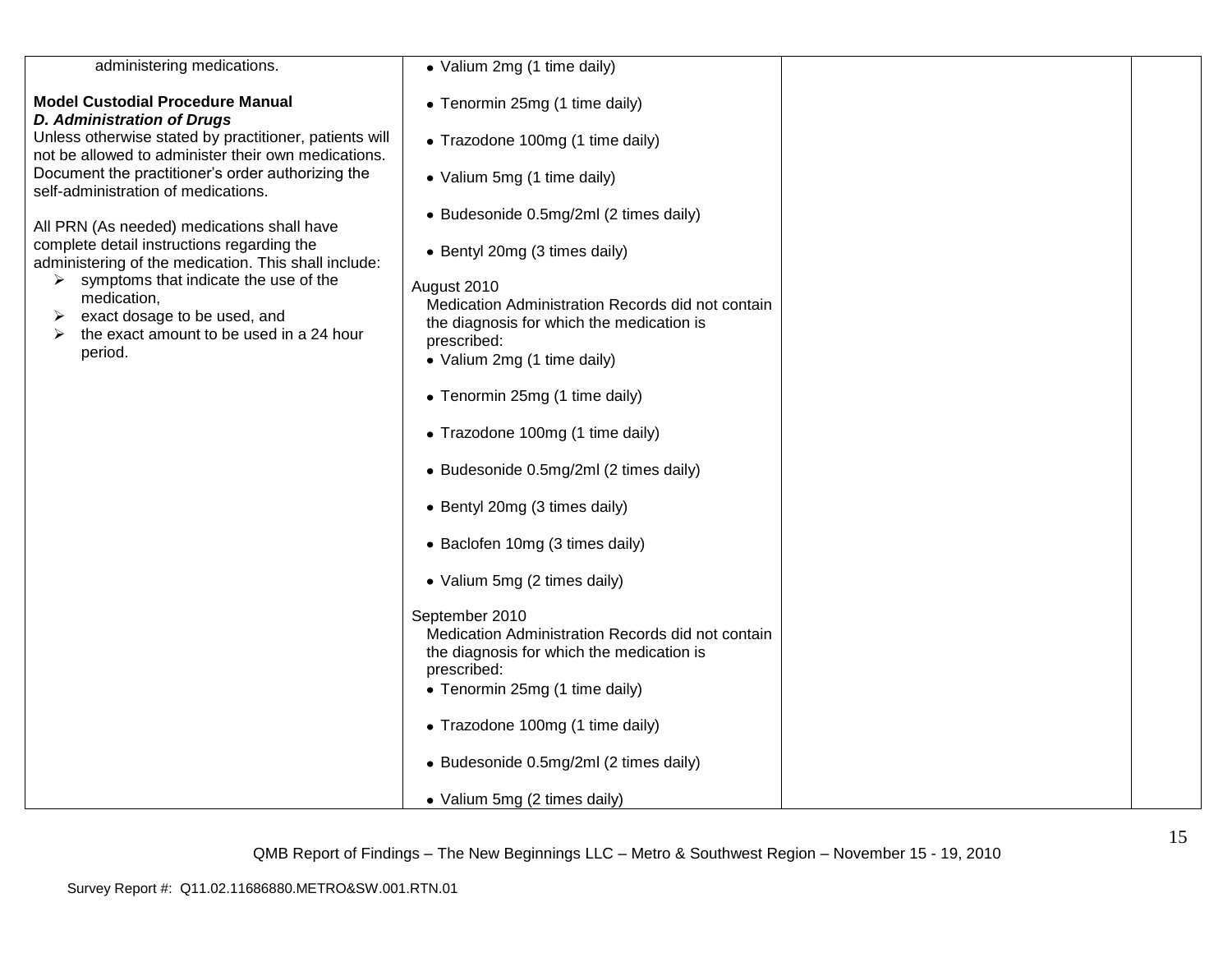| • Baclofen 10mg (3 times daily)                                                                                                                                   |  |
|-------------------------------------------------------------------------------------------------------------------------------------------------------------------|--|
| • Bentyl 20mg (3 times daily)                                                                                                                                     |  |
| Individual #4<br><b>July 2010</b><br>Medication Administration Records did not contain<br>the diagnosis for which the medication is<br>prescribed:<br>• Zocar 5mg |  |
| • Dimetapp 2 tablespoons                                                                                                                                          |  |
| • Erythrommycin ophthalmic ointment                                                                                                                               |  |
| $\bullet$ Tears                                                                                                                                                   |  |
| • Vitamin C 250mg                                                                                                                                                 |  |
| • Vitamin E 100                                                                                                                                                   |  |
| • Patanol                                                                                                                                                         |  |
| Medication Administration Records did not contain<br>the dosage for the following medications:<br>$\bullet$ Tears                                                 |  |
| • Multivitamin                                                                                                                                                    |  |
| • Patanol                                                                                                                                                         |  |
| Medication Administration Records did not contain<br>the frequency of medication to be given:<br>• Zocar 5mg                                                      |  |
| • Dimetapp 2 teaspoons                                                                                                                                            |  |
| • Erythrommycin ophthalmic ointment                                                                                                                               |  |
| • Tears                                                                                                                                                           |  |
|                                                                                                                                                                   |  |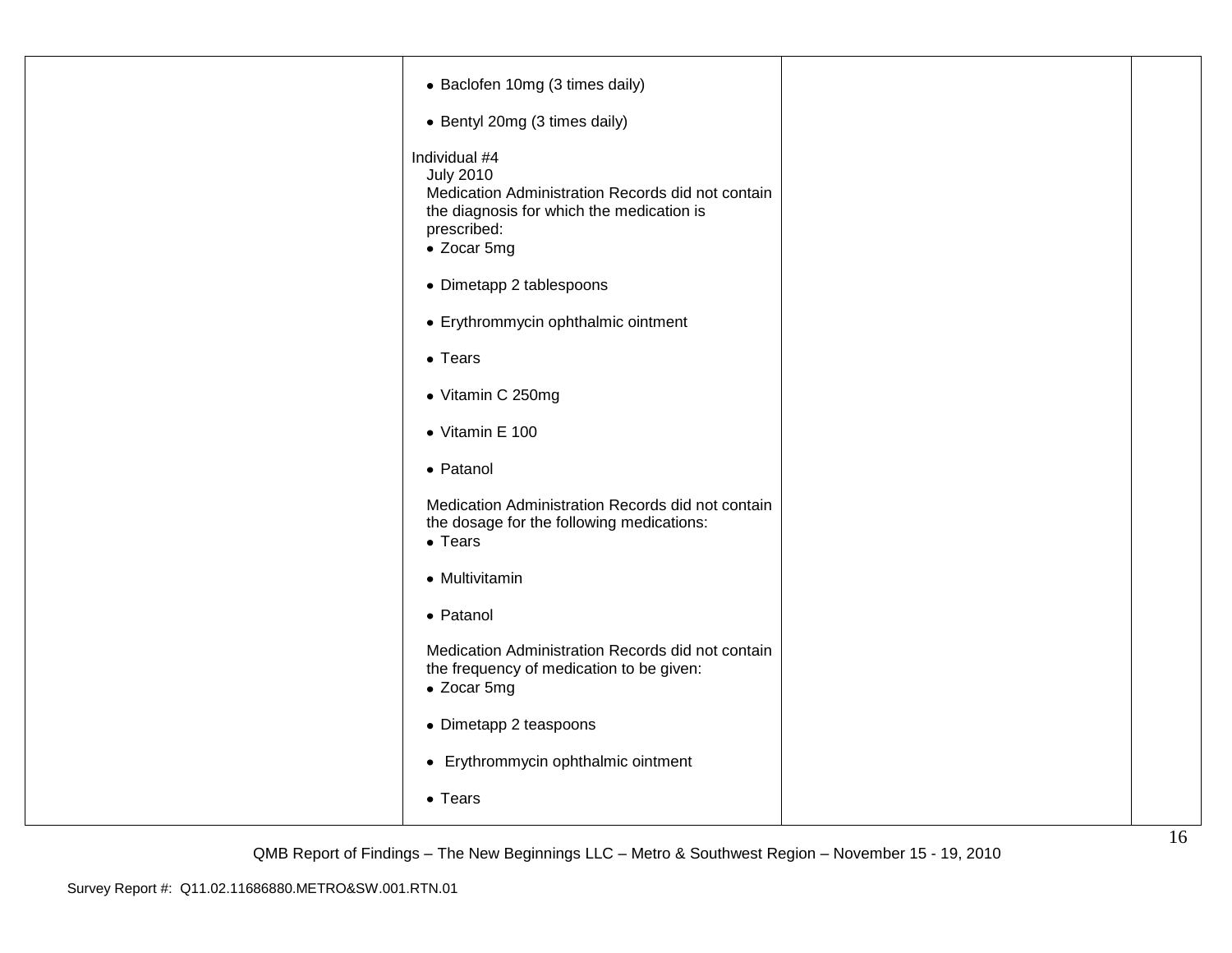| • Multivitamin                                                                                                                                           |  |
|----------------------------------------------------------------------------------------------------------------------------------------------------------|--|
| • Vitamin C 250mg                                                                                                                                        |  |
| $\bullet$ Vitamin E 100                                                                                                                                  |  |
| • Patanol                                                                                                                                                |  |
| Medication Administration Record did not<br>contain the specific time the medication should be<br>given. MAR indicated time as "AM & PM":<br>• Zocar 5mg |  |
| • Dimetapp 2 teaspoons                                                                                                                                   |  |
| • Erythrommycin ophthalmic ointment                                                                                                                      |  |
| $\bullet$ Tears                                                                                                                                          |  |
| • Multivitamin                                                                                                                                           |  |
| • Vitamin C 250mg                                                                                                                                        |  |
| $\bullet$ Vitamin E 100                                                                                                                                  |  |
| • Patanol                                                                                                                                                |  |
| August 2010<br>Medication Administration Records did not contain<br>the diagnosis for which the medication is<br>prescribed:<br>• Zocar 5mg              |  |
| • Dimetapp 2 tablespoons                                                                                                                                 |  |
| • Erythrommycin ophthalmic ointment                                                                                                                      |  |
| $\bullet$ Tears                                                                                                                                          |  |
| • Vitamin C 250mg                                                                                                                                        |  |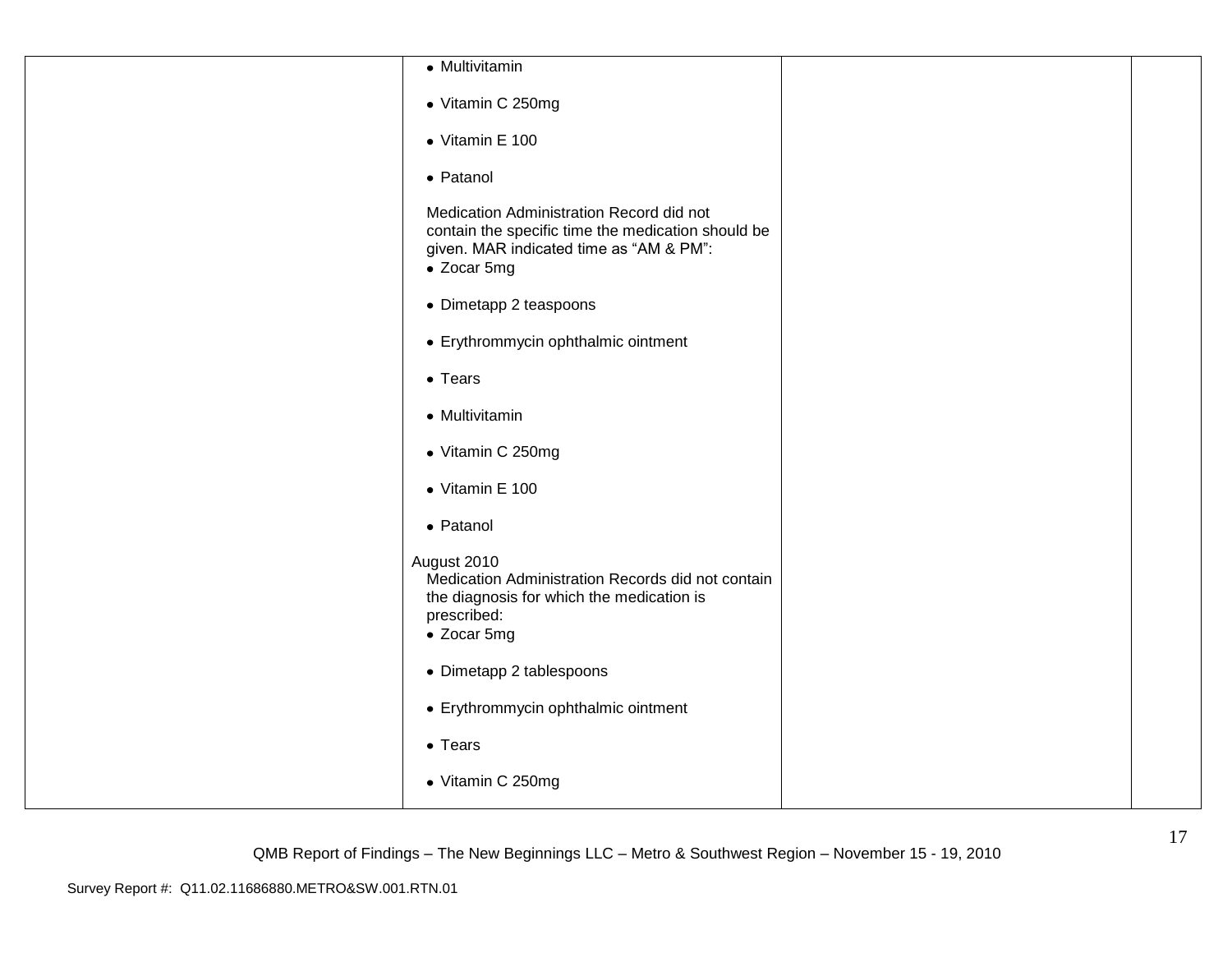| $\bullet$ Vitamin E 100                                                                                      |  |
|--------------------------------------------------------------------------------------------------------------|--|
| • Patanol                                                                                                    |  |
| Medication Administration Records did not contain<br>the dosage for the following medications:<br>• Dimetapp |  |
| $\bullet$ Tears                                                                                              |  |
| • Vitamin C                                                                                                  |  |
| • Vitamin E                                                                                                  |  |
| • Glucosamine                                                                                                |  |
| • Multivitamin                                                                                               |  |
| • Patanol                                                                                                    |  |
| Medication Administration Records did not contain<br>the frequency of medication to be given:<br>• Zocar 5mg |  |
| • Dimetapp                                                                                                   |  |
| • Erythrommycin ophthalmic ointment                                                                          |  |
| $\bullet$ Tears                                                                                              |  |
| • Vitamin C                                                                                                  |  |
| • Vitamin E                                                                                                  |  |
| • Patanol                                                                                                    |  |
| • Glucosamine                                                                                                |  |
| • Multivitamin                                                                                               |  |
| Medication Administration Record did not                                                                     |  |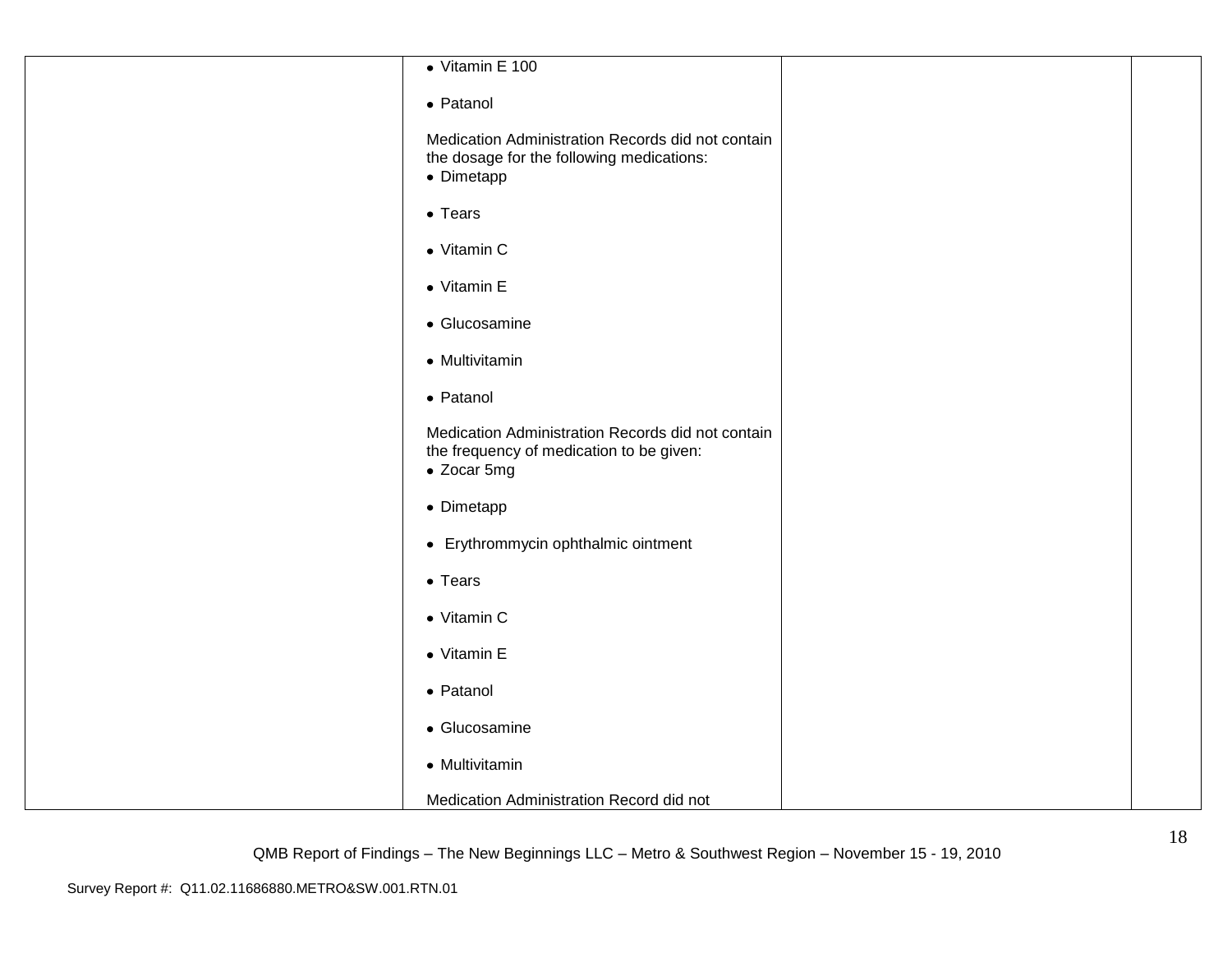| contain the specific time the medication should be                                                                                                          |  |
|-------------------------------------------------------------------------------------------------------------------------------------------------------------|--|
| given. MAR indicated time as "AM & PM":<br>• Zocar 5mg                                                                                                      |  |
|                                                                                                                                                             |  |
| • Dimetapp 2 teaspoons                                                                                                                                      |  |
| • Erythrommycin ophthalmic ointment                                                                                                                         |  |
| $\bullet$ Tears                                                                                                                                             |  |
| • Vitamin C 250mg                                                                                                                                           |  |
| $\bullet$ Vitamin E 100                                                                                                                                     |  |
| • Patanol                                                                                                                                                   |  |
| • Glucosamine                                                                                                                                               |  |
| • Multivitamin                                                                                                                                              |  |
| September 2010<br>Medication Administration Records did not contain<br>the diagnosis for which the medication is<br>prescribed:<br>• Dimetapp 2 tablespoons |  |
| $\bullet$ Tears                                                                                                                                             |  |
| • Patanol                                                                                                                                                   |  |
| • Erythrommycin ophthalmic ointment                                                                                                                         |  |
| • Zocar 5mg                                                                                                                                                 |  |
| • Multivitamin                                                                                                                                              |  |
| • Vitamin C                                                                                                                                                 |  |
| • Vitamin E                                                                                                                                                 |  |
| • Glucosamine 500mg                                                                                                                                         |  |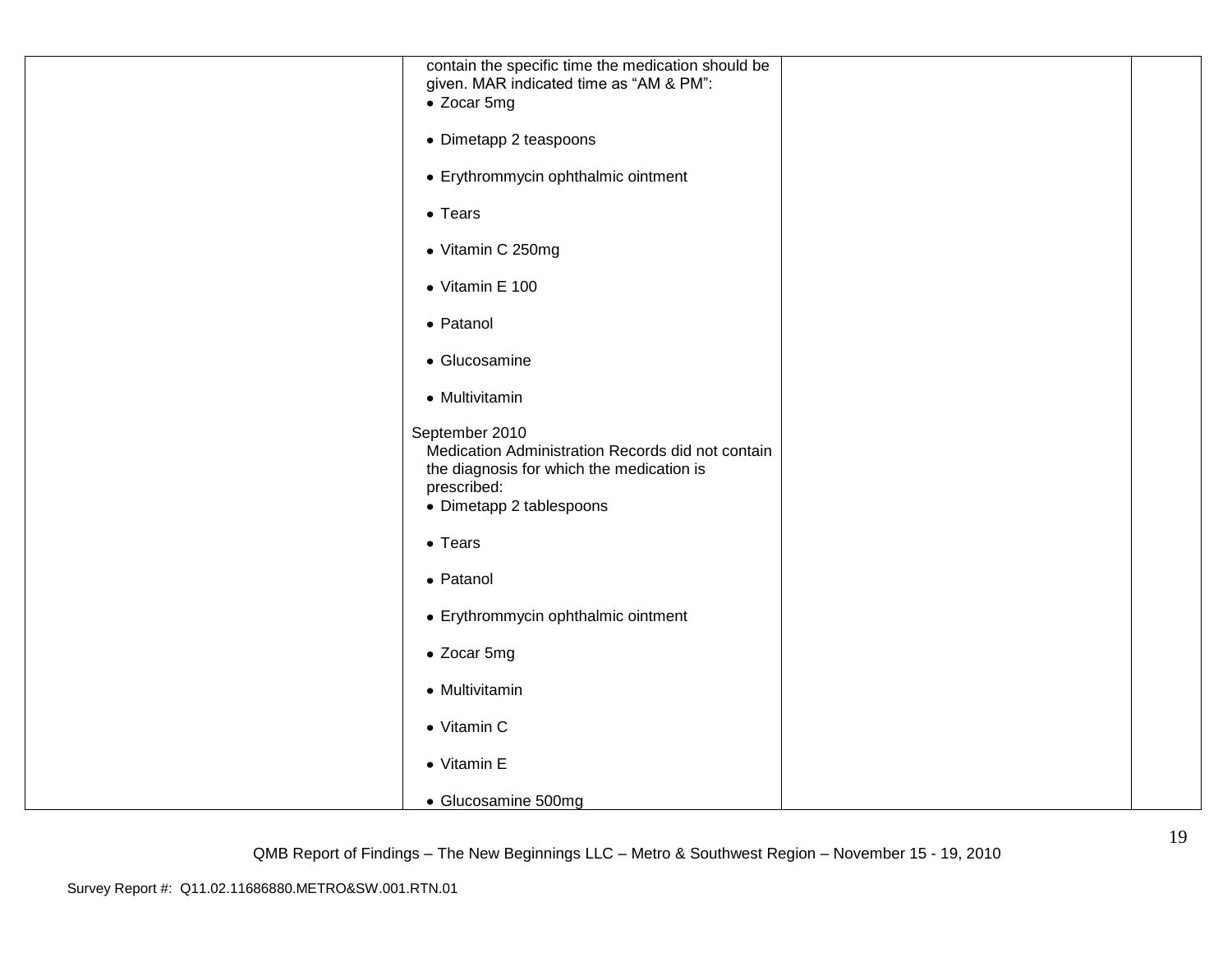| Medication Administration Records did not contain<br>the dosage for the following medications:<br>• Multivitamin (1 time daily)<br>• Vitamin E                       |  |
|----------------------------------------------------------------------------------------------------------------------------------------------------------------------|--|
|                                                                                                                                                                      |  |
| • Vitamin C                                                                                                                                                          |  |
| • Patanol                                                                                                                                                            |  |
| Medication Administration Records did not contain<br>the frequency of medication to be given:<br>• Dimetapp 2 tablespoons                                            |  |
| $\bullet$ Tears                                                                                                                                                      |  |
| • Patanol                                                                                                                                                            |  |
| • Erythrommycin ophthalmic ointment                                                                                                                                  |  |
| • Zocar 5mg                                                                                                                                                          |  |
| • Multivitamin                                                                                                                                                       |  |
| • Vitamin C                                                                                                                                                          |  |
| • Vitamin E                                                                                                                                                          |  |
| • Glucosamine 500mg                                                                                                                                                  |  |
| Medication Administration Record did not<br>contain the specific time the medication should be<br>given. MAR indicated time as "AM, PM":<br>• Dimetapp 2 tablespoons |  |
| $\bullet$ Tears                                                                                                                                                      |  |
| • Patanol                                                                                                                                                            |  |
| • Erythrommycin ophthalmic ointment                                                                                                                                  |  |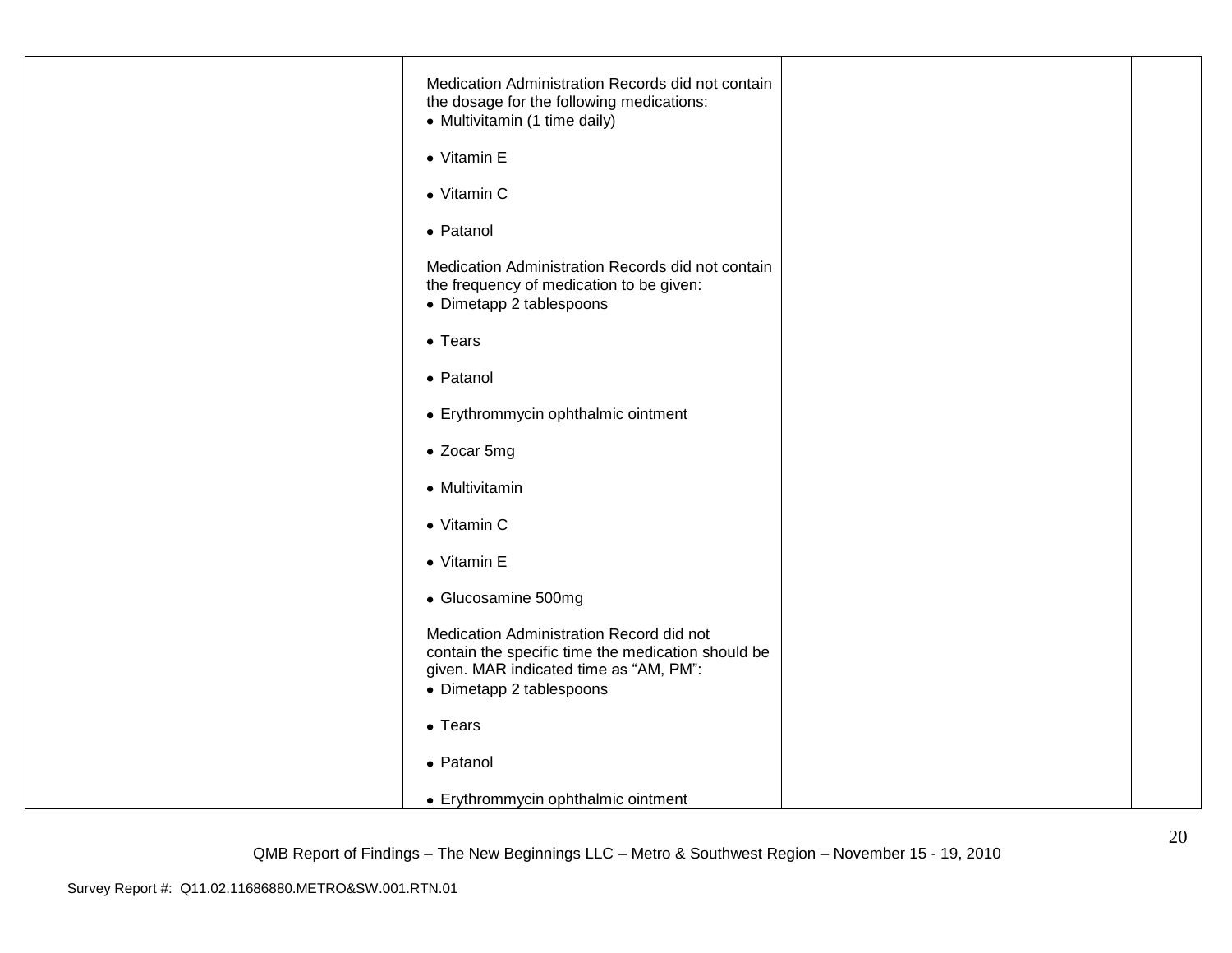| • Zocar 5mg                                                                                                                                                                |  |
|----------------------------------------------------------------------------------------------------------------------------------------------------------------------------|--|
| • Multivitamin                                                                                                                                                             |  |
| • Vitamin C                                                                                                                                                                |  |
| $\bullet$ Vitamin E                                                                                                                                                        |  |
| • Glucosamine 500mg                                                                                                                                                        |  |
| November 2010<br>Medication Administration Records did not contain<br>the diagnosis for which the medication is<br>prescribed:<br>• Dimetapp 2 tablespoons (2 times daily) |  |
| • Tears (4 times daily)                                                                                                                                                    |  |
| • Patanol (1 time daily)                                                                                                                                                   |  |
| • Erythrommycin ophthalmic ointment (1 time<br>daily)                                                                                                                      |  |
| • Glucosamine 500mg(1 time daily)                                                                                                                                          |  |
| • Multivitamin (1 time daily)                                                                                                                                              |  |
| • Vitamin C (1 time daily)                                                                                                                                                 |  |
| • Vitamin E (1 time daily)                                                                                                                                                 |  |
| Medication Administration Records did not<br>contain the route of administration for the<br>following medications:<br>• Dimetapp 2 tablespoons (2 times daily)             |  |
| • Tears (4 times daily)                                                                                                                                                    |  |
| • Glucosamine 500mg(1 time daily)                                                                                                                                          |  |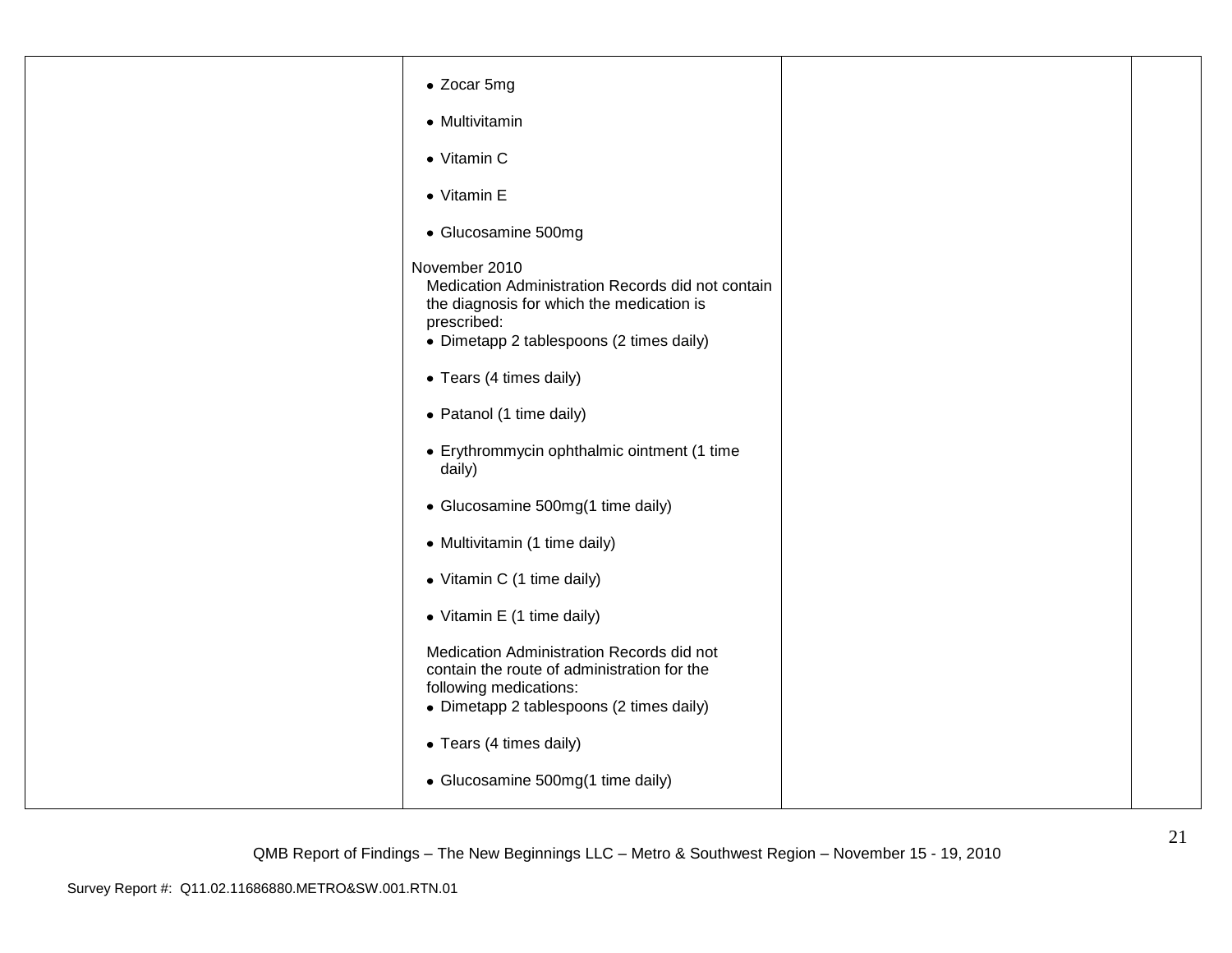| • Multivitamin (1 time daily)                                                                                                                                                                                                                                                                                              |  |
|----------------------------------------------------------------------------------------------------------------------------------------------------------------------------------------------------------------------------------------------------------------------------------------------------------------------------|--|
| • Vitamin C (1 time daily)                                                                                                                                                                                                                                                                                                 |  |
| • Vitamin E (1 time daily)                                                                                                                                                                                                                                                                                                 |  |
| Individual #9<br><b>July 2010</b><br>Medication Administration Record document did<br>not contain a signature page that designates the<br>full name that corresponds to each initial used to<br>document administered or assisted delivery of<br>each dose for the following medications:<br>• Lexapro 20mg (1 time daily) |  |
| • Gabapentin 250mg (2 times daily)                                                                                                                                                                                                                                                                                         |  |
| • Divalproex 125mg (2 times daily)                                                                                                                                                                                                                                                                                         |  |
| • Seroquel 200mg (1 time daily)                                                                                                                                                                                                                                                                                            |  |
| • Trihexypen 0.4mg/ml (1 time daily)                                                                                                                                                                                                                                                                                       |  |
| • Levetiracetam 5ml (1 time daily)                                                                                                                                                                                                                                                                                         |  |
| • Levetriacetam 7.5ml (1 time daily)                                                                                                                                                                                                                                                                                       |  |
| • Trazadone 100mg (1 time daily)                                                                                                                                                                                                                                                                                           |  |
| August 2010<br>Medication Administration Records contained<br>missing entries. No documentation found<br>indicating reason for missing entries:<br>• Valproic Acid 250mg/5ml (4 times daily) - Blank<br>7/29 (2PM & 8PM)                                                                                                   |  |
| September 2010<br>Medication Administration Records contained<br>missing entries. No documentation found<br>indicating reason for missing entries:<br>• Valproic Acid 250mg/5ml (2 times daily) - Blank<br>9/28, 29 & 30 (8AM & 8PM)                                                                                       |  |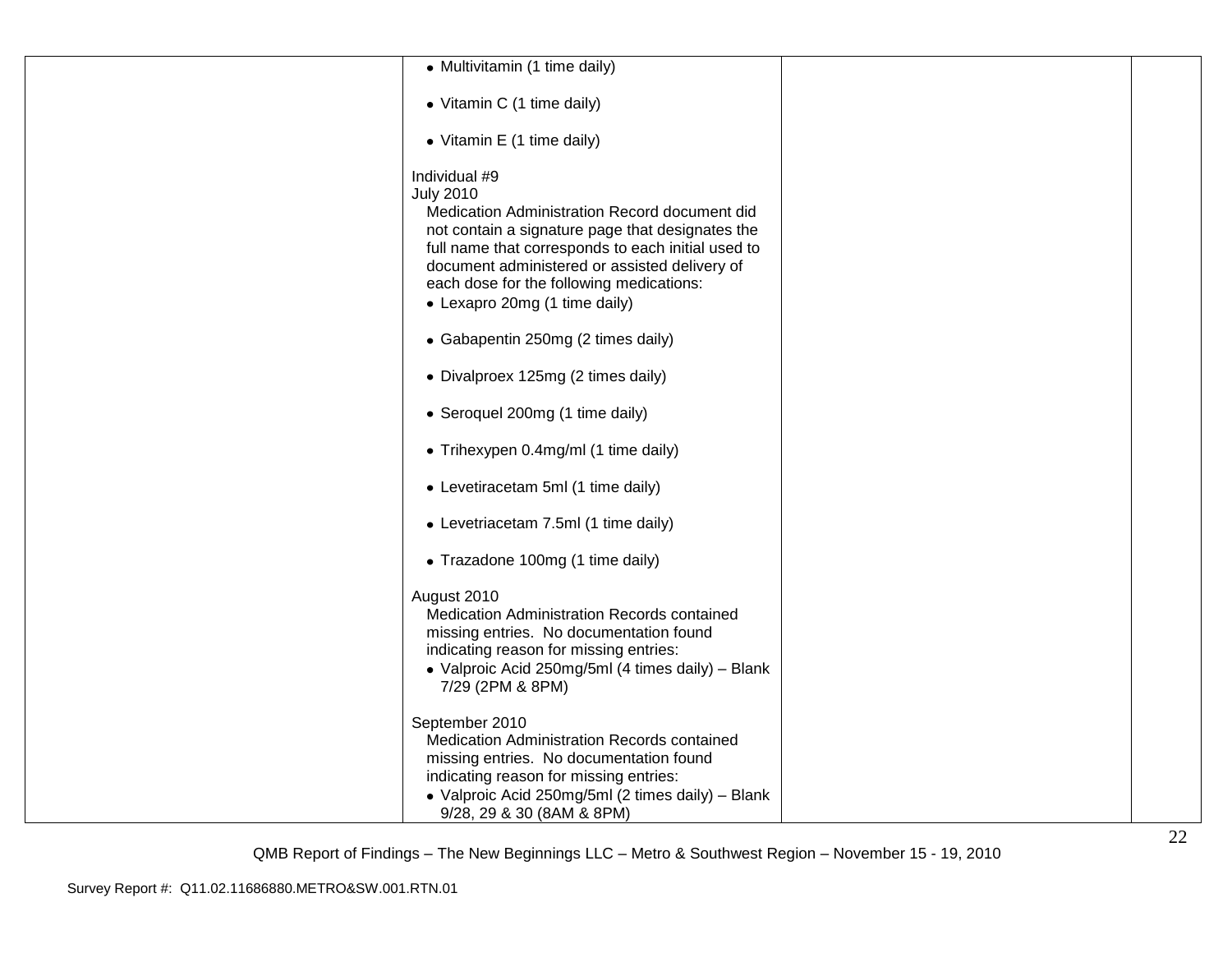| • Lexapro 20mg (1 time daily) - Blank 9/28, 9/29<br>& 9/30 (8 AM)                                                                                                                                                                            |  |
|----------------------------------------------------------------------------------------------------------------------------------------------------------------------------------------------------------------------------------------------|--|
| • Gabapentin syrup 250mg/5ml (2 times daily) -<br>Blank 9/28, 29 & 30 (8AM & 8PM)                                                                                                                                                            |  |
| • Seroquel 200mg (1 time daily) - Blank 9/29 (8<br>PM)                                                                                                                                                                                       |  |
| • Trihexyphen 0.4mg (1 time daily) - Blank<br>9/28,29 & 30 (8 AM)                                                                                                                                                                            |  |
| • Trazodone 100mg (1 time daily) - Blank 9/28,<br>29 & 30 (8PM)                                                                                                                                                                              |  |
| • Omperazole 20mg (1 time daily) - Blank<br>9/28,29 & 30 (8 AM)                                                                                                                                                                              |  |
| • Docusate sodium 5ml (2 times daily) - Blank<br>9/28, 29 & 30 (8AM & 8PM)                                                                                                                                                                   |  |
| Individual #14<br><b>July 2010</b><br>Medication Administration Records did not<br>contain the Name of the Individual for which the<br>following medications are prescribed:<br>• Loratadine 10mg (1 time daily)                             |  |
| September 2010<br>Medication Administration Records contained<br>missing entries. No documentation found<br>indicating reason for missing entries:<br>• Tegretol 100mg/5ml (2 times daily) - Blank 9/27<br>(8PM) & 9/28, 29 & 30 (4PM & 8PM) |  |
| Individual #17<br><b>July 2010</b><br>Medication Administration Records did not contain<br>the frequency of medication to be given:<br>• Thioridazine 100mg                                                                                  |  |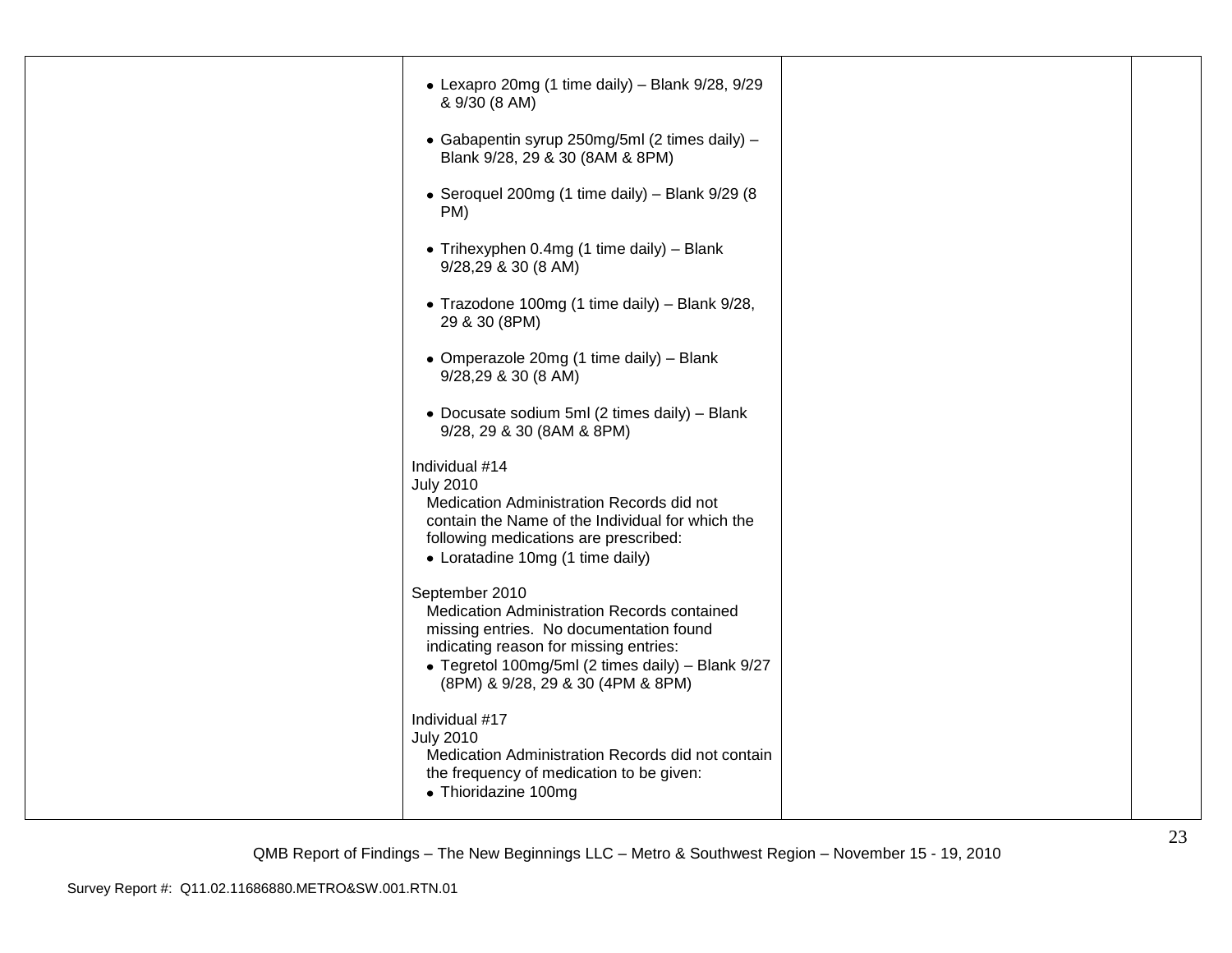| • Divalproex 500mg                                                                                                                                                                        |  |
|-------------------------------------------------------------------------------------------------------------------------------------------------------------------------------------------|--|
| • Popranolol 80mg                                                                                                                                                                         |  |
| • Fluticasone 50mg                                                                                                                                                                        |  |
| • Benadryl 50mg                                                                                                                                                                           |  |
| August 2010<br>Medication Administration Records did not contain<br>the frequency of medication to be given:<br>• Thioridazine 100mg                                                      |  |
| • Divalproex 500mg                                                                                                                                                                        |  |
| • Popranolol 80mg                                                                                                                                                                         |  |
| • Fluticasone 50mg                                                                                                                                                                        |  |
| • Benadryl 50mg                                                                                                                                                                           |  |
| September 2010<br>Medication Administration Records did not contain<br>the frequency of medication to be given:<br>• Thioridazine 100mg                                                   |  |
| • Divalproex 500mg                                                                                                                                                                        |  |
| • Popranolol 80mg                                                                                                                                                                         |  |
| • Fluticasone 50mg                                                                                                                                                                        |  |
| • Benadryl 50mg                                                                                                                                                                           |  |
| Individual #18<br>September 2010<br>Medication Administration Records did not contain<br>the diagnosis for which the medication is<br>prescribed:<br>• Fluoxetine HCL 20mg (1 time daily) |  |
| Individual #19                                                                                                                                                                            |  |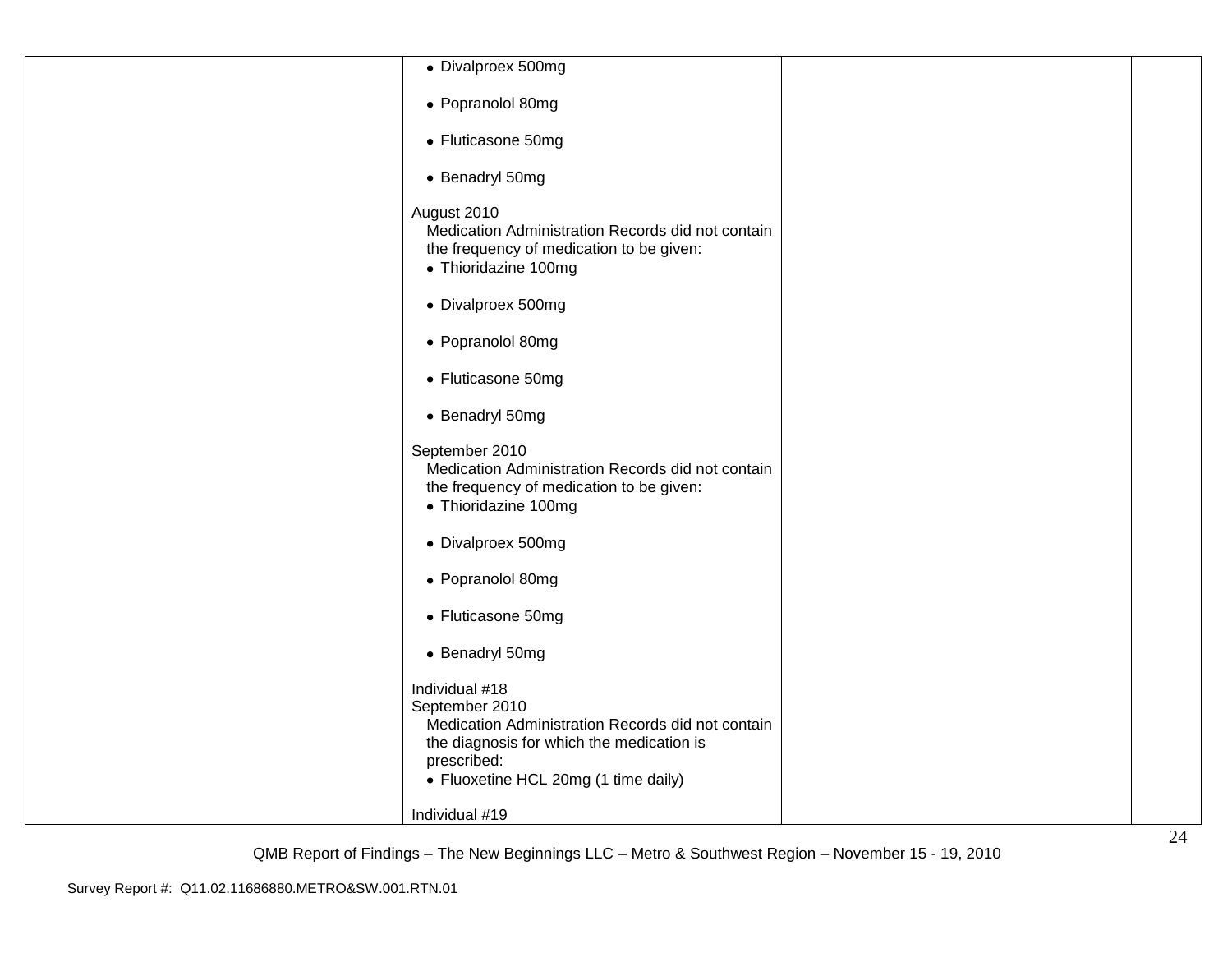| <b>July 2010</b><br>Medication Administration Records did not contain                          |  |
|------------------------------------------------------------------------------------------------|--|
| the diagnosis for which the medication is                                                      |  |
| prescribed:                                                                                    |  |
| • Loratadine 10mg (1 time daily)                                                               |  |
| • Retin-A 0.025% (1 time daily)                                                                |  |
| • Benzoyl Peroxide 10% (2 times daily)                                                         |  |
| • Zyprexa 20mg (2 times daily)                                                                 |  |
| • Catapres 0.2mg (4times daily)                                                                |  |
| Medication Administration Records contained                                                    |  |
| missing entries. No documentation found<br>indicating reason for missing entries:              |  |
| • Retin-A 0.025% (1 times daily) - Blank 7/27 (8                                               |  |
| AM)                                                                                            |  |
| August 2010                                                                                    |  |
| Medication Administration Records did not contain<br>the diagnosis for which the medication is |  |
| prescribed:                                                                                    |  |
| • Loratadine 10mg (1 time daily)                                                               |  |
| • Benzoyl Peroxide 10% (2 times daily)                                                         |  |
| • Zyprexa 20mg (2 times daily)                                                                 |  |
| • Catapres 0.2mg (4times daily)                                                                |  |
| • Retin-A 0.025% (1 time daily)                                                                |  |
| September 2010                                                                                 |  |
| Medication Administration Records did not contain<br>the diagnosis for which the medication is |  |
| prescribed:                                                                                    |  |
| • Zyprexa 20mg (2 times daily)                                                                 |  |
| • Benzoyl Peroxide 10% (2 times daily)                                                         |  |
|                                                                                                |  |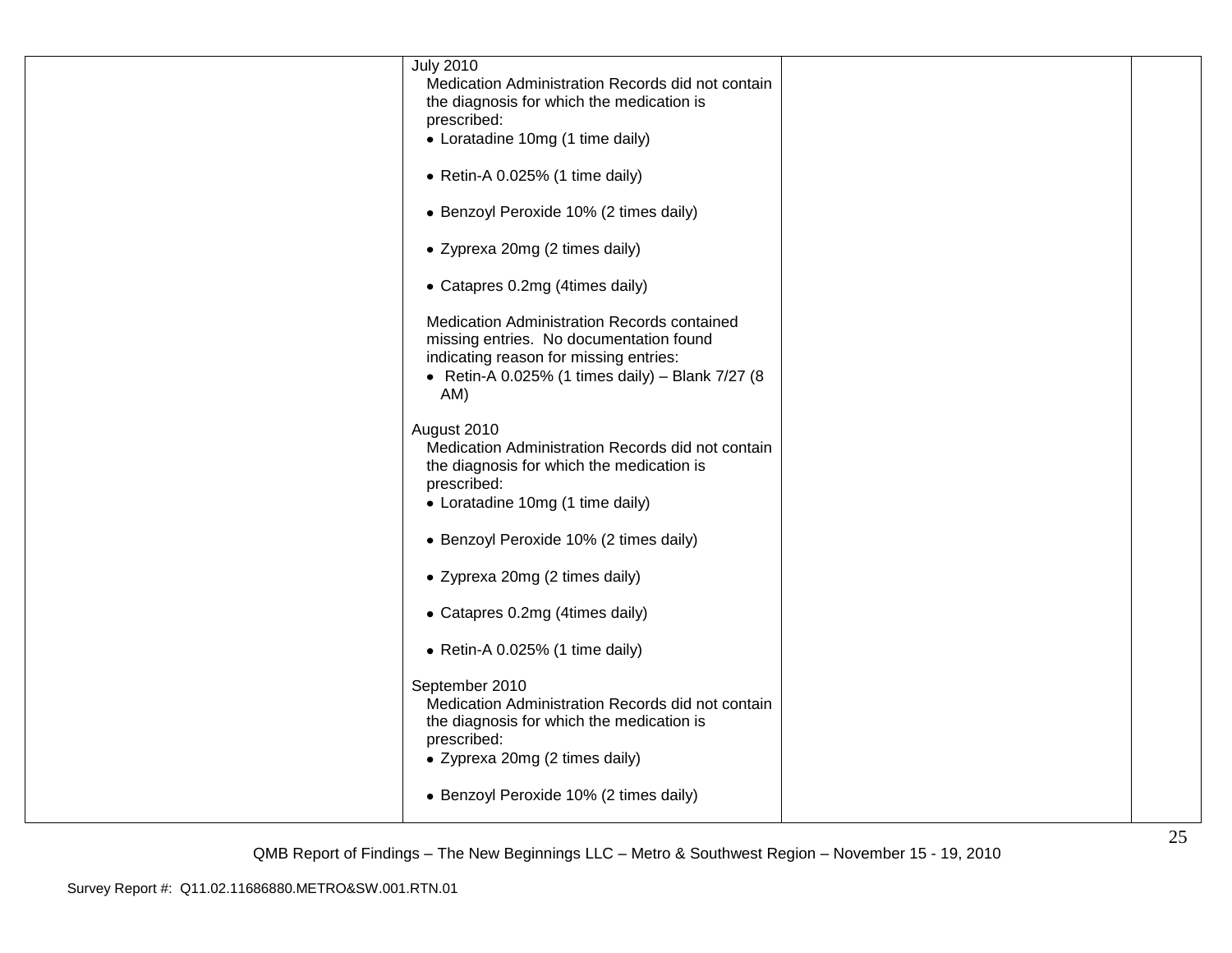| • Catapres 0.2mg (4times daily)                                                                                                                                                                                                                                                        |  |
|----------------------------------------------------------------------------------------------------------------------------------------------------------------------------------------------------------------------------------------------------------------------------------------|--|
| • Retin-A 0.025% (1 time daily)                                                                                                                                                                                                                                                        |  |
| Medication Administration Records contained<br>missing entries. No documentation found<br>indicating reason for missing entries:                                                                                                                                                       |  |
| • Zyprexa (2 times daily) – Blank 9/26 (8 AM)                                                                                                                                                                                                                                          |  |
| • Retin-A 0.025% (1 time daily) - Blank 9/26 (8<br>PM)                                                                                                                                                                                                                                 |  |
| Individual #21<br>September 2010<br>Medication Administration Records did not contain<br>the diagnosis for which the medication is<br>prescribed:<br>• Colace 100mg (2 times daily)                                                                                                    |  |
| Individual #22<br><b>July 2010</b><br>Medication Administration Records did not contain<br>the strength of the medication which is to be<br>given:<br>• Dilantin 7ml (2 times daily)                                                                                                   |  |
| Medication Administration Records contain the<br>following medications. No Physician's Orders<br>were found for the following medications:<br>• Tums Solution 5ml (2 times daily)                                                                                                      |  |
| Medication Administration Record document did<br>not contain a signature page that designates the<br>full name that corresponds to each initial used to<br>document administered or assisted delivery of<br>each dose for the following medications:<br>• Dilantin 7ml (2 times daily) |  |
| • Diazepam 5mg (3 times daily)                                                                                                                                                                                                                                                         |  |
| • Docusate Sodium 50mg/5ml (2 times daily)                                                                                                                                                                                                                                             |  |
|                                                                                                                                                                                                                                                                                        |  |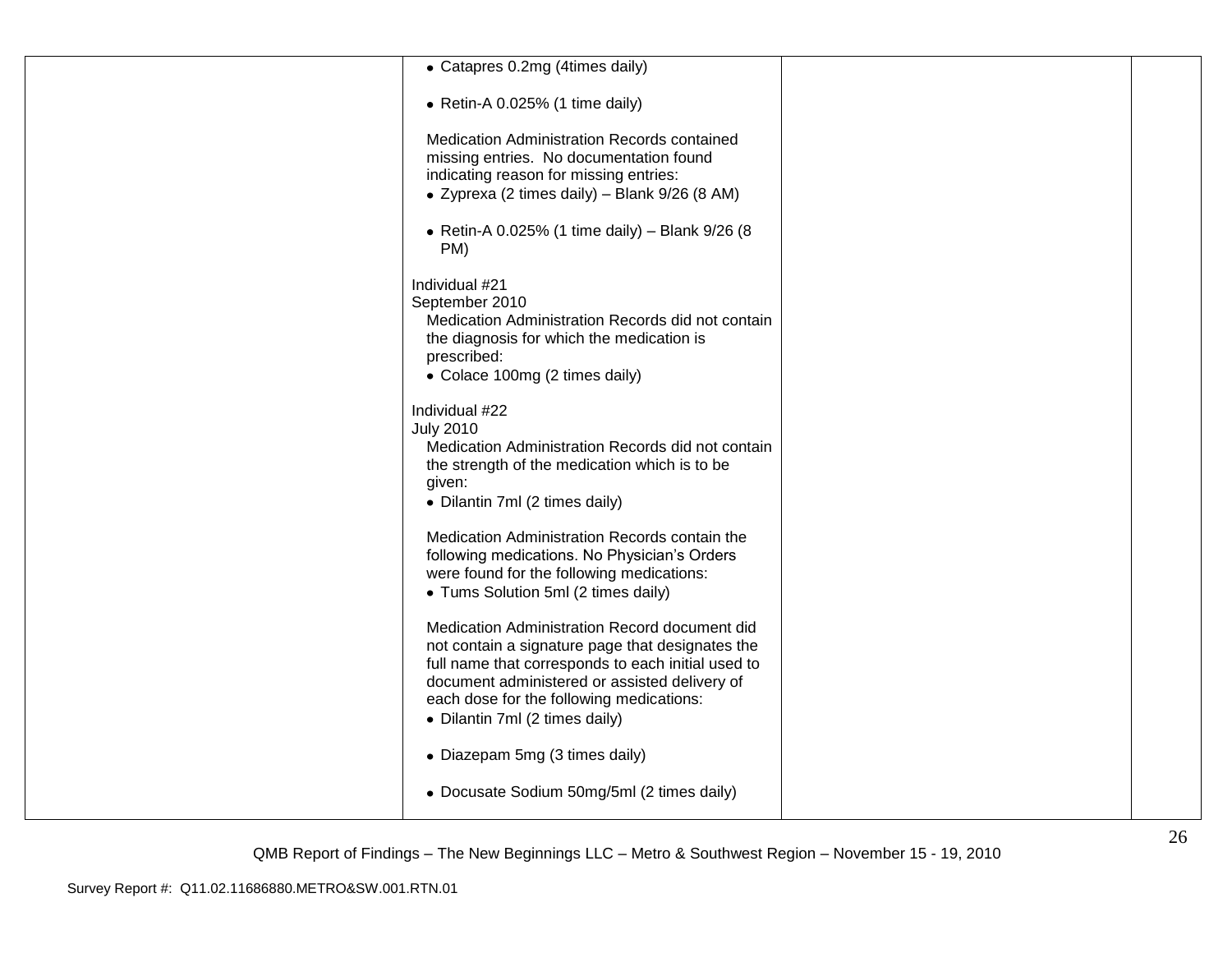| • Bisacodyl 10mg (1 time every other day)                                                                                                                                                                                                                                              |  |
|----------------------------------------------------------------------------------------------------------------------------------------------------------------------------------------------------------------------------------------------------------------------------------------|--|
| • Tums solution 5ml (2 times daily)                                                                                                                                                                                                                                                    |  |
| August 2010<br>Medication Administration Records contained<br>missing entries. No documentation found<br>indicating reason for missing entries:<br>· Diazepam 5mg (3 times daily) - Blank 8/6, 9,<br>16, 20, 23 & 27 (9PM)                                                             |  |
| • Dilantin 7ml (2 times daily) – Blank $8/7$ , 8, 14 &<br>15 (9AM & 7 PM)                                                                                                                                                                                                              |  |
| • Docusate Sodium 50mg/5ml (2 times daily) -<br>Blank 8/6, 9, 13, 16, 20, 23 & 27 (9PM) & 8/7,<br>8, 14 & 15 (1PM & 9PM)                                                                                                                                                               |  |
| Medication Administration Records did not contain<br>the strength of the medication which is to be<br>given:<br>• Dilantin 7ml (2 times daily)                                                                                                                                         |  |
| Medication Administration Records contain the<br>following medications. No Physician's Orders<br>were found for the following medications:<br>• Maylox Solution 5ml (4 times daily)                                                                                                    |  |
| Medication Administration Record document did<br>not contain a signature page that designates the<br>full name that corresponds to each initial used to<br>document administered or assisted delivery of<br>each dose for the following medications:<br>• Diazepam 5mg (3 times daily) |  |
| • Dilantin 7ml (2 times daily)                                                                                                                                                                                                                                                         |  |
| • Docusate Sodium 50mg/5ml (2 times daily)                                                                                                                                                                                                                                             |  |
| • Maylox Solution 5ml (4 times daily)                                                                                                                                                                                                                                                  |  |
| • Bisacodyl 10mg (1 time every other day)                                                                                                                                                                                                                                              |  |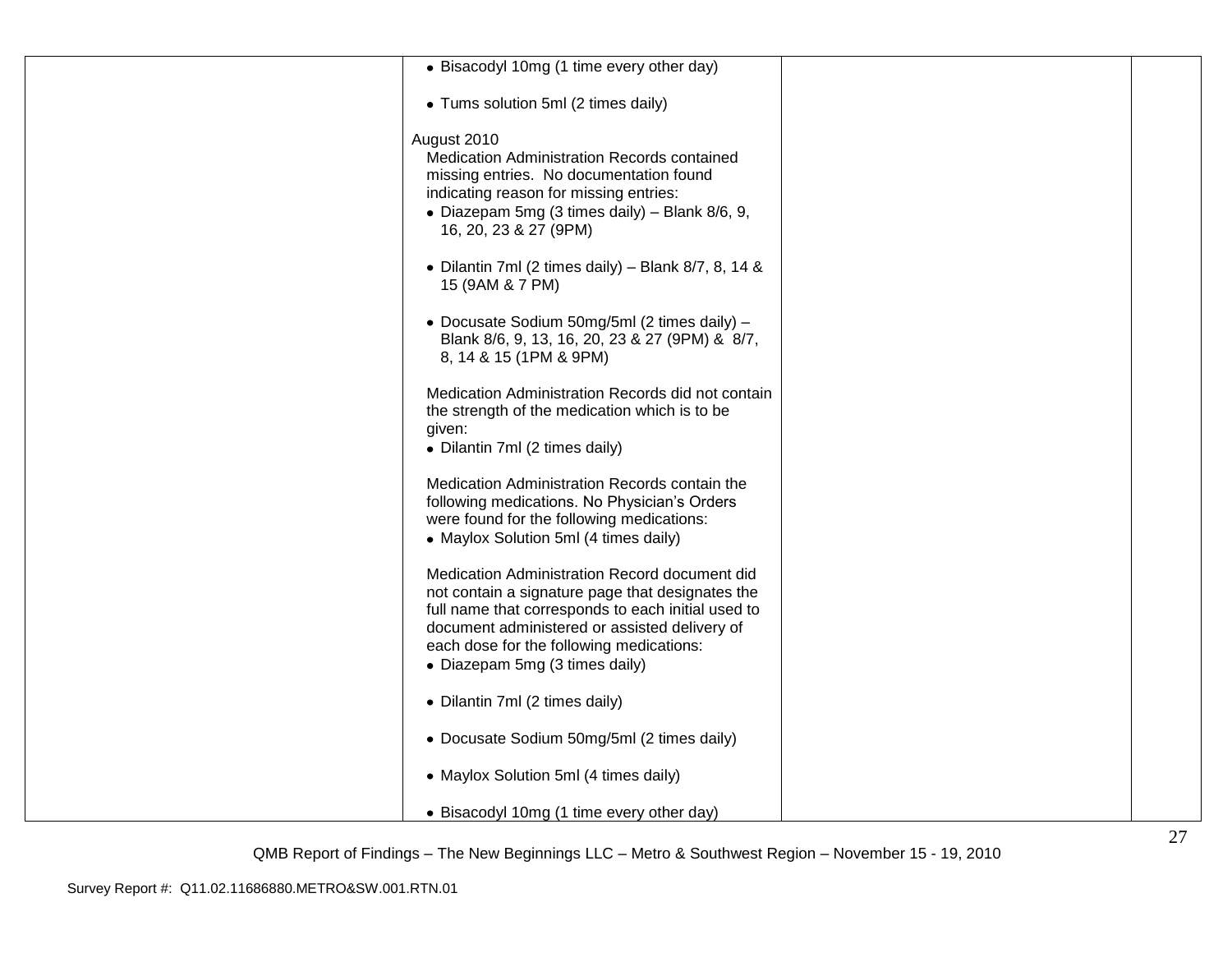| September 2010<br>Medication Administration Records contained<br>missing entries. No documentation found<br>indicating reason for missing entries:<br>• Diazepam 5mg (3 times daily) - Blank 9/27<br>(9PM)                                                                             |  |
|----------------------------------------------------------------------------------------------------------------------------------------------------------------------------------------------------------------------------------------------------------------------------------------|--|
| · Docusate Sodium 50mg/5ml (2 times daily) -<br>Blank 9/27 (9PM)                                                                                                                                                                                                                       |  |
| Medication Administration Records did not contain<br>the strength of the medication which is to be<br>given:<br>• Dilantin 7mg (2 times daily)                                                                                                                                         |  |
| • Ranitidine 5ml (2 times daily)                                                                                                                                                                                                                                                       |  |
| Medication Administration Record document did<br>not contain a signature page that designates the<br>full name that corresponds to each initial used to<br>document administered or assisted delivery of<br>each dose for the following medications:<br>• Diazepam 5mg (3 times daily) |  |
| • Dilantin 7ml (2 times daily)                                                                                                                                                                                                                                                         |  |
| • Docusate Sodium 50mg/5ml (2 times daily)                                                                                                                                                                                                                                             |  |
| • Maylox Solution 5ml (4 times daily)                                                                                                                                                                                                                                                  |  |
| • Bisacodyl 10mg (1 time every other day)                                                                                                                                                                                                                                              |  |
| Individual #24<br><b>July 2010</b><br>Medication Administration Records did not contain<br>the frequency of medication to be given:<br>• Depakote 125mg                                                                                                                                |  |
| • Clonidine 0.1mg                                                                                                                                                                                                                                                                      |  |
| August 2010                                                                                                                                                                                                                                                                            |  |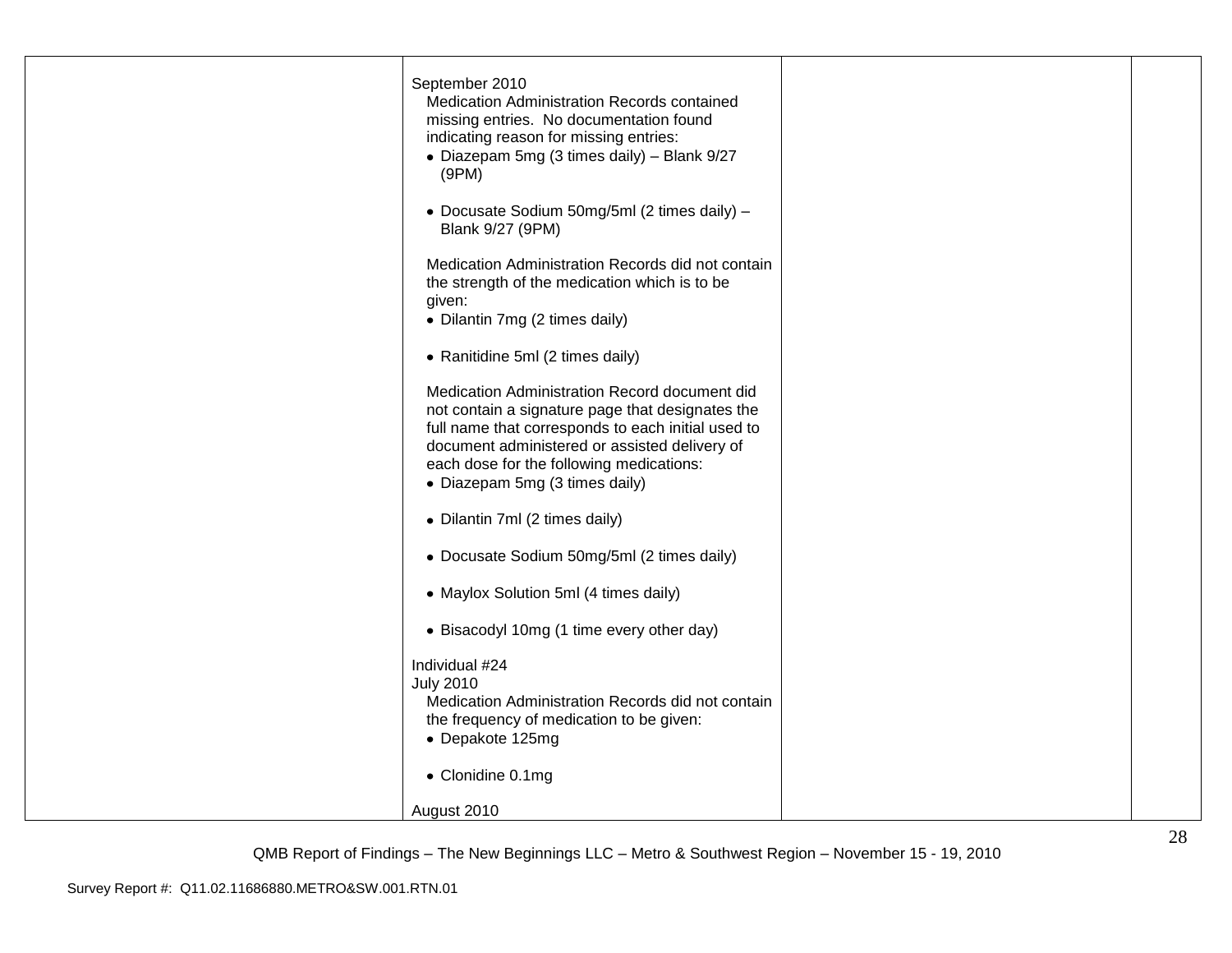| Medication Administration Records did not contain             |  |
|---------------------------------------------------------------|--|
| the frequency of medication to be given:                      |  |
| • Depakote 125mg                                              |  |
|                                                               |  |
| • Clonidine 0.1mg                                             |  |
|                                                               |  |
| September 2010                                                |  |
| Medication Administration Records did not contain             |  |
| the frequency of medication to be given:                      |  |
| • Depakote 125mg                                              |  |
|                                                               |  |
| • Clonidine 0.1mg                                             |  |
|                                                               |  |
| Individual #25                                                |  |
| <b>July 2010</b>                                              |  |
| Medication Administration Records contained                   |  |
| missing entries. No documentation found                       |  |
| indicating reason for missing entries:                        |  |
| • EQ-Vegetable Laxative (2 times daily) - Blank               |  |
| 7/1, 4, 5, 6, 7, 8, 9, 10, 11, 13, 14, 15, 16, 17,            |  |
| 18, 19, 20, 21, 22, 23, 24, 25, 26, 27, 28, 29, 30            |  |
| & 31 (8 AM & 8PM) & 7/2, 3 & 12 (8PM)                         |  |
|                                                               |  |
| August 2010                                                   |  |
| Medication Administration Records contained                   |  |
| missing entries. No documentation found                       |  |
| indicating reason for missing entries:                        |  |
|                                                               |  |
| • EQ-Vegetable Laxative (2 times daily) - Blank               |  |
| 8/1, 2, 4, 5, 6, 8, 9, 12, 13, 14, 16, 17, 18, 19,            |  |
| 21, 22, 23, 26, 27, 28, 29, 30 & 31 (8AM &                    |  |
| 8PM) & 8/3, 7, 10, 11, 15, 20, 24 & 25 (8PM)                  |  |
|                                                               |  |
| September 2010<br>Medication Administration Records contained |  |
|                                                               |  |
| missing entries. No documentation found                       |  |
| indicating reason for missing entries:                        |  |
| • EQ-Vegetable Laxative (2 times daily) - Blank               |  |
| 9/1, 3, 4, 5, 7, 8, 9, 10, 11, 12, 13, 14, 15, 16, 17,        |  |
| 18, 19, 20, 21, 22, 23, 24, 25, 26, 27, 28, 29 &              |  |
| 30 (8AM & 8PM); 9/2, 6, 11 & 12 (8PM)                         |  |
|                                                               |  |
| November 2010                                                 |  |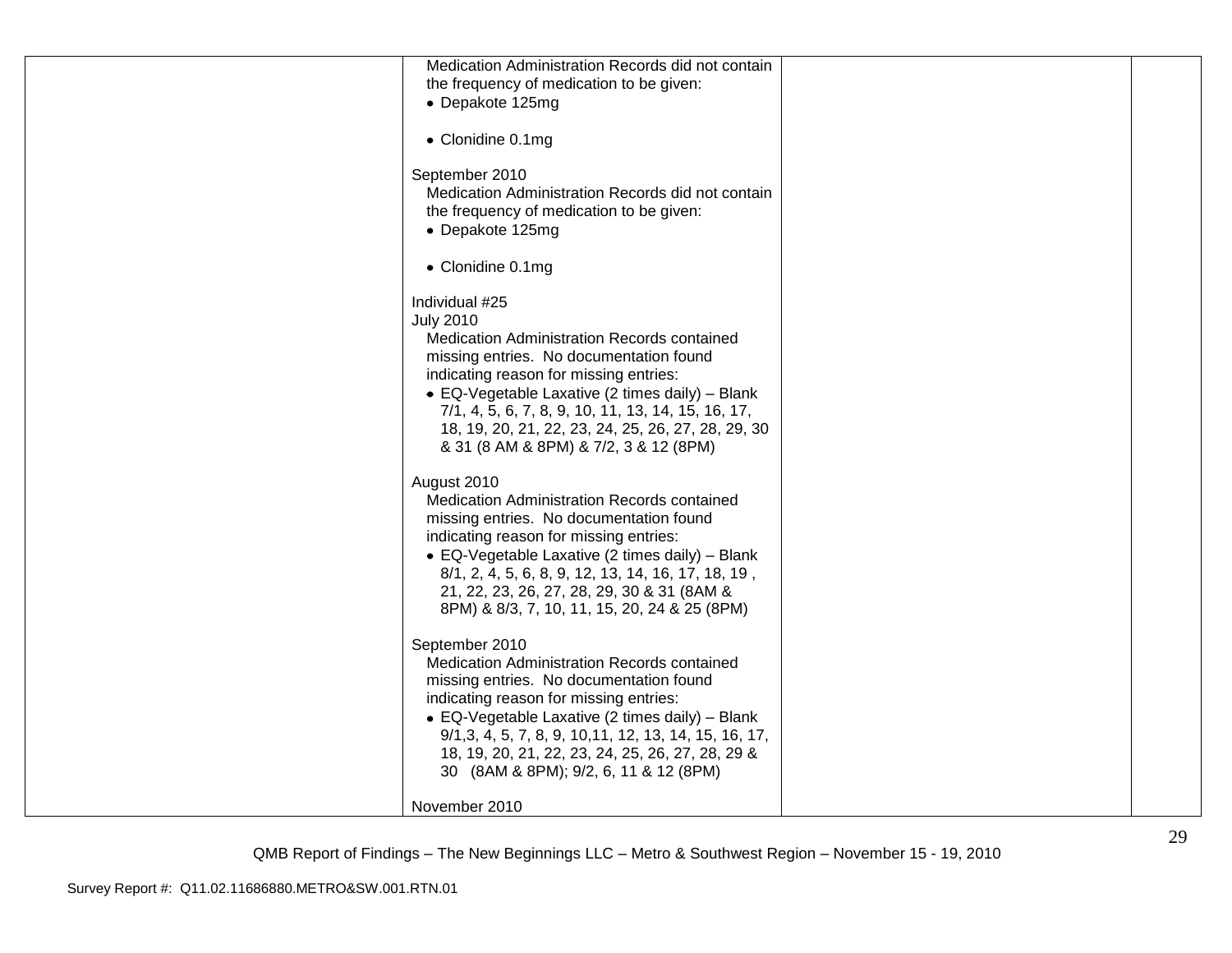| The following medications were found in the home   |  |
|----------------------------------------------------|--|
| during site visit on November 17, 2010. No         |  |
| Physician's Orders were found for the following    |  |
| medications:                                       |  |
| • Mupirocin 2% (2 times daily)                     |  |
|                                                    |  |
| • Fluocinonide Cream USP 0.05% (2 times daily)     |  |
|                                                    |  |
|                                                    |  |
| • Acyclorir 400mg (2 times daily)                  |  |
|                                                    |  |
| • D-3 400UI (1 time daily)                         |  |
|                                                    |  |
| • Multivitamin (1 time daily)                      |  |
|                                                    |  |
| Medication Administration Records did not contain  |  |
| the following medications:                         |  |
| • Mupirocin 2% (2 times daily)                     |  |
|                                                    |  |
| • Fluocinonide Cream USP 0.05% (2 times daily)     |  |
|                                                    |  |
| • Acyclorir 400mg (2 times daily)                  |  |
|                                                    |  |
| $\bullet$ D-3 400UI (1 time daily)                 |  |
|                                                    |  |
| • Multivitamin (1 time daily)                      |  |
|                                                    |  |
| As indicated by the Medication Administration      |  |
|                                                    |  |
| Records the individual is to take Glyburide 5mg (1 |  |
| time daily). According to the labeling medication  |  |
| container, Glyburide 5mg is to be taken 2 times    |  |
| daily. Medication Administration Record &          |  |
| Physician's Orders do not match labeling on        |  |
| medication bottle.                                 |  |
|                                                    |  |
| Individual #27                                     |  |
| November 2010                                      |  |
| Medication Administration Records contained        |  |
| missing entries. No documentation found            |  |
| indicating reason for missing entries:             |  |
| • Fluoxetine 60mg (1 time daily) - Blank 11/3, 4,  |  |
| 5, 6 & 7 (6PM)                                     |  |
|                                                    |  |
|                                                    |  |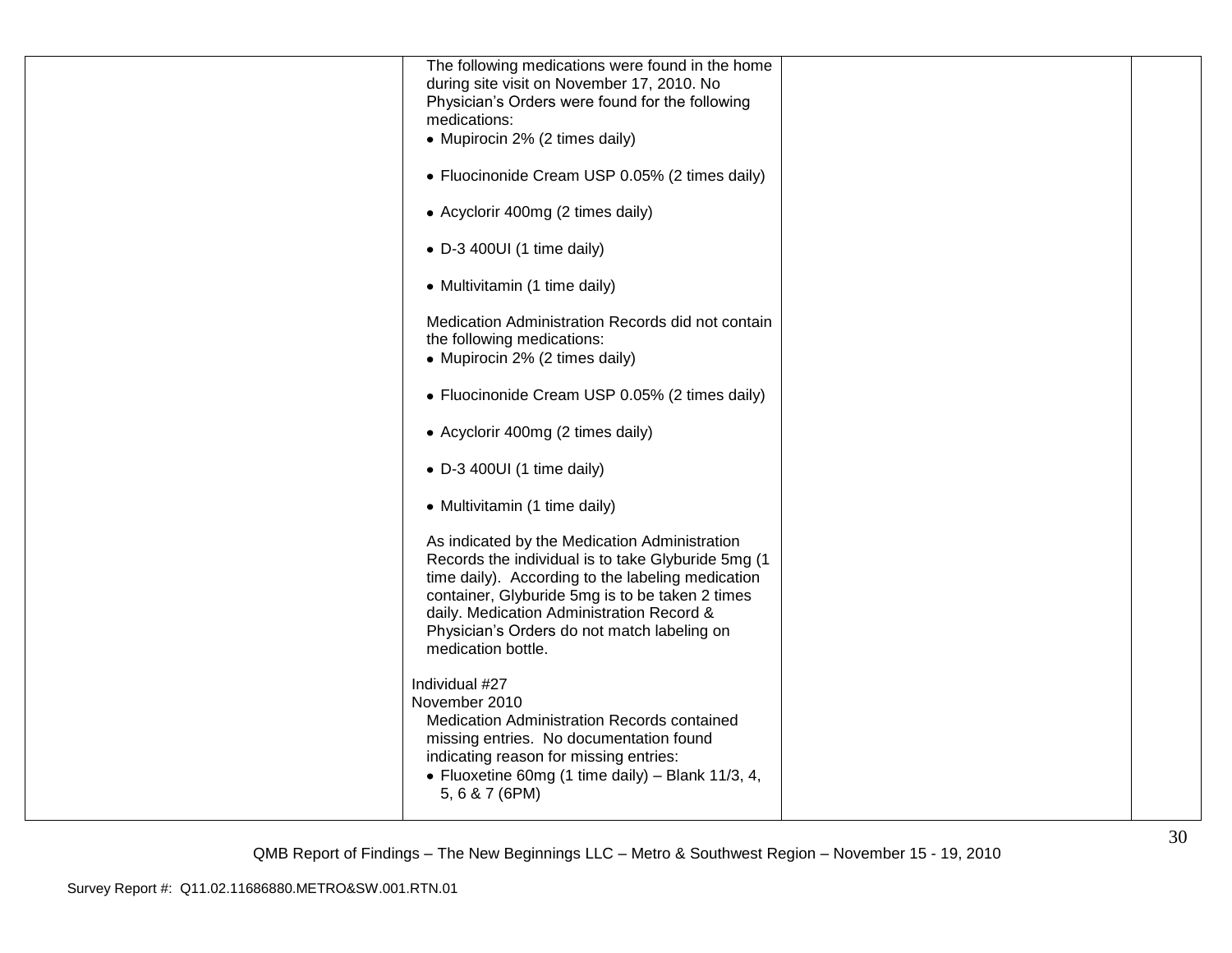| • Spectrum Fish Oil (1 time daily) - Blank 11/1, 2,<br>3, 4, 5, 6, 7, 8, 9, 10, 11, 12, 13, 14, 15 & 16<br>(10PM)<br>• Bone-Up/Citracel 500mg (3 times daily) - Blank<br>11/8 (12PM & 6PM) & 11/9, 10, 11, 12, 13 & 14<br>(7AM; 12PM &6PM) |  |
|--------------------------------------------------------------------------------------------------------------------------------------------------------------------------------------------------------------------------------------------|--|
|                                                                                                                                                                                                                                            |  |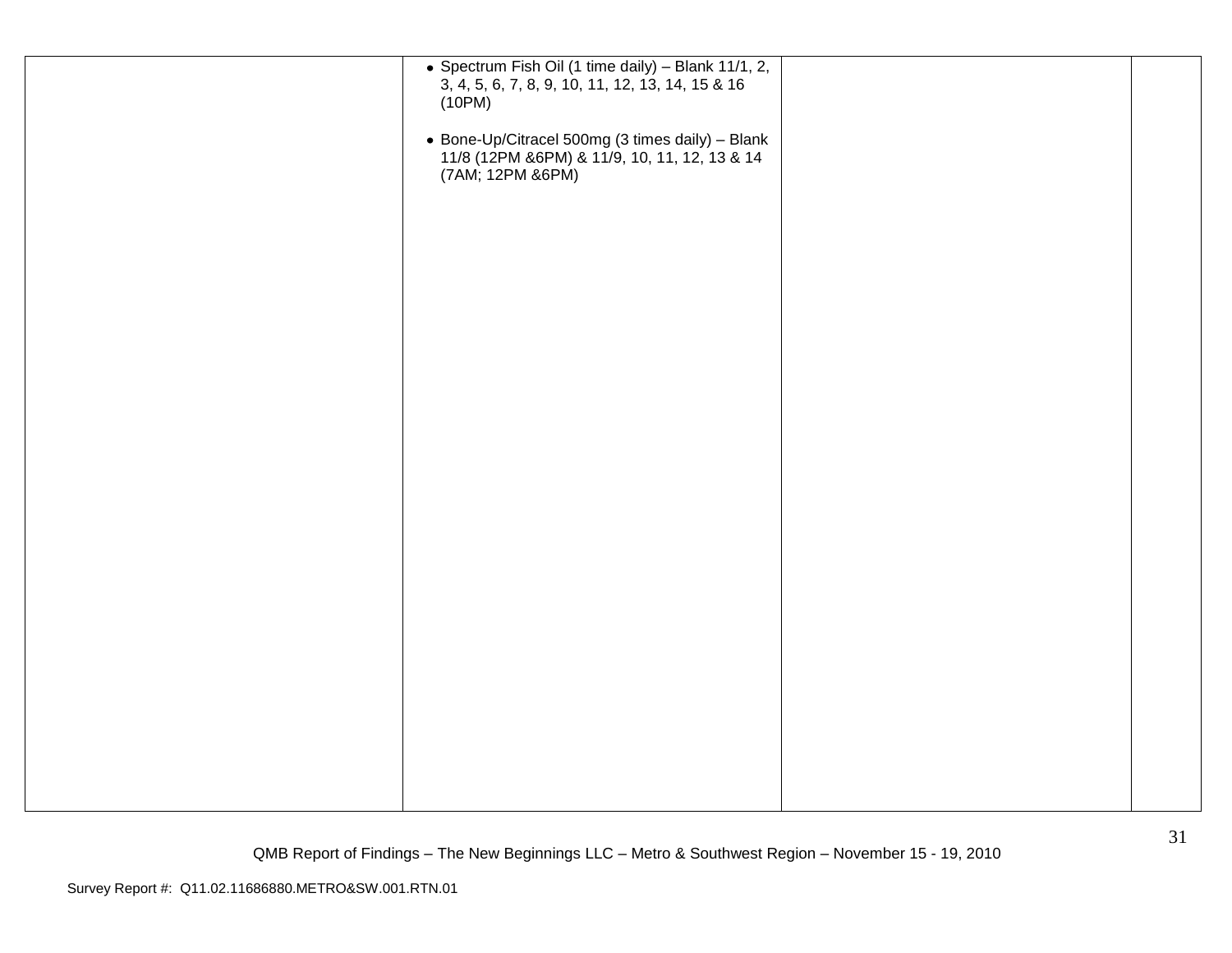| Tag #1A09.1 Medication Delivery - PRN                                                                                                                                                                                                                                                                                                                                                                                                                                                                  | <b>Scope and Severity Rating: E</b>                                                                                                                                                                                                                                       |  |
|--------------------------------------------------------------------------------------------------------------------------------------------------------------------------------------------------------------------------------------------------------------------------------------------------------------------------------------------------------------------------------------------------------------------------------------------------------------------------------------------------------|---------------------------------------------------------------------------------------------------------------------------------------------------------------------------------------------------------------------------------------------------------------------------|--|
| <b>Medication</b>                                                                                                                                                                                                                                                                                                                                                                                                                                                                                      |                                                                                                                                                                                                                                                                           |  |
| Developmental Disabilities (DD) Waiver Service<br>Standards effective 4/1/2007<br><b>CHAPTER 1 II. PROVIDER AGENCY</b><br><b>REQUIREMENTS:</b> The objective of these standards<br>is to establish Provider Agency policy, procedure                                                                                                                                                                                                                                                                   | Based on record review, the Agency failed to<br>maintain PRN Medication Administration Records<br>which contained all elements required by standard<br>for 7 of 22 Individuals.                                                                                           |  |
| and reporting requirements for DD Medicaid Waiver<br>program. These requirements apply to all such<br>Provider Agency staff, whether directly employed or<br>subcontracting with the Provider Agency. Additional<br>Provider Agency requirements and personnel<br>qualifications may be applicable for specific service<br>standards.<br>E. Medication Delivery: Provider Agencies that                                                                                                                | Individual #1<br>August 2010<br>No Effectiveness was noted on the Medication<br>Administration Record for the following PRN<br>medication:<br>$\bullet$ Acetaminophen 500mg - PRN - 8/17, 20 & 30<br>(given 1 time)                                                       |  |
| provide Community Living, Community Inclusion or<br>Private Duty Nursing services shall have written<br>policies and procedures regarding medication(s)<br>delivery and tracking and reporting of medication<br>errors in accordance with DDSD Medication<br>Assessment and Delivery Policy and Procedures,<br>the Board of Nursing Rules and Board of Pharmacy<br>standards and regulations.                                                                                                          | Individual #2<br><b>July 2010</b><br>Medication Administration Records did not<br>contain the circumstance for which the<br>medication is to be used:<br>• Robitussin A-C syrup/Guaifenesin (PRN)<br>• Proair HFA 90mcg (PRN)                                             |  |
| (2) When required by the DDSD Medication<br>Assessment and Delivery Policy, Medication<br>Administration Records (MAR) shall be maintained<br>and include:<br>(a) The name of the individual, a transcription of<br>the physician's written or licensed health care<br>provider's prescription including the brand<br>and generic name of the medication,<br>diagnosis for which the medication is<br>prescribed;<br>(b) Prescribed dosage, frequency and<br>method/route of administration, times and | · Docusate Sodium 100mg (PRN)<br>August 2010<br>Medication Administration Records did not<br>contain the circumstance for which the<br>medication is to be used:<br>• Robitussin A-C syrup/Guaifenesin (PRN)<br>• Proair HFA 90mcg (PRN)<br>• Docusate Sodium 100mg (PRN) |  |
| dates of administration;<br>(c) Initials of the individual administering or<br>assisting with the medication;<br>(d) Explanation of any medication irregularity;<br>(e) Documentation of any allergic reaction or<br>adverse medication effect; and                                                                                                                                                                                                                                                    | September 2010<br>Medication Administration Records did not<br>contain the circumstance for which the<br>medication is to be used:<br>• Robitussin A-C syrup/Guaifenesin (PRN)                                                                                            |  |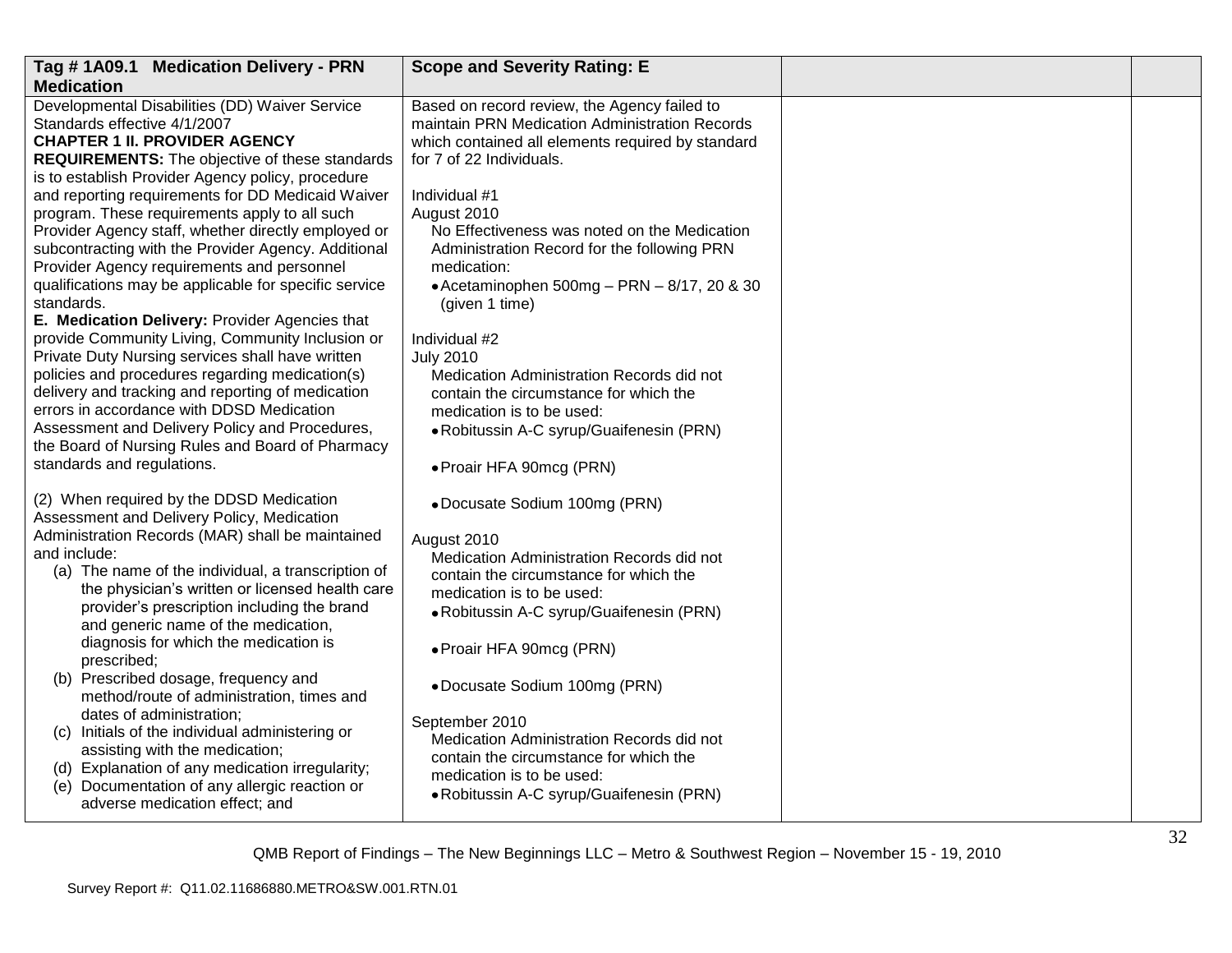| For PRN medication, an explanation for the<br>(f)   | · Proair HFA 90mcg (PRN)                         |  |
|-----------------------------------------------------|--------------------------------------------------|--|
| use of the PRN medication shall include             |                                                  |  |
| observable signs/symptoms or                        | • Docusate Sodium 100mg (PRN)                    |  |
| circumstances in which the medication is to         |                                                  |  |
| be used, and documentation of effectiveness         | Individual #9                                    |  |
| of PRN medication administered.                     | August 2010                                      |  |
|                                                     | No Signs/Symptoms were noted on the              |  |
| (3) The Provider Agency shall also maintain a       | Medication Administration Record for the         |  |
| signature page that designates the full name that   | following PRN medication:                        |  |
| corresponds to each initial used to document        | • ADAP/Codeine 10ml - PRN - 8/5, 6, 7, 8, 9, 17, |  |
| administered or assisted delivery of each dose;     | 18, 19, 20, 21, 22, 23, 24, 25, 26, 27, 29, 30 & |  |
|                                                     | 31 (given 1 time)                                |  |
| (4) MARs are not required for individuals           |                                                  |  |
| participating in Independent Living who self-       | No Effectiveness was noted on the Medication     |  |
| administer their own medications;                   | Administration Record for the following PRN      |  |
|                                                     | medication:                                      |  |
| (5) Information from the prescribing pharmacy       | • ADAP/Codeine 10ml - PRN - 8/5, 6, 7, 8, 9, 17, |  |
| regarding medications shall be kept in the home and | 18, 19, 20, 21, 22, 23, 24, 25, 26, 27, 29, 30 & |  |
| community inclusion service locations and shall     | 31 (given 1 time)                                |  |
| include the expected desired outcomes of            |                                                  |  |
| administrating the medication, signs and symptoms   | September 2010                                   |  |
| of adverse events and interactions with other       | No Signs/Symptoms were noted on the              |  |
| medications;                                        | Medication Administration Record for the         |  |
|                                                     | following PRN medication:                        |  |
| NMAC 16.19.11.8 MINIMUM STANDARDS:                  | · Diazepam 5mg - PRN - 9/2, 7, 9, 14, 16, 21, 23 |  |
| A. MINIMUM STANDARDS FOR THE                        | & 28 (given 1 time)                              |  |
| DISTRIBUTION, STORAGE, HANDLING AND                 |                                                  |  |
| <b>RECORD KEEPING OF DRUGS:</b>                     | No Effectiveness was noted on the Medication     |  |
| (d) The facility shall have a Medication            | Administration Record for the following PRN      |  |
| Administration Record (MAR) documenting             | medication:                                      |  |
| medication administered to residents, including     | · Diazepam 5mg - PRN - 9/2, 7, 9, 14, 16, 21, 23 |  |
| over-the-counter medications. This                  | & 28 (given 1 time)                              |  |
| documentation shall include:                        |                                                  |  |
| (i)<br>Name of resident;                            | Individual #18                                   |  |
| Date given;<br>(ii)                                 | <b>July 2010</b>                                 |  |
| (iii)<br>Drug product name;                         | No Effectiveness was noted on the Medication     |  |
| Dosage and form;<br>(iv)                            | Administration Record for the following PRN      |  |
| Strength of drug;<br>(v)                            | medication:                                      |  |
| Route of administration;<br>(vi)                    |                                                  |  |
| (vii) How often medication is to be taken;          | • Acetaminophen $500mg - PRN - 7/1$ , 7, 19, 28, |  |
| (viii) Time taken and staff initials;               | 30 & 31 (given 1 time)                           |  |
| (ix) Dates when the medication is discontinued      | August 2010                                      |  |
|                                                     |                                                  |  |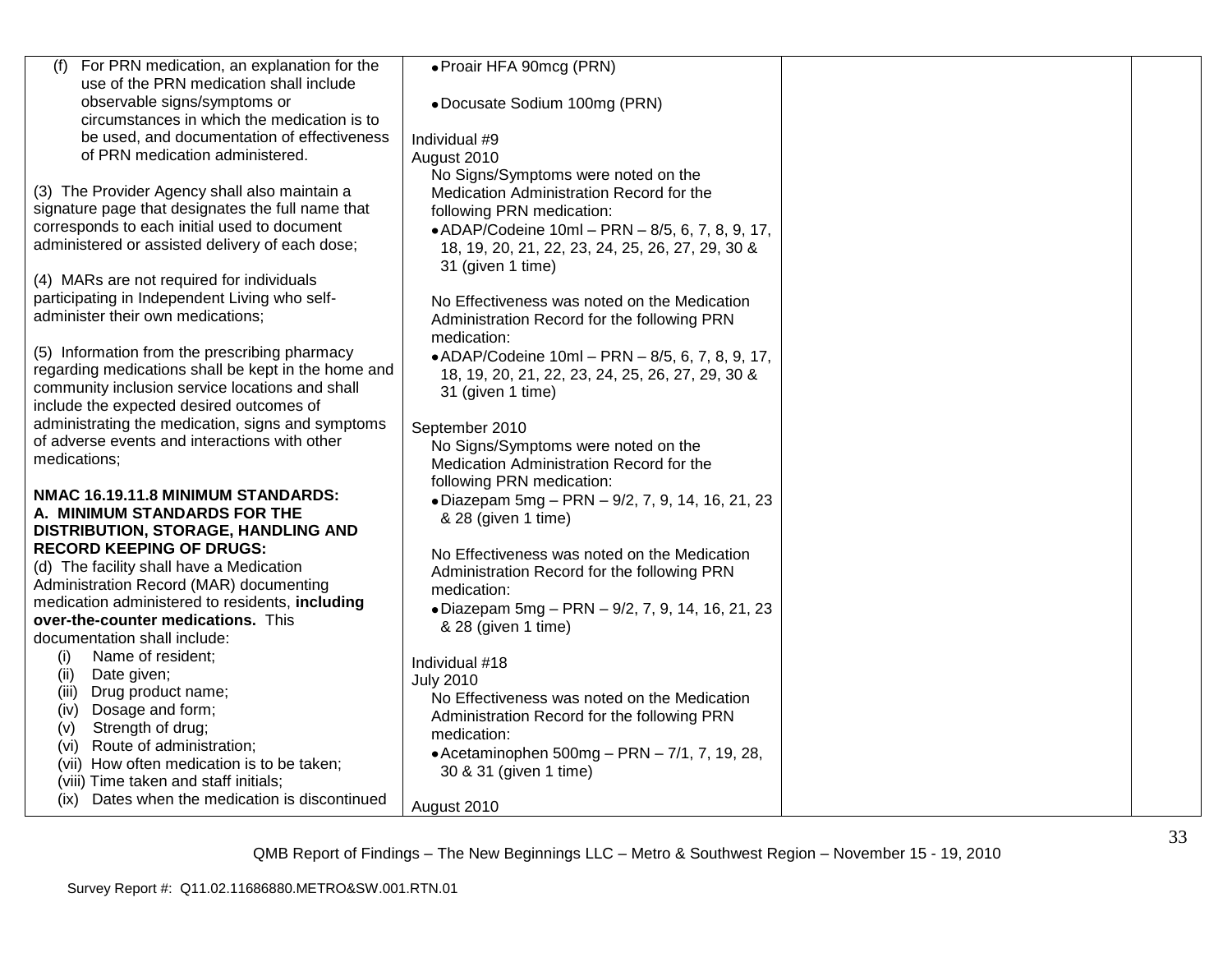| or changed;                                                                                          | Medication Administration Record document did                                                        |  |
|------------------------------------------------------------------------------------------------------|------------------------------------------------------------------------------------------------------|--|
| The name and initials of all staff<br>(x)                                                            | not contain an initial used to document                                                              |  |
| administering medications.                                                                           | administered or assisted delivery of each dose for                                                   |  |
| <b>Model Custodial Procedure Manual</b>                                                              | the following medications:<br>• Acetaminophen 500mg - PRN - 8/11 (given 1                            |  |
| <b>D. Administration of Drugs</b>                                                                    | time)                                                                                                |  |
| Unless otherwise stated by practitioner, patients will                                               |                                                                                                      |  |
| not be allowed to administer their own medications.                                                  | No Effectiveness was noted on the Medication                                                         |  |
| Document the practitioner's order authorizing the                                                    | Administration Record for the following PRN                                                          |  |
| self-administration of medications.                                                                  | medication:                                                                                          |  |
|                                                                                                      | • Acetaminophen 500mg - PRN - 8/23 (given 1                                                          |  |
| All PRN (As needed) medications shall have                                                           | time)                                                                                                |  |
| complete detail instructions regarding the                                                           |                                                                                                      |  |
| administering of the medication. This shall include:                                                 | Individual #19                                                                                       |  |
| symptoms that indicate the use of the<br>➤                                                           | September 2010                                                                                       |  |
| medication,                                                                                          | Medication Administration Records did not                                                            |  |
| exact dosage to be used, and<br>➤<br>the exact amount to be used in a 24 hour                        | contain the circumstance for which the                                                               |  |
| period.                                                                                              | medication is to be used:                                                                            |  |
|                                                                                                      | • Melatonin 1mg (PRN)                                                                                |  |
| <b>Department of Health</b>                                                                          | Individual #24                                                                                       |  |
| <b>Developmental Disabilities Supports Division</b>                                                  | <b>July 21010</b>                                                                                    |  |
| (DDSD) Medication Assessment and Delivery                                                            | Medication Administration Records did not contain                                                    |  |
| Policy - Eff. November 1, 2006                                                                       | the circumstance for which the medication to be                                                      |  |
| <b>F. PRN Medication</b>                                                                             | used:                                                                                                |  |
| 3. Prior to self-administration, self-administration                                                 | • Lorazapam 1mg (PRN)                                                                                |  |
| with physical assist or assisting with delivery of PRN                                               |                                                                                                      |  |
| medications, the direct support staff must contact                                                   | <b>August 21010</b>                                                                                  |  |
| the agency nurse to describe observed symptoms                                                       | Medication Administration Records did not contain                                                    |  |
| and thus assure that the PRN medication is being                                                     | the circumstance for which the medication to be                                                      |  |
| used according to instructions given by the ordering<br>PCP. In cases of fever, respiratory distress | used:                                                                                                |  |
| (including coughing), severe pain, vomiting,                                                         | • Lorazapam 1mg (PRN)                                                                                |  |
| diarrhea, change in responsiveness/level of                                                          |                                                                                                      |  |
| consciousness, the nurse must strongly consider                                                      | September 21010                                                                                      |  |
| the need to conduct a face-to-face assessment to                                                     | Medication Administration Records did not contain<br>the circumstance for which the medication to be |  |
| assure that the PRN does not mask a condition                                                        | used:                                                                                                |  |
| better treated by seeking medical attention. This                                                    | • Lorazapam 1mg (PRN)                                                                                |  |
| does not apply to home based/family living settings                                                  |                                                                                                      |  |
| where the provider is related by affinity or by                                                      | Individual #25                                                                                       |  |
| consanguinity to the individual.                                                                     | <b>July 2010</b>                                                                                     |  |
|                                                                                                      | No Signs/Symptoms were noted on the                                                                  |  |
|                                                                                                      |                                                                                                      |  |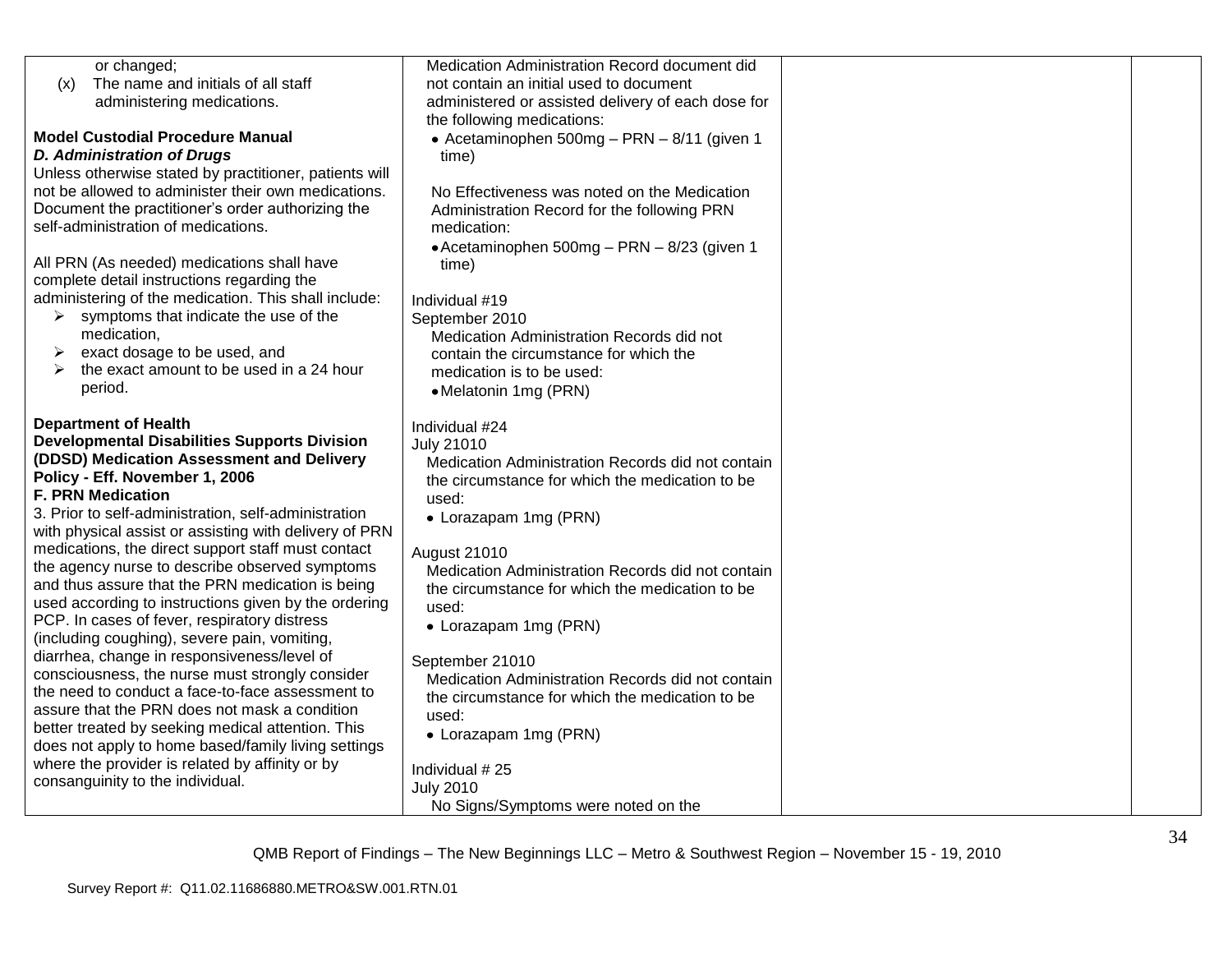| 4. The agency nurse shall review the utilization of                                                   | Medication Administration Record for the               |  |
|-------------------------------------------------------------------------------------------------------|--------------------------------------------------------|--|
| PRN medications routinely. Frequent or escalating                                                     | following PRN medication:                              |  |
| use of PRN medications must be reported to the                                                        | • Alprazolam $0.5mg - PRN - 7/1$ , 2, 3, 4, 5, 6, 7,   |  |
| PCP and discussed by the Interdisciplinary for                                                        | 8, 9, 10, 11, 12, 13, 14, 15, 16, 17, 18, 19, 20,      |  |
| changes to the overall support plan (see Section H                                                    | 21, 22, 23, 24, 25, 26, 27, 28, 29, 30 & 31            |  |
| of this policy).                                                                                      | (given 2 times)                                        |  |
|                                                                                                       |                                                        |  |
| <b>H. Agency Nurse Monitoring</b>                                                                     | • Albuterol 2 puffs - PRN - 7/1, 2, 3, 4, 5, 6, 7, 8,  |  |
| 1. Regardless of the level of assistance with                                                         | 9, 10, 11, 12, 13, 14, 15, 16, 17, 18, 19, 20, 21,     |  |
| medication delivery that is required by the individual                                                | 22, 23, 24, 25, 26, 27, 28, 29, 30 & 31 (given 2       |  |
| or the route through which the medication is                                                          | times)                                                 |  |
| delivered, the agency nurses must monitor the                                                         |                                                        |  |
| individual's response to the effects of their routine                                                 | $\bullet$ Soma Carisoprodo 350mg - PRN - 7/1, 2, 3, 4, |  |
| and PRN medications. The frequency and type of                                                        | 5, 6, 7, 8, 9, 10, 11, 12, 13, 14, 15, 16, 17, 18,     |  |
| monitoring must be based on the nurse's                                                               | 19, 20, 21, 22, 23, 24, 25, 26, 27, 28, 29, 30 &       |  |
| assessment of the individual and consideration of                                                     | 31 (given 1 times)                                     |  |
| the individual's diagnoses, health status, stability,                                                 |                                                        |  |
| utilization of PRN medications and level of support                                                   | ● Rokiset 5/325mg – PRN – 7/2, 3, 4, 8, 9, 10 &        |  |
| required by the individual's condition and the skill                                                  |                                                        |  |
| level and needs of the direct care staff. Nursing                                                     | 11 (given 1 time) & 7/1, 5, 12, 13, 14, 15, 16,        |  |
| monitoring should be based on prudent nursing                                                         | 17, 18, 19, 20, 21, 22, 23, 24, 25, 26, 27, 28,        |  |
| practice and should support the safety and                                                            | 29, 30 & 31 (given 2 times)                            |  |
| independence of the individual in the community                                                       |                                                        |  |
| setting. The health care plan shall reflect the                                                       | No Effectiveness was noted on the Medication           |  |
| planned monitoring of the individual's response to                                                    | Administration Record for the following PRN            |  |
| medication.                                                                                           | medication:                                            |  |
|                                                                                                       | • Alprazolam 0.5mg - PRN - 7/1, 2, 3, 4, 5, 6, 7,      |  |
| <b>Department of Health Developmental Disabilities</b>                                                | 8, 9, 10, 11, 12, 13, 14, 15, 16, 17, 18, 19, 20,      |  |
| <b>Supports Division (DDSD) - Procedure Title:</b>                                                    | 21, 22, 23, 24, 25, 26, 27, 28, 29, 30 & 31            |  |
| <b>Medication Assessment and Delivery Procedure</b>                                                   | (given 2 times)                                        |  |
| Eff Date: November 1, 2006                                                                            |                                                        |  |
| C. 3. Prior to delivery of the PRN, direct support                                                    | • Albuterol 2 puffs - PRN - 7/1, 2, 3, 4, 5, 6, 7, 8,  |  |
| staff must contact the agency nurse to describe                                                       | 9, 10, 11, 12, 13, 14, 15, 16, 17, 18, 19, 20, 21,     |  |
| observed symptoms and thus assure that the PRN                                                        | 22, 23, 24, 25, 26, 27, 28, 29, 30 & 31 (given 2       |  |
|                                                                                                       | times)                                                 |  |
| is being used according to instructions given by the                                                  |                                                        |  |
| ordering PCP. In cases of fever, respiratory distress<br>(including coughing), severe pain, vomiting, | $\bullet$ Soma Carisoprodo 350mg – PRN - 7/1, 2, 3, 4, |  |
| diarrhea, change in responsiveness/level of                                                           | 5, 6, 7, 8, 9, 10, 11, 12, 13, 14, 15, 16, 17, 18,     |  |
|                                                                                                       | 19, 20, 21, 22, 23, 24, 25, 26, 27, 28, 29, 30 &       |  |
| consciousness, the nurse must strongly consider<br>the need to conduct a face-to-face assessment to   | 31 (given 1 times)                                     |  |
| assure that the PRN does not mask a condition                                                         |                                                        |  |
| better treated by seeking medical attention.                                                          | • Rokiset $5/325mg - PRN - 7/2$ , 3, 4, 8, 9, 10 &     |  |
|                                                                                                       | 11 (given 1 time) & 7/1, 5, 12, 13, 14, 15, 16,        |  |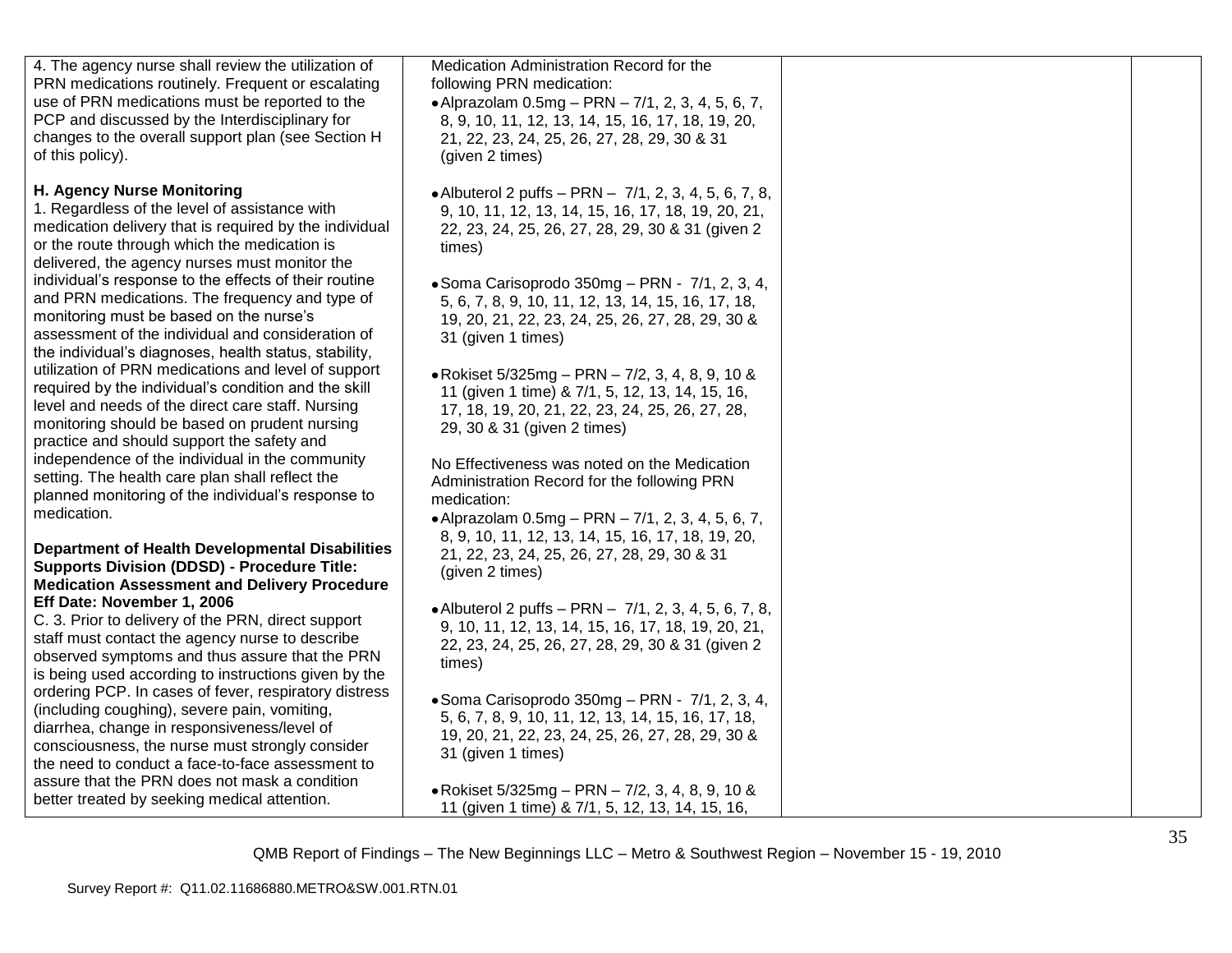| (References: Psychotropic Medication Use Policy,  | 17, 18, 19, 20, 21, 22, 23, 24, 25, 26, 27, 28,        |  |
|---------------------------------------------------|--------------------------------------------------------|--|
| Section D, page 5 Use of PRN Psychotropic         | 29, 30 & 31 (given 2 times)                            |  |
| Medications; and, Human Rights Committee          |                                                        |  |
| Requirements Policy, Section B, page 4            | August 2010                                            |  |
| Interventions Requiring Review and Approval - Use | No Signs/Symptoms were noted on the                    |  |
| of PRN Medications).                              | Medication Administration Record for the               |  |
|                                                   | following PRN medication:                              |  |
| a. Document conversation with nurse including all | • Alprazolam $0.5mg - PRN - 8/1, 2, 3, 4, 5, 6, 7,$    |  |
| reported signs and symptoms, advice given and     | 8, 9, 10, 11, 12, 13, 14, 15, 16, 17, 18, 19, 20,      |  |
| action taken by staff.                            | 21, 22, 23, 24, 25, 26, 27, 28, 29, 30 & 31            |  |
|                                                   | (given 2 times)                                        |  |
| 4. Document on the MAR each time a PRN            |                                                        |  |
| medication is used and describe its effect on the |                                                        |  |
| individual (e.g., temperature down, vomiting      | • Albuterol 2 puffs - PRN - 8/1, 2, 3, 4, 5, 6, 7, 8,  |  |
| lessened, anxiety increased, the condition is the | 9, 10, 11, 12, 13, 14, 15, 16, 17, 18, 19, 20, 21,     |  |
| same, improved, or worsened, etc.).               | 22, 23, 24, 25, 26, 27, 28, 29, 30 & 31 (given 2       |  |
|                                                   | times)                                                 |  |
|                                                   |                                                        |  |
|                                                   | • Soma Carisoprodo 350mg - PRN - 8/1, 2, 3, 4,         |  |
|                                                   | 5, 6, 7, 8, 9, 10, 11, 12, 13, 14, 15, 16, 17, 18,     |  |
|                                                   | 19, 20, 21, 22, 23, 24, 25, 26, 27, 28, 29, 30 &       |  |
|                                                   | 31 (given 1 times)                                     |  |
|                                                   |                                                        |  |
|                                                   | • Rokiset 5/325mg - PRN - 8/21, 22, 25, 27 & 29        |  |
|                                                   | (given 1 time) & 8/1, 2, 3, 4, 5, 6, 7, 8, 9, 10, 11,  |  |
|                                                   | 12, 13, 14, 15, 16, 17, 18, 19, 20, 23, 24, 26,        |  |
|                                                   | 28, 30 & 31 (given 2 times)                            |  |
|                                                   |                                                        |  |
|                                                   | No Effectiveness was noted on the Medication           |  |
|                                                   | Administration Record for the following PRN            |  |
|                                                   | medication:                                            |  |
|                                                   | • Alprazolam $0.5mg - PRN - 8/1, 2, 3, 4, 5, 6, 7,$    |  |
|                                                   | 8, 9, 10, 11, 12, 13, 14, 15, 16, 17, 18, 19, 20,      |  |
|                                                   | 21, 22, 23, 24, 25, 26, 27, 28, 29, 30 & 31            |  |
|                                                   | (given 2 times)                                        |  |
|                                                   |                                                        |  |
|                                                   | • Albuterol 2 puffs - PRN - 8/1, 2, 3, 4, 5, 6, 7, 8,  |  |
|                                                   | 9, 10, 11, 12, 13, 14, 15, 16, 17, 18, 19, 20, 21,     |  |
|                                                   | 22, 23, 24, 25, 26, 27, 28, 29, 30 & 31 (given 2       |  |
|                                                   | times)                                                 |  |
|                                                   |                                                        |  |
|                                                   | $\bullet$ Soma Carisoprodo 350mg – PRN – 8/1, 2, 3, 4, |  |
|                                                   | 5, 6, 7, 8, 9, 10, 11, 12, 13, 14, 15, 16, 17, 18,     |  |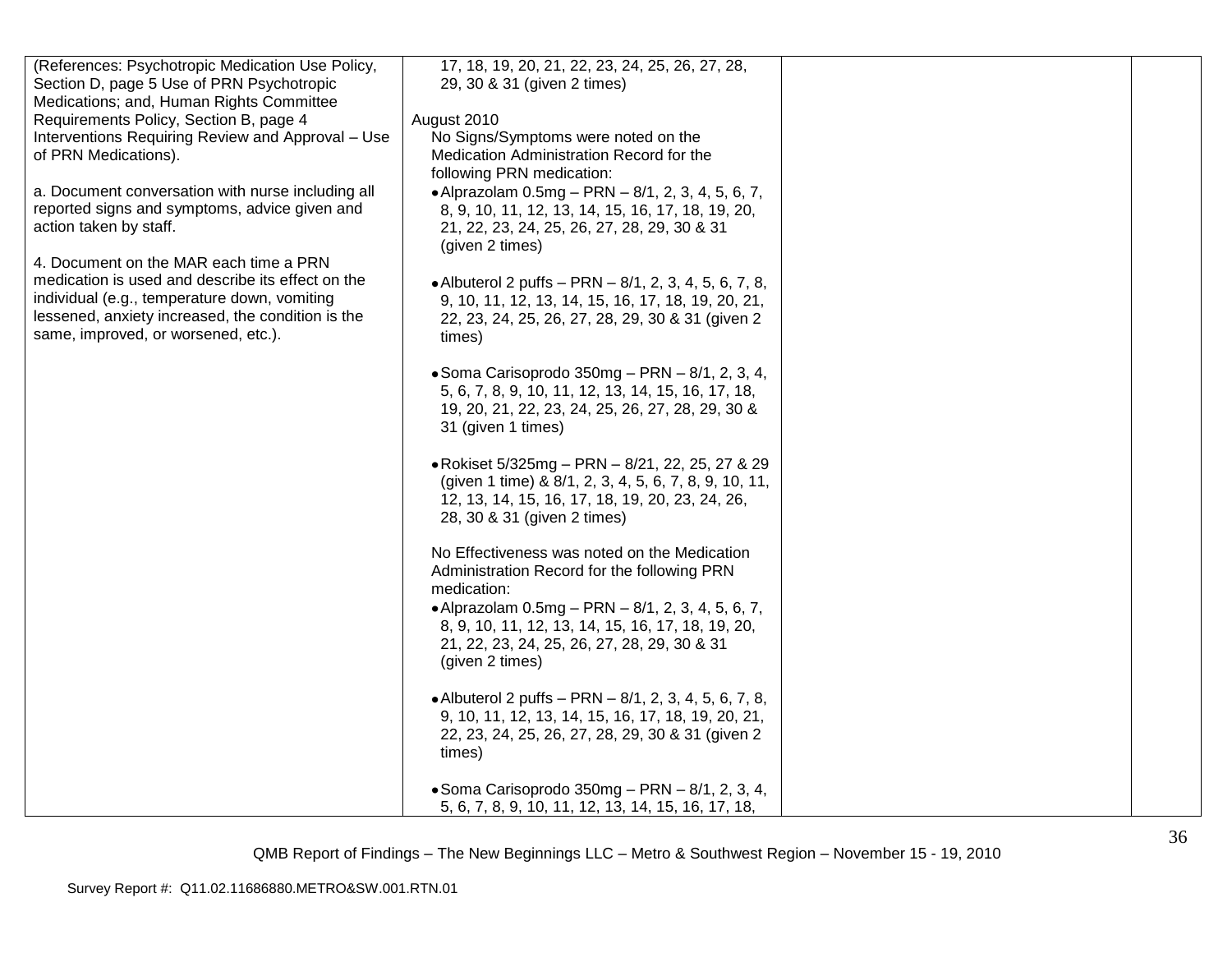| 19, 20, 21, 22, 23, 24, 25, 26, 27, 28, 29, 30 &<br>31 (given 1 times)                                                                                                                                                                                                                                   |  |
|----------------------------------------------------------------------------------------------------------------------------------------------------------------------------------------------------------------------------------------------------------------------------------------------------------|--|
| • Rokiset 5/325mg - PRN - 8/21, 22, 25, 27 & 29<br>(given 1 time) & 8/1, 2, 3, 4, 5, 6, 7, 8, 9, 10, 11,<br>12, 13, 14, 15, 16, 17, 18, 19, 20, 23, 24, 26,<br>28, 30 & 31 (given 2 times)                                                                                                               |  |
| September 2010<br>No Signs/Symptoms were noted on the<br>Medication Administration Record for the<br>following PRN medication:<br>• Alprazolam $0.5mg - PRN - 9/1, 2, 3, 4, 5, 6, 7,$<br>8, 9, 10, 11, 12, 13, 14, 15, 16, 17, 18, 19, 20,<br>21, 22, 23, 24, 25, 26, 27, 28, 29 & 30 (given 3<br>times) |  |
| • Albuterol 2 puffs – PRN - 9/1, 2, 3, 4, 5, 6, 7, 8,<br>9, 10, 11, 12, 13, 14, 15, 16, 17, 18, 19, 20, 21,<br>22, 23, 24, 25, 26, 27, 28, 29 & 30 (given 2)<br>times)                                                                                                                                   |  |
| $\bullet$ Soma Carisoprodo 350mg – PRN - 9/1, 2, 3, 4,<br>5, 6, 7, 8, 9, 10, 11, 12, 13, 14, 15, 16, 17, 18,<br>19, 20, 21, 22, 23, 24, 25, 26, 27, 28, 29 & 30<br>(given 1 times)                                                                                                                       |  |
| • Rokiset 5/325mg - PRN - 9/7, 8, 11, 20 & 23<br>(given 2 times); 9/1, 2, 3, 4, 5, 6, 9, 12, 13, 14,<br>15, 16, 17, 18, 18, 21, 22, 24, 25, 26, 27, 28, 29<br>& 30                                                                                                                                       |  |
| No Effectiveness was noted on the Medication<br>Administration Record for the following PRN<br>medication:<br>• Alprazolam $0.5mg - PRN - 9/1, 2, 3, 4, 5, 6, 7,$<br>8, 9, 10, 11, 12, 13, 14, 15, 16, 17, 18, 19, 20,<br>21, 22, 23, 24, 25, 26, 27, 28, 29 & 30 (given 3<br>times)                     |  |
| • Albuterol 2 puffs - PRN - 9/1, 2, 3, 4, 5, 6, 7, 8,<br>9, 10, 11, 12, 13, 14, 15, 16, 17, 18, 19, 20, 21,                                                                                                                                                                                              |  |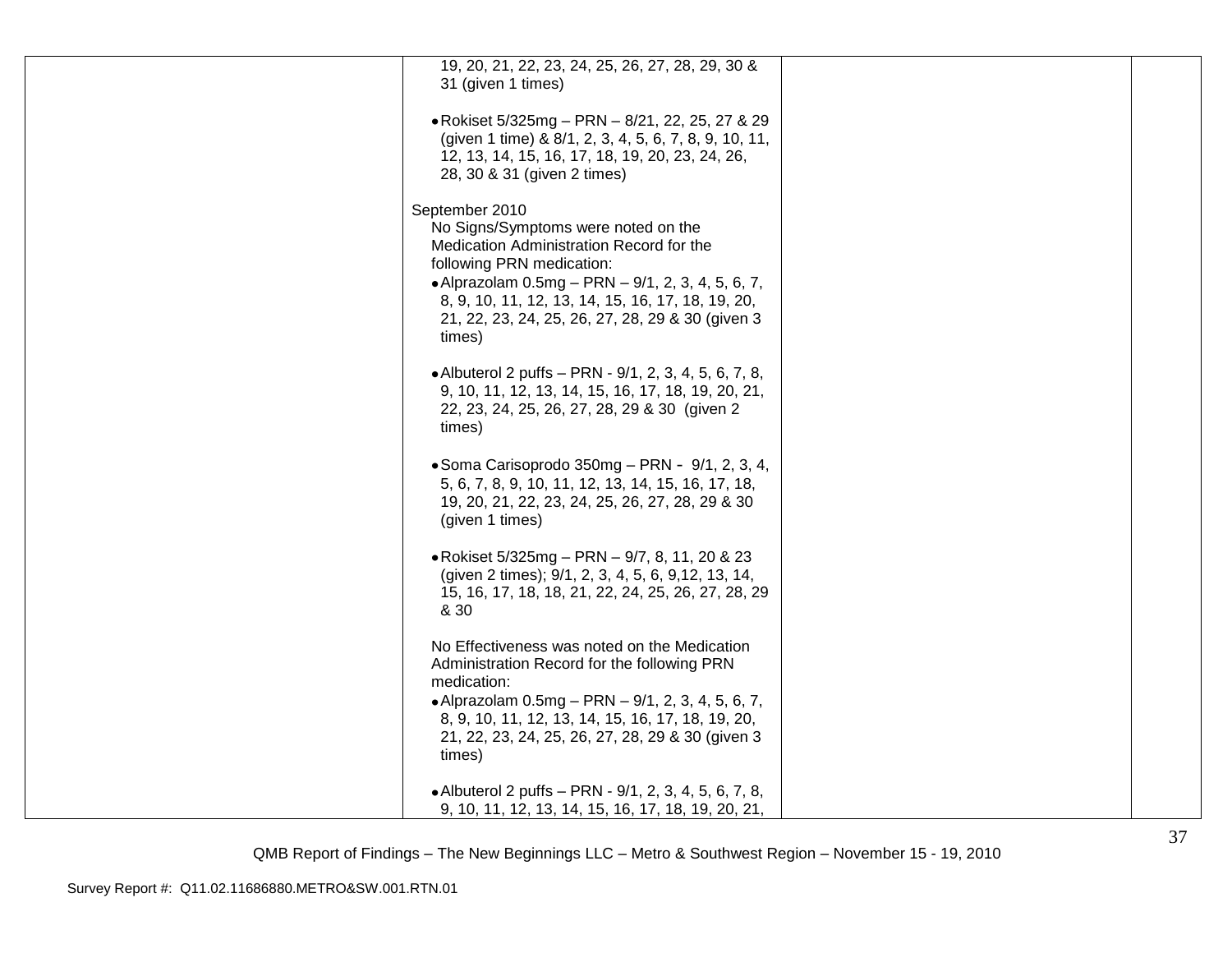| 22, 23, 24, 25, 26, 27, 28, 29 & 30 (given 2<br>times)<br>• Soma Carisoprodo 350mg - PRN - 9/1, 2, 3, 4,<br>5, 6, 7, 8, 9, 10, 11, 12, 13, 14, 15, 16, 17, 18,<br>19, 20, 21, 22, 23, 24, 25, 26, 27, 28, 29 & 30<br>(given 1 times)<br>• Rokiset 5/325mg - PRN - 9/7, 8, 11, 20 & 23<br>(given 2 times); 9/1, 2, 3, 4, 5, 6, 9, 12, 13, 14,<br>15, 16, 17, 18, 18, 21, 22, 24, 25, 26, 27, 28, 29<br>& 30<br>November 2010<br>No Signs/Symptoms were noted on the<br>Medication Administration Record for the<br>following PRN medication:<br>• Rokiset 5/325mg - PRN - 11/1, 5 & 6 (given 2<br>times); 11/2, 9 (given 3 times) & 11/3, 4, 7, 8,<br>10, 11, 12, 13, 14, 15 & 16 (given 4 times)<br>No Effectiveness was noted on the Medication<br>Administration Record for the following PRN<br>medication:<br>• Rokiset $5/325mg - PRN - 11/1$ , 5 & 6 (given 2)<br>times); 11/2, 9 (given 3 times) & 11/3, 4, 7, 8,<br>10, 11, 12, 13, 14, 15 & 16 (given 4 times)<br>The following medications were found in the home<br>during site visit on November 17, 2010. No<br>Physician's Orders were found for the following<br>medications:<br>• Nitroglycer $0.4mg - PRN$<br>Medication Administration Records did not contain<br>the following medications:<br>• Nitroglycer $0.4mg - PRN$<br>Medication Administration Records did not contain<br>the exact amount to be used in a 24 hour period:<br>• Nitroglycer $0.4mg - PRN$ |  |  |
|---------------------------------------------------------------------------------------------------------------------------------------------------------------------------------------------------------------------------------------------------------------------------------------------------------------------------------------------------------------------------------------------------------------------------------------------------------------------------------------------------------------------------------------------------------------------------------------------------------------------------------------------------------------------------------------------------------------------------------------------------------------------------------------------------------------------------------------------------------------------------------------------------------------------------------------------------------------------------------------------------------------------------------------------------------------------------------------------------------------------------------------------------------------------------------------------------------------------------------------------------------------------------------------------------------------------------------------------------------------------------------------------------------------------------------------|--|--|
|                                                                                                                                                                                                                                                                                                                                                                                                                                                                                                                                                                                                                                                                                                                                                                                                                                                                                                                                                                                                                                                                                                                                                                                                                                                                                                                                                                                                                                       |  |  |
|                                                                                                                                                                                                                                                                                                                                                                                                                                                                                                                                                                                                                                                                                                                                                                                                                                                                                                                                                                                                                                                                                                                                                                                                                                                                                                                                                                                                                                       |  |  |
|                                                                                                                                                                                                                                                                                                                                                                                                                                                                                                                                                                                                                                                                                                                                                                                                                                                                                                                                                                                                                                                                                                                                                                                                                                                                                                                                                                                                                                       |  |  |
|                                                                                                                                                                                                                                                                                                                                                                                                                                                                                                                                                                                                                                                                                                                                                                                                                                                                                                                                                                                                                                                                                                                                                                                                                                                                                                                                                                                                                                       |  |  |
|                                                                                                                                                                                                                                                                                                                                                                                                                                                                                                                                                                                                                                                                                                                                                                                                                                                                                                                                                                                                                                                                                                                                                                                                                                                                                                                                                                                                                                       |  |  |
|                                                                                                                                                                                                                                                                                                                                                                                                                                                                                                                                                                                                                                                                                                                                                                                                                                                                                                                                                                                                                                                                                                                                                                                                                                                                                                                                                                                                                                       |  |  |
|                                                                                                                                                                                                                                                                                                                                                                                                                                                                                                                                                                                                                                                                                                                                                                                                                                                                                                                                                                                                                                                                                                                                                                                                                                                                                                                                                                                                                                       |  |  |
|                                                                                                                                                                                                                                                                                                                                                                                                                                                                                                                                                                                                                                                                                                                                                                                                                                                                                                                                                                                                                                                                                                                                                                                                                                                                                                                                                                                                                                       |  |  |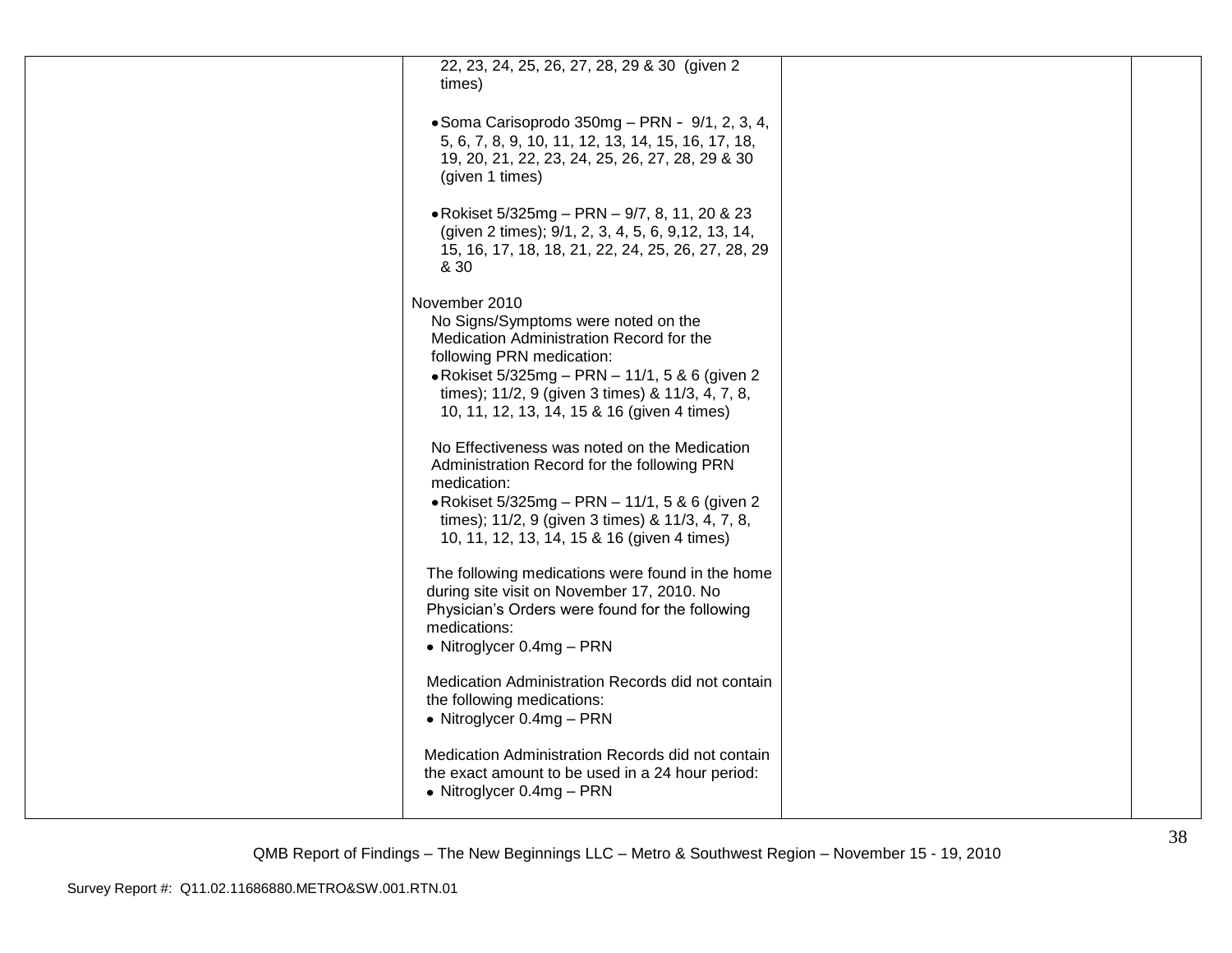| As indicated by the Medication Administration<br>Records the individual is to take Soma<br>Carisoprodo 350mg - PRN. According to the<br>labeling medication container, Soma Carisoprodo<br>350mg is to be taken 2 times daily. Medication<br>Administration Record & Physician's Orders do<br>not match labeled medication container. |  |
|---------------------------------------------------------------------------------------------------------------------------------------------------------------------------------------------------------------------------------------------------------------------------------------------------------------------------------------|--|
|                                                                                                                                                                                                                                                                                                                                       |  |
|                                                                                                                                                                                                                                                                                                                                       |  |
|                                                                                                                                                                                                                                                                                                                                       |  |
|                                                                                                                                                                                                                                                                                                                                       |  |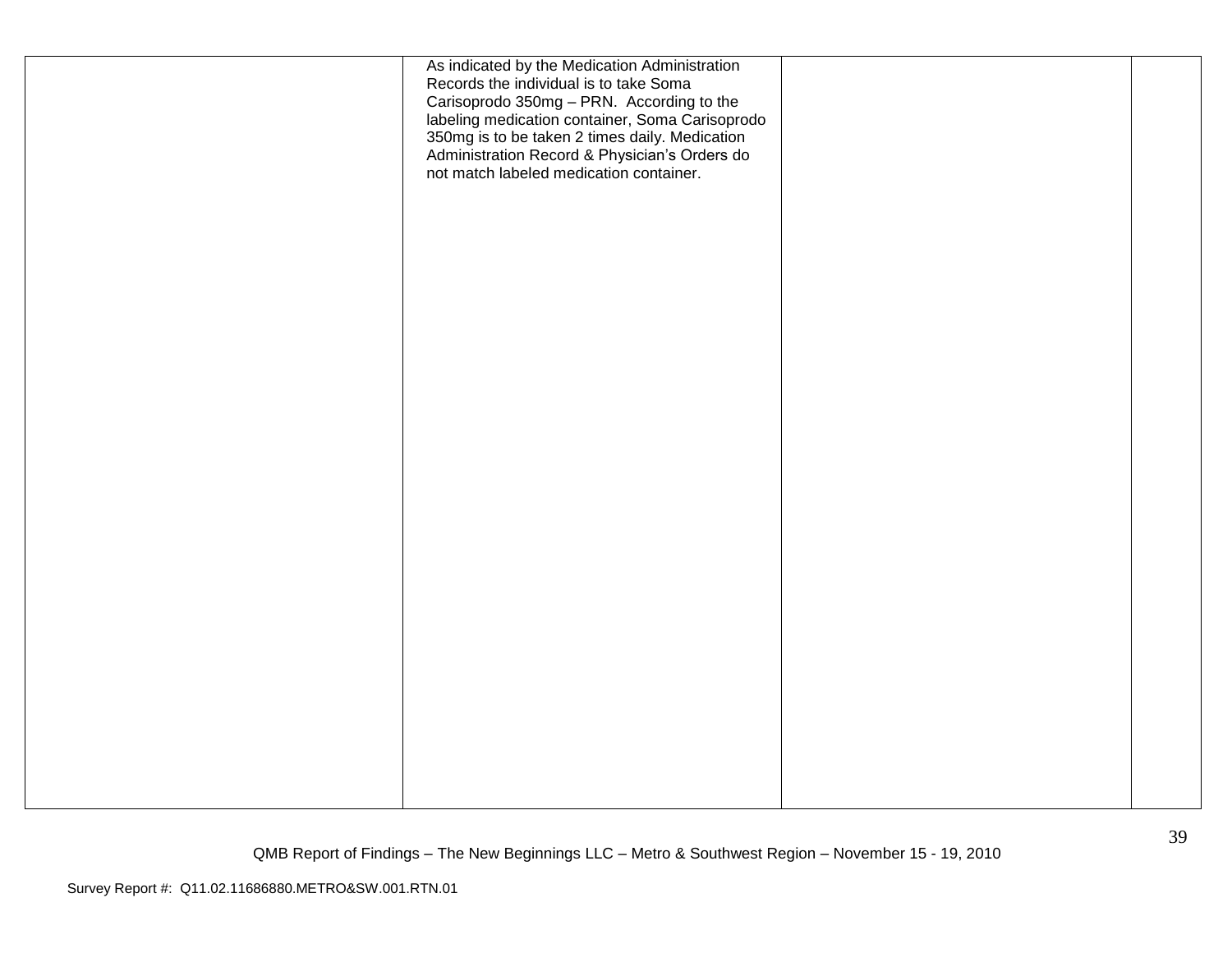| Tag #1A09.2 Medication Delivery - PRN                                                          | <b>Scope and Severity Rating: D</b>                |  |
|------------------------------------------------------------------------------------------------|----------------------------------------------------|--|
| <b>Nurse Approval</b>                                                                          |                                                    |  |
| Developmental Disabilities (DD) Waiver Service                                                 | Based on record review, the Agency failed to       |  |
| Standards effective 4/1/2007                                                                   | maintain documentation of PRN usage as required    |  |
| <b>CHAPTER 1 II. PROVIDER AGENCY</b>                                                           | by standard for 1 of 27 Individuals.               |  |
| REQUIREMENTS: The objective of these standards                                                 |                                                    |  |
| is to establish Provider Agency policy, procedure                                              | Individual #25                                     |  |
| and reporting requirements for DD Medicaid Waiver                                              | November 2010                                      |  |
| program. These requirements apply to all such                                                  | No documentation of the verbal authorization       |  |
| Provider Agency staff, whether directly employed or                                            | from the Agency nurse prior to each                |  |
| subcontracting with the Provider Agency. Additional                                            | administration/assistance of PRN medication was    |  |
| Provider Agency requirements and personnel                                                     | found for the following PRN medication:            |  |
| qualifications may be applicable for specific service                                          |                                                    |  |
| standards.                                                                                     | • Rokiset $5/325mg - PRN - 11/1$ , 5 & 6 (given 2) |  |
|                                                                                                | times); 11/2 & 9 (given 3 times) & 11/3, 4, 7, 8,  |  |
| E. Medication Delivery: Provider Agencies that                                                 | 10, 11, 12, 13, 14, 15 & 16 (given 4 times)        |  |
| provide Community Living, Community Inclusion or                                               |                                                    |  |
| Private Duty Nursing services shall have written                                               |                                                    |  |
| policies and procedures regarding medication(s)                                                |                                                    |  |
| delivery and tracking and reporting of medication<br>errors in accordance with DDSD Medication |                                                    |  |
|                                                                                                |                                                    |  |
| Assessment and Delivery Policy and Procedures,                                                 |                                                    |  |
| the Board of Nursing Rules and Board of Pharmacy                                               |                                                    |  |
| standards and regulations.                                                                     |                                                    |  |
|                                                                                                |                                                    |  |
| <b>Department of Health</b>                                                                    |                                                    |  |
| <b>Developmental Disabilities Supports Division</b>                                            |                                                    |  |
| (DDSD) Medication Assessment and Delivery                                                      |                                                    |  |
| Policy - Eff. November 1, 2006                                                                 |                                                    |  |
| <b>F. PRN Medication</b>                                                                       |                                                    |  |
| 3. Prior to self-administration, self-administration                                           |                                                    |  |
| with physical assist or assisting with delivery of PRN                                         |                                                    |  |
| medications, the direct support staff must contact                                             |                                                    |  |
| the agency nurse to describe observed symptoms                                                 |                                                    |  |
| and thus assure that the PRN medication is being                                               |                                                    |  |
| used according to instructions given by the ordering                                           |                                                    |  |
| PCP. In cases of fever, respiratory distress                                                   |                                                    |  |
| (including coughing), severe pain, vomiting,                                                   |                                                    |  |
| diarrhea, change in responsiveness/level of                                                    |                                                    |  |
| consciousness, the nurse must strongly consider                                                |                                                    |  |
| the need to conduct a face-to-face assessment to                                               |                                                    |  |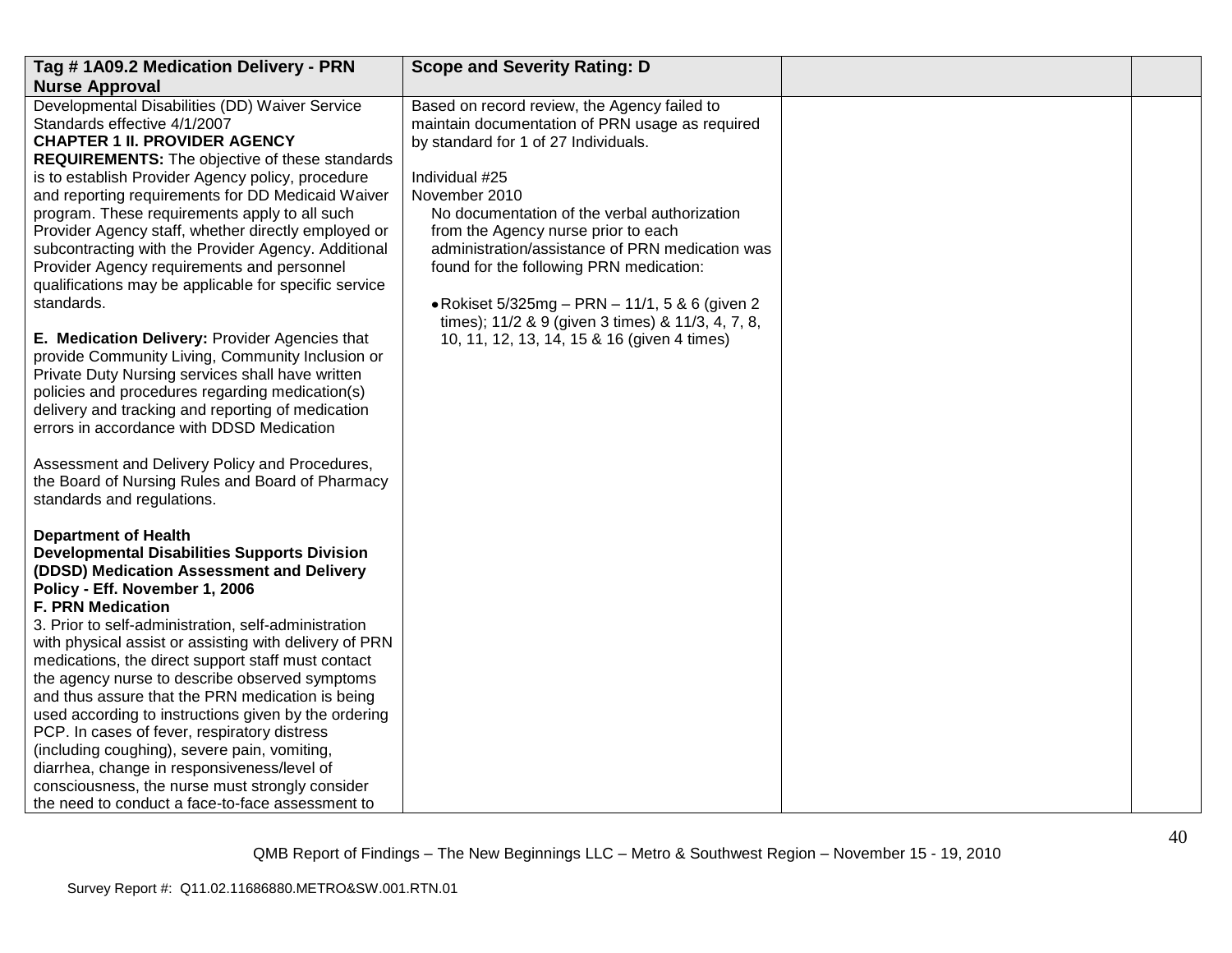| assure that the PRN does not mask a condition          |  |  |
|--------------------------------------------------------|--|--|
| better treated by seeking medical attention. This      |  |  |
| does not apply to home based/family living settings    |  |  |
| where the provider is related by affinity or by        |  |  |
| consanguinity to the individual.                       |  |  |
|                                                        |  |  |
| 4. The agency nurse shall review the utilization of    |  |  |
| PRN medications routinely. Frequent or escalating      |  |  |
| use of PRN medications must be reported to the         |  |  |
| PCP and discussed by the Interdisciplinary for         |  |  |
| changes to the overall support plan (see Section H     |  |  |
| of this policy).                                       |  |  |
| H. Agency Nurse Monitoring                             |  |  |
| 1. Regardless of the level of assistance with          |  |  |
| medication delivery that is required by the individual |  |  |
| or the route through which the medication is           |  |  |
| delivered, the agency nurses must monitor the          |  |  |
| individual's response to the effects of their routine  |  |  |
| and PRN medications. The frequency and type of         |  |  |
| monitoring must be based on the nurse's                |  |  |
| assessment of the individual and consideration of      |  |  |
| the individual's diagnoses, health status, stability,  |  |  |
| utilization of PRN medications and level of support    |  |  |
| required by the individual's condition and the skill   |  |  |
| level and needs of the direct care staff. Nursing      |  |  |
| monitoring should be based on prudent nursing          |  |  |
| practice and should support the safety and             |  |  |
| independence of the individual in the community        |  |  |
| setting. The health care plan shall reflect the        |  |  |
| planned monitoring of the individual's response to     |  |  |
| medication.                                            |  |  |
| <b>Department of Health Developmental Disabilities</b> |  |  |
| <b>Supports Division (DDSD) - Procedure Title:</b>     |  |  |
| <b>Medication Assessment and Delivery Procedure</b>    |  |  |
| Eff Date: November 1, 2006                             |  |  |
| C. 3. Prior to delivery of the PRN, direct support     |  |  |
| staff must contact the agency nurse to describe        |  |  |
| observed symptoms and thus assure that the PRN         |  |  |
| is being used according to instructions given by the   |  |  |
| ordering PCP. In cases of fever, respiratory distress  |  |  |
| (including coughing), severe pain, vomiting,           |  |  |
| diarrhea, change in responsiveness/level of            |  |  |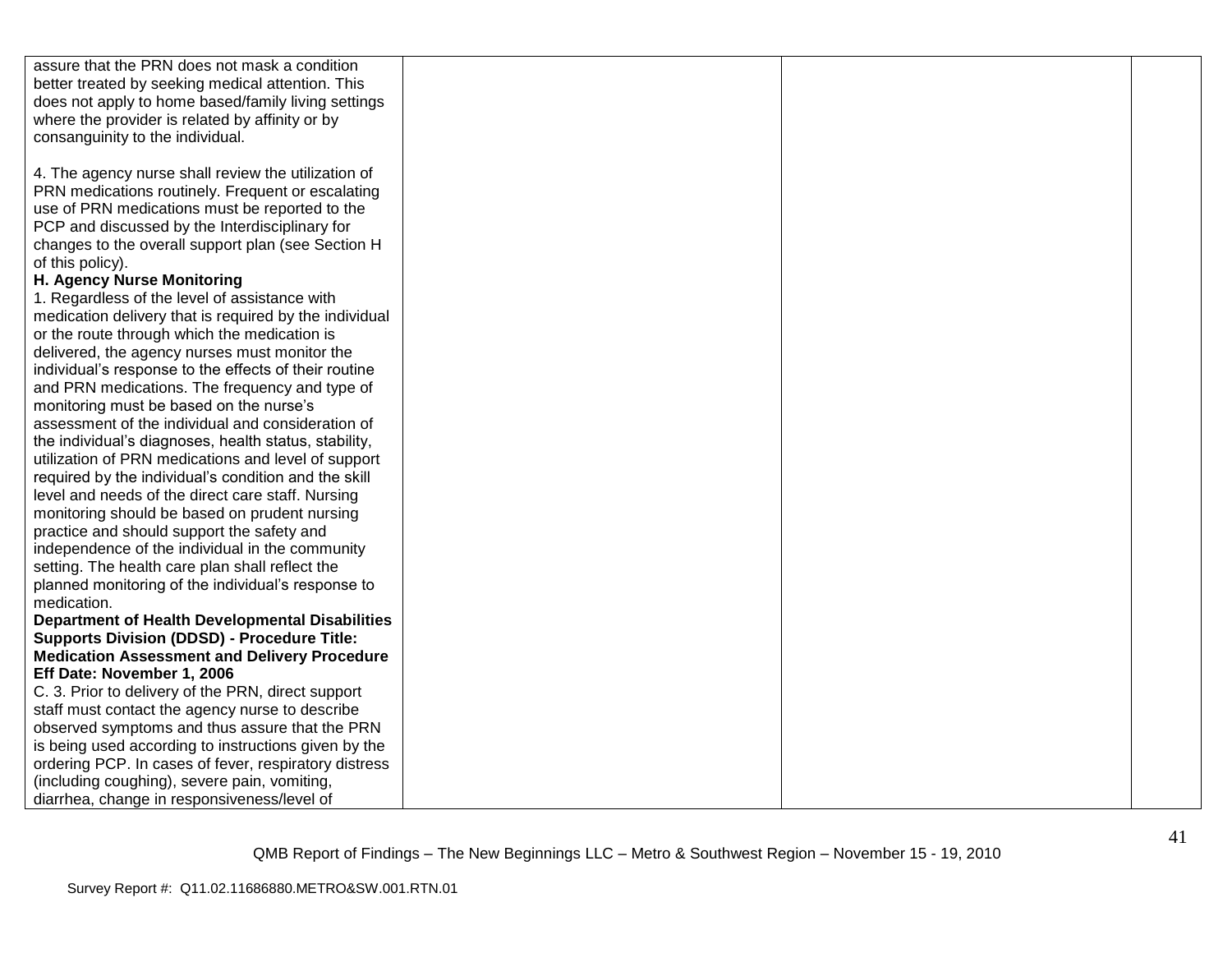| consciousness, the nurse must strongly consider<br>the need to conduct a face-to-face assessment to<br>assure that the PRN does not mask a condition<br>better treated by seeking medical attention.<br>(References: Psychotropic Medication Use Policy,<br>Section D, page 5 Use of PRN Psychotropic<br>Medications; and, Human Rights Committee<br>Requirements Policy, Section B, page 4<br>Interventions Requiring Review and Approval - Use<br>of PRN Medications).<br>a. Document conversation with nurse including all<br>reported signs and symptoms, advice given and<br>action taken by staff.<br>4. Document on the MAR each time a PRN<br>medication is used and describe its effect on the<br>individual (e.g., temperature down, vomiting<br>lessened, anxiety increased, the condition is the<br>same, improved, or worsened, etc.).<br>NMAC 16.19.11.8 MINIMUM STANDARDS:<br>A. MINIMUM STANDARDS FOR THE<br>DISTRIBUTION, STORAGE, HANDLING AND<br><b>RECORD KEEPING OF DRUGS:</b><br>(d) The facility shall have a Medication<br>Administration Record (MAR) documenting<br>medication administered to residents, including<br>over-the-counter medications. This<br>documentation shall include:<br>Name of resident;<br>(i)<br>(ii) Date given;<br>(iii) Drug product name;<br>(iv) Dosage and form;<br>Strength of drug;<br>(v)<br>(vi) Route of administration;<br>(vii) How often medication is to be taken;<br>(viii) Time taken and staff initials;<br>(ix) Dates when the medication is discontinued or |  |  |
|-----------------------------------------------------------------------------------------------------------------------------------------------------------------------------------------------------------------------------------------------------------------------------------------------------------------------------------------------------------------------------------------------------------------------------------------------------------------------------------------------------------------------------------------------------------------------------------------------------------------------------------------------------------------------------------------------------------------------------------------------------------------------------------------------------------------------------------------------------------------------------------------------------------------------------------------------------------------------------------------------------------------------------------------------------------------------------------------------------------------------------------------------------------------------------------------------------------------------------------------------------------------------------------------------------------------------------------------------------------------------------------------------------------------------------------------------------------------------------------------------------------------------------------|--|--|
|                                                                                                                                                                                                                                                                                                                                                                                                                                                                                                                                                                                                                                                                                                                                                                                                                                                                                                                                                                                                                                                                                                                                                                                                                                                                                                                                                                                                                                                                                                                                   |  |  |
| changed;<br>(x) The name and initials of all staff administering<br>medications.                                                                                                                                                                                                                                                                                                                                                                                                                                                                                                                                                                                                                                                                                                                                                                                                                                                                                                                                                                                                                                                                                                                                                                                                                                                                                                                                                                                                                                                  |  |  |
|                                                                                                                                                                                                                                                                                                                                                                                                                                                                                                                                                                                                                                                                                                                                                                                                                                                                                                                                                                                                                                                                                                                                                                                                                                                                                                                                                                                                                                                                                                                                   |  |  |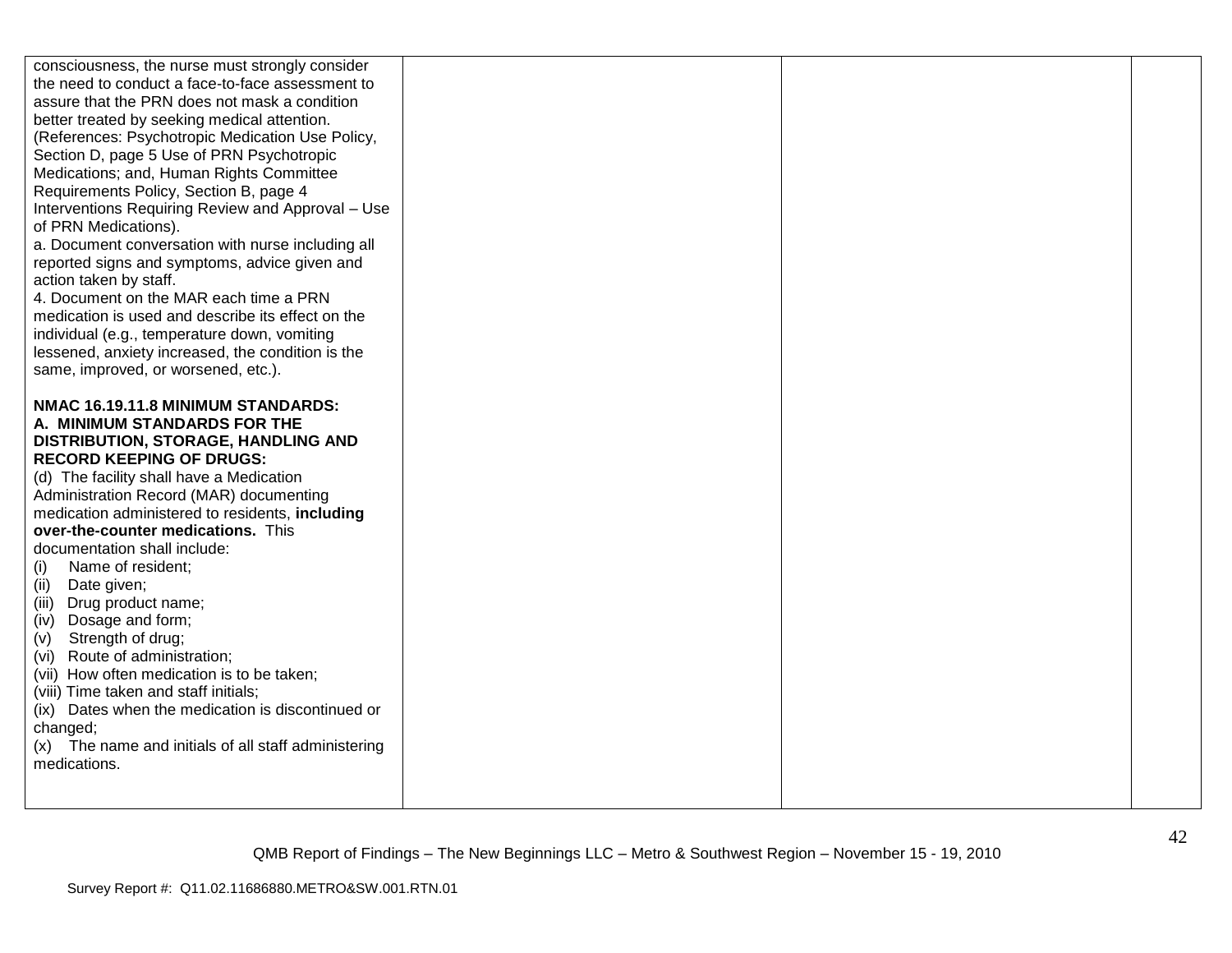| Tag #1A11.1 (CoP) Transportation Training                                                       | <b>Scope and Severity Rating: D</b>                 |  |
|-------------------------------------------------------------------------------------------------|-----------------------------------------------------|--|
| Developmental Disabilities (DD) Waiver Service                                                  | Based on record review and interview, the Agency    |  |
| Standards effective 4/1/2007                                                                    | failed to provide staff training regarding the safe |  |
| <b>CHAPTER 1 II. PROVIDER AGENCY</b>                                                            | operation of the vehicle, assisting passengers and  |  |
| <b>REQUIREMENTS:</b> The objective of these standards                                           | safe lifting procedures for 7 of 254 Direct Service |  |
| is to establish Provider Agency policy, procedure                                               | Personnel.                                          |  |
| and reporting requirements for DD Medicaid Waiver                                               |                                                     |  |
| program. These requirements apply to all such                                                   | No documented evidence was found of the             |  |
| Provider Agency staff, whether directly employed or                                             | following required training:                        |  |
| subcontracting with the Provider Agency. Additional                                             |                                                     |  |
| Provider Agency requirements and personnel                                                      | • Transportation (DSP #151, 248, 276 & 283)         |  |
| qualifications may be applicable for specific service                                           |                                                     |  |
| standards.                                                                                      | When DSP were asked if they had received            |  |
| G. Transportation: Provider agencies that                                                       | transportation training including training on       |  |
| provide Community Living, Community Inclusion or                                                | wheelchair tie downs and van lift safety the        |  |
| Non-Medical Transportation services shall have a                                                | following was reported:                             |  |
| written policy and procedures regarding the safe                                                |                                                     |  |
| transportation of individuals in the community, which                                           | DSP #101 stated, "I don't remember."                |  |
| comply with New Mexico regulations governing the                                                |                                                     |  |
| operation of motor vehicles to transport individuals,                                           | DSP #99 stated, "No."                               |  |
| and which are consistent with DDSD guidelines                                                   |                                                     |  |
| issued July 1, 1999 titled "Client Transportation                                               | DSP #63 stated, "No."                               |  |
| Safety". The policy and procedures must address at                                              |                                                     |  |
| least the following topics:                                                                     |                                                     |  |
| Drivers' requirements,<br>(1)                                                                   |                                                     |  |
| (2) Individual safety, including safe locations for                                             |                                                     |  |
| boarding and disembarking passengers,                                                           |                                                     |  |
| appropriate responses to hazardous weather                                                      |                                                     |  |
| and other adverse driving conditions,                                                           |                                                     |  |
| (3) Vehicle maintenance and safety inspections,                                                 |                                                     |  |
| (4) Staff training regarding the safe operation of                                              |                                                     |  |
| the vehicle, assisting passengers and safe                                                      |                                                     |  |
| lifting procedures,                                                                             |                                                     |  |
| (5) Emergency Plans, including vehicle                                                          |                                                     |  |
| evacuation techniques,                                                                          |                                                     |  |
| (6) Documentation, and                                                                          |                                                     |  |
| (7) Accident Procedures.                                                                        |                                                     |  |
|                                                                                                 |                                                     |  |
| Department of Health (DOH) Developmental<br><b>Disabilities Supports Division (DDSD) Policy</b> |                                                     |  |
|                                                                                                 |                                                     |  |
| <b>Training Requirements for Direct Service Agency</b>                                          |                                                     |  |
| Staff Policy Eff Date: March 1, 2007                                                            |                                                     |  |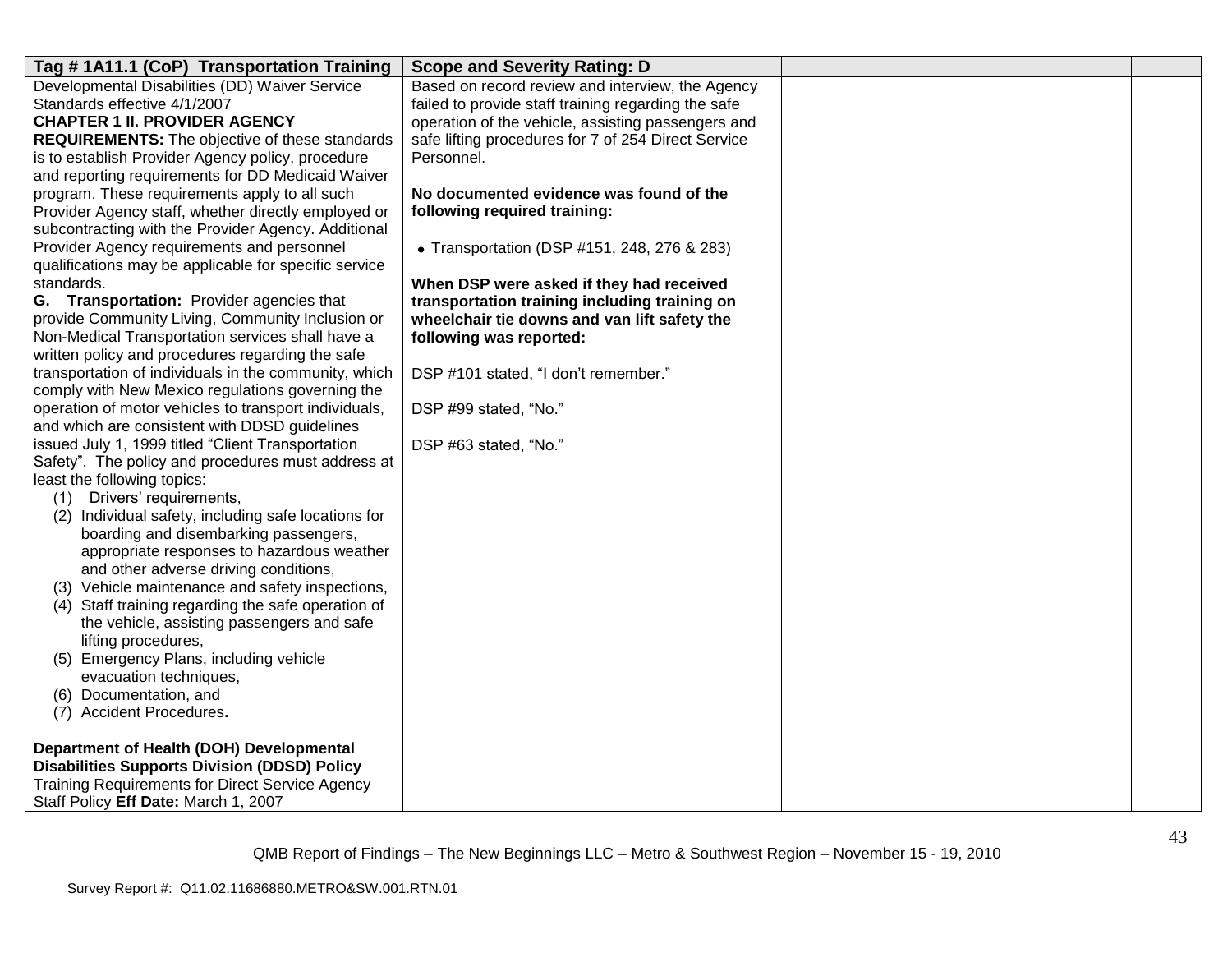| <b>II. POLICY STATEMENTS:</b>                        |  |  |
|------------------------------------------------------|--|--|
| I. Staff providing direct services shall complete    |  |  |
|                                                      |  |  |
| safety training within the first thirty (30) days of |  |  |
| employment and before working alone with an          |  |  |
| individual receiving services. The training shall    |  |  |
|                                                      |  |  |
| address at least the following:                      |  |  |
|                                                      |  |  |
|                                                      |  |  |
| 1. Operating a fire extinguisher                     |  |  |
| 2. Proper lifting procedures                         |  |  |
|                                                      |  |  |
| 3. General vehicle safety precautions (e.g., pre-    |  |  |
| trip inspection, removing keys from the ignition     |  |  |
| when not in the driver's seat)                       |  |  |
|                                                      |  |  |
| 4. Assisting passengers with cognitive and/or        |  |  |
| physical impairments (e.g., general guidelines for   |  |  |
| supporting individuals who may be unaware of         |  |  |
|                                                      |  |  |
| safety issues involving traffic or those who         |  |  |
| require physical assistance to enter/exit a          |  |  |
| vehicle)                                             |  |  |
|                                                      |  |  |
| 5. Operating wheelchair lifts (if applicable to the  |  |  |
| staff's role)                                        |  |  |
| 6. Wheelchair tie-down procedures (if applicable     |  |  |
|                                                      |  |  |
| to the staff's role)                                 |  |  |
| 7. Emergency and evacuation procedures (e.g.,        |  |  |
| roadside emergency, fire emergency)                  |  |  |
|                                                      |  |  |
|                                                      |  |  |
|                                                      |  |  |
|                                                      |  |  |
|                                                      |  |  |
|                                                      |  |  |
|                                                      |  |  |
|                                                      |  |  |
|                                                      |  |  |
|                                                      |  |  |
|                                                      |  |  |
|                                                      |  |  |
|                                                      |  |  |
|                                                      |  |  |
|                                                      |  |  |
|                                                      |  |  |
|                                                      |  |  |
|                                                      |  |  |
|                                                      |  |  |
|                                                      |  |  |
|                                                      |  |  |
|                                                      |  |  |
|                                                      |  |  |
|                                                      |  |  |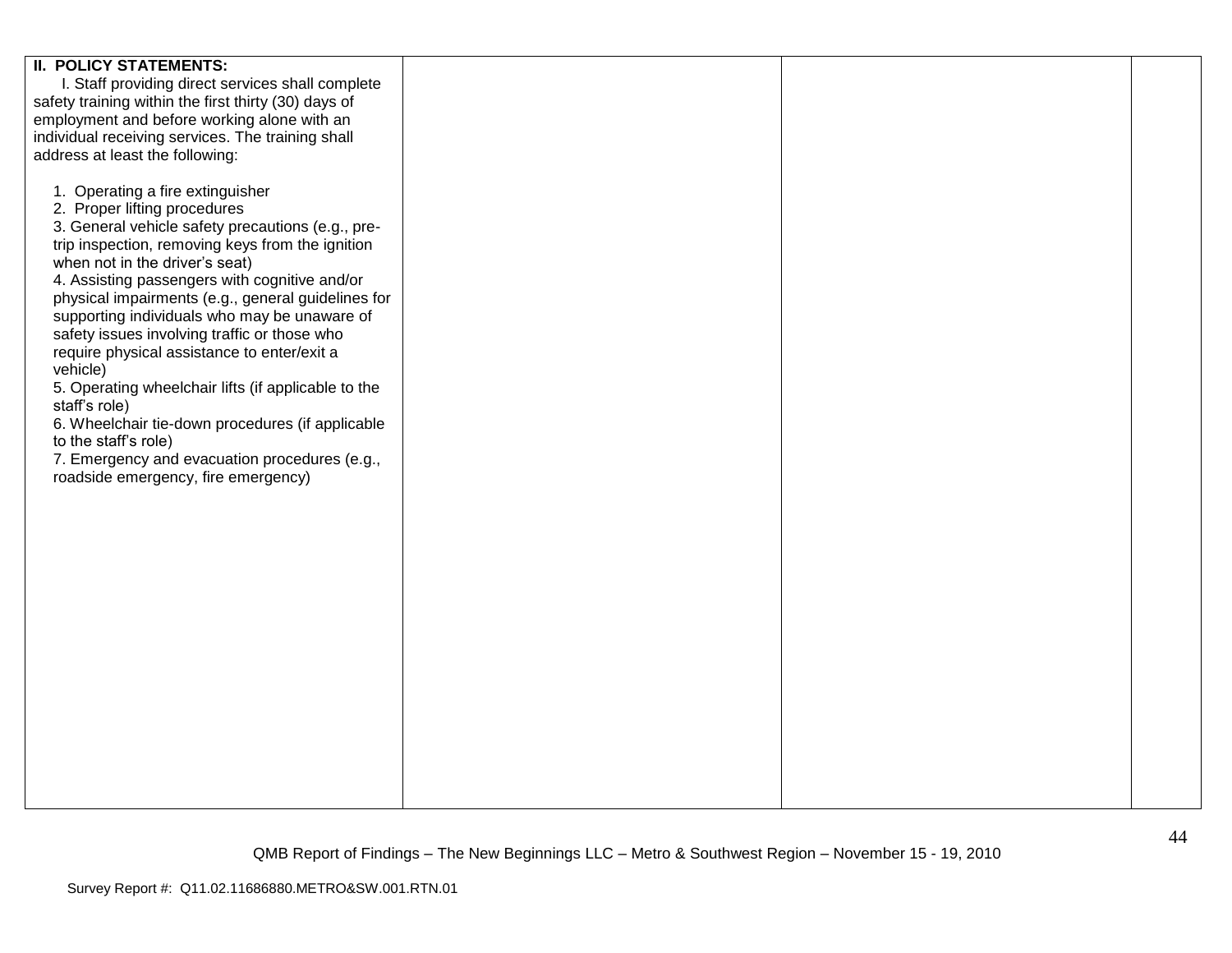| Tag #1A20 DSP Training Documents                                                                     | <b>Scope and Severity Rating: D</b>                 |  |
|------------------------------------------------------------------------------------------------------|-----------------------------------------------------|--|
| Developmental Disabilities (DD) Waiver Service                                                       | Based on record review, the Agency failed to ensure |  |
| Standards effective 4/1/2007                                                                         | that Orientation and Training requirements were met |  |
| <b>CHAPTER 1 IV. GENERAL REQUIREMENTS</b>                                                            | for 33 of 254 Direct Service Personnel.             |  |
| FOR PROVIDER AGENCY SERVICE                                                                          |                                                     |  |
| <b>PERSONNEL:</b> The objective of this section is to                                                | Review of Direct Service Personnel training records |  |
| establish personnel standards for DD Medicaid                                                        | found no evidence of the following required         |  |
| Waiver Provider Agencies for the following services:                                                 | DOH/DDSD trainings and certification being          |  |
| <b>Community Living Supports, Community Inclusion</b>                                                | completed:                                          |  |
| Services, Respite, Substitute Care and Personal                                                      |                                                     |  |
| Support Companion Services. These standards                                                          | • Pre- Service (DSP #268 & 282)                     |  |
| apply to all personnel who provide services, whether                                                 |                                                     |  |
| directly employed or subcontracting with the                                                         | • Basic Health/Orientation (DSP #194, 120 & 229)    |  |
| Provider Agency. Additional personnel requirements                                                   |                                                     |  |
| and qualifications may be applicable for specific                                                    | • Person-Centered Planning (1-Day) (DSP #208,       |  |
| service standards.                                                                                   | 272, 287, 290 & 293)                                |  |
| <b>C. Orientation and Training Requirements:</b>                                                     |                                                     |  |
| Orientation and training for direct support staff and                                                | • First Aid (DSP #43, 76, 168, 192 & 292)           |  |
| his or her supervisors shall comply with the                                                         |                                                     |  |
| DDSD/DOH Policy Governing the Training                                                               | • CPR (DSP #75, 168 & 192)                          |  |
| Requirements for Direct Support Staff and Internal                                                   |                                                     |  |
| Service Coordinators Serving Individuals with                                                        | • Assisting With Medication Delivery (DSP #61, 73,  |  |
| Developmental Disabilities to include the following:                                                 | 114, 118, 128, 131, 139, 142, 160, 181, 258, 272    |  |
| Each new employee shall receive appropriate<br>(1)<br>orientation, including but not limited to, all | & 277)                                              |  |
|                                                                                                      |                                                     |  |
| policies relating to fire prevention, accident                                                       | • Rights & Advocacy (DSP #100, 189 & 194)           |  |
| prevention, incident management and<br>reporting, and emergency procedures; and                      |                                                     |  |
| Individual-specific training for each individual                                                     | • Level 1 Health (DSP #181)                         |  |
| (2)<br>under his or her direct care, as described in the                                             |                                                     |  |
|                                                                                                      | • Teaching & Support Strategies (DSP #189 &         |  |
| individual service plan, prior to working alone<br>with the individual.                              | 194)                                                |  |
| Department of Health (DOH) Developmental                                                             |                                                     |  |
| <b>Disabilities Supports Division (DDSD) Policy -</b>                                                | • Positive Behavior Supports Strategies (DSP #79,   |  |
| <b>Policy Title: Training Requirements for Direct</b>                                                | 156, 194 & 197)                                     |  |
| Service Agency Staff Policy - Eff. March 1, 2007 -                                                   |                                                     |  |
| <b>II. POLICY STATEMENTS:</b>                                                                        |                                                     |  |
| A. Individuals shall receive services from competent                                                 |                                                     |  |
| and qualified staff.                                                                                 |                                                     |  |
| B. Staff shall complete individual-specific (formerly                                                |                                                     |  |
| known as "Addendum B") training requirements in                                                      |                                                     |  |
| accordance with the specifications described in the                                                  |                                                     |  |
|                                                                                                      |                                                     |  |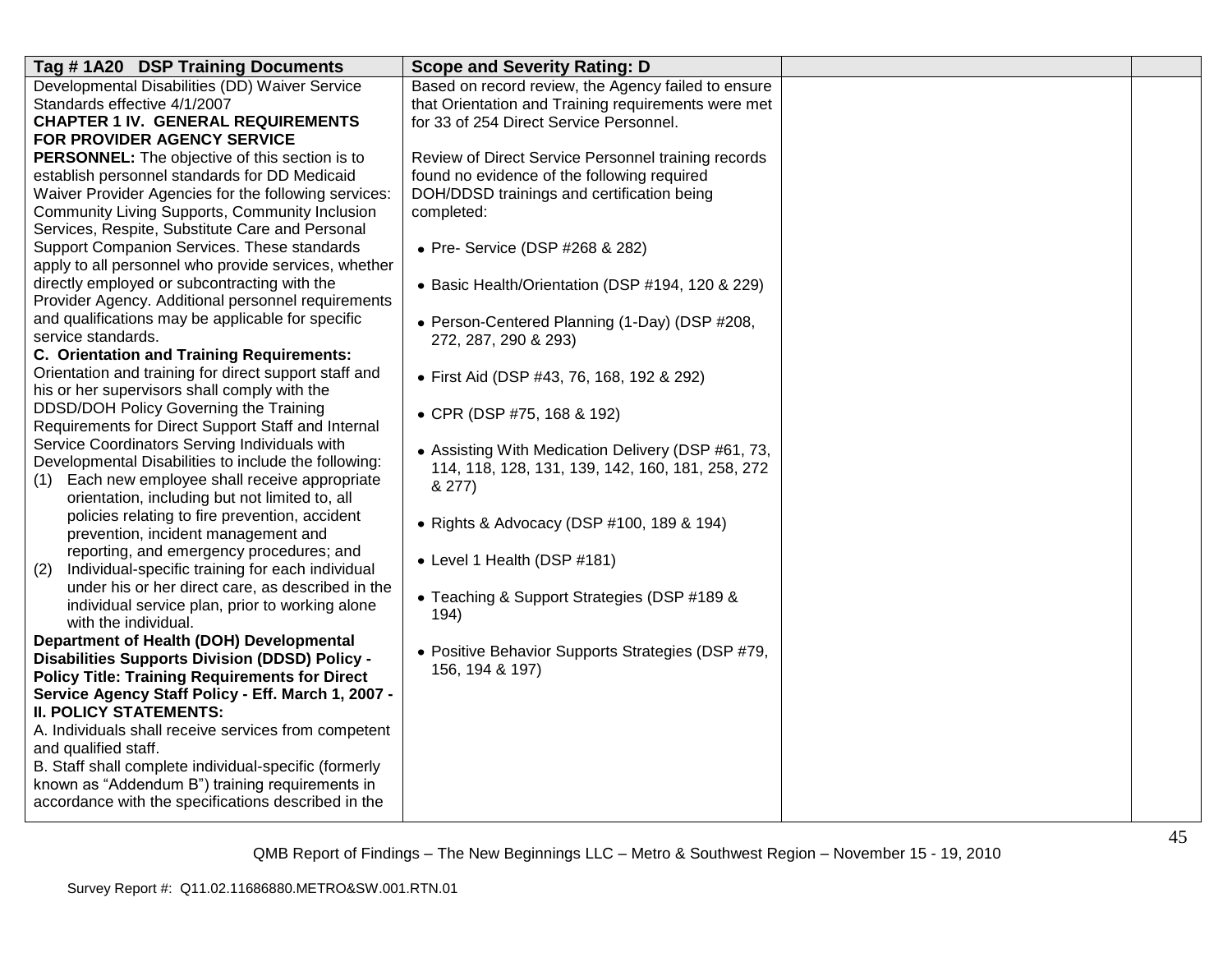| individual service plan (ISP) of each individual      |  |  |
|-------------------------------------------------------|--|--|
| served.                                               |  |  |
| C. Staff shall complete training on DOH-approved      |  |  |
| incident reporting procedures in accordance with 7    |  |  |
| NMAC 1.13.                                            |  |  |
| D. Staff providing direct services shall complete     |  |  |
| training in universal precautions on an annual basis. |  |  |
| The training materials shall meet Occupational        |  |  |
| Safety and Health Administration (OSHA)               |  |  |
|                                                       |  |  |
| requirements.                                         |  |  |
| E. Staff providing direct services shall maintain     |  |  |
| certification in first aid and CPR. The training      |  |  |
| materials shall meet OSHA requirements/guidelines.    |  |  |
| F. Staff who may be exposed to hazardous              |  |  |
| chemicals shall complete relevant training in         |  |  |
| accordance with OSHA requirements.                    |  |  |
| G. Staff shall be certified in a DDSD-approved        |  |  |
| behavioral intervention system (e.g., Mandt, CPI)     |  |  |
| before using physical restraint techniques. Staff     |  |  |
| members providing direct services shall maintain      |  |  |
| certification in a DDSD-approved behavioral           |  |  |
| intervention system if an individual they support has |  |  |
| a behavioral crisis plan that includes the use of     |  |  |
| physical restraint techniques.                        |  |  |
| H. Staff shall complete and maintain certification in |  |  |
| a DDSD-approved medication course in accordance       |  |  |
| with the DDSD Medication Delivery Policy M-001.       |  |  |
| I. Staff providing direct services shall complete     |  |  |
| safety training within the first thirty (30) days of  |  |  |
| employment and before working alone with an           |  |  |
| individual receiving services.                        |  |  |
|                                                       |  |  |
|                                                       |  |  |
|                                                       |  |  |
|                                                       |  |  |
|                                                       |  |  |
|                                                       |  |  |
|                                                       |  |  |
|                                                       |  |  |
|                                                       |  |  |
|                                                       |  |  |
|                                                       |  |  |
|                                                       |  |  |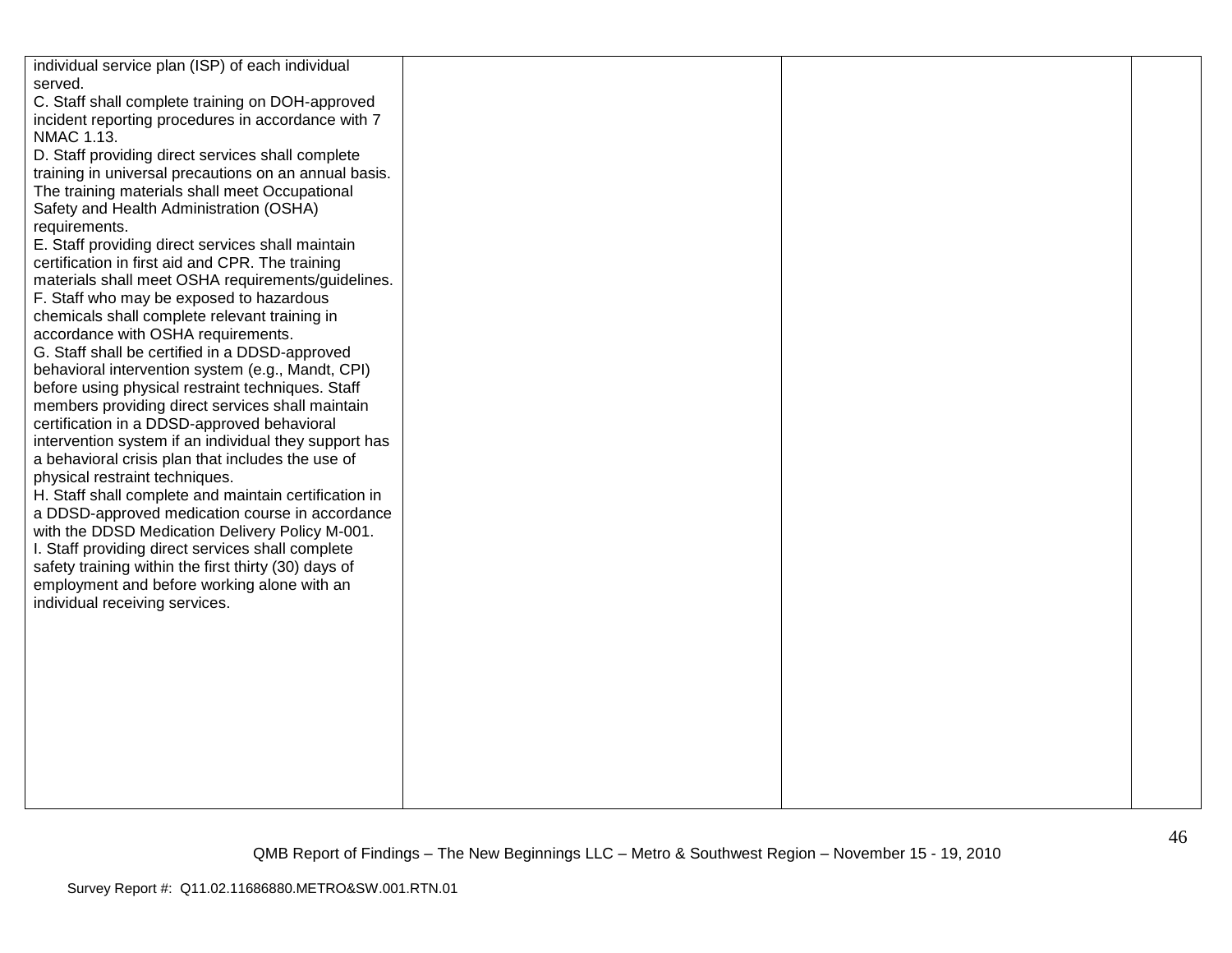| Tag #1A22 Staff Competence                                                                     | <b>Scope and Severity Rating: E</b>                                                                |  |
|------------------------------------------------------------------------------------------------|----------------------------------------------------------------------------------------------------|--|
| Developmental Disabilities (DD) Waiver Service                                                 | Based on interview, the Agency failed to ensure that                                               |  |
| Standards effective 4/1/2007<br><b>CHAPTER 1 IV. GENERAL REQUIREMENTS</b>                      | training competencies were met for 8 of 37 Direct<br>Service Personnel.                            |  |
| FOR PROVIDER AGENCY SERVICE                                                                    |                                                                                                    |  |
| PERSONNEL: The objective of this section is to                                                 | When DSP were asked if they received training                                                      |  |
| establish personnel standards for DD Medicaid                                                  | on the Individual's Positive Behavioral Supports                                                   |  |
| Waiver Provider Agencies for the following services:                                           | Plan and what the plan covered, the following                                                      |  |
| Community Living Supports, Community Inclusion                                                 | was reported:                                                                                      |  |
| Services, Respite, Substitute Care and Personal<br>Support Companion Services. These standards | • DSP #288 stated, "Well no, she's going to come                                                   |  |
| apply to all personnel who provide services, whether                                           | tomorrow and go over that. She has been with                                                       |  |
| directly employed or subcontracting with the                                                   | the Individual for 5 months." According to the                                                     |  |
| Provider Agency. Additional personnel requirements                                             | Individual Specific Training Section of the ISP,                                                   |  |
| and qualifications may be applicable for specific                                              | the Individual requires a Positive Behavioral                                                      |  |
| service standards.                                                                             | Supports Plan). (Individual #10)                                                                   |  |
| F. Qualifications for Direct Service Personnel:<br>The following employment qualifications and | When DSP were asked if they received training                                                      |  |
| competency requirements are applicable to all                                                  | on the Individual's Speech Therapy Plan and                                                        |  |
| Direct Service Personnel employed by a Provider                                                | what the plan covered, the following was                                                           |  |
| Agency:                                                                                        | reported:                                                                                          |  |
| Direct service personnel shall be eighteen (18)<br>(1)                                         |                                                                                                    |  |
| years or older. Exception: Adult Habilitation can                                              | • DSP #101 stated, "Not yet, I will on Thursday."<br>According to the Individual Specific Training |  |
| employ direct care personnel under the age of                                                  | Section of the ISP, the Individual requires a                                                      |  |
| eighteen 18 years, but the employee shall work                                                 | Speech Therapy Plan. (Individual #13)                                                              |  |
| directly under a supervisor, who is physically                                                 |                                                                                                    |  |
| present at all times;                                                                          | When DSP were asked if they received training                                                      |  |
| Direct service personnel shall have the ability<br>(2)                                         | on the Individual's Health Care Plans and what<br>the plan covered, the following was reported:    |  |
| to read and carry out the requirements in an                                                   |                                                                                                    |  |
| ISP;                                                                                           | • DSP #63 stated, "No just given to read." As                                                      |  |
|                                                                                                | indicated by the Agency file, the Individual has                                                   |  |
| Direct service personnel shall be available to<br>(3)                                          | Health Care Plans for Hypertension, Trouble                                                        |  |
| communicate in the language that is                                                            | walking, Exercise, Asthma & Constipation.                                                          |  |
| functionally required by the individual or in the<br>use of any specific augmentative          | (Individual #25)                                                                                   |  |
| communication system utilized by the                                                           | When DSP were asked if they received training                                                      |  |
| individual;                                                                                    | on the Individual's Crisis Plans and what the                                                      |  |
|                                                                                                | plan covered, the following was reported:                                                          |  |
| Direct service personnel shall meet the<br>(4)                                                 |                                                                                                    |  |
| qualifications specified by DDSD in the Policy                                                 | • DSP #288 stated, "Well no, she only came over                                                    |  |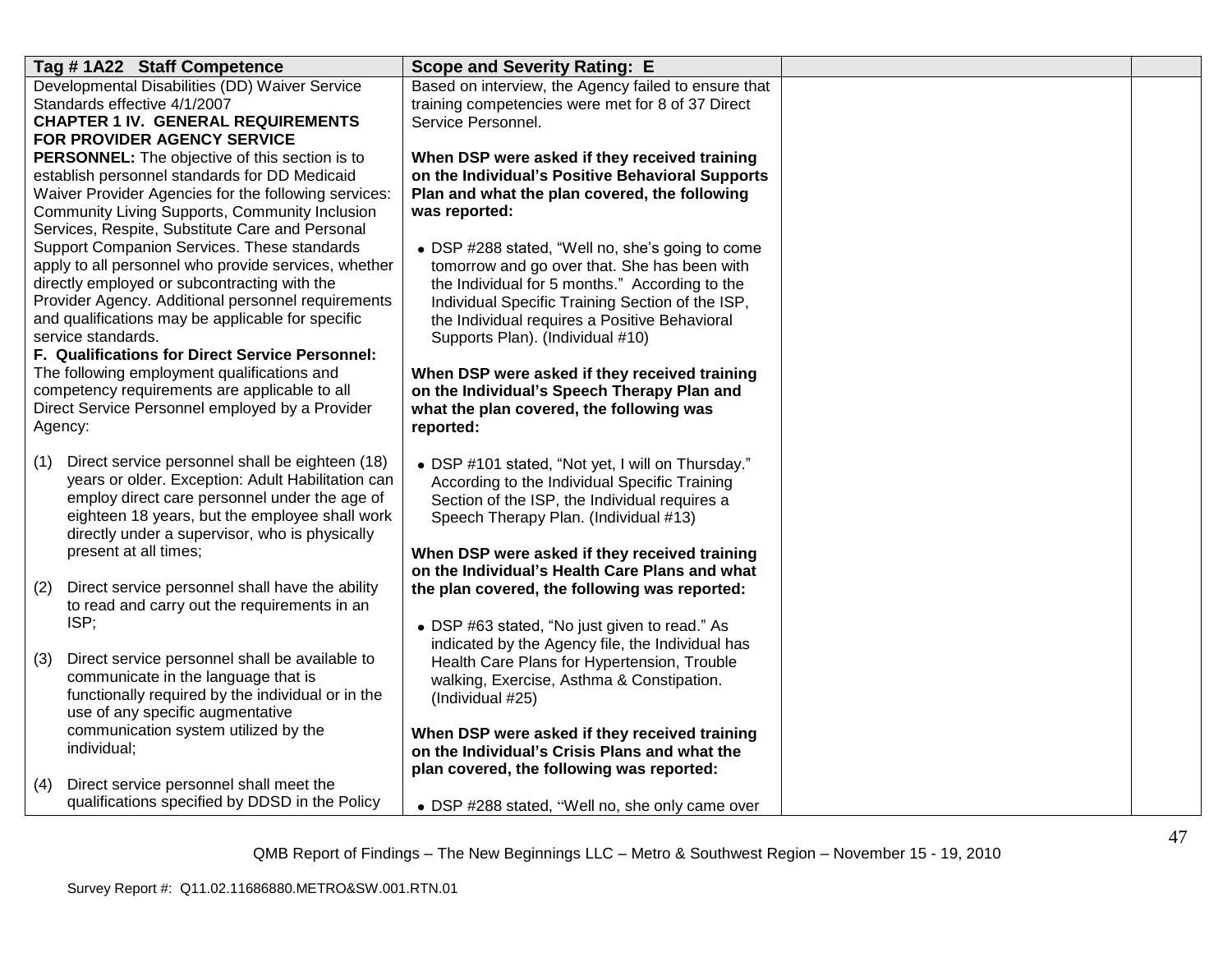|     | Governing the Training Requirements for Direct<br><b>Support Staff and Internal Service</b><br>Coordinators, Serving Individuals with<br>Developmental Disabilities; and                                                                                             | once." As indicated by the Agency file, the<br>Individual has Crisis Plans for diabetes,<br>depression & seizures. (Individual #10)                                                                                                                                                                      |  |
|-----|----------------------------------------------------------------------------------------------------------------------------------------------------------------------------------------------------------------------------------------------------------------------|----------------------------------------------------------------------------------------------------------------------------------------------------------------------------------------------------------------------------------------------------------------------------------------------------------|--|
| (5) | Direct service Provider Agencies of Respite<br>Services, Substitute Care, Personal Support<br>Services, Nutritional Counseling, Therapists<br>and Nursing shall demonstrate basic                                                                                    | • DSP #99 stated, "No, not trained. I would have<br>him sit down and breathe deep." According to<br>Agency case file the individual has a Respiratory<br>crisis plan. Individual (#18)                                                                                                                   |  |
|     | knowledge of developmental disabilities and<br>have training or demonstrable qualifications<br>related to the role he or she is performing and<br>complete individual specific training as required<br>in the ISP for each individual he or she support.             | • DSP #63 stated, "No just gave me to read." As<br>indicated by the Agency file, the Individual has<br>Crisis Plans for High Risk for Fractures.<br>(Individual #10)                                                                                                                                     |  |
| (6) | Report required personnel training status to the<br>DDSD Statewide Training Database as<br>specified in DDSD policies as related to<br>training requirements as follows:<br>(a) Initial comprehensive personnel status report                                        | • DSP #196 stated, "Monitor food intake, limit<br>calorie intake, sunscreen for neck, and mobility &<br>strengthening." As indicated by the Agency file,<br>the Individual has crisis plans for Osteoporosis.<br>(Individual #25)                                                                        |  |
|     | (name, date of hire, Social Security number<br>category) on all required personnel to be<br>submitted to DDSD Statewide Training<br>Database within the first ninety (90) calendar<br>days of providing services;                                                    | When DSP were asked, what are the steps did<br>they need to take before assisting an individual<br>with PRN medication, the following was<br>reported:                                                                                                                                                   |  |
|     | (b) Staff who do not wish to use his or her Social<br>Security Number may request an alternative<br>tracking number; and<br>(c) Quarterly personnel update reports sent to<br>DDSD Statewide Training Database to reflect<br>new hires, terminations, inter-provider | • DSP #254 stated, "I don't know." According to<br>DDSD Policy Number M-001 prior to self-<br>administration, self-administration with physical<br>assist or assisting with delivery of PRN<br>medications, the direct support staff must contact<br>the agency nurse to describe observed               |  |
|     | Agency position changes, and name<br>changes.<br>Department of Health (DOH) Developmental<br><b>Disabilities Supports Division (DDSD) Policy -</b>                                                                                                                   | symptoms and thus assure that the PRN<br>medication is being used according to<br>instructions given by the ordering PCP)<br>(Individual #3)                                                                                                                                                             |  |
|     | <b>Policy Title: Training Requirements for Direct</b><br>Service Agency Staff Policy - Eff. March 1, 2007 -<br><b>II. POLICY STATEMENTS:</b><br>A. Individuals shall receive services from competent<br>and qualified staff.                                         | • DSP #63 stated, "Make sure she gets it, chart on<br>MAR, mark PRN." According to DDSD Policy<br>Number M-001 prior to self-administration, self-<br>administration with physical assist or assisting<br>with delivery of PRN medications, the direct<br>support staff must contact the agency nurse to |  |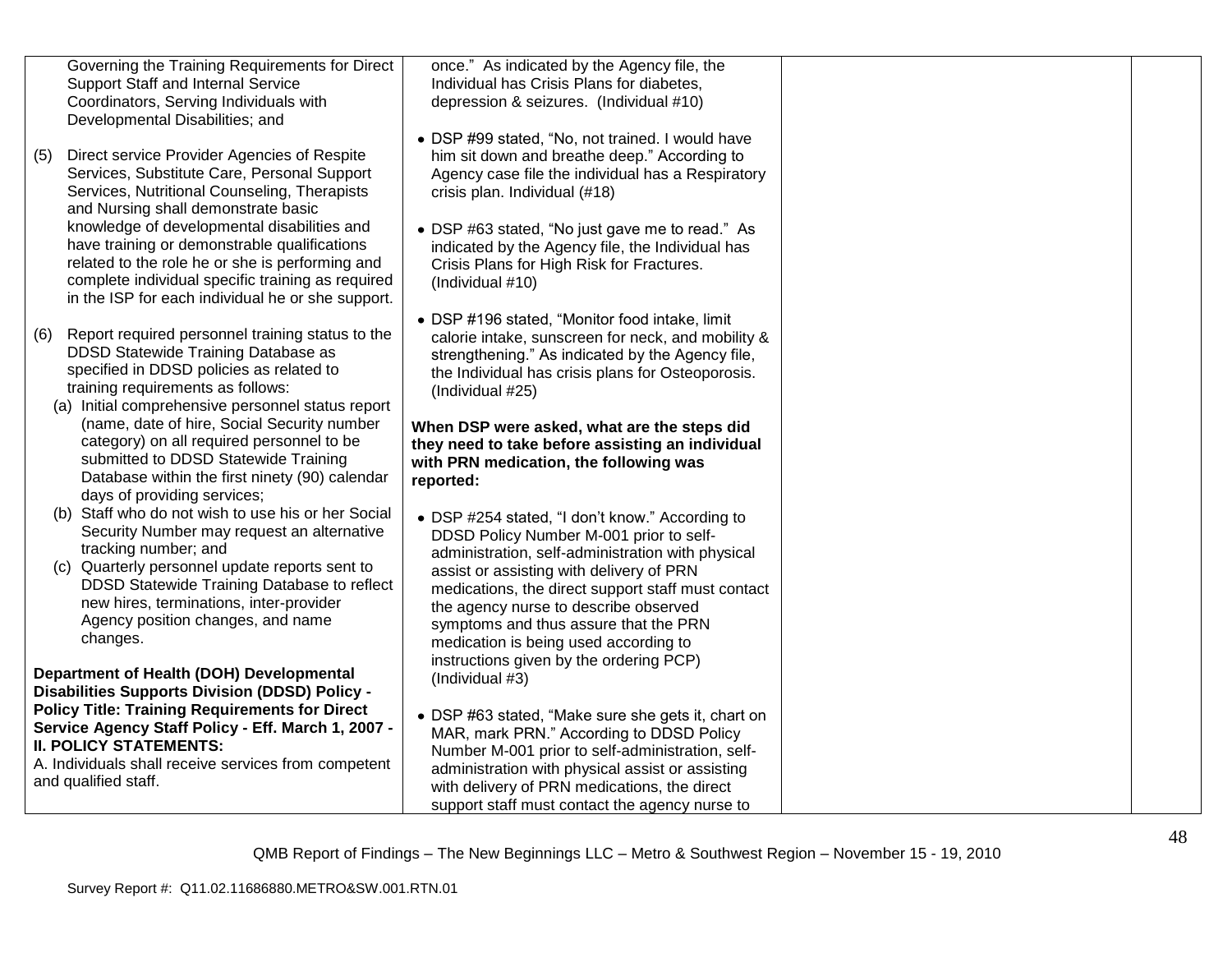| describe observed symptoms and thus assure<br>that the PRN medication is being used according<br>to instructions given by the ordering PCP)<br>(Individual #25)<br>When DSP were asked, what are you to do if<br>there is a medication error, the following was<br>reported: (i.e. missed, dropped, not filled, lost etc.)<br>• DSP #62 stated, "I would throw a pill away that<br>got on the floor and got dirty" (Individual #4)<br>• DSP #69 stated, "I would throw it away, she only<br>takes one medication." (Individual #5)<br>• DSP #63 stated, "Throw it away, mark on MAR<br>lost pill." (Individual #25)<br>According to the Agency's Policy and Procedure:<br>"Contaminated, outdated or recalled medications:<br>1. Contaminated medications (dropped medications<br>that somehow got wet etc.) will be placed in a<br>plastic bag for later destruction by the pharmacist.<br>Place the individual's name, the medication name,<br>the date and time and initial the bag. Place the bag<br>in the individual's lock box to await destruction." |  |
|--------------------------------------------------------------------------------------------------------------------------------------------------------------------------------------------------------------------------------------------------------------------------------------------------------------------------------------------------------------------------------------------------------------------------------------------------------------------------------------------------------------------------------------------------------------------------------------------------------------------------------------------------------------------------------------------------------------------------------------------------------------------------------------------------------------------------------------------------------------------------------------------------------------------------------------------------------------------------------------------------------------------------------------------------------------|--|
| When DSP were asked if they knew what are the<br>signs of high blood sugar for the Individual's<br>Diabetes diagnosis, the following was reported:<br>• DSP #63 stated, "I don't know, call the doctor ask<br>what to do". As indicated by the Agency file, the<br>Individual has Crisis Plans for diabetes.<br>(Individual #25)                                                                                                                                                                                                                                                                                                                                                                                                                                                                                                                                                                                                                                                                                                                             |  |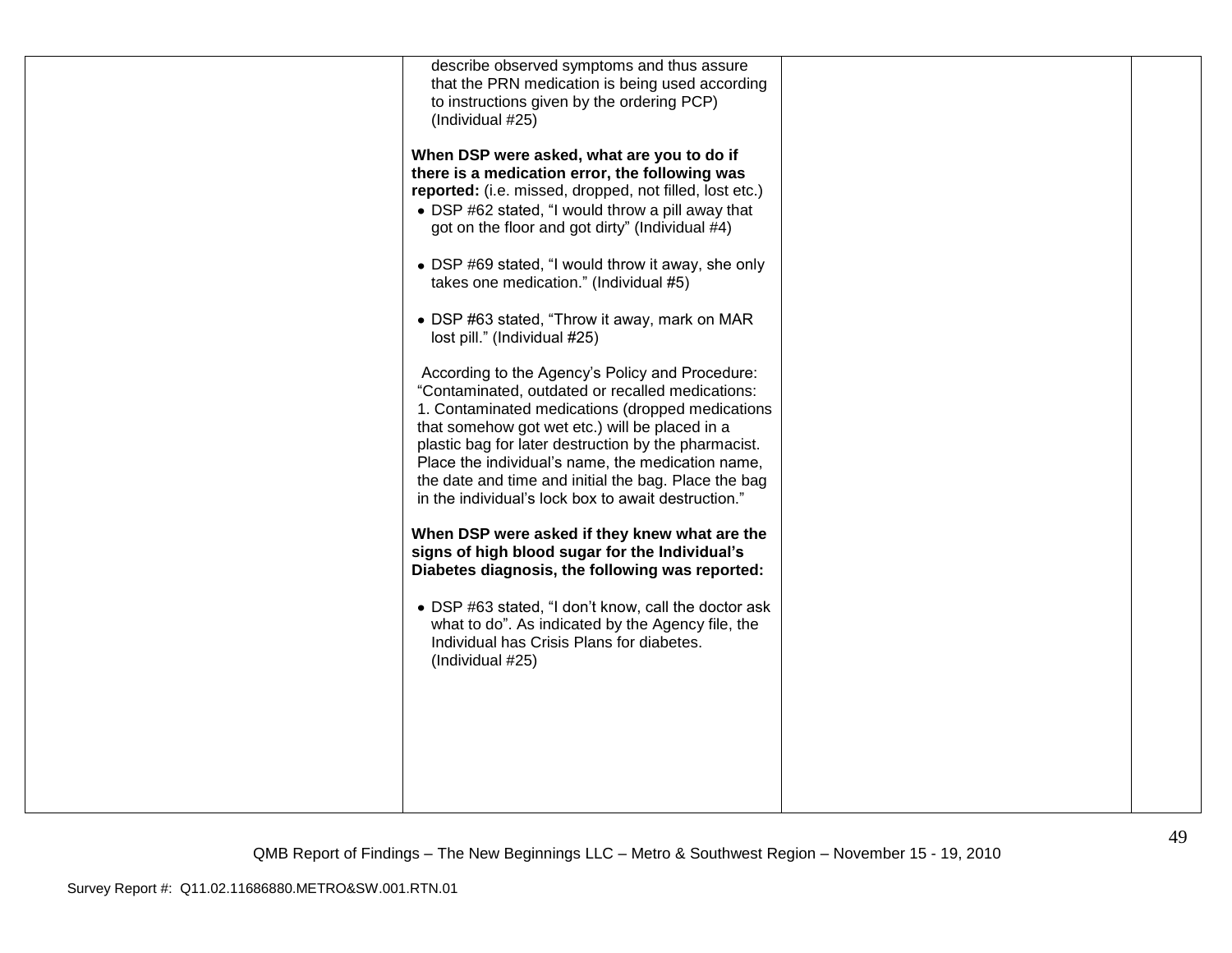| Tag #1A26 (CoP) COR / EAR                                                                              | <b>Scope and Severity Rating: D</b>                       |  |
|--------------------------------------------------------------------------------------------------------|-----------------------------------------------------------|--|
| NMAC 7.1.12.8                                                                                          | Based on record review, the Agency failed to              |  |
| REGISTRY ESTABLISHED; PROVIDER INQUIRY                                                                 | maintain documentation in the employee's                  |  |
| REQUIRED: Upon the effective date of this rule,                                                        | personnel records that evidenced inquiry to the           |  |
| the department has established and maintains an                                                        | Employee Abuse Registry prior to employment for 7         |  |
| accurate and complete electronic registry that                                                         | of 260 Agency Personnel.                                  |  |
| contains the name, date of birth, address, social                                                      |                                                           |  |
| security number, and other appropriate identifying                                                     | The following Agency Personnel records                    |  |
| information of all persons who, while employed by a                                                    | contained evidence that indicated the Employee            |  |
| provider, have been determined by the department,                                                      | Abuse Registry was completed after hire:                  |  |
| as a result of an investigation of a complaint, to                                                     |                                                           |  |
| have engaged in a substantiated registry-referred                                                      | $\bullet$ #202 - Date of hire 3/10/2010. Completed        |  |
| incident of abuse, neglect or exploitation of a person                                                 | 3/19/2010.                                                |  |
| receiving care or services from a provider.                                                            |                                                           |  |
| Additions and updates to the registry shall be<br>posted no later than two (2) business days following | $\bullet$ #247 - Date of hire 3/19/2010. Completed        |  |
| receipt. Only department staff designated by the                                                       | 3/19/2010.                                                |  |
| custodian may access, maintain and update the                                                          |                                                           |  |
| data in the registry.                                                                                  | $\bullet$ #256 - Date of hire 3/08/2010. Completed        |  |
| Provider requirement to inquire of<br>А.                                                               | 3/19/2010.                                                |  |
| registry. A provider, prior to employing or                                                            |                                                           |  |
| contracting with an employee, shall inquire of the                                                     | $\bullet$ #285 - Date of hire 10/01/2007. Completed       |  |
| registry whether the individual under consideration                                                    | 10/25/2007.                                               |  |
| for employment or contracting is listed on the                                                         |                                                           |  |
| registry.                                                                                              | • #289 - Date of hire 9/06/2007. Completed<br>10/25/2007. |  |
| В.<br>Prohibited employment. A provider may                                                            |                                                           |  |
| not employ or contract with an individual to be an                                                     | $*$ #290 - Date of hire 7/16/2007. Completed              |  |
| employee if the individual is listed on the registry as                                                | 7/31/2007.                                                |  |
| having a substantiated registry-referred incident of                                                   |                                                           |  |
| abuse, neglect or exploitation of a person receiving                                                   | $\bullet$ #293 - Date of hire 9/06/2007. Completed        |  |
| care or services from a provider.                                                                      | 1/07/2008.                                                |  |
| Documentation of inquiry to registry.<br>D.                                                            |                                                           |  |
| The provider shall maintain documentation in the                                                       |                                                           |  |
| employee's personnel or employment records that                                                        |                                                           |  |
| evidences the fact that the provider made an inquiry                                                   |                                                           |  |
| to the registry concerning that employee prior to                                                      |                                                           |  |
| employment. Such documentation must include                                                            |                                                           |  |
| evidence, based on the response to such inquiry                                                        |                                                           |  |
| received from the custodian by the provider, that the                                                  |                                                           |  |
| employee was not listed on the registry as having a                                                    |                                                           |  |
| substantiated registry-referred incident of abuse,                                                     |                                                           |  |
| neglect or exploitation.                                                                               |                                                           |  |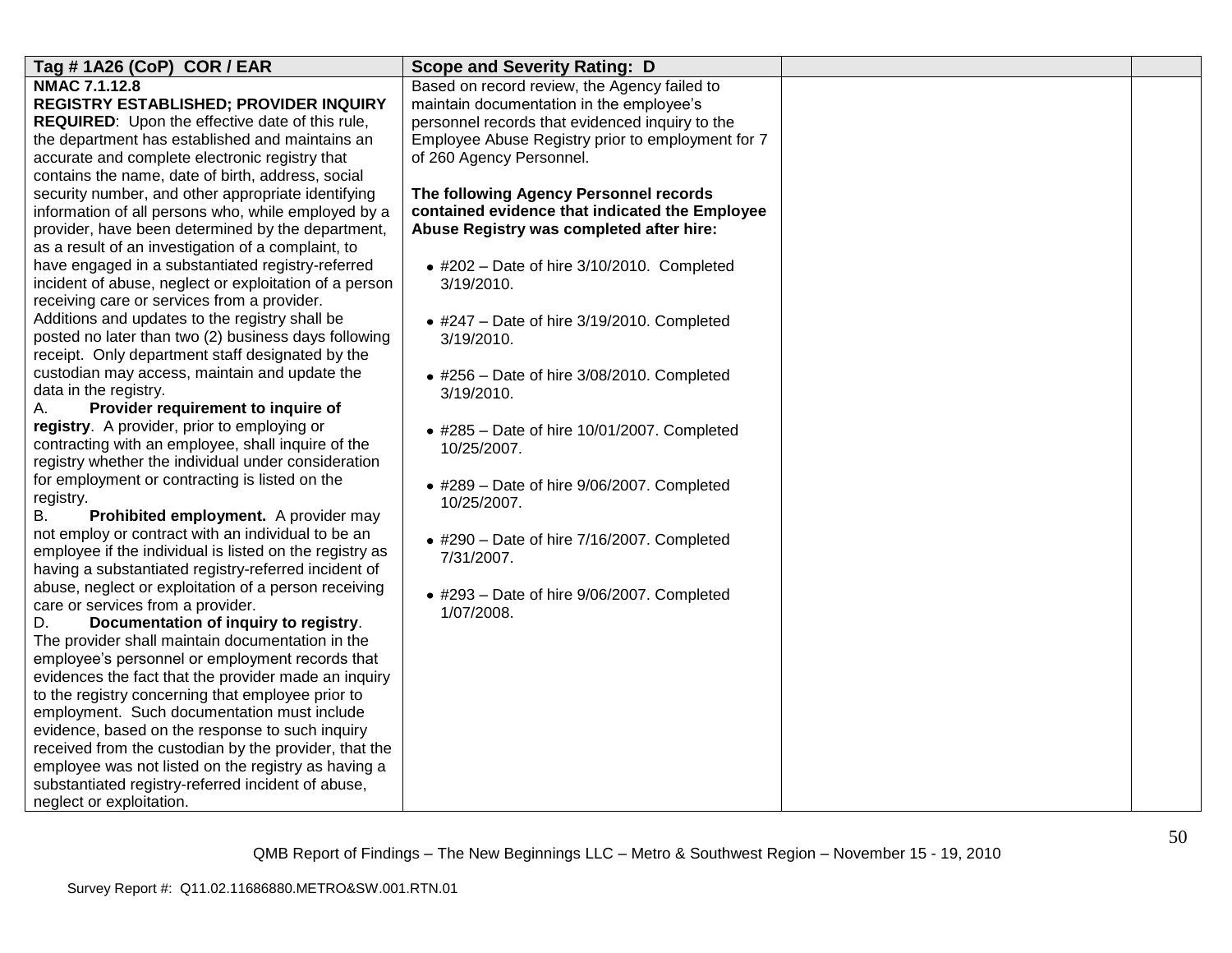| E.<br>Documentation for other staff. With                |  |  |
|----------------------------------------------------------|--|--|
| respect to all employed or contracted individuals        |  |  |
| providing direct care who are licensed health care       |  |  |
| professionals or certified nurse aides, the provider     |  |  |
| shall maintain documentation reflecting the              |  |  |
| individual's current licensure as a health care          |  |  |
| professional or current certification as a nurse aide.   |  |  |
| F.<br>Consequences of noncompliance. The                 |  |  |
| department or other governmental agency having           |  |  |
| regulatory enforcement authority over a provider         |  |  |
| may sanction a provider in accordance with               |  |  |
| applicable law if the provider fails to make an          |  |  |
| appropriate and timely inquiry of the registry, or fails |  |  |
| to maintain evidence of such inquiry, in connection      |  |  |
| with the hiring or contracting of an employee; or for    |  |  |
| employing or contracting any person to work as an        |  |  |
| employee who is listed on the registry. Such             |  |  |
| sanctions may include a directed plan of correction,     |  |  |
| civil monetary penalty not to exceed five thousand       |  |  |
| dollars (\$5000) per instance, or termination or non-    |  |  |
| renewal of any contract with the department or other     |  |  |
| governmental agency.                                     |  |  |
| Developmental Disabilities (DD) Waiver Service           |  |  |
| Standards effective 4/1/2007                             |  |  |
| <b>Chapter 1.IV. General Provider Requirements.</b>      |  |  |
| D. Criminal History Screening: All personnel shall       |  |  |
| be screened by the Provider Agency in regard to the      |  |  |
| employee's qualifications, references, and               |  |  |
| employment history, prior to employment. All             |  |  |
| Provider Agencies shall comply with the Criminal         |  |  |
| Records Screening for Caregivers 7.1.12 NMAC             |  |  |
| and Employee Abuse Registry 7.1.12 NMAC as               |  |  |
| required by the Department of Health, Division of        |  |  |
| Health Improvement.                                      |  |  |
|                                                          |  |  |
|                                                          |  |  |
|                                                          |  |  |
|                                                          |  |  |
|                                                          |  |  |
|                                                          |  |  |
|                                                          |  |  |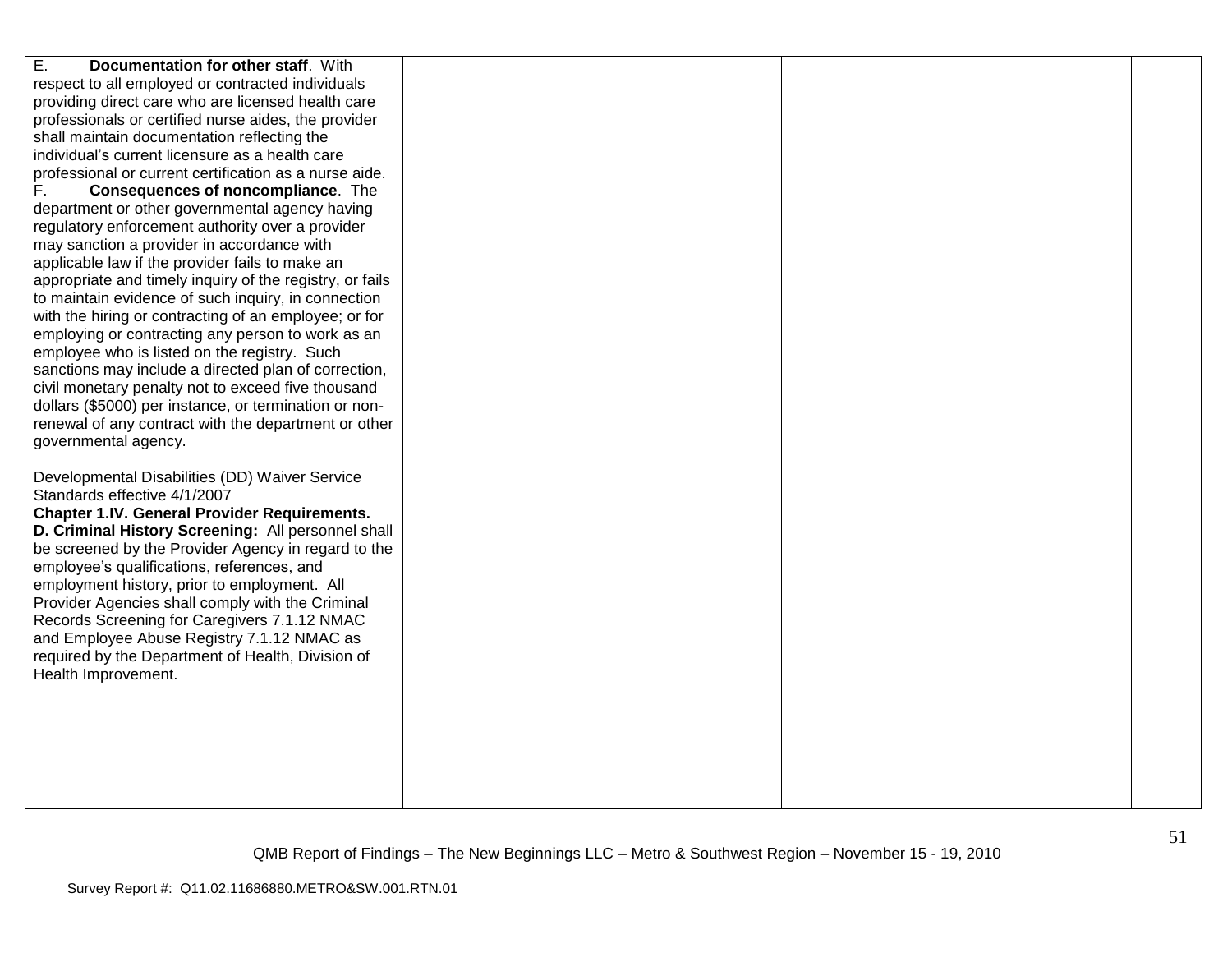| Tag # 1A27 (CoP) Late & Failure to Report              | <b>Scope and Severity Rating: E</b>                |  |
|--------------------------------------------------------|----------------------------------------------------|--|
| 7.1.13.9 INCIDENT MANAGEMENT SYSTEM                    | Based on the Incident Management Bureau's Late     |  |
| <b>REPORTING REQUIREMENTS FOR</b>                      | and Failure Reports, the Agency failed to report   |  |
| <b>COMMUNITY BASED SERVICE PROVIDERS:</b>              | suspected abuse, neglect, or misappropriation of   |  |
| A. Duty To Report:                                     | property, unexpected and natural/expected deaths;  |  |
| (1) All community based service providers shall        | or other reportable incidents to the Division of   |  |
| immediately report abuse, neglect or                   | Health Improvement for 9 of 35 individuals.        |  |
| misappropriation of property to the adult protective   |                                                    |  |
| services division.                                     | Individual #1                                      |  |
| (2) All community based service providers shall        | • Incident date 4/13/2010. Allegation was Abuse.   |  |
| report to the division within twenty four (24) hours : | Incident report was received 5/11/2010. Late       |  |
| abuse, neglect, or misappropriation of property,       | Reporting. IMB Late & Failure Report indicated     |  |
| unexpected and natural/expected deaths; and other      | incident of Abuse was "Confirmed."                 |  |
| reportable incidents                                   |                                                    |  |
| to include:                                            | Individual #28                                     |  |
| (a) an environmental hazardous condition, which        | • Incident date 12/28/2009. Allegation was         |  |
| creates an immediate threat to life or health; or      | Exploitation. Incident report was received         |  |
| (b) admission to a hospital or psychiatric facility or | 1/04/2010. Late Reporting. IMB Late & Failure      |  |
| the provision of emergency services that results in    | Report indicated incident of Exploitation was      |  |
| medical care which is unanticipated or unscheduled     | "Confirmed."                                       |  |
| for the consumer and which would not routinely be      |                                                    |  |
| provided by a community based service provider.        | Individual #29                                     |  |
| (3) All community based service providers shall        | • Incident date 1/29/2010. Allegation was          |  |
| ensure that the reporter with direct knowledge of an   | Exploitation. Incident report was received         |  |
| incident has immediate access to the division          | 1/29/2010. Late Reporting. IMB Late & Failure      |  |
| incident report form to allow the reporter to respond  | Report indicated incident of Exploitation was      |  |
| to, report, and document incidents in a timely and     | "Confirmed."                                       |  |
| accurate manner.                                       |                                                    |  |
| B. Notification: (1) Incident Reporting: Any           | Individual #30                                     |  |
| consumer, employee, family member or legal             | • Incident date 6/15/2010. Allegation was Neglect. |  |
| guardian may report an incident independently or       | Incident report was received 6/16/2010. Failure    |  |
| through the community based service provider to        | to Report. IMB Late & Failure Report indicated     |  |
| the division by telephone call, written                | incident of Neglect was "Confirmed."               |  |
| correspondence or other forms of communication         |                                                    |  |
| utilizing the division's incident report form. The     | Individual #31                                     |  |
| incident report form and instructions for the          | • Incident date 6/22/2010. Allegation was Neglect. |  |
| completion and filing are available at the division's  | Incident report was received 6/22/2010. Failure    |  |
| website,                                               | to Report. IMB Late & Failure Report indicated     |  |
| http://dhi.health.state.nm.us/elibrary/ironline/ir.php | incident of Neglect was "Confirmed."               |  |
| or may be obtained from the department by calling      |                                                    |  |
| the toll free number.                                  | Individual #32                                     |  |
|                                                        | • Incident date 8/10/2010. Allegation was          |  |
|                                                        |                                                    |  |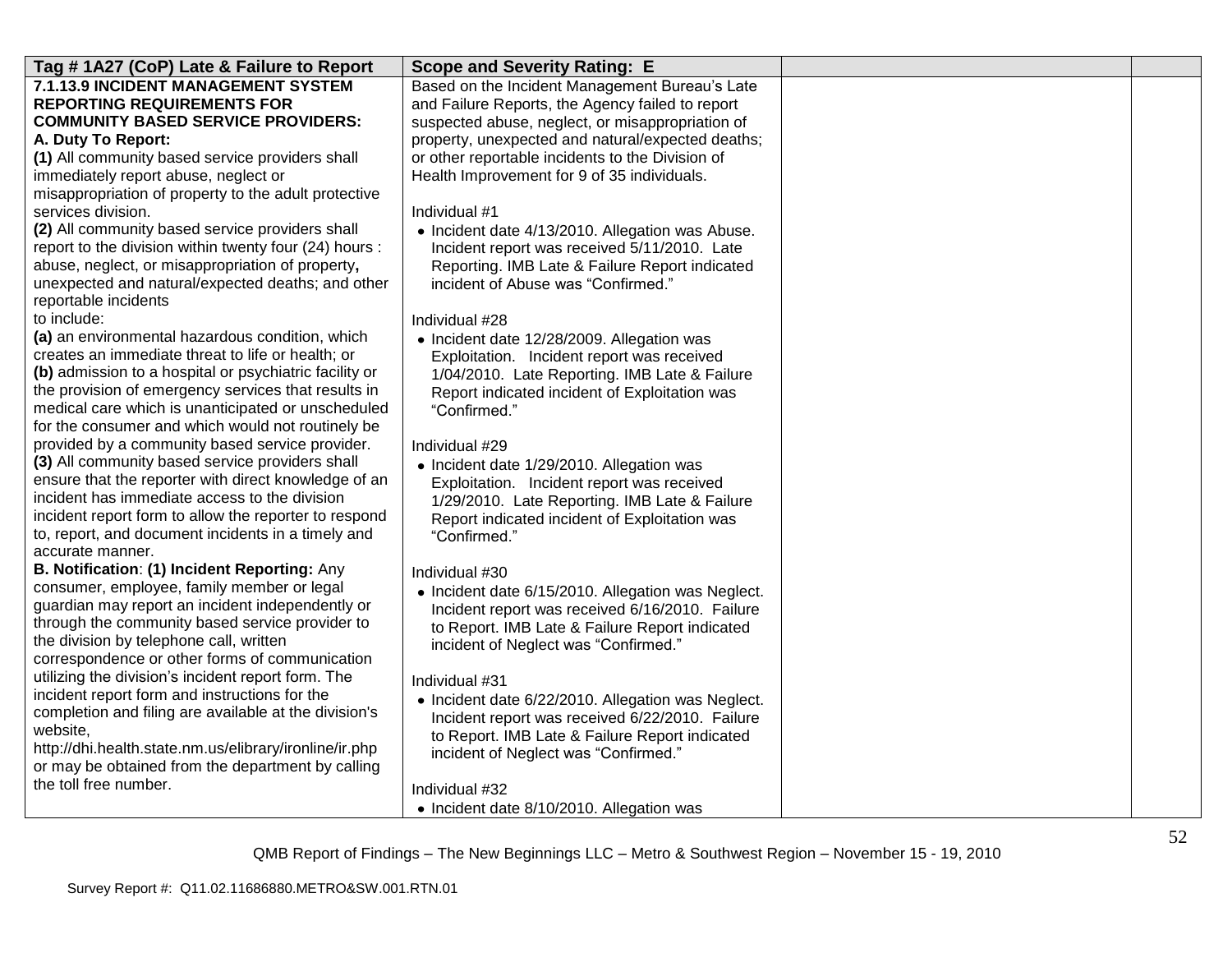| Exploitation. Incident report was received         |  |
|----------------------------------------------------|--|
| 8/11/2010. Failure to Report. IMB Late & Failure   |  |
| Report indicated incident of Neglect was           |  |
| "Confirmed."                                       |  |
| Individual #33                                     |  |
| • Incident date 8/17/2010. Allegation was Neglect. |  |
| Incident report was received 8/17/2010. Late       |  |
| Reporting. IMB Late & Failure Report indicated     |  |
| incident of Neglect was "Confirmed."               |  |
| Individual #34                                     |  |
| • Incident date 8/07/2010. Allegation was Neglect. |  |
| Incident report was received 8/17/2010. Late       |  |
| Reporting. IMB Late & Failure Report indicated     |  |
| incident of Neglect was "Confirmed."               |  |
| Individual #35                                     |  |
| • Incident date 8/09/2010. Allegation was Abuse.   |  |
| Incident report was received 8/19/2010. Late       |  |
| Reporting. IMB Late & Failure Report indicated     |  |
| incident of Abuse was "Confirmed."                 |  |
|                                                    |  |
|                                                    |  |
|                                                    |  |
|                                                    |  |
|                                                    |  |
|                                                    |  |
|                                                    |  |
|                                                    |  |
|                                                    |  |
|                                                    |  |
|                                                    |  |
|                                                    |  |
|                                                    |  |
|                                                    |  |
|                                                    |  |
|                                                    |  |
|                                                    |  |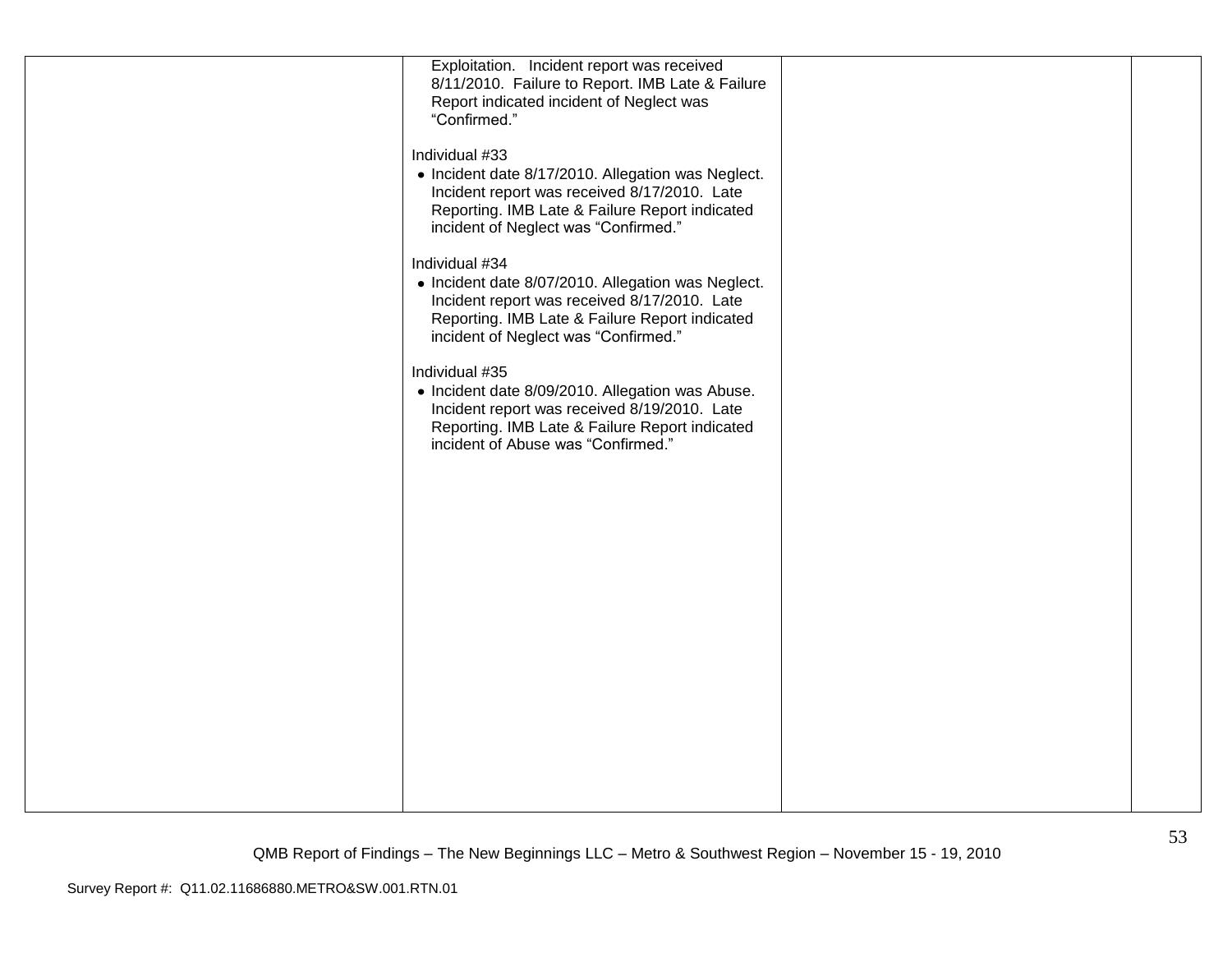| Tag # 1A28.1 (CoP) Incident Mgt. System -                                                                                                                                                                                                                                                                                                                                                                                                                                                                                                                                                                                                                                                                                                                                                                                                                                                                                                                                                                                                                                                                                                                                                                                                                                                                                                                                                                                                                                                                                                                                                                                                                                                                                                                                                 | <b>Scope &amp; Severity Rating: D</b>                                                                                                                                                                                                                                                                                                                                                                                                                                                                                                                                                                                                                                  |  |
|-------------------------------------------------------------------------------------------------------------------------------------------------------------------------------------------------------------------------------------------------------------------------------------------------------------------------------------------------------------------------------------------------------------------------------------------------------------------------------------------------------------------------------------------------------------------------------------------------------------------------------------------------------------------------------------------------------------------------------------------------------------------------------------------------------------------------------------------------------------------------------------------------------------------------------------------------------------------------------------------------------------------------------------------------------------------------------------------------------------------------------------------------------------------------------------------------------------------------------------------------------------------------------------------------------------------------------------------------------------------------------------------------------------------------------------------------------------------------------------------------------------------------------------------------------------------------------------------------------------------------------------------------------------------------------------------------------------------------------------------------------------------------------------------|------------------------------------------------------------------------------------------------------------------------------------------------------------------------------------------------------------------------------------------------------------------------------------------------------------------------------------------------------------------------------------------------------------------------------------------------------------------------------------------------------------------------------------------------------------------------------------------------------------------------------------------------------------------------|--|
|                                                                                                                                                                                                                                                                                                                                                                                                                                                                                                                                                                                                                                                                                                                                                                                                                                                                                                                                                                                                                                                                                                                                                                                                                                                                                                                                                                                                                                                                                                                                                                                                                                                                                                                                                                                           |                                                                                                                                                                                                                                                                                                                                                                                                                                                                                                                                                                                                                                                                        |  |
| <b>Personnel Training</b><br>NMAC 7.1.13.10 INCIDENT MANAGEMENT<br><b>SYSTEM REQUIREMENTS:</b><br>A. General: All licensed health care facilities and<br>community based service providers shall establish<br>and maintain an incident management system,<br>which emphasizes the principles of prevention and<br>staff involvement. The licensed health care facility or<br>community based service provider shall ensure that<br>the incident management system policies and<br>procedures requires all employees to be<br>competently trained to respond to, report, and<br>document incidents in a timely and accurate<br>manner.<br>D. Training Documentation: All licensed health<br>care facilities and community based service<br>providers shall prepare training documentation for<br>each employee to include a signed statement<br>indicating the date, time, and place they received<br>their incident management reporting instruction. The<br>licensed health care facility and community based<br>service provider shall maintain documentation of an<br>employee's training for a period of at least twelve<br>(12) months, or six (6) months after termination of<br>an employee's employment. Training curricula shall<br>be kept on the provider premises and made<br>available on request by the department. Training<br>documentation shall be made available immediately<br>upon a division representative's request. Failure to<br>provide employee training documentation shall<br>subject the licensed health care facility or<br>community based service provider to the penalties<br>provided for in this rule.<br><b>Policy Title: Training Requirements for Direct</b><br>Service Agency Staff Policy - Eff. March 1, 2007<br><b>II. POLICY STATEMENTS:</b> | Based on record review and interview, the Agency<br>failed to provide documentation verifying completion<br>of Incident Management Training for 10 of 260<br>Agency Personnel.<br>• Incident Management Training (Abuse, Neglect &<br>Misappropriation of Consumers' Property) (#95,<br>113, 133, 139, 183, 194, 236 & 272)<br>When DSP were asked what two State Agencies<br>must be contacted when there is suspected<br>Abuse, Neglect & Misappropriation of<br><b>Consumers' Property, the following was</b><br>reported:<br>• DSP #213 stated, "I don't know."<br>• DSP #196 stated, "Department of Health, call<br>Mom, call agency." The DSP did not state APS. |  |
| A. Individuals shall receive services from competent<br>and qualified staff.<br>C. Staff shall complete training on DOH-approved                                                                                                                                                                                                                                                                                                                                                                                                                                                                                                                                                                                                                                                                                                                                                                                                                                                                                                                                                                                                                                                                                                                                                                                                                                                                                                                                                                                                                                                                                                                                                                                                                                                          |                                                                                                                                                                                                                                                                                                                                                                                                                                                                                                                                                                                                                                                                        |  |
| incident reporting procedures in accordance with 7<br>NMAC 1.13.                                                                                                                                                                                                                                                                                                                                                                                                                                                                                                                                                                                                                                                                                                                                                                                                                                                                                                                                                                                                                                                                                                                                                                                                                                                                                                                                                                                                                                                                                                                                                                                                                                                                                                                          |                                                                                                                                                                                                                                                                                                                                                                                                                                                                                                                                                                                                                                                                        |  |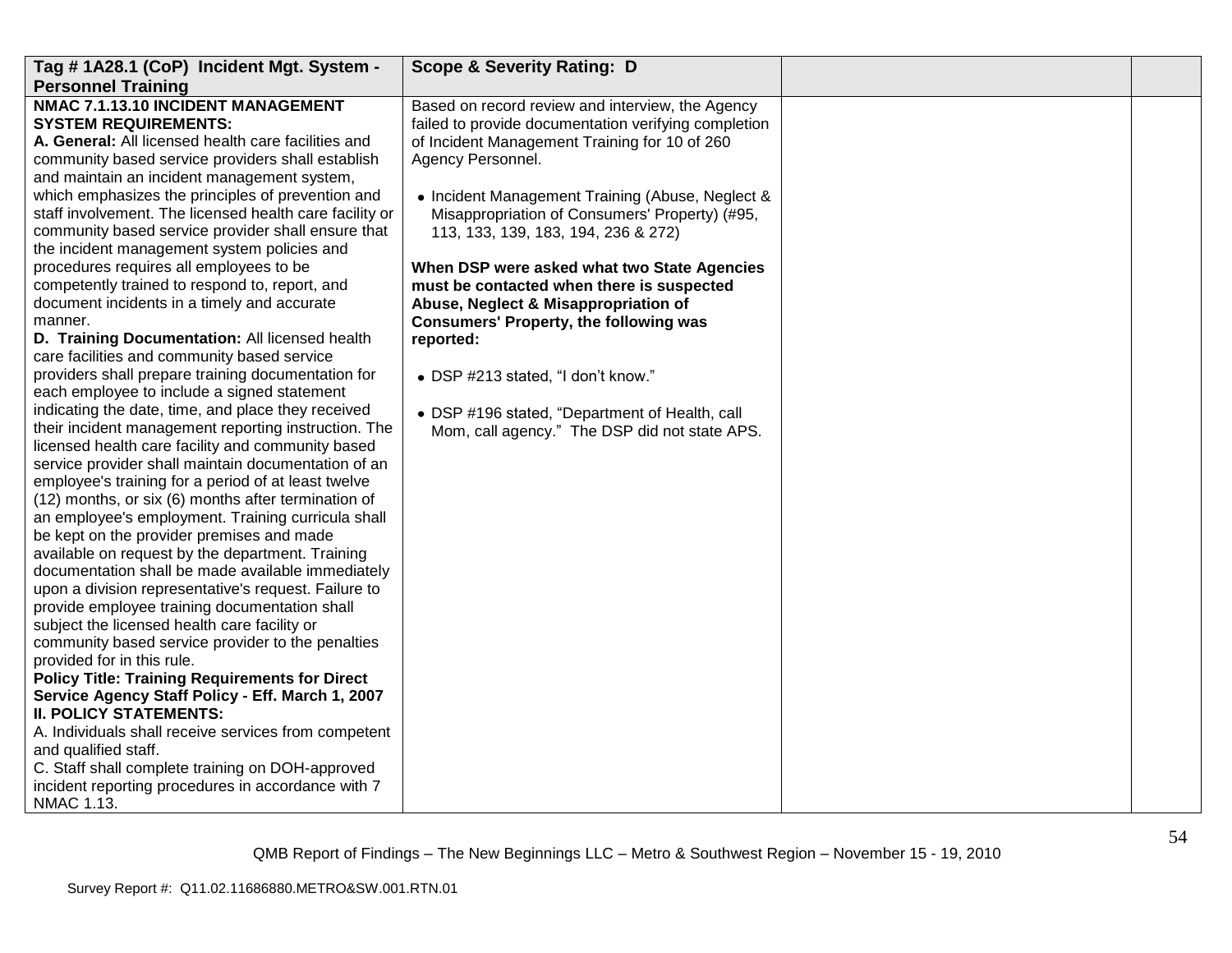| Tag #1A28.2 (CoP) Incident Mgt. System -<br><b>Parent/Guardian Training</b>                                                                                                                                                                                                                                                                                                                                                                                                                                                                                                                                                                                                                                                                                                                                                                                                                                                                                  | <b>Scope &amp; Severity Rating: E</b>                                                                                                                                                                                                                                                                                                                                                                                                                                                                                        |  |
|--------------------------------------------------------------------------------------------------------------------------------------------------------------------------------------------------------------------------------------------------------------------------------------------------------------------------------------------------------------------------------------------------------------------------------------------------------------------------------------------------------------------------------------------------------------------------------------------------------------------------------------------------------------------------------------------------------------------------------------------------------------------------------------------------------------------------------------------------------------------------------------------------------------------------------------------------------------|------------------------------------------------------------------------------------------------------------------------------------------------------------------------------------------------------------------------------------------------------------------------------------------------------------------------------------------------------------------------------------------------------------------------------------------------------------------------------------------------------------------------------|--|
| NMAC 7.1.13.10 INCIDENT MANAGEMENT<br><b>SYSTEM REQUIREMENTS:</b><br>A. General: All licensed health care facilities and<br>community based service providers shall establish<br>and maintain an incident management system,<br>which emphasizes the principles of prevention and<br>staff involvement. The licensed health care facility or<br>community based service provider shall ensure that<br>the incident management system policies and<br>procedures requires all employees to be<br>competently trained to respond to, report, and<br>document incidents in a timely and accurate<br>manner.                                                                                                                                                                                                                                                                                                                                                     | Based on record review, the Agency failed to<br>provide documentation indicating consumer, family<br>members, or legal guardians had received an<br>orientation packet including incident management<br>system policies and procedural information<br>concerning the reporting of Abuse, Neglect and<br>Misappropriation of Consumers' Property, for 7 of 27<br>individuals.<br>• Parent/Guardian Incident Management Training<br>(Abuse, Neglect & Misappropriation of<br>Consumers' Property) (#1, 3, 17, 18, 19, 21 & 25) |  |
| E. Consumer and Guardian Orientation Packet:<br>Consumers, family members and legal guardians<br>shall be made aware of and have available<br>immediate accessibility to the licensed health care<br>facility and community based service provider<br>incident reporting processes. The licensed health<br>care facility and community based service provider<br>shall provide consumers, family members or legal<br>guardians an orientation packet to include incident<br>management systems policies and procedural<br>information concerning the reporting of abuse,<br>neglect or misappropriation. The licensed health<br>care facility and community based service provider<br>shall include a signed statement indicating the date,<br>time, and place they received their orientation<br>packet to be contained in the consumer's file. The<br>appropriate consumer, family member or legal<br>guardian shall sign this at the time of orientation. |                                                                                                                                                                                                                                                                                                                                                                                                                                                                                                                              |  |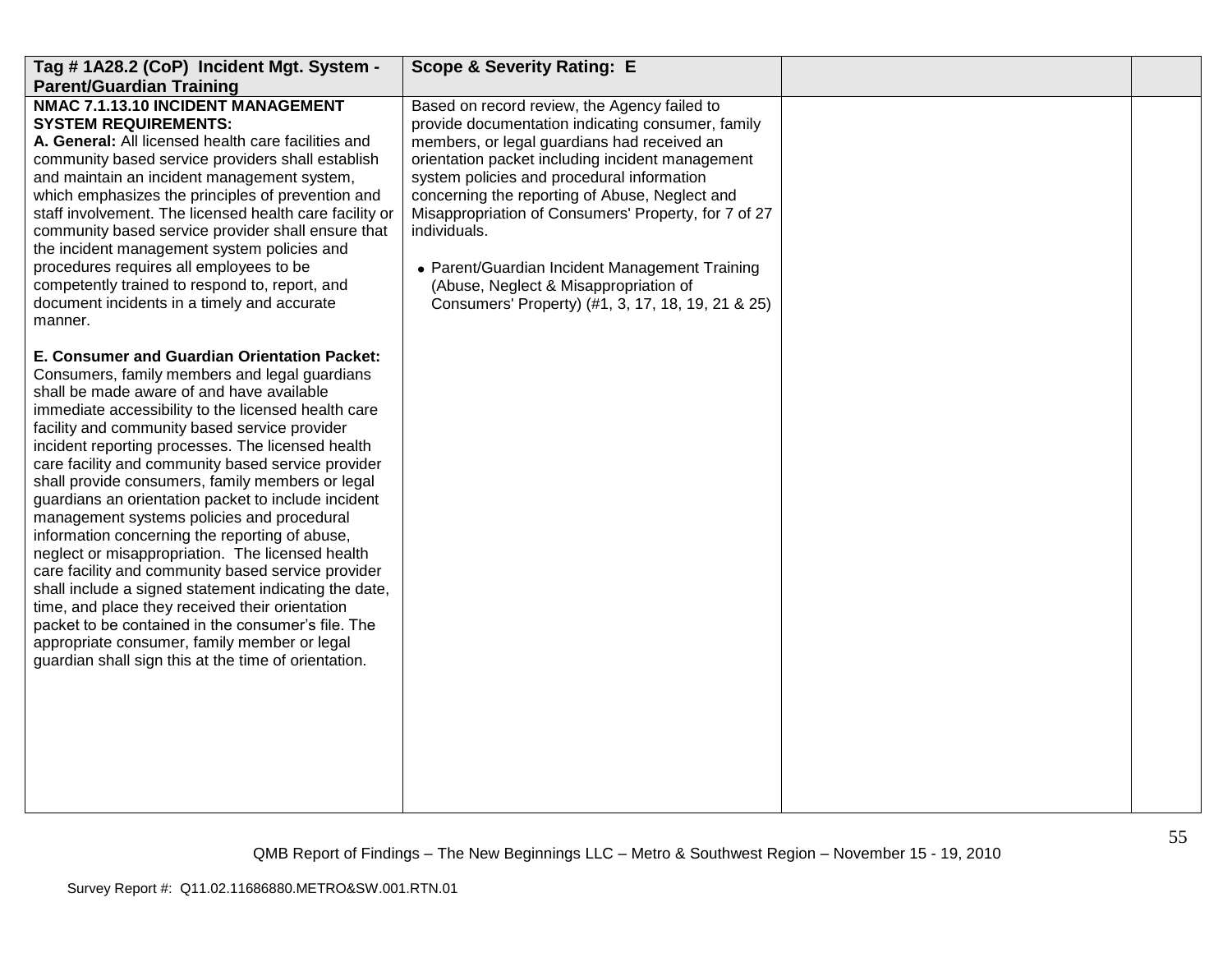| Tag #1A29 Complaints / Grievances -                                                                                                                                                                                                                                                                                                                                                                                                                                                                  | <b>Scope and Severity Rating: A</b>                                                                                                                                                                                                                       |    |
|------------------------------------------------------------------------------------------------------------------------------------------------------------------------------------------------------------------------------------------------------------------------------------------------------------------------------------------------------------------------------------------------------------------------------------------------------------------------------------------------------|-----------------------------------------------------------------------------------------------------------------------------------------------------------------------------------------------------------------------------------------------------------|----|
| <b>Acknowledgement</b>                                                                                                                                                                                                                                                                                                                                                                                                                                                                               |                                                                                                                                                                                                                                                           |    |
| <b>NMAC 7.26.3.6</b><br>А.<br>These regulations set out rights that the<br>department expects all providers of services to<br>individuals with developmental disabilities to<br>respect. These regulations are intended to<br>complement the department's Client Complaint<br>Procedures (7 NMAC 26.4) [now 7.26.4 NMAC].                                                                                                                                                                            | Based on record review, the Agency failed to<br>provide documentation, the complaint procedure<br>had been made available to individuals or their legal<br>guardians for 1 of 27 individuals.<br>• Grievance/Complaint Procedure<br>Acknowledgement (#18) |    |
| NMAC 7.26.3.13 Client Complaint Procedure<br>Available. A complainant may initiate a complaint<br>as provided in the client complaint procedure to<br>resolve complaints alleging that a service provider<br>has violated a client's rights as described in Section<br>10 [now 7.26.3.10 NMAC]. The department will<br>enforce remedies for substantiated complaints of<br>violation of a client's rights as provided in client<br>complaint procedure. [09/12/94; 01/15/97;<br>Recompiled 10/31/01] |                                                                                                                                                                                                                                                           |    |
| NMAC 7.26.4.13 Complaint Process:<br>A. (2). The service provider's complaint or<br>grievance procedure shall provide, at a minimum,<br>that: (a) the client is notified of the service provider's<br>complaint or grievance procedure                                                                                                                                                                                                                                                               |                                                                                                                                                                                                                                                           |    |
|                                                                                                                                                                                                                                                                                                                                                                                                                                                                                                      |                                                                                                                                                                                                                                                           | 56 |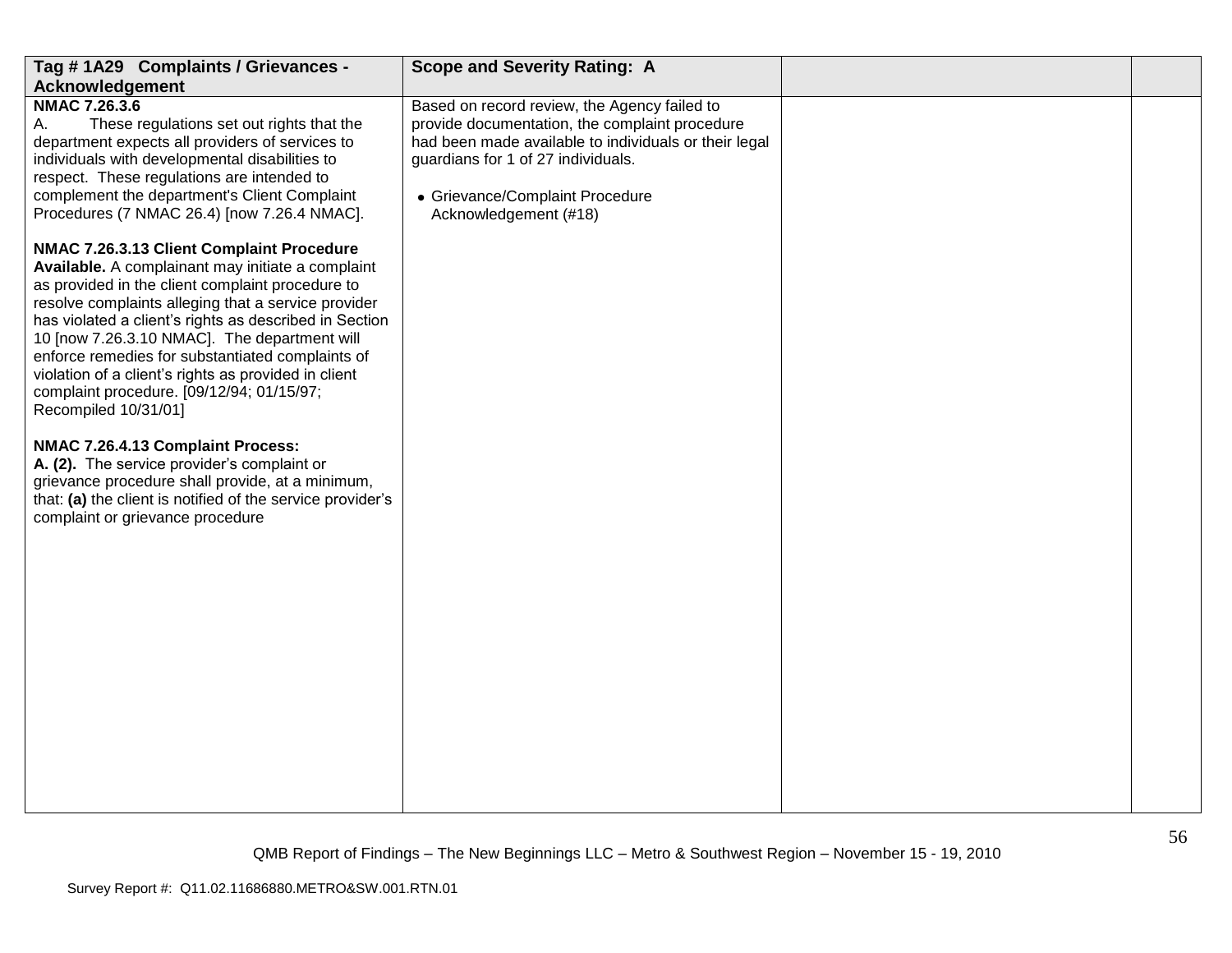| Tag #1A31 (CoP) Client Rights/Human                                                                                                                                                                                                                                                                                                                                                                                                                                                                                                                                                                                                                    | <b>Scope and Severity Rating: D</b>                                                                                                                                                                                                                                                                                                                                                                                                                 |  |
|--------------------------------------------------------------------------------------------------------------------------------------------------------------------------------------------------------------------------------------------------------------------------------------------------------------------------------------------------------------------------------------------------------------------------------------------------------------------------------------------------------------------------------------------------------------------------------------------------------------------------------------------------------|-----------------------------------------------------------------------------------------------------------------------------------------------------------------------------------------------------------------------------------------------------------------------------------------------------------------------------------------------------------------------------------------------------------------------------------------------------|--|
| <b>Rights</b>                                                                                                                                                                                                                                                                                                                                                                                                                                                                                                                                                                                                                                          |                                                                                                                                                                                                                                                                                                                                                                                                                                                     |  |
| 7.26.3.11 RESTRICTIONS OR LIMITATION OF<br><b>CLIENT'S RIGHTS:</b><br>A. A service provider shall not restrict or limit a<br>client's rights except:                                                                                                                                                                                                                                                                                                                                                                                                                                                                                                   | Based on record review, the Agency failed to ensure<br>the rights of Individuals was not restricted or limited<br>for 5 of 27 Individuals.                                                                                                                                                                                                                                                                                                          |  |
| (1) where the restriction or limitation is allowed in<br>an emergency and is necessary to prevent<br>imminent risk of physical harm to the client or<br>another person; or<br>(2) where the interdisciplinary team has determined<br>that the client's limited capacity to exercise the right<br>threatens his or her physical safety; or<br>(3) as provided for in Section 10.1.14 [now<br>Subsection N of 7.26.3.10 NMAC].                                                                                                                                                                                                                           | A review of Agency Individual files found no<br>documentation of Positive Behavior Plans and/or<br>Positive Behavior Crisis Plans, which contain<br>restrictions being reviewed at least quarterly by the<br>Human Rights Committee. (#17)<br>A review of Agency Individual files indicated 5 of 5<br>Individuals required Human Rights Committee<br>Approval for restrictions.                                                                     |  |
| B. Any emergency intervention to prevent physical<br>harm shall be reasonable to prevent harm, shall be<br>the least restrictive intervention necessary to meet<br>the emergency, shall be allowed no longer than<br>necessary and shall be subject to interdisciplinary<br>team (IDT) review. The IDT upon completion of its<br>review may refer its findings to the office of quality<br>assurance. The emergency intervention may be<br>subject to review by the service provider's<br>behavioral support committee or human rights<br>committee in accordance with the behavioral<br>support policies or other department regulation or<br>policy. | No documentation was found regarding Human<br>Rights Approval for the following:<br>• Psychotropic Medications to control behaviors.<br>No evidence found of Human Rights Committee<br>approval. (Diazepam 5mg PRN, for Agitation)<br>(Individual #9)<br>• Physical Restraint (Physical Intervention per<br>PBSP Crisis Plan) - (Individual #17)<br>• Psychotropic Medications to control behaviors.<br>No evidence found of Human Rights Committee |  |
| C. The service provider may adopt reasonable<br>program policies of general applicability to clients<br>served by that service provider that do not violate<br>client rights. [09/12/94; 01/15/97; Recompiled<br>10/31/01]                                                                                                                                                                                                                                                                                                                                                                                                                             | approval. (Lorazapam 1mg PRN, for Behavior)<br>(Individual #24)<br>• Psychotropic Medications to control behaviors.<br>No evidence found of Human Rights Committee<br>approval. (Alprazolam 0.5mg PRN, for Anxiety)<br>(Individual #25)                                                                                                                                                                                                             |  |
| <b>Long Term Services Division</b><br><b>Policy Title: Human Rights Committee</b><br>Requirements Eff Date: March 1, 2003<br>IV. POLICY STATEMENT - Human Rights<br>Committees are required for residential service<br>provider agencies. The purpose of these                                                                                                                                                                                                                                                                                                                                                                                         | • Physical Restraint (Physical Restraint, food<br>restrictions per Prader Willi protocol) "Food<br>restrictions, locking up food, and sharps, per<br>Prader Willi protocol." No evidence found of<br>Human Rights Committee approval. (Individual                                                                                                                                                                                                   |  |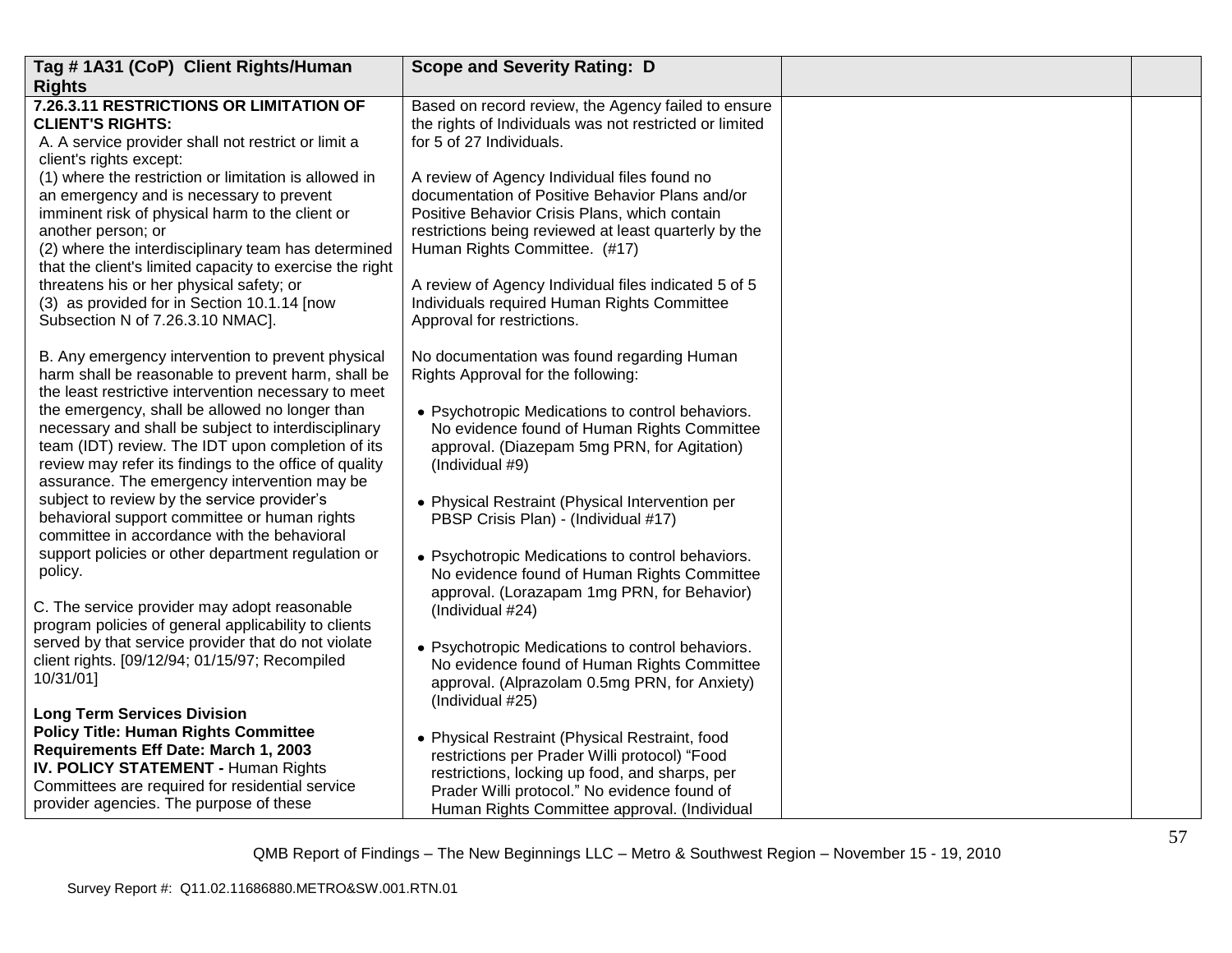| committees with respect to the provision of Behavior<br>Supports is to review and monitor the<br>implementation of certain Behavior Support Plans.                                                                                                                                                                                                                     | #27) |  |
|------------------------------------------------------------------------------------------------------------------------------------------------------------------------------------------------------------------------------------------------------------------------------------------------------------------------------------------------------------------------|------|--|
| Human Rights Committees may not approve any of<br>the interventions specifically prohibited in the<br>following policies:<br>• Aversive Intervention Prohibitions<br>• Psychotropic Medications Use<br>• Behavioral Support Service Provision.                                                                                                                         |      |  |
| A Human Rights Committee may also serve other<br>agency functions as appropriate, such as the review<br>of internal policies on sexuality and incident<br>management follow-up.                                                                                                                                                                                        |      |  |
| A. HUMAN RIGHTS COMMITTEE ROLE IN<br><b>BEHAVIOR SUPPORTS</b><br>Only those Behavior Support Plans with an aversive<br>intervention included as part of the plan or<br>associated Crisis Intervention Plan need to be<br>reviewed prior to implementation. Plans not<br>containing aversive interventions do not require<br>Human Rights Committee review or approval. |      |  |
| 2. The Human Rights Committee will determine and<br>adopt a written policy stating the frequency and<br>purpose of meetings. Behavior Support Plans<br>approved by the Human Rights Committee will be<br>reviewed at least quarterly.                                                                                                                                  |      |  |
| 3. Records, including minutes of all meetings will be<br>retained at the agency with primary responsibility for<br>implementation for at least five years from the<br>completion of each individual's Individual Service<br>Plan.                                                                                                                                      |      |  |
| <b>Department of Health Developmental Disabilities</b><br><b>Supports Division (DDSD) - Procedure Title:</b><br><b>Medication Assessment and Delivery Procedure</b><br>Eff Date: November 1, 2006<br><b>B. 1. e.</b> If the PRN medication is to be used in                                                                                                            |      |  |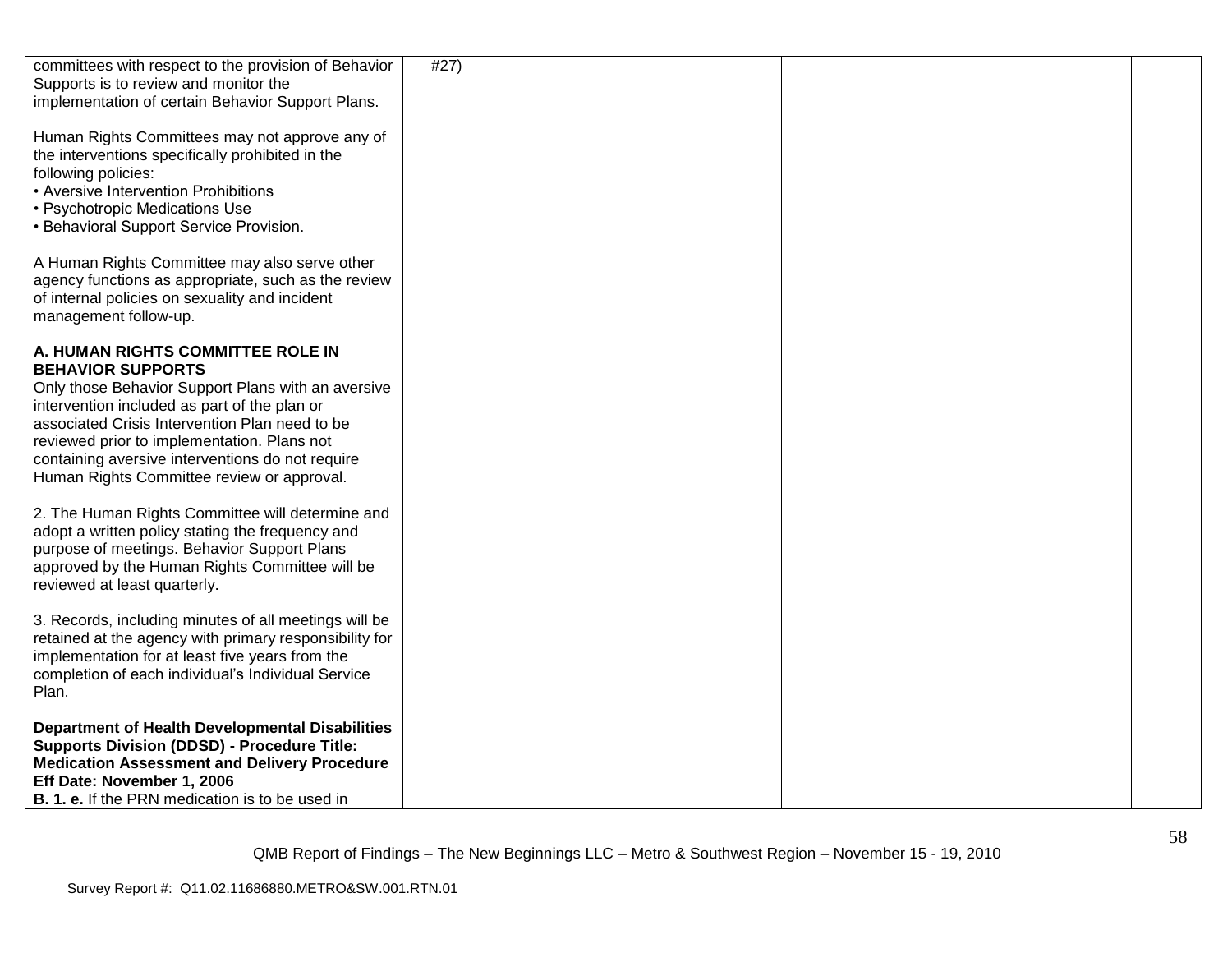| response to psychiatric and/or behavioral symptoms    |  |  |
|-------------------------------------------------------|--|--|
| in addition to the above requirements, obtain current |  |  |
| written consent from the individual, guardian or      |  |  |
| surrogate health decision maker and submit for        |  |  |
| review by the agency's Human Rights Committee         |  |  |
| (References: Psychotropic Medication Use Policy,      |  |  |
| Section D, page 5 Use of PRN Psychotropic             |  |  |
| Medications; and, Human Rights Committee              |  |  |
| Requirements Policy, Section B, page 4                |  |  |
| Interventions Requiring Review and Approval - Use     |  |  |
| of PRN Medications).                                  |  |  |
|                                                       |  |  |
|                                                       |  |  |
|                                                       |  |  |
|                                                       |  |  |
|                                                       |  |  |
|                                                       |  |  |
|                                                       |  |  |
|                                                       |  |  |
|                                                       |  |  |
|                                                       |  |  |
|                                                       |  |  |
|                                                       |  |  |
|                                                       |  |  |
|                                                       |  |  |
|                                                       |  |  |
|                                                       |  |  |
|                                                       |  |  |
|                                                       |  |  |
|                                                       |  |  |
|                                                       |  |  |
|                                                       |  |  |
|                                                       |  |  |
|                                                       |  |  |
|                                                       |  |  |
|                                                       |  |  |
|                                                       |  |  |
|                                                       |  |  |
|                                                       |  |  |
|                                                       |  |  |
|                                                       |  |  |
|                                                       |  |  |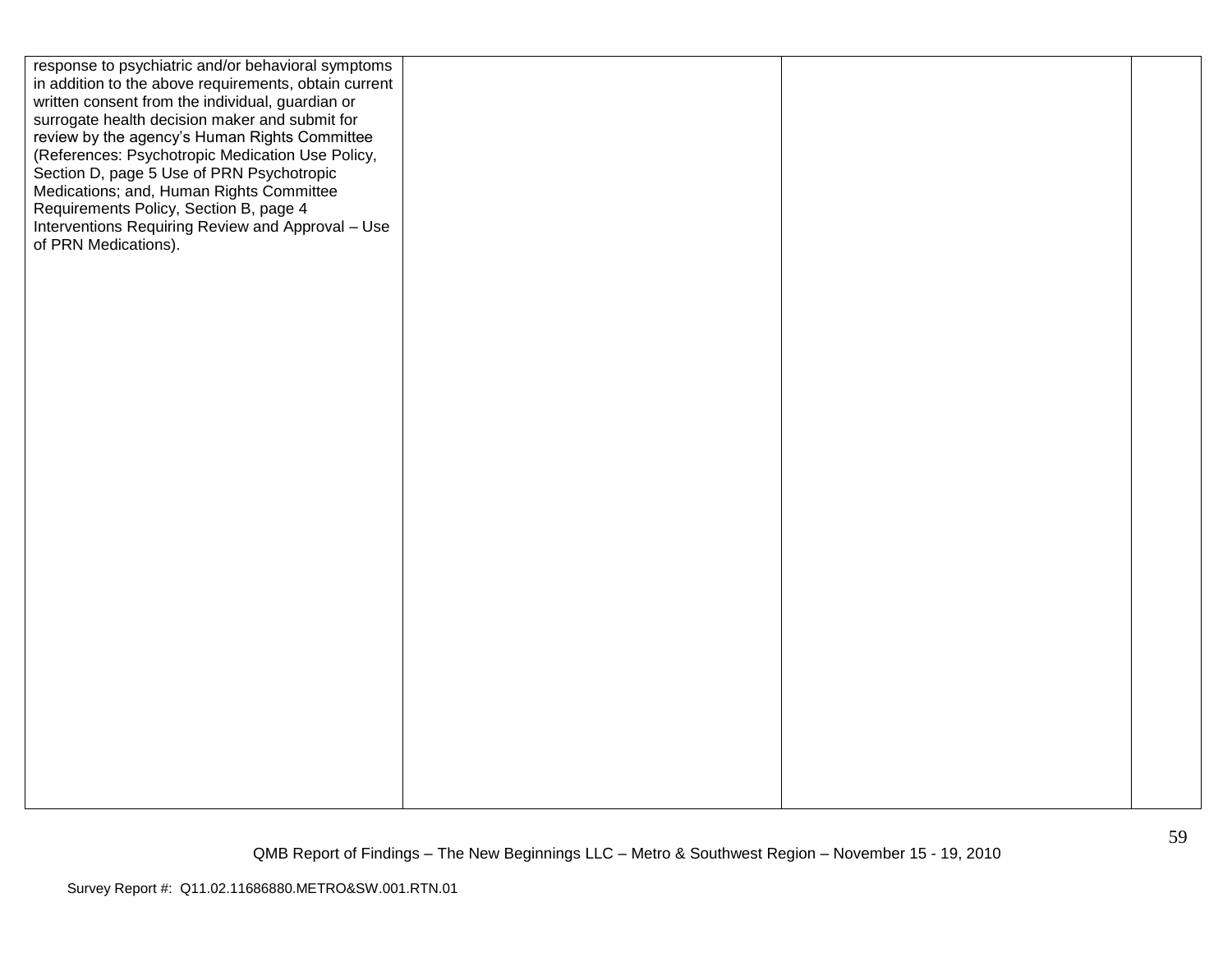| Tag #1A32 (CoP) ISP Implementation                                                                    | <b>Scope and Severity Rating: D</b>                       |  |
|-------------------------------------------------------------------------------------------------------|-----------------------------------------------------------|--|
| NMAC 7.26.5.16.C and D                                                                                | Based on record review, the Agency failed to              |  |
| Development of the ISP. Implementation of the                                                         | implement the ISP according to the timelines              |  |
| ISP. The ISP shall be implemented according to the                                                    | determined by the IDT and as specified in the ISP         |  |
| timelines determined by the IDT and as specified in                                                   | for each stated desired outcomes and action plan          |  |
| the ISP for each stated desired outcomes and                                                          | for 3 of 27 individuals.                                  |  |
| action plan.                                                                                          |                                                           |  |
|                                                                                                       | Per Individuals ISP the following was found with          |  |
| The IDT shall review and discuss<br>C.                                                                | regards to the implementation of ISP Outcomes:            |  |
| information and recommendations with the                                                              |                                                           |  |
| individual, with the goal of supporting the individual                                                | <b>Family Living Data Collection/Data</b>                 |  |
| in attaining desired outcomes. The IDT develops an                                                    | Tracking/Progress with regards to ISP                     |  |
| ISP based upon the individual's personal vision                                                       | <b>Outcomes:</b>                                          |  |
| statement, strengths, needs, interests and                                                            |                                                           |  |
| preferences. The ISP is a dynamic document,                                                           | Individual #17                                            |  |
| revised periodically, as needed, and amended to                                                       | • No Outcomes for Family Living Services. As              |  |
| reflect progress towards personal goals and                                                           | indicated by NMAC 7.26.5.14 "Outcomes are                 |  |
| achievements consistent with the individual's future                                                  | required for any life area for which the individual       |  |
| vision. This regulation is consistent with standards                                                  | receives services funded by the developmental             |  |
| established for individual plan development as set<br>forth by the commission on the accreditation of | disabilities Medicaid waiver."                            |  |
| rehabilitation facilities (CARF) and/or other program                                                 |                                                           |  |
| accreditation approved and adopted by the                                                             |                                                           |  |
| developmental disabilities division and the                                                           | <b>Adult Habilitation Data Collection/Data</b>            |  |
| department of health. It is the policy of the                                                         | Tracking/Progress with regards to ISP<br><b>Outcomes:</b> |  |
| developmental disabilities division (DDD), that to the                                                |                                                           |  |
| extent permitted by funding, each individual receive                                                  | Individual #1                                             |  |
| supports and services that will assist and encourage                                                  | • None found for 9/2010.                                  |  |
| independence and productivity in the community                                                        |                                                           |  |
| and attempt to prevent regression or loss of current                                                  | Individual #15                                            |  |
| capabilities. Services and supports include                                                           | • No Outcomes for Adult Habilitation Services.            |  |
| specialized and/or generic services, training,                                                        | As indicated by NMAC 7.26.5.14 "Outcomes are              |  |
| education and/or treatment as determined by the                                                       | required for any life area for which the individual       |  |
| IDT and documented in the ISP.                                                                        | receives services funded by the developmental             |  |
| D. The intent is to provide choice and obtain                                                         | disabilities Medicaid waiver."                            |  |
| opportunities for individuals to live, work and play                                                  |                                                           |  |
| with full participation in their communities. The                                                     |                                                           |  |
| following principles provide direction and purpose in                                                 |                                                           |  |
| planning for individuals with developmental                                                           |                                                           |  |
| disabilities.                                                                                         |                                                           |  |
| [05/03/94; 01/15/97; Recompiled 10/31/01]                                                             |                                                           |  |
|                                                                                                       |                                                           |  |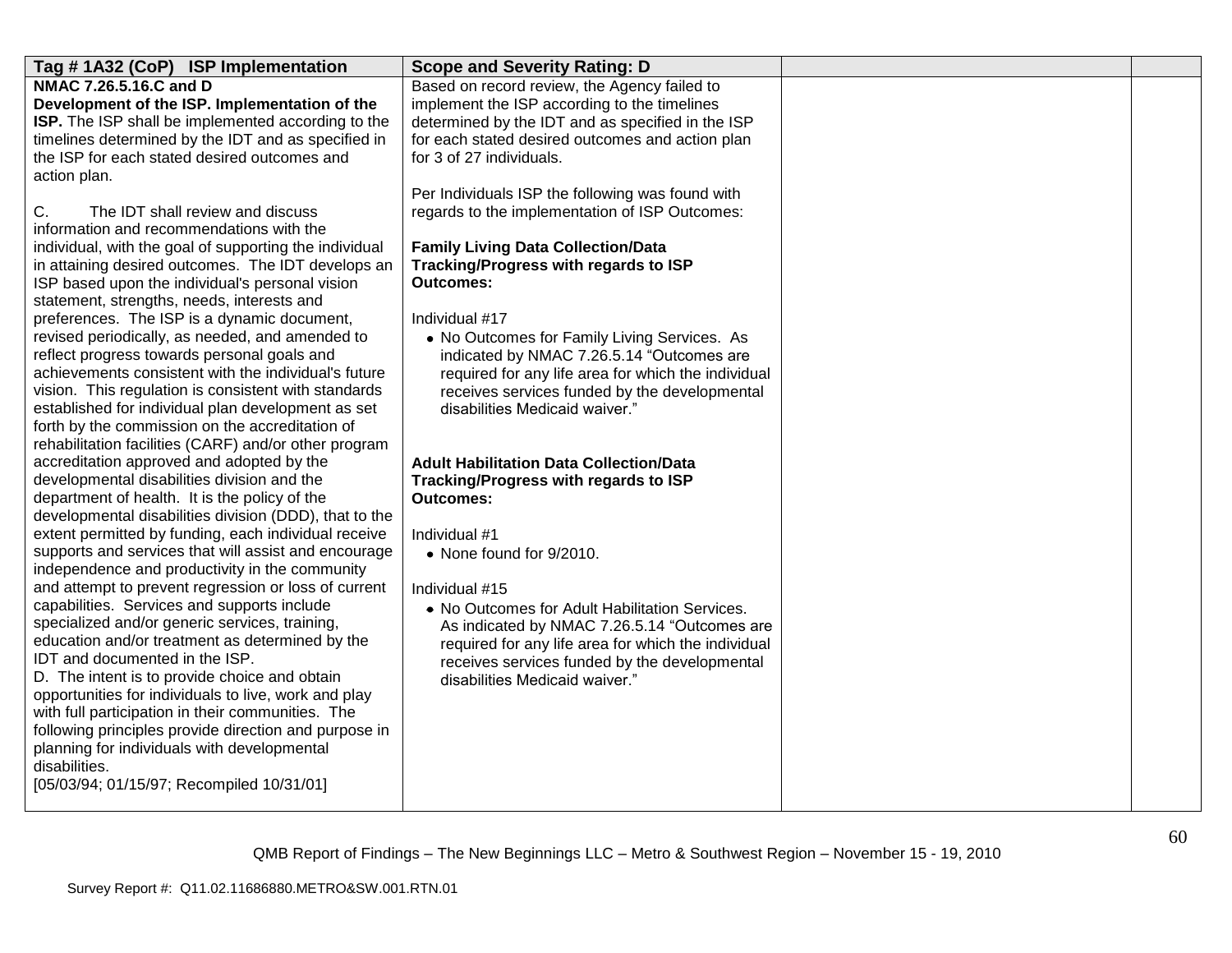| Tag #1A33 Board of Pharmacy - Med                                                                                                                                                                                                                                                                                                                                                                                                                                                                                                           | <b>Scope and Severity Rating: A</b>                                                                                                                                                                                                                                                                                                                                          |  |
|---------------------------------------------------------------------------------------------------------------------------------------------------------------------------------------------------------------------------------------------------------------------------------------------------------------------------------------------------------------------------------------------------------------------------------------------------------------------------------------------------------------------------------------------|------------------------------------------------------------------------------------------------------------------------------------------------------------------------------------------------------------------------------------------------------------------------------------------------------------------------------------------------------------------------------|--|
| <b>Storage</b>                                                                                                                                                                                                                                                                                                                                                                                                                                                                                                                              |                                                                                                                                                                                                                                                                                                                                                                              |  |
| New Mexico Board of Pharmacy Model Custodial<br><b>Drug Procedures Manual</b><br>E. Medication Storage:<br>1. Prescription drugs will be stored in a locked<br>cabinet and the key will be in the care of the<br>administrator or designee.                                                                                                                                                                                                                                                                                                 | Based on record review and observation, the<br>Agency failed to ensure proper storage of<br>medication for 3 of 24 individuals.<br>Observation included:                                                                                                                                                                                                                     |  |
| 2. Drugs to be taken by mouth will be separate<br>from all other dosage forms.<br>3. A locked compartment will be available in the<br>refrigerator for those items labeled "Keep in<br>Refrigerator." The temperature will be kept in<br>the 36°F - 46°F range. An accurate<br>thermometer will be kept in the refrigerator to<br>verify temperature.                                                                                                                                                                                       | Individual #2<br>• Milk of Magnesium expired 5/2010. Expired<br>medication was not kept separate from other<br>medications as required by Board of Pharmacy<br>Procedures.<br>• Milk of Magnesium expired 7/2010. Expired<br>medication was not kept separate from other                                                                                                     |  |
| 4. Separate compartments are required for each<br>resident's medication.<br>5. All medication will be stored according to their<br>individual requirement or in the absence of<br>temperature and humidity requirements,<br>controlled room temperature (68-77°F) and<br>protected from light. Storage requirements are<br>in effect 24 hours a day.<br>6.<br>Medication no longer in use, unwanted,<br>outdated, or adulterated will be placed in a<br>quarantine area in the locked medication<br>cabinet and held for destruction by the | medications as required by Board of Pharmacy<br>Procedures.<br>• Pepto Bismul expired 10/2008. Expired<br>medication was not kept separate from other<br>medications as required by Board of Pharmacy<br>Procedures.<br>• Pepto Bismul expired 1/2009. Expired<br>medication was not kept separate from other<br>medications as required by Board of Pharmacy<br>Procedures. |  |
| consultant pharmacist.<br>8. References<br>A. Adequate drug references shall be available for<br>facility staff                                                                                                                                                                                                                                                                                                                                                                                                                             | • Tums expired 7/2008. Expired medication was<br>not kept separate from other medications as<br>required by Board of Pharmacy Procedures.                                                                                                                                                                                                                                    |  |
| H. Controlled Substances (Perpetual Count<br><b>Requirement)</b><br>1. Separate accountability or proof-of-use sheets<br>shall be maintained, for each controlled substance,<br>indicating the following information:<br>a. date<br>b. time administered<br>c. name of patient                                                                                                                                                                                                                                                              | • Guaifenesin-codine syrup expired 9/2010.<br>Expired medication was not kept separate from<br>other medications as required by Board of<br>Pharmacy Procedures.<br>• Nasal Mist expired 11/2009. Expired medication<br>was not kept separate from other medications<br>as required by Board of Pharmacy Procedures.                                                         |  |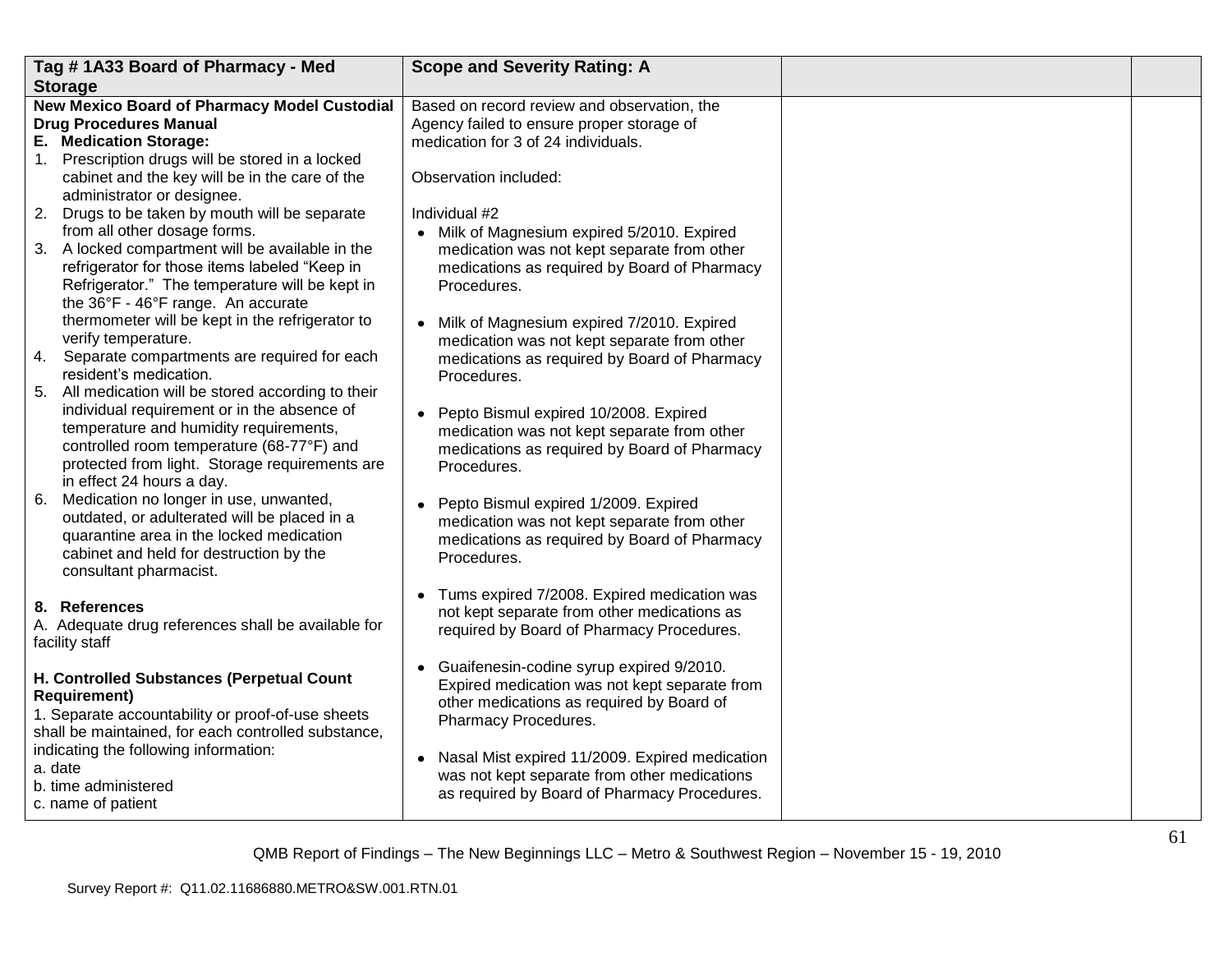| e. practitioner's name<br>f. signature of person administering or assisting with<br>the administration the dose<br>g. balance of controlled substance remaining. | medication was not kept separate from other<br>medications as required by Board of Pharmacy<br>Procedures.<br>• Acetaminophen 325mg, (1) bubble pack expired<br>12/2008. Expired medication was not kept<br>separate from other medications as required by<br>Board of Pharmacy Procedures.<br>• Triple Abx ointment expired 4/2010. Expired<br>medication was not kept separate from other<br>medications as required by Board of Pharmacy<br>Procedures.<br>• Colace 100mg, (4) bubble packs expired<br>2/2009. Expired medication was not kept<br>separate from other medications as required by<br>Board of Pharmacy Procedures.<br>Individual #10<br>• Ibuprofen 800mg expired 5/2010. Expired<br>medication was not kept separate from other<br>medications as required by Board of Pharmacy<br>Procedures.<br>Individual #25<br>• Klor-Con M10 - Is no longer in use as per<br>documentation found and not kept in a separate<br>place, as per regulation. |  |  |
|------------------------------------------------------------------------------------------------------------------------------------------------------------------|-------------------------------------------------------------------------------------------------------------------------------------------------------------------------------------------------------------------------------------------------------------------------------------------------------------------------------------------------------------------------------------------------------------------------------------------------------------------------------------------------------------------------------------------------------------------------------------------------------------------------------------------------------------------------------------------------------------------------------------------------------------------------------------------------------------------------------------------------------------------------------------------------------------------------------------------------------------------|--|--|
|------------------------------------------------------------------------------------------------------------------------------------------------------------------|-------------------------------------------------------------------------------------------------------------------------------------------------------------------------------------------------------------------------------------------------------------------------------------------------------------------------------------------------------------------------------------------------------------------------------------------------------------------------------------------------------------------------------------------------------------------------------------------------------------------------------------------------------------------------------------------------------------------------------------------------------------------------------------------------------------------------------------------------------------------------------------------------------------------------------------------------------------------|--|--|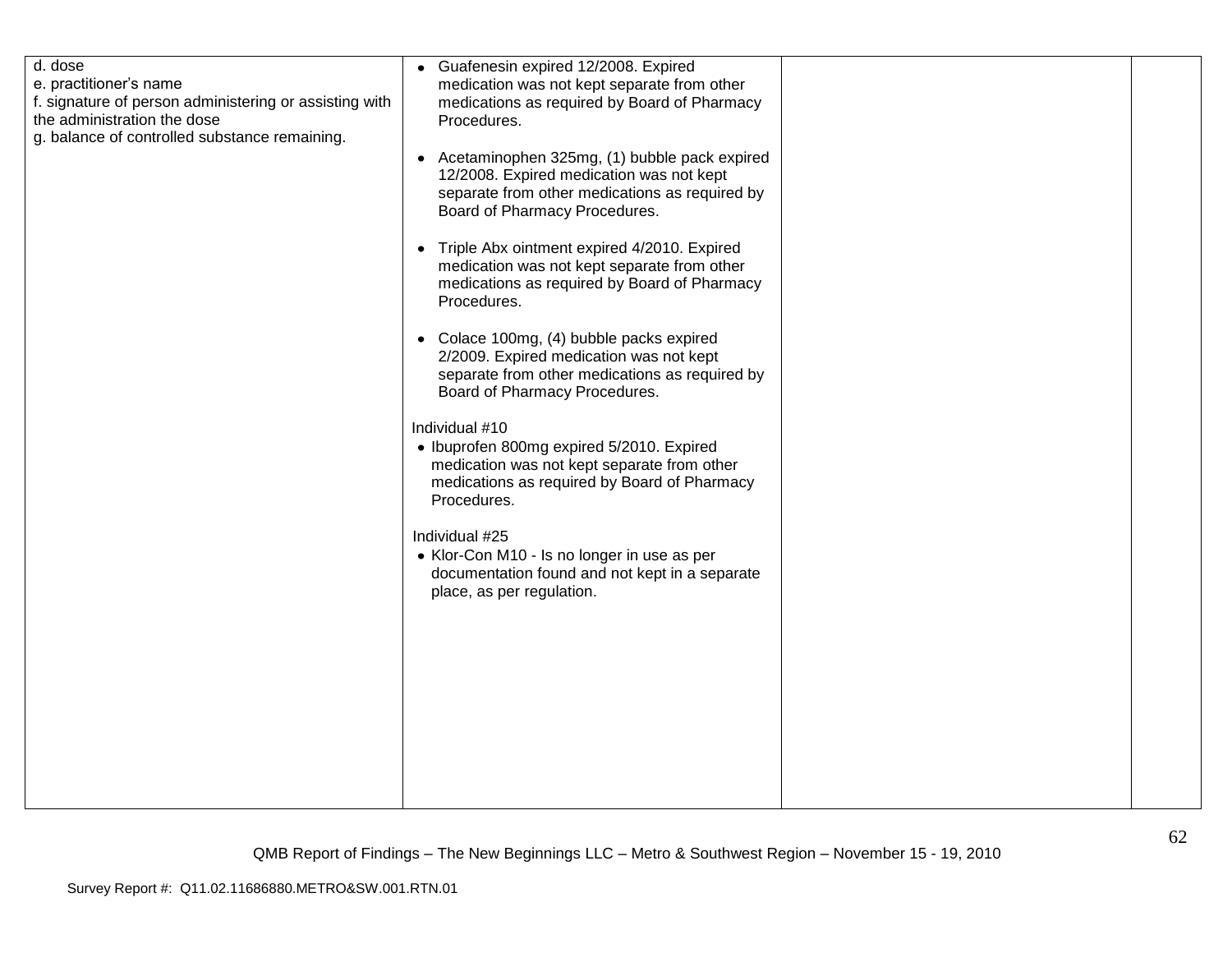| Based on observation, the Agency failed to provide<br>the current Custodial Drug Permit from the New<br>Mexico Board of Pharmacy, the current registration<br>from the Consultant Pharmacist, or the current New<br>Mexico Board of Pharmacy Inspection Report for 1<br>displayed:<br>□ Current Custodial Drug Permit from the NM<br>of 23 residences:<br>Board of Pharmacy<br>Current registration from the consultant<br>Individual Residence:<br>$\Box$ | Tag #1A33.1 Board of Pharmacy - Lic                                                                                                                                                                | <b>Scope and Severity Rating: A</b> |  |
|------------------------------------------------------------------------------------------------------------------------------------------------------------------------------------------------------------------------------------------------------------------------------------------------------------------------------------------------------------------------------------------------------------------------------------------------------------|----------------------------------------------------------------------------------------------------------------------------------------------------------------------------------------------------|-------------------------------------|--|
| <b>Current NM Board of Pharmacy Inspection</b><br>• Current NM Board of Pharmacy Inspection report<br>$\Box$<br>Report<br>(#16)                                                                                                                                                                                                                                                                                                                            | <b>New Mexico Board of Pharmacy Model Custodial</b><br><b>Drug Procedures Manual</b><br>6. Display of License and Inspection Reports<br>A. The following are required to be publicly<br>pharmacist |                                     |  |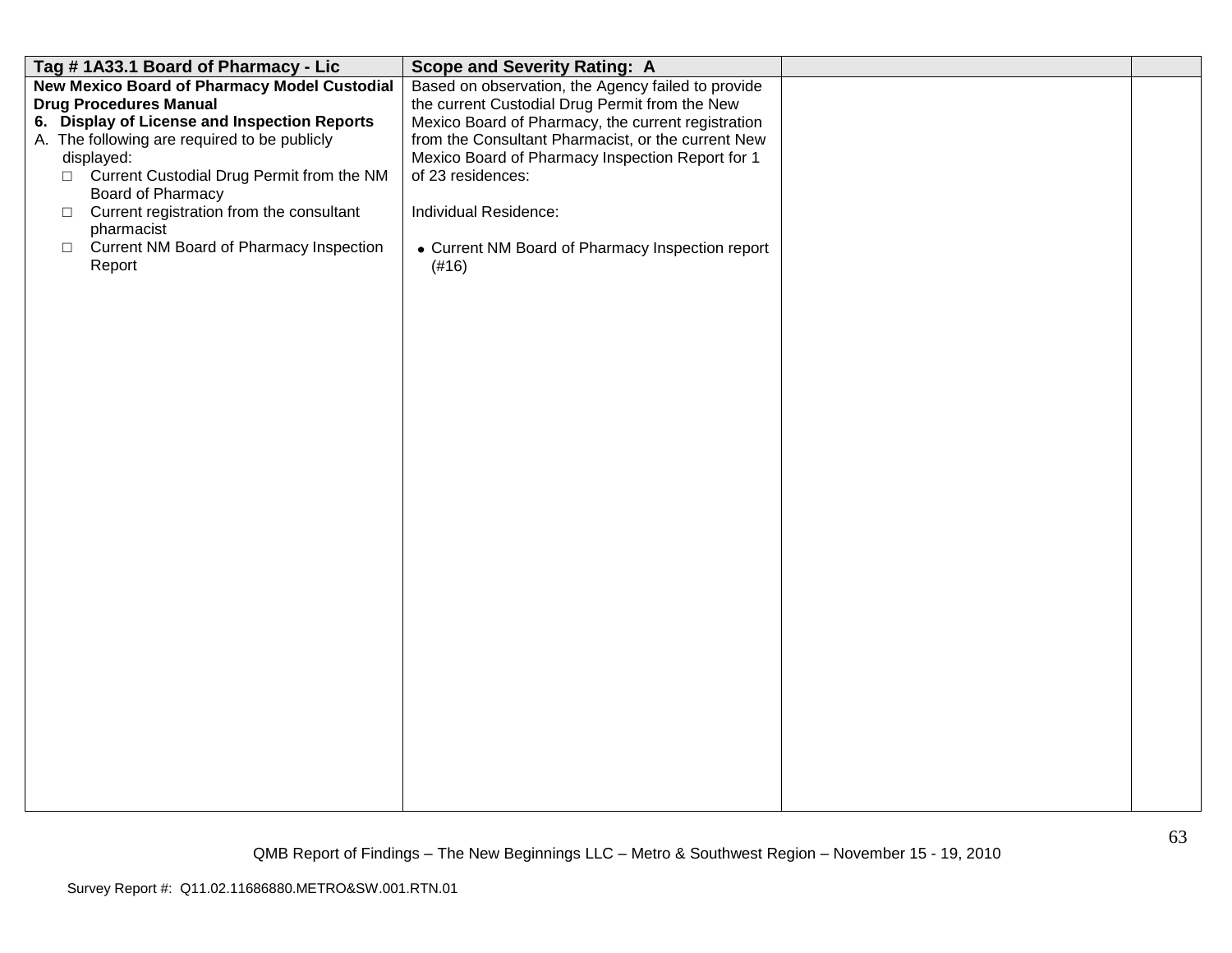| Tag #1A37 Individual Specific Training                                                                                                                                                                                                                                                                                                                                                                                                                                                                                                                                                                                                                                                                             | <b>Scope and Severity Rating: D</b>                                                                                                                                                                                                                                                                                 |  |
|--------------------------------------------------------------------------------------------------------------------------------------------------------------------------------------------------------------------------------------------------------------------------------------------------------------------------------------------------------------------------------------------------------------------------------------------------------------------------------------------------------------------------------------------------------------------------------------------------------------------------------------------------------------------------------------------------------------------|---------------------------------------------------------------------------------------------------------------------------------------------------------------------------------------------------------------------------------------------------------------------------------------------------------------------|--|
| Developmental Disabilities (DD) Waiver Service<br>Standards effective 4/1/2007<br><b>CHAPTER 1 IV. GENERAL REQUIREMENTS</b><br>FOR PROVIDER AGENCY SERVICE<br>PERSONNEL: The objective of this section is to<br>establish personnel standards for DD Medicaid<br>Waiver Provider Agencies for the following services:<br>Community Living Supports, Community Inclusion<br>Services, Respite, Substitute Care and Personal<br>Support Companion Services. These standards<br>apply to all personnel who provide services, whether<br>directly employed or subcontracting with the<br>Provider Agency. Additional personnel requirements<br>and qualifications may be applicable for specific<br>service standards. | Based on record review, the Agency failed to ensure<br>that Individual Specific Training requirements were<br>met for 11 of 260 Agency Personnel.<br>Review of personnel records found no evidence of<br>the following:<br>Individual Specific Training (#58, 124, 180, 199,<br>209, 222, 226, 280, 282, 283 & 287) |  |
| <b>C. Orientation and Training Requirements:</b><br>Orientation and training for direct support staff and<br>his or her supervisors shall comply with the<br>DDSD/DOH Policy Governing the Training<br>Requirements for Direct Support Staff and Internal<br>Service Coordinators Serving Individuals with<br>Developmental Disabilities to include the following:<br>Individual-specific training for each individual<br>(2)<br>under his or her direct care, as described in the<br>individual service plan, prior to working alone<br>with the individual.                                                                                                                                                      |                                                                                                                                                                                                                                                                                                                     |  |
| <b>Department of Health (DOH)</b><br><b>Developmental Disabilities Supports Division</b><br>(DDSD) Policy - Policy Title: Training<br><b>Requirements for Direct Service Agency Staff</b><br>Policy - Eff. March 1, 2007 - II. POLICY<br><b>STATEMENTS:</b>                                                                                                                                                                                                                                                                                                                                                                                                                                                        |                                                                                                                                                                                                                                                                                                                     |  |
| A. Individuals shall receive services from competent<br>and qualified staff.<br>B. Staff shall complete individual-specific (formerly<br>known as "Addendum B") training requirements in<br>accordance with the specifications described in the<br>individual service plan (ISP) of each individual<br>served.                                                                                                                                                                                                                                                                                                                                                                                                     |                                                                                                                                                                                                                                                                                                                     |  |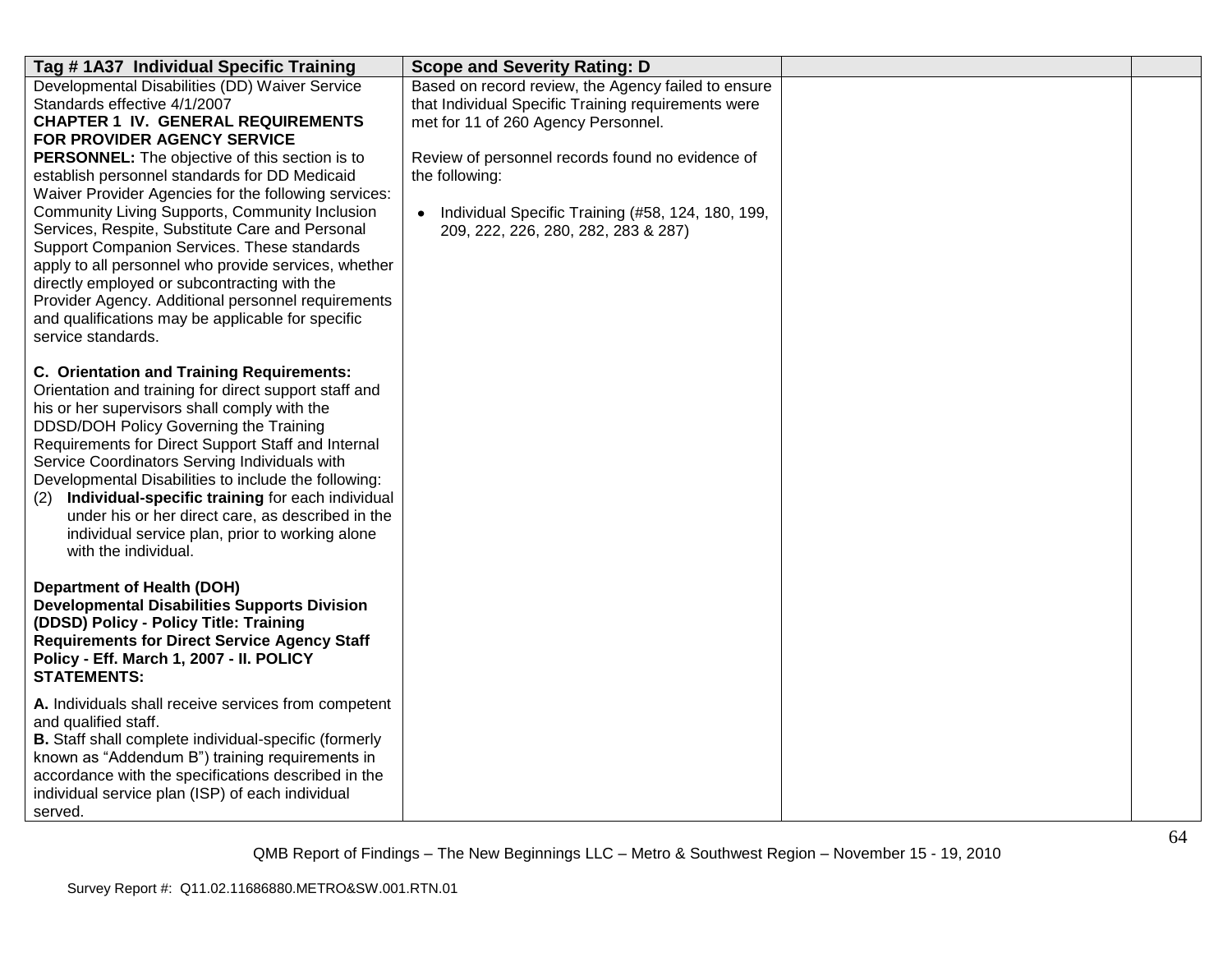| Tag # 5111 Reporting Requirements                      | <b>Scope and Severity Rating: A</b>                       |  |
|--------------------------------------------------------|-----------------------------------------------------------|--|
| (Community Inclusion Quarterly Reports)                |                                                           |  |
| Developmental Disabilities (DD) Waiver Service         | Based on record review, the Agency failed to              |  |
| Standards effective 4/1/2007                           | complete quarterly reports as required for 1 of 12        |  |
| <b>CHAPTER 5 IV. COMMUNITY INCLUSION</b>               | individuals receiving Community Inclusion services.       |  |
| <b>SERVICES PROVIDER AGENCY</b>                        |                                                           |  |
| <b>REQUIREMENTS</b>                                    | <b>Adult Habilitation Quarterly Reports</b>               |  |
| E. Provider Agency Reporting Requirements: All         | $\bullet$ Individual #19 - None found for 1/2010 - 3/2010 |  |
| Community Inclusion Provider Agencies are              |                                                           |  |
| required to submit written quarterly status reports to |                                                           |  |
| the individual's Case Manager no later than fourteen   |                                                           |  |
| (14) calendar days following the end of each           |                                                           |  |
| quarter. In addition to reporting required by specific |                                                           |  |
| Community Access, Supported Employment, and            |                                                           |  |
| Adult Habilitation Standards, the quarterly reports    |                                                           |  |
| shall contain the following written documentation:     |                                                           |  |
| (1) Identification and implementation of a             |                                                           |  |
| meaningful day definition for each person served;      |                                                           |  |
| (2) Documentation summarizing the following:           |                                                           |  |
| (a) Daily choice-based options; and                    |                                                           |  |
| (b) Daily progress toward goals using age-             |                                                           |  |
| appropriate strategies specified in each               |                                                           |  |
| individual's action plan in the ISP.                   |                                                           |  |
| (3) Significant changes in the individual's routine or |                                                           |  |
| staffing;                                              |                                                           |  |
| (4) Unusual or significant life events;                |                                                           |  |
| (5) Quarterly updates on health status, including      |                                                           |  |
| changes in medication, assistive technology needs      |                                                           |  |
| and durable medical equipment needs;                   |                                                           |  |
| (6) Record of personally meaningful community          |                                                           |  |
| inclusion;                                             |                                                           |  |
| (7) Success of supports as measured by whether or      |                                                           |  |
| not the person makes progress toward his or her        |                                                           |  |
| desired outcomes as identified in the ISP; and         |                                                           |  |
| (8) Any additional reporting required by DDSD.         |                                                           |  |
|                                                        |                                                           |  |
|                                                        |                                                           |  |
|                                                        |                                                           |  |
|                                                        |                                                           |  |
|                                                        |                                                           |  |
|                                                        |                                                           |  |
|                                                        |                                                           |  |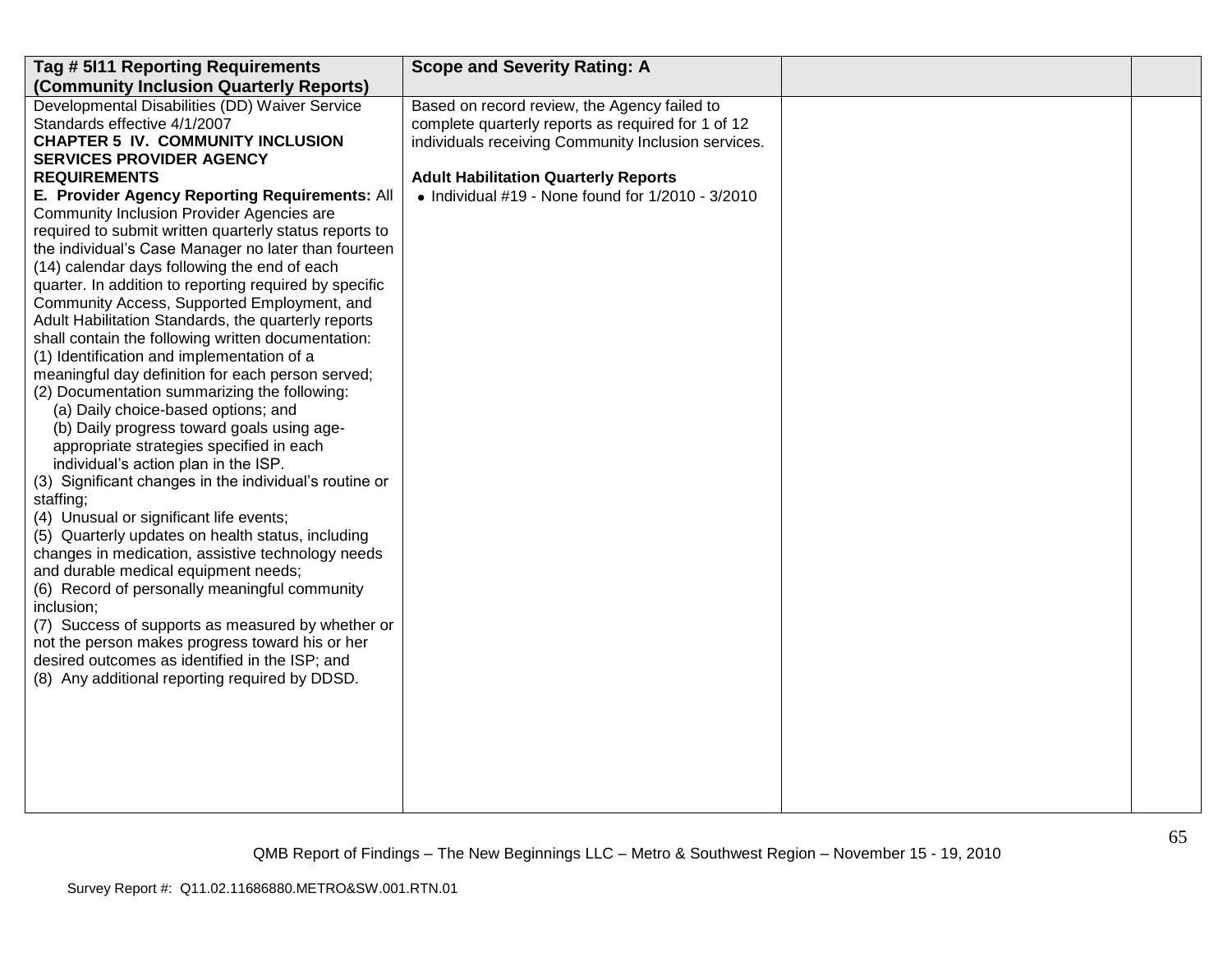|     | Tag # 5136 CA Reimbursement                                                            | <b>Scope and Severity Rating: B</b>                                                            |  |
|-----|----------------------------------------------------------------------------------------|------------------------------------------------------------------------------------------------|--|
|     | Developmental Disabilities (DD) Waiver Service<br>Standards effective 4/1/2007         | Based on record review, the Agency failed to<br>provide written or electronic documentation as |  |
|     | <b>CHAPTER 1 III. PROVIDER AGENCY</b>                                                  | evidence for each unit billed for Community Access                                             |  |
|     | DOCUMENTATION OF SERVICE DELIVERY AND                                                  | Services for 3 of 4 individuals.                                                               |  |
|     | <b>LOCATION</b>                                                                        |                                                                                                |  |
| А.  | General: All Provider Agencies shall maintain                                          | Individual #2                                                                                  |  |
|     | all records necessary to fully disclose the                                            | August 2010                                                                                    |  |
|     | service, quality, quantity and clinical necessity                                      | • The Agency billed 80 units of Community                                                      |  |
|     | furnished to individuals who are currently                                             | Access from 8/8/2010 through 8/21/2010.                                                        |  |
|     | receiving services. The Provider Agency<br>records shall be sufficiently detailed to   | Documentation received accounted for 64 units.                                                 |  |
|     | substantiate the date, time, individual name,                                          | September 2010                                                                                 |  |
|     | servicing Provider Agency, level of services,                                          | • The Agency billed 144 units of Community                                                     |  |
|     | and length of a session of service billed.                                             | Access from 8/22/2010 through 9/18/2010.                                                       |  |
| В.  | <b>Billable Units: The documentation of the</b>                                        | Documentation received accounted for 102                                                       |  |
|     | billable time spent with an individual shall be                                        | units.                                                                                         |  |
|     | kept on the written or electronic record that is                                       |                                                                                                |  |
|     | prepared prior to a request for reimbursement                                          | • The Agency billed 144 units of Community                                                     |  |
|     | from the HSD. For each unit billed, the record<br>shall contain the following:         | Access from 8/22/2010 through 9/18/2010.                                                       |  |
| (1) | Date, start and end time of each service                                               | Documentation did not contain a                                                                |  |
|     | encounter or other billable service interval;                                          | signature/authenticated name of the staff                                                      |  |
| (2) | A description of what occurred during the                                              | providing the service on 9/3, 10 & 17 to justify<br>billing.                                   |  |
|     | encounter or service interval; and                                                     |                                                                                                |  |
| (3) | The signature or authenticated name of staff                                           | Individual #18                                                                                 |  |
|     | providing the service.                                                                 | August 2010                                                                                    |  |
|     |                                                                                        | • The Agency billed 70 units of Community                                                      |  |
|     | MAD-MR: 03-59 Eff 1/1/2004                                                             | Access from 7/25/2010 through 8/7/2010.                                                        |  |
|     | 8.314.1 BI RECORD KEEPING AND                                                          | Documentation received accounted for 56 units.                                                 |  |
|     | <b>DOCUMENTATION REQUIREMENTS:</b><br>Providers must maintain all records necessary to |                                                                                                |  |
|     | fully disclose the extent of the services provided to                                  | September 2010                                                                                 |  |
|     | the Medicaid recipient. Services that have been                                        | • The Agency billed 60 units of Community                                                      |  |
|     | billed to Medicaid, but are not substantiated in a                                     | Access from 9/5/2010 through 9/18/2010.<br>Documentation received accounted for 42 units.      |  |
|     | treatment plan and/or patient records for the                                          |                                                                                                |  |
|     | recipient are subject to recoupment.                                                   | • The Agency billed 29 units of Community                                                      |  |
|     |                                                                                        | Access from 9/19/2010 through 10/2/2010.                                                       |  |
|     | Developmental Disabilities (DD) Waiver Service                                         | Documentation did not contain start and end                                                    |  |
|     | Standards effective 4/1/2007                                                           | time on 9/23 & 30 to justify billing.                                                          |  |
|     | <b>CHAPTER 5 XI. COMMUNITY ACCESS</b>                                                  |                                                                                                |  |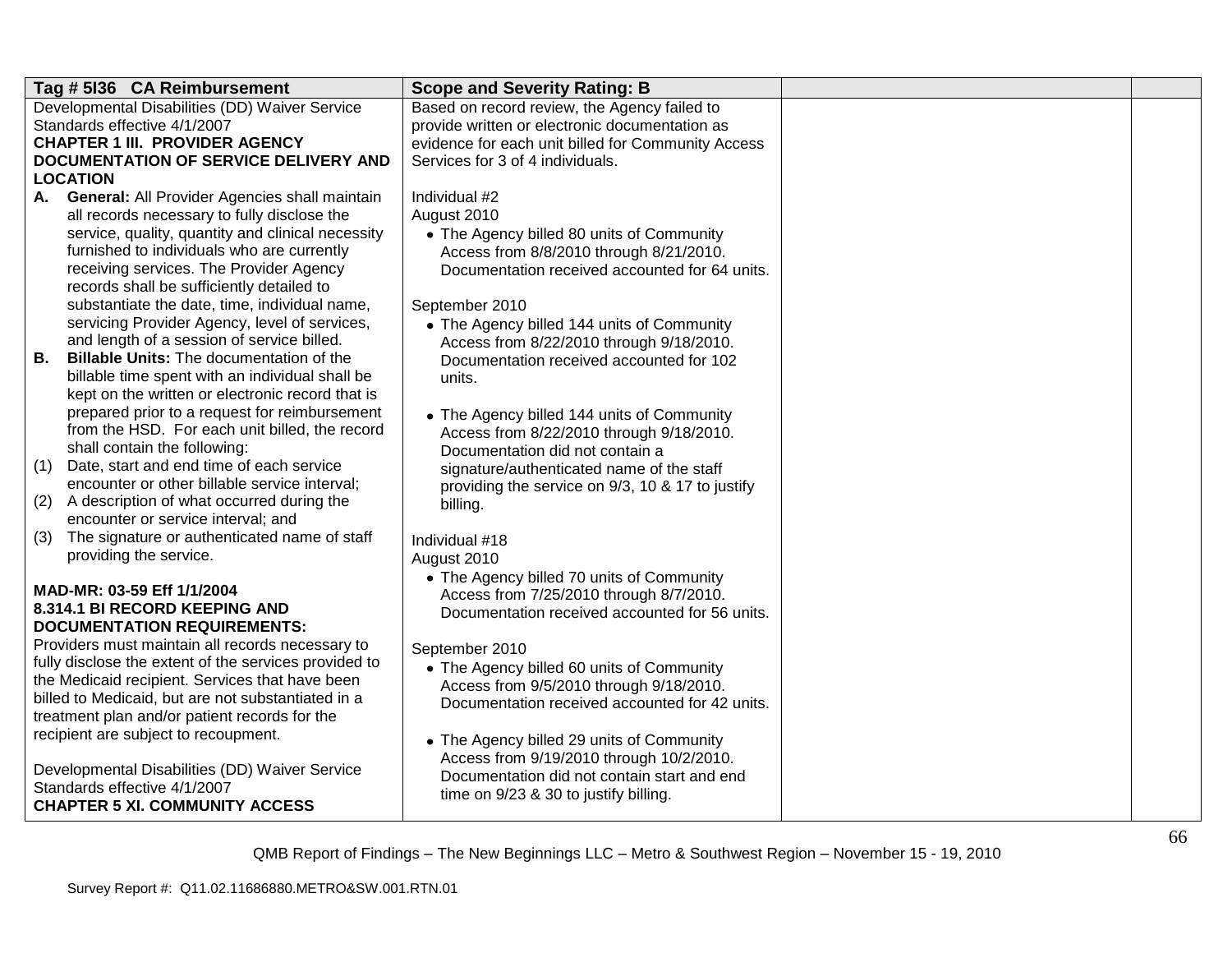| <b>SERVICES REQUIREMENTS</b><br><b>G. Reimbursement</b><br>Individual #27<br>(1) Billable Unit: A billable unit is defined as one-<br>September 2010<br>quarter hour of service.<br>• The Agency billed 86 units of Community<br>Access from 8/23/2010 through 9/4/2010.<br>(2) Billable Activities: The Community Access<br>Documentation received accounted for 46 units.<br>Provider Agency can bill for those activities listed in<br>the Community Access Scope of Service. Billable<br>units are typically provided face-to-face but time<br>spent in non face-to-face activity may be claimed<br>under the following conditions:<br>(a) Time that is non face-to-face is documented<br>separately and clearly identified as to the<br>nature of the activity, and is tied directly to<br>the individual's ISP, Action Plan;<br>Time that is non face-to-face involves<br>(b)<br>outreach and identification and training of |
|------------------------------------------------------------------------------------------------------------------------------------------------------------------------------------------------------------------------------------------------------------------------------------------------------------------------------------------------------------------------------------------------------------------------------------------------------------------------------------------------------------------------------------------------------------------------------------------------------------------------------------------------------------------------------------------------------------------------------------------------------------------------------------------------------------------------------------------------------------------------------------------------------------------------------------|
|                                                                                                                                                                                                                                                                                                                                                                                                                                                                                                                                                                                                                                                                                                                                                                                                                                                                                                                                    |
|                                                                                                                                                                                                                                                                                                                                                                                                                                                                                                                                                                                                                                                                                                                                                                                                                                                                                                                                    |
|                                                                                                                                                                                                                                                                                                                                                                                                                                                                                                                                                                                                                                                                                                                                                                                                                                                                                                                                    |
|                                                                                                                                                                                                                                                                                                                                                                                                                                                                                                                                                                                                                                                                                                                                                                                                                                                                                                                                    |
|                                                                                                                                                                                                                                                                                                                                                                                                                                                                                                                                                                                                                                                                                                                                                                                                                                                                                                                                    |
|                                                                                                                                                                                                                                                                                                                                                                                                                                                                                                                                                                                                                                                                                                                                                                                                                                                                                                                                    |
|                                                                                                                                                                                                                                                                                                                                                                                                                                                                                                                                                                                                                                                                                                                                                                                                                                                                                                                                    |
|                                                                                                                                                                                                                                                                                                                                                                                                                                                                                                                                                                                                                                                                                                                                                                                                                                                                                                                                    |
|                                                                                                                                                                                                                                                                                                                                                                                                                                                                                                                                                                                                                                                                                                                                                                                                                                                                                                                                    |
|                                                                                                                                                                                                                                                                                                                                                                                                                                                                                                                                                                                                                                                                                                                                                                                                                                                                                                                                    |
|                                                                                                                                                                                                                                                                                                                                                                                                                                                                                                                                                                                                                                                                                                                                                                                                                                                                                                                                    |
|                                                                                                                                                                                                                                                                                                                                                                                                                                                                                                                                                                                                                                                                                                                                                                                                                                                                                                                                    |
|                                                                                                                                                                                                                                                                                                                                                                                                                                                                                                                                                                                                                                                                                                                                                                                                                                                                                                                                    |
|                                                                                                                                                                                                                                                                                                                                                                                                                                                                                                                                                                                                                                                                                                                                                                                                                                                                                                                                    |
|                                                                                                                                                                                                                                                                                                                                                                                                                                                                                                                                                                                                                                                                                                                                                                                                                                                                                                                                    |
|                                                                                                                                                                                                                                                                                                                                                                                                                                                                                                                                                                                                                                                                                                                                                                                                                                                                                                                                    |
| community connections and natural supports;                                                                                                                                                                                                                                                                                                                                                                                                                                                                                                                                                                                                                                                                                                                                                                                                                                                                                        |
| and                                                                                                                                                                                                                                                                                                                                                                                                                                                                                                                                                                                                                                                                                                                                                                                                                                                                                                                                |
| (c) Non face-to-face hours do not exceed 10% of                                                                                                                                                                                                                                                                                                                                                                                                                                                                                                                                                                                                                                                                                                                                                                                                                                                                                    |
| the monthly billable hours.                                                                                                                                                                                                                                                                                                                                                                                                                                                                                                                                                                                                                                                                                                                                                                                                                                                                                                        |
| (3) Non-Billable Activities: Activities that the service                                                                                                                                                                                                                                                                                                                                                                                                                                                                                                                                                                                                                                                                                                                                                                                                                                                                           |
| Provider Agency may need to conduct, but which                                                                                                                                                                                                                                                                                                                                                                                                                                                                                                                                                                                                                                                                                                                                                                                                                                                                                     |
| are not separately billable activities, may include:                                                                                                                                                                                                                                                                                                                                                                                                                                                                                                                                                                                                                                                                                                                                                                                                                                                                               |
|                                                                                                                                                                                                                                                                                                                                                                                                                                                                                                                                                                                                                                                                                                                                                                                                                                                                                                                                    |
| (a) Time and expense for training service                                                                                                                                                                                                                                                                                                                                                                                                                                                                                                                                                                                                                                                                                                                                                                                                                                                                                          |
| personnel;                                                                                                                                                                                                                                                                                                                                                                                                                                                                                                                                                                                                                                                                                                                                                                                                                                                                                                                         |
| (b) Supervision of agency staff;<br>(c) Service documentation and billing activities; or                                                                                                                                                                                                                                                                                                                                                                                                                                                                                                                                                                                                                                                                                                                                                                                                                                           |
| (d) Time the individual spends in segregated                                                                                                                                                                                                                                                                                                                                                                                                                                                                                                                                                                                                                                                                                                                                                                                                                                                                                       |
| facility-based settings activities.                                                                                                                                                                                                                                                                                                                                                                                                                                                                                                                                                                                                                                                                                                                                                                                                                                                                                                |
|                                                                                                                                                                                                                                                                                                                                                                                                                                                                                                                                                                                                                                                                                                                                                                                                                                                                                                                                    |
|                                                                                                                                                                                                                                                                                                                                                                                                                                                                                                                                                                                                                                                                                                                                                                                                                                                                                                                                    |
|                                                                                                                                                                                                                                                                                                                                                                                                                                                                                                                                                                                                                                                                                                                                                                                                                                                                                                                                    |
|                                                                                                                                                                                                                                                                                                                                                                                                                                                                                                                                                                                                                                                                                                                                                                                                                                                                                                                                    |
|                                                                                                                                                                                                                                                                                                                                                                                                                                                                                                                                                                                                                                                                                                                                                                                                                                                                                                                                    |
|                                                                                                                                                                                                                                                                                                                                                                                                                                                                                                                                                                                                                                                                                                                                                                                                                                                                                                                                    |
|                                                                                                                                                                                                                                                                                                                                                                                                                                                                                                                                                                                                                                                                                                                                                                                                                                                                                                                                    |
|                                                                                                                                                                                                                                                                                                                                                                                                                                                                                                                                                                                                                                                                                                                                                                                                                                                                                                                                    |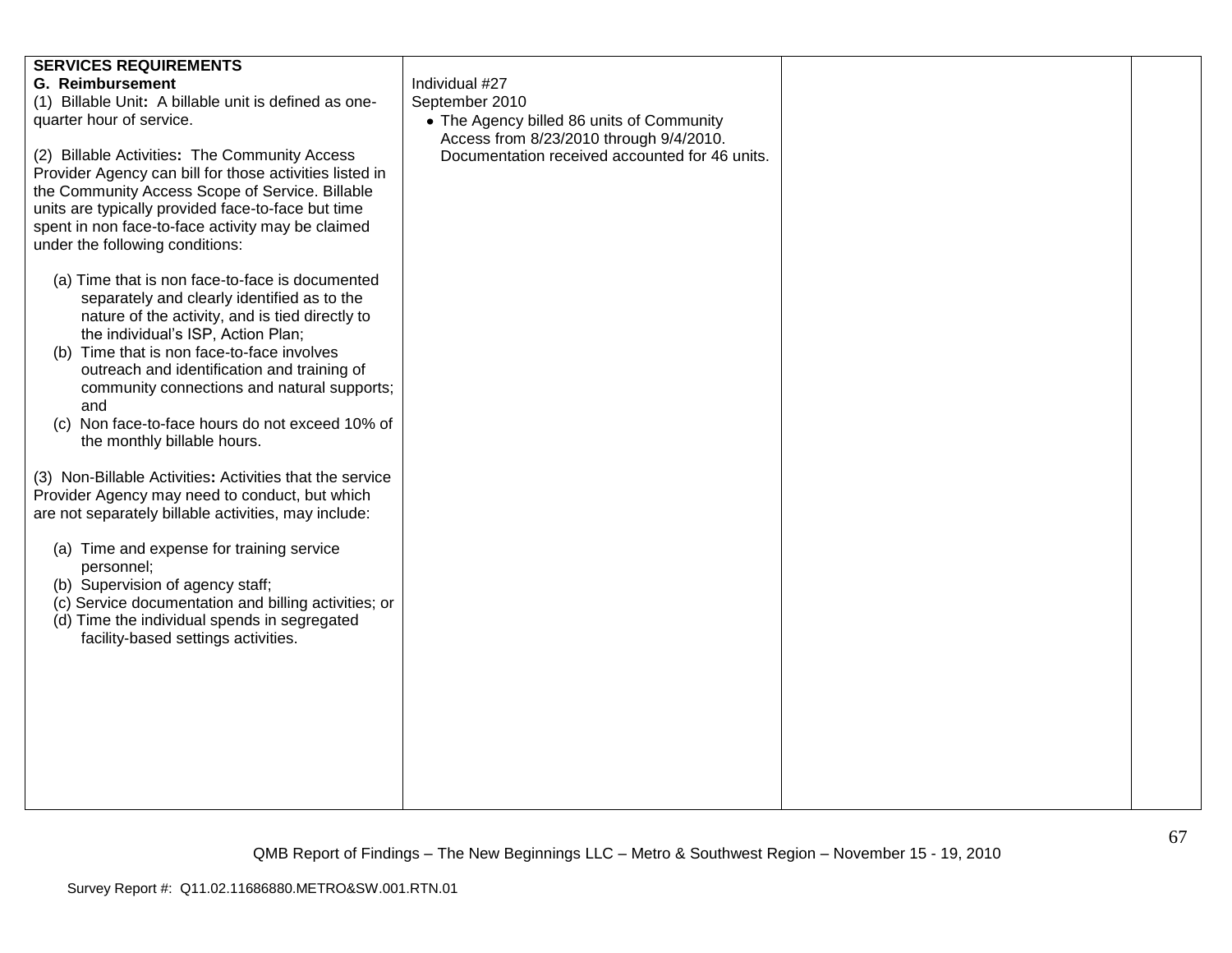| Tag # 5144 AH Reimbursement                                                                               | <b>Scope and Severity Rating: C</b>                                                                    |  |
|-----------------------------------------------------------------------------------------------------------|--------------------------------------------------------------------------------------------------------|--|
| Developmental Disabilities (DD) Waiver Service                                                            | Based on record review, the Agency failed to                                                           |  |
| Standards effective 4/1/2007<br><b>CHAPTER 1 III. PROVIDER AGENCY</b>                                     | provide written or electronic documentation as<br>evidence for each unit billed for Adult Habilitation |  |
| DOCUMENTATION OF SERVICE DELIVERY AND                                                                     | Services for 10 of 12 individuals.                                                                     |  |
| <b>LOCATION</b>                                                                                           |                                                                                                        |  |
| <b>General: All Provider Agencies shall maintain</b><br>А.                                                | Individual #1                                                                                          |  |
| all records necessary to fully disclose the                                                               | <b>July 2010</b>                                                                                       |  |
| service, quality, quantity and clinical necessity                                                         | • The Agency billed 217 units of Adult Habilitation                                                    |  |
| furnished to individuals who are currently                                                                | from 7/11/2010 through 7/24/2010.                                                                      |  |
| receiving services. The Provider Agency                                                                   | Documentation did not contain start and end                                                            |  |
| records shall be sufficiently detailed to                                                                 | time on 7/13, 14, 19 & 20 to justify billing.                                                          |  |
| substantiate the date, time, individual name,                                                             |                                                                                                        |  |
| servicing Provider Agency, level of services,<br>and length of a session of service billed.               | August 2010<br>• The Agency billed 240 units of Adult Habilitation                                     |  |
| <b>Billable Units:</b> The documentation of the<br>В.                                                     | from 7/26/2010 through 8/6/2010.                                                                       |  |
| billable time spent with an individual shall be                                                           | Documentation received accounted for 9 units.                                                          |  |
| kept on the written or electronic record that is                                                          |                                                                                                        |  |
| prepared prior to a request for reimbursement                                                             | • The Agency billed 240 units of Adult Habilitation                                                    |  |
| from the HSD. For each unit billed, the record                                                            | from 8/8/2010 through 8/21/2010.                                                                       |  |
| shall contain the following:                                                                              | Documentation received accounted for 0 units.                                                          |  |
| Date, start and end time of each service<br>(1)                                                           |                                                                                                        |  |
| encounter or other billable service interval;<br>(2)<br>A description of what occurred during the         | September 2010                                                                                         |  |
| encounter or service interval; and                                                                        | • The Agency billed 196 units of Adult Habilitation                                                    |  |
| The signature or authenticated name of staff<br>(3)                                                       | from 8/22/2010 through 9/4/2010.<br>Documentation received accounted for 76 units.                     |  |
| providing the service.                                                                                    |                                                                                                        |  |
|                                                                                                           | Individual #3                                                                                          |  |
| MAD-MR: 03-59 Eff 1/1/2004                                                                                | <b>July 2010</b>                                                                                       |  |
| 8.314.1 BI RECORD KEEPING AND                                                                             | • The Agency billed 108 units of Adult Habilitation                                                    |  |
| <b>DOCUMENTATION REQUIREMENTS:</b>                                                                        | from 7/5/2010 through 7/10/2010.                                                                       |  |
| Providers must maintain all records necessary to<br>fully disclose the extent of the services provided to | Documentation did not contain start and end                                                            |  |
| the Medicaid recipient. Services that have been                                                           | time on 7/6, 7, 8, 9 & 10 to justify billing.                                                          |  |
| billed to Medicaid, but are not substantiated in a                                                        | • The Agency billed 202 units of Adult Habilitation                                                    |  |
| treatment plan and/or patient records for the                                                             | from 7/11/2010 through 7/28/2010.                                                                      |  |
| recipient are subject to recoupment.                                                                      | Documentation did not contain start and end                                                            |  |
|                                                                                                           | time on 7/13, 16, 17, 20, 21, 22, 23, 24 & 28 to                                                       |  |
| Developmental Disabilities (DD) Waiver Service                                                            | justify billing.                                                                                       |  |
| Standards effective 4/1/2007<br><b>CHAPTER 5 XVI. REIMBURSEMENT</b>                                       |                                                                                                        |  |
| A. Billable Unit. A billable unit for Adult Habilitation                                                  | August 2010                                                                                            |  |
|                                                                                                           | • The Agency billed 110 units of Adult Habilitation                                                    |  |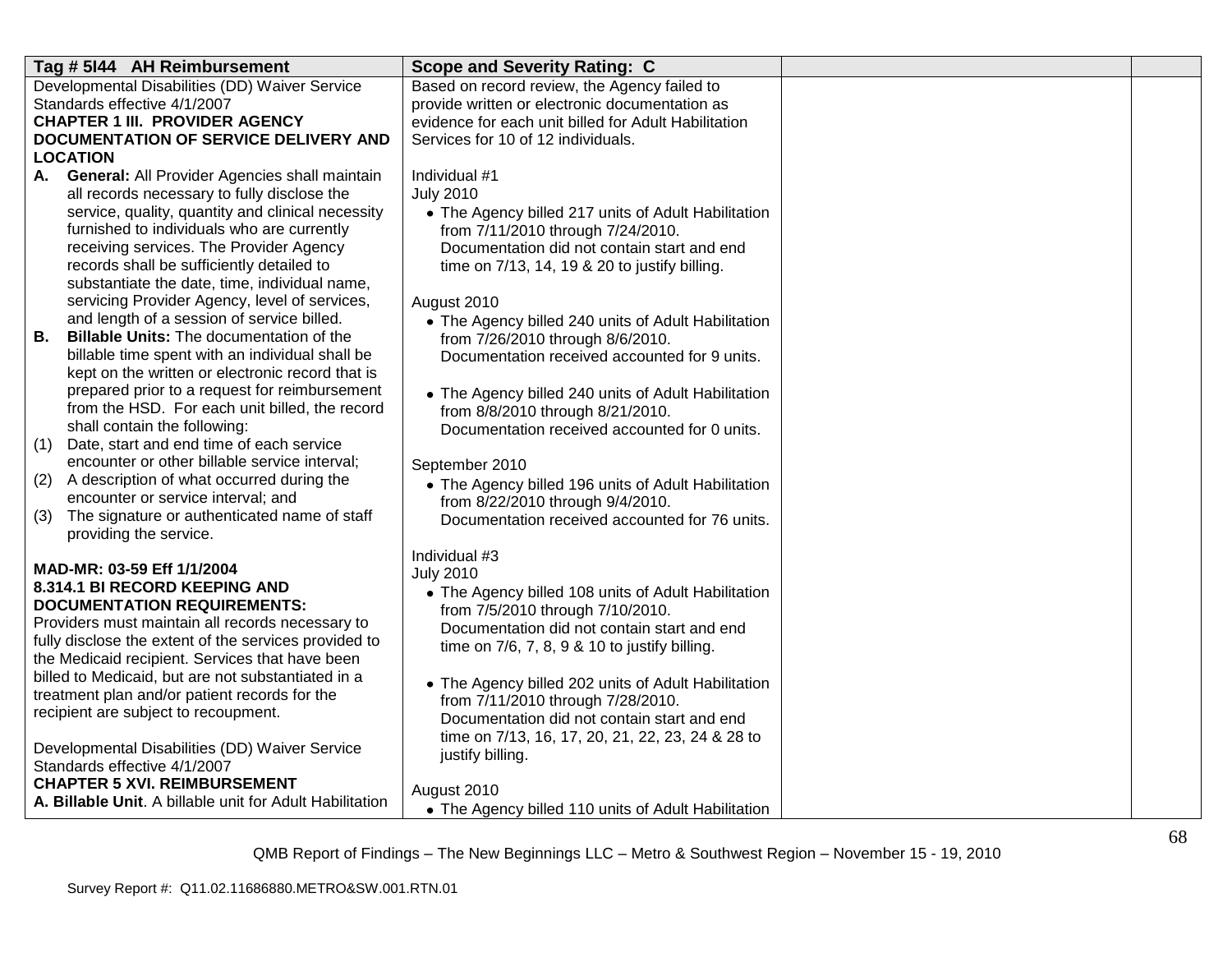| Services is in 15-minute increments hour. The rate<br>from 7/30/2010 through 8/7/2010.<br>is based on the individual's level of care.<br>Documentation did not contain start and end<br>time on 7/30, 31, 3, 4, 5 & 6 to justify billing.<br><b>B. Billable Activities</b><br>(1) The Community Inclusion Provider Agency can<br>• The Agency billed 199 units of Adult Habilitation<br>bill for those activities listed and described on the<br>from 8/8/2010 through 8/21/2010.<br>ISP and within the Scope of Service. Partial units<br>Documentation did not contain start and end<br>are allowable. Billable units are face-to-face, except<br>time on 8/10, 11, 12, 14, 17, 9 & 20 to justify<br>that Adult Habilitation services may be non-face-to-<br>billing.<br>face under the following conditions: (a) Time that is<br>non face-to-face is documented separately and<br>September 2010<br>clearly identified as to the nature of the activity;<br>• The Agency billed 198 units of Adult Habilitation<br>and(b) Non face-to-face hours do not exceed 5% of<br>from 8/22/2010 through 9/4/2010.<br>the monthly billable hours.<br>Documentation did not contain start and end<br>time on 8/24, 25, 26, 27, 31, 2, 3 & 4 to justify<br>(2) Adult Habilitation Services can be provided with<br>billing.<br>any other services, insofar as the services are not<br>reported for the same hours on the same day,<br>• The Agency billed 197 units of Adult Habilitation<br>except that Therapy Services and Case<br>from 9/5/2010 through 9/18/2010.<br>Management may be provided and billed for the<br>Documentation did not contain start and end<br>same hours<br>time on 9/8, 9, 14, 15, 16 & 18 to justify billing.<br>• The Agency billed 180 units of Adult Habilitation<br>from 9/19/2010 through 10/2/2010.<br>Documentation did not contain start and end<br>time on 9/21, 22, 23, 25, 28 & 29 to justify<br>billing.<br>Individual #6<br>September 2010<br>• The Agency billed 122 units of Adult Habilitation |
|-------------------------------------------------------------------------------------------------------------------------------------------------------------------------------------------------------------------------------------------------------------------------------------------------------------------------------------------------------------------------------------------------------------------------------------------------------------------------------------------------------------------------------------------------------------------------------------------------------------------------------------------------------------------------------------------------------------------------------------------------------------------------------------------------------------------------------------------------------------------------------------------------------------------------------------------------------------------------------------------------------------------------------------------------------------------------------------------------------------------------------------------------------------------------------------------------------------------------------------------------------------------------------------------------------------------------------------------------------------------------------------------------------------------------------------------------------------------------------------------------------------------------------------------------------------------------------------------------------------------------------------------------------------------------------------------------------------------------------------------------------------------------------------------------------------------------------------------------------------------------------------------------------------------------------------------------------------------------------------------------------------------------------------|
|                                                                                                                                                                                                                                                                                                                                                                                                                                                                                                                                                                                                                                                                                                                                                                                                                                                                                                                                                                                                                                                                                                                                                                                                                                                                                                                                                                                                                                                                                                                                                                                                                                                                                                                                                                                                                                                                                                                                                                                                                                     |
|                                                                                                                                                                                                                                                                                                                                                                                                                                                                                                                                                                                                                                                                                                                                                                                                                                                                                                                                                                                                                                                                                                                                                                                                                                                                                                                                                                                                                                                                                                                                                                                                                                                                                                                                                                                                                                                                                                                                                                                                                                     |
|                                                                                                                                                                                                                                                                                                                                                                                                                                                                                                                                                                                                                                                                                                                                                                                                                                                                                                                                                                                                                                                                                                                                                                                                                                                                                                                                                                                                                                                                                                                                                                                                                                                                                                                                                                                                                                                                                                                                                                                                                                     |
|                                                                                                                                                                                                                                                                                                                                                                                                                                                                                                                                                                                                                                                                                                                                                                                                                                                                                                                                                                                                                                                                                                                                                                                                                                                                                                                                                                                                                                                                                                                                                                                                                                                                                                                                                                                                                                                                                                                                                                                                                                     |
|                                                                                                                                                                                                                                                                                                                                                                                                                                                                                                                                                                                                                                                                                                                                                                                                                                                                                                                                                                                                                                                                                                                                                                                                                                                                                                                                                                                                                                                                                                                                                                                                                                                                                                                                                                                                                                                                                                                                                                                                                                     |
|                                                                                                                                                                                                                                                                                                                                                                                                                                                                                                                                                                                                                                                                                                                                                                                                                                                                                                                                                                                                                                                                                                                                                                                                                                                                                                                                                                                                                                                                                                                                                                                                                                                                                                                                                                                                                                                                                                                                                                                                                                     |
|                                                                                                                                                                                                                                                                                                                                                                                                                                                                                                                                                                                                                                                                                                                                                                                                                                                                                                                                                                                                                                                                                                                                                                                                                                                                                                                                                                                                                                                                                                                                                                                                                                                                                                                                                                                                                                                                                                                                                                                                                                     |
|                                                                                                                                                                                                                                                                                                                                                                                                                                                                                                                                                                                                                                                                                                                                                                                                                                                                                                                                                                                                                                                                                                                                                                                                                                                                                                                                                                                                                                                                                                                                                                                                                                                                                                                                                                                                                                                                                                                                                                                                                                     |
|                                                                                                                                                                                                                                                                                                                                                                                                                                                                                                                                                                                                                                                                                                                                                                                                                                                                                                                                                                                                                                                                                                                                                                                                                                                                                                                                                                                                                                                                                                                                                                                                                                                                                                                                                                                                                                                                                                                                                                                                                                     |
|                                                                                                                                                                                                                                                                                                                                                                                                                                                                                                                                                                                                                                                                                                                                                                                                                                                                                                                                                                                                                                                                                                                                                                                                                                                                                                                                                                                                                                                                                                                                                                                                                                                                                                                                                                                                                                                                                                                                                                                                                                     |
|                                                                                                                                                                                                                                                                                                                                                                                                                                                                                                                                                                                                                                                                                                                                                                                                                                                                                                                                                                                                                                                                                                                                                                                                                                                                                                                                                                                                                                                                                                                                                                                                                                                                                                                                                                                                                                                                                                                                                                                                                                     |
|                                                                                                                                                                                                                                                                                                                                                                                                                                                                                                                                                                                                                                                                                                                                                                                                                                                                                                                                                                                                                                                                                                                                                                                                                                                                                                                                                                                                                                                                                                                                                                                                                                                                                                                                                                                                                                                                                                                                                                                                                                     |
|                                                                                                                                                                                                                                                                                                                                                                                                                                                                                                                                                                                                                                                                                                                                                                                                                                                                                                                                                                                                                                                                                                                                                                                                                                                                                                                                                                                                                                                                                                                                                                                                                                                                                                                                                                                                                                                                                                                                                                                                                                     |
|                                                                                                                                                                                                                                                                                                                                                                                                                                                                                                                                                                                                                                                                                                                                                                                                                                                                                                                                                                                                                                                                                                                                                                                                                                                                                                                                                                                                                                                                                                                                                                                                                                                                                                                                                                                                                                                                                                                                                                                                                                     |
|                                                                                                                                                                                                                                                                                                                                                                                                                                                                                                                                                                                                                                                                                                                                                                                                                                                                                                                                                                                                                                                                                                                                                                                                                                                                                                                                                                                                                                                                                                                                                                                                                                                                                                                                                                                                                                                                                                                                                                                                                                     |
|                                                                                                                                                                                                                                                                                                                                                                                                                                                                                                                                                                                                                                                                                                                                                                                                                                                                                                                                                                                                                                                                                                                                                                                                                                                                                                                                                                                                                                                                                                                                                                                                                                                                                                                                                                                                                                                                                                                                                                                                                                     |
|                                                                                                                                                                                                                                                                                                                                                                                                                                                                                                                                                                                                                                                                                                                                                                                                                                                                                                                                                                                                                                                                                                                                                                                                                                                                                                                                                                                                                                                                                                                                                                                                                                                                                                                                                                                                                                                                                                                                                                                                                                     |
|                                                                                                                                                                                                                                                                                                                                                                                                                                                                                                                                                                                                                                                                                                                                                                                                                                                                                                                                                                                                                                                                                                                                                                                                                                                                                                                                                                                                                                                                                                                                                                                                                                                                                                                                                                                                                                                                                                                                                                                                                                     |
|                                                                                                                                                                                                                                                                                                                                                                                                                                                                                                                                                                                                                                                                                                                                                                                                                                                                                                                                                                                                                                                                                                                                                                                                                                                                                                                                                                                                                                                                                                                                                                                                                                                                                                                                                                                                                                                                                                                                                                                                                                     |
|                                                                                                                                                                                                                                                                                                                                                                                                                                                                                                                                                                                                                                                                                                                                                                                                                                                                                                                                                                                                                                                                                                                                                                                                                                                                                                                                                                                                                                                                                                                                                                                                                                                                                                                                                                                                                                                                                                                                                                                                                                     |
|                                                                                                                                                                                                                                                                                                                                                                                                                                                                                                                                                                                                                                                                                                                                                                                                                                                                                                                                                                                                                                                                                                                                                                                                                                                                                                                                                                                                                                                                                                                                                                                                                                                                                                                                                                                                                                                                                                                                                                                                                                     |
|                                                                                                                                                                                                                                                                                                                                                                                                                                                                                                                                                                                                                                                                                                                                                                                                                                                                                                                                                                                                                                                                                                                                                                                                                                                                                                                                                                                                                                                                                                                                                                                                                                                                                                                                                                                                                                                                                                                                                                                                                                     |
|                                                                                                                                                                                                                                                                                                                                                                                                                                                                                                                                                                                                                                                                                                                                                                                                                                                                                                                                                                                                                                                                                                                                                                                                                                                                                                                                                                                                                                                                                                                                                                                                                                                                                                                                                                                                                                                                                                                                                                                                                                     |
|                                                                                                                                                                                                                                                                                                                                                                                                                                                                                                                                                                                                                                                                                                                                                                                                                                                                                                                                                                                                                                                                                                                                                                                                                                                                                                                                                                                                                                                                                                                                                                                                                                                                                                                                                                                                                                                                                                                                                                                                                                     |
|                                                                                                                                                                                                                                                                                                                                                                                                                                                                                                                                                                                                                                                                                                                                                                                                                                                                                                                                                                                                                                                                                                                                                                                                                                                                                                                                                                                                                                                                                                                                                                                                                                                                                                                                                                                                                                                                                                                                                                                                                                     |
|                                                                                                                                                                                                                                                                                                                                                                                                                                                                                                                                                                                                                                                                                                                                                                                                                                                                                                                                                                                                                                                                                                                                                                                                                                                                                                                                                                                                                                                                                                                                                                                                                                                                                                                                                                                                                                                                                                                                                                                                                                     |
|                                                                                                                                                                                                                                                                                                                                                                                                                                                                                                                                                                                                                                                                                                                                                                                                                                                                                                                                                                                                                                                                                                                                                                                                                                                                                                                                                                                                                                                                                                                                                                                                                                                                                                                                                                                                                                                                                                                                                                                                                                     |
|                                                                                                                                                                                                                                                                                                                                                                                                                                                                                                                                                                                                                                                                                                                                                                                                                                                                                                                                                                                                                                                                                                                                                                                                                                                                                                                                                                                                                                                                                                                                                                                                                                                                                                                                                                                                                                                                                                                                                                                                                                     |
|                                                                                                                                                                                                                                                                                                                                                                                                                                                                                                                                                                                                                                                                                                                                                                                                                                                                                                                                                                                                                                                                                                                                                                                                                                                                                                                                                                                                                                                                                                                                                                                                                                                                                                                                                                                                                                                                                                                                                                                                                                     |
|                                                                                                                                                                                                                                                                                                                                                                                                                                                                                                                                                                                                                                                                                                                                                                                                                                                                                                                                                                                                                                                                                                                                                                                                                                                                                                                                                                                                                                                                                                                                                                                                                                                                                                                                                                                                                                                                                                                                                                                                                                     |
| from 8/22/2010 through 9/4/2010.                                                                                                                                                                                                                                                                                                                                                                                                                                                                                                                                                                                                                                                                                                                                                                                                                                                                                                                                                                                                                                                                                                                                                                                                                                                                                                                                                                                                                                                                                                                                                                                                                                                                                                                                                                                                                                                                                                                                                                                                    |
| Documentation received accounted for 92 units.                                                                                                                                                                                                                                                                                                                                                                                                                                                                                                                                                                                                                                                                                                                                                                                                                                                                                                                                                                                                                                                                                                                                                                                                                                                                                                                                                                                                                                                                                                                                                                                                                                                                                                                                                                                                                                                                                                                                                                                      |
|                                                                                                                                                                                                                                                                                                                                                                                                                                                                                                                                                                                                                                                                                                                                                                                                                                                                                                                                                                                                                                                                                                                                                                                                                                                                                                                                                                                                                                                                                                                                                                                                                                                                                                                                                                                                                                                                                                                                                                                                                                     |
| • The Agency billed 109 units of SERVICE from                                                                                                                                                                                                                                                                                                                                                                                                                                                                                                                                                                                                                                                                                                                                                                                                                                                                                                                                                                                                                                                                                                                                                                                                                                                                                                                                                                                                                                                                                                                                                                                                                                                                                                                                                                                                                                                                                                                                                                                       |
| 9/5/2010 through 9/18/2010. Documentation                                                                                                                                                                                                                                                                                                                                                                                                                                                                                                                                                                                                                                                                                                                                                                                                                                                                                                                                                                                                                                                                                                                                                                                                                                                                                                                                                                                                                                                                                                                                                                                                                                                                                                                                                                                                                                                                                                                                                                                           |
| did not contain a signature/authenticated name                                                                                                                                                                                                                                                                                                                                                                                                                                                                                                                                                                                                                                                                                                                                                                                                                                                                                                                                                                                                                                                                                                                                                                                                                                                                                                                                                                                                                                                                                                                                                                                                                                                                                                                                                                                                                                                                                                                                                                                      |
| of the staff providing the service on 9/17/2010 to                                                                                                                                                                                                                                                                                                                                                                                                                                                                                                                                                                                                                                                                                                                                                                                                                                                                                                                                                                                                                                                                                                                                                                                                                                                                                                                                                                                                                                                                                                                                                                                                                                                                                                                                                                                                                                                                                                                                                                                  |
| justify billing.                                                                                                                                                                                                                                                                                                                                                                                                                                                                                                                                                                                                                                                                                                                                                                                                                                                                                                                                                                                                                                                                                                                                                                                                                                                                                                                                                                                                                                                                                                                                                                                                                                                                                                                                                                                                                                                                                                                                                                                                                    |
|                                                                                                                                                                                                                                                                                                                                                                                                                                                                                                                                                                                                                                                                                                                                                                                                                                                                                                                                                                                                                                                                                                                                                                                                                                                                                                                                                                                                                                                                                                                                                                                                                                                                                                                                                                                                                                                                                                                                                                                                                                     |
| Individual #9                                                                                                                                                                                                                                                                                                                                                                                                                                                                                                                                                                                                                                                                                                                                                                                                                                                                                                                                                                                                                                                                                                                                                                                                                                                                                                                                                                                                                                                                                                                                                                                                                                                                                                                                                                                                                                                                                                                                                                                                                       |
| <b>July 2010</b>                                                                                                                                                                                                                                                                                                                                                                                                                                                                                                                                                                                                                                                                                                                                                                                                                                                                                                                                                                                                                                                                                                                                                                                                                                                                                                                                                                                                                                                                                                                                                                                                                                                                                                                                                                                                                                                                                                                                                                                                                    |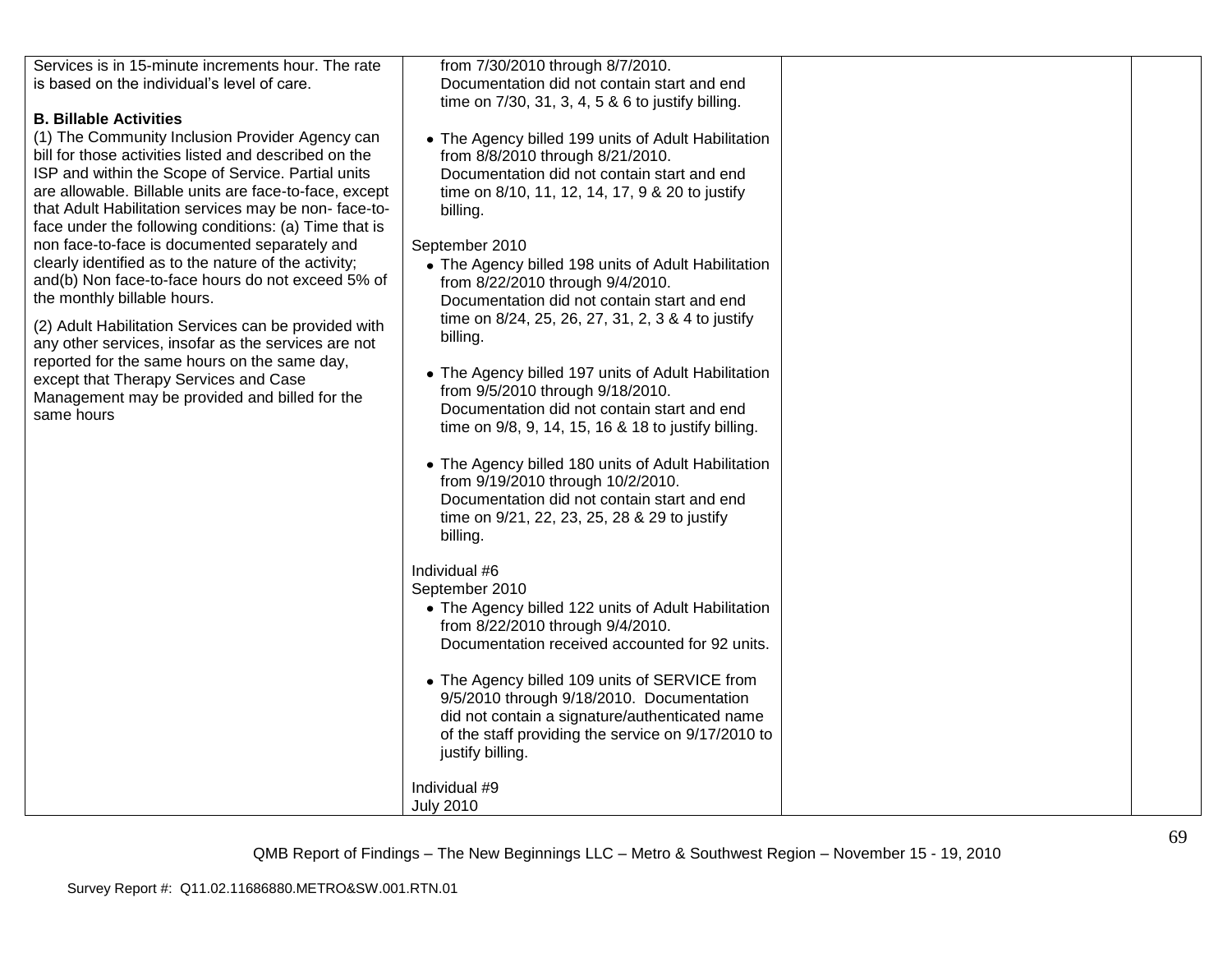| • The Agency billed 80 units of Adult Habilitation<br>from 6/29/2010 through 7/10/2010.<br>Documentation did not contain the following on<br>$7/2$ & 7:<br>$\circ$<br>a signature/authenticated name of the staff<br>providing the service to justify billing for<br>each unit billed. |  |
|----------------------------------------------------------------------------------------------------------------------------------------------------------------------------------------------------------------------------------------------------------------------------------------|--|
| $\circ$<br>A start and end time to justify billing.<br>• The Agency billed 64 units of Adult Habilitation<br>from 7/11/2010 through 7/17/2010.                                                                                                                                         |  |
| Documentation received accounted for 61 units.<br>Individual #14<br>August 2010<br>• The Agency billed 240 units of Adult Habilitation                                                                                                                                                 |  |
| from 7/25/2010 through 8/7/2010.<br>Documentation received accounted for 232<br>units.                                                                                                                                                                                                 |  |
| Individual #15<br>August 2010<br>• The Agency billed 240 units of Adult Habilitation<br>from 7/25/2010 through 8/7/2010.<br>Documentation did not contain a<br>signature/authenticated name of the staff<br>providing the service on 7/27/2010 to justify<br>billing.                  |  |
| • The Agency billed 240 units of Adult Habilitation<br>from 8/8/2010 through 8/21/2010.<br>Documentation received accounted for 236<br>units.                                                                                                                                          |  |
| September 2010<br>• The Agency billed 240 units of Adult Habilitation<br>from 8/22/2010 through 9/4/2010.<br>Documentation received accounted for 234<br>units.                                                                                                                        |  |
| Individual #16                                                                                                                                                                                                                                                                         |  |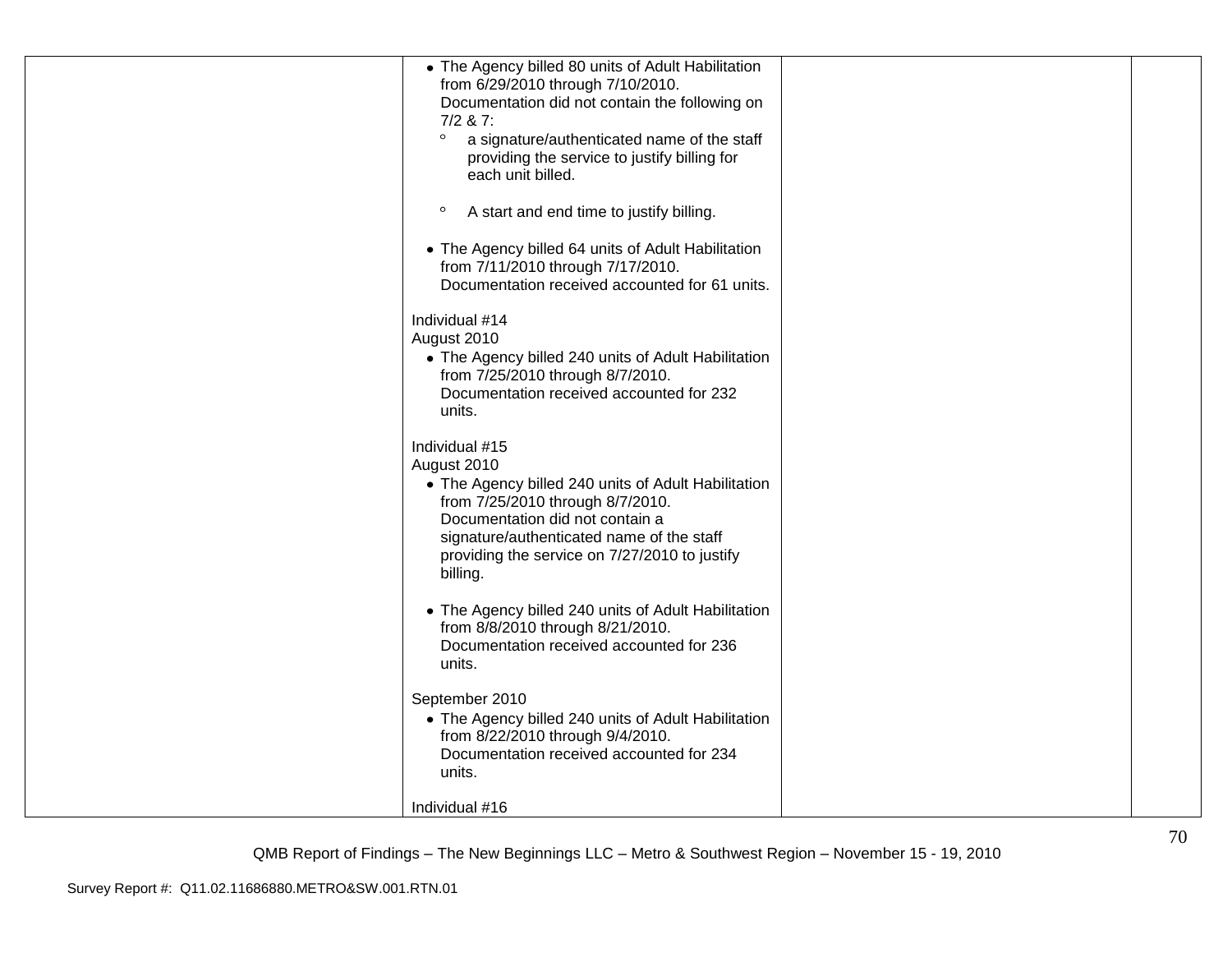| August 2010<br>• The Agency billed 169 units of Adult Habilitation<br>from 8/8/2010 through 8/21/2010.<br>Documentation received accounted for 166<br>units.                                                     |  |
|------------------------------------------------------------------------------------------------------------------------------------------------------------------------------------------------------------------|--|
| September 2010<br>• The Agency billed 168 units of Adult Habilitation<br>from 8/22/2010 through 9/4/2010.<br>Documentation received accounted for 131<br>units.                                                  |  |
| Individual #18<br><b>July 2010</b><br>• The Agency billed 188 units of Adult Habilitation<br>from 7/12/2010 through 7/24/2010.<br>Documentation received accounted for 143<br>units.                             |  |
| August 2010<br>• The Agency billed 167 units of Adult Habilitation<br>from 7/25/2010 through 8/7/2010.<br>Documentation received accounted for 71 units.                                                         |  |
| • The Agency billed 174 units of Adult Habilitation<br>from 8/8/2010 through 8/21/2010.<br>Documentation received accounted for 120<br>units.                                                                    |  |
| September 2010<br>• The Agency billed 183 units of Adult Habilitation<br>from 8/22/2010 through 9/4/2010.<br>Documentation received accounted for 143<br>units.                                                  |  |
| Individual #19<br>August 2010<br>• The Agency billed 240 units of Adult Habilitation<br>from 7/25/2010 through 8/7/2010.<br>Documentation did not contain start and end<br>time on 7/29 & 30 to justify billing. |  |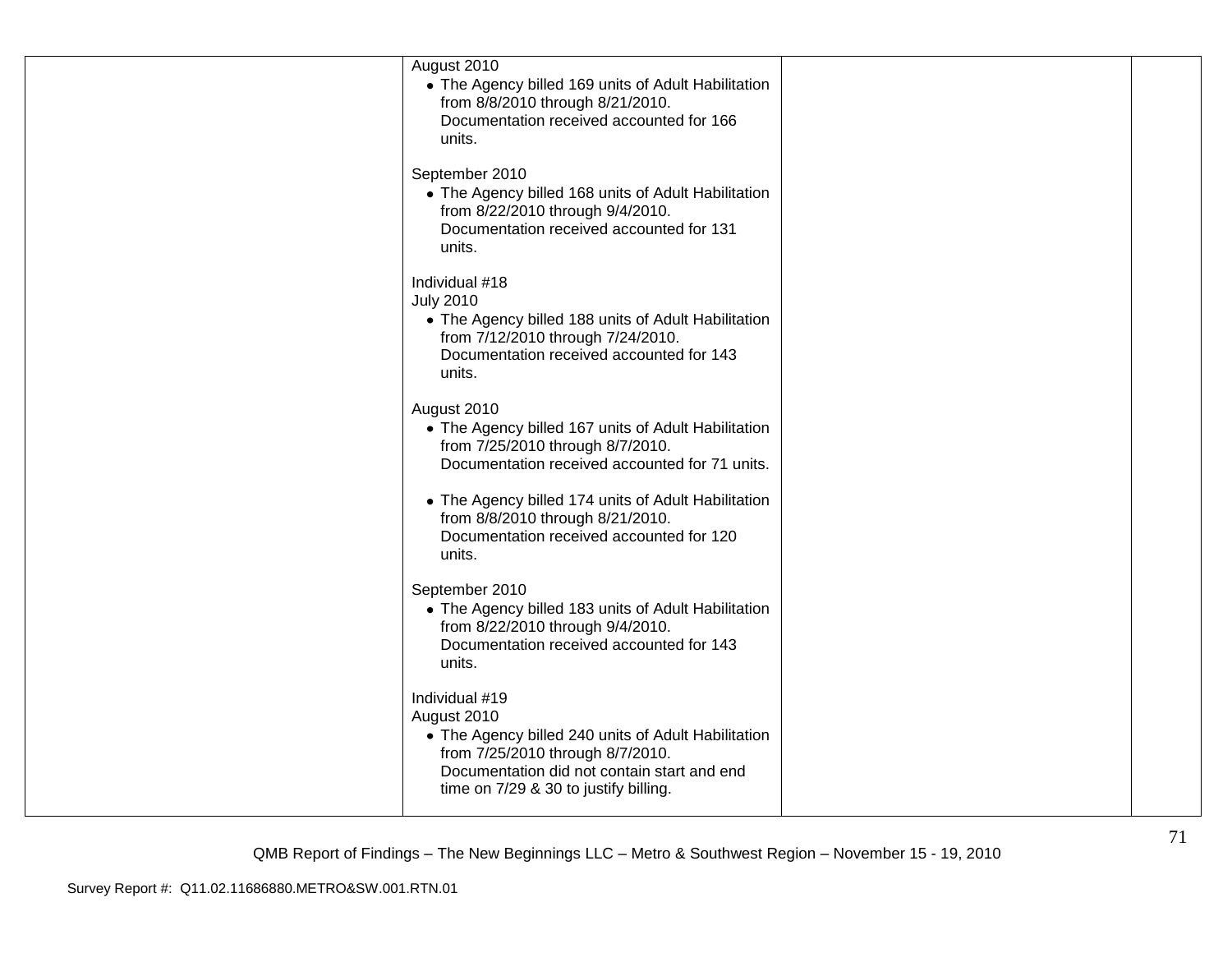| • The Agency billed 240 units of Adult Habilitation<br>from 8/8/2010 through 8/21/2010.<br>Documentation received accounted for 216<br>units.<br>September 2010<br>• The Agency billed 107 units of Adult Habilitation<br>from 8/22/2010 through 9/4/2010.<br>Documentation received accounted for 100<br>units.<br>• The Agency billed 216 units of Adult Habilitation<br>from 9/5/2010 through 9/18/2010.<br>Documentation received accounted for 163<br>units.<br>Individual #21<br>August 2010<br>• The Agency billed 160 units of Adult Habilitation<br>from 7/25/2010 through 8/7/2010.<br>Documentation received accounted for 136 |  |
|-------------------------------------------------------------------------------------------------------------------------------------------------------------------------------------------------------------------------------------------------------------------------------------------------------------------------------------------------------------------------------------------------------------------------------------------------------------------------------------------------------------------------------------------------------------------------------------------------------------------------------------------|--|
| units.<br>September 2010<br>• The Agency billed 160 units of Adult Habilitation<br>from 9/5/2010 through 9/18/2010.<br>Documentation received accounted for 0 units.                                                                                                                                                                                                                                                                                                                                                                                                                                                                      |  |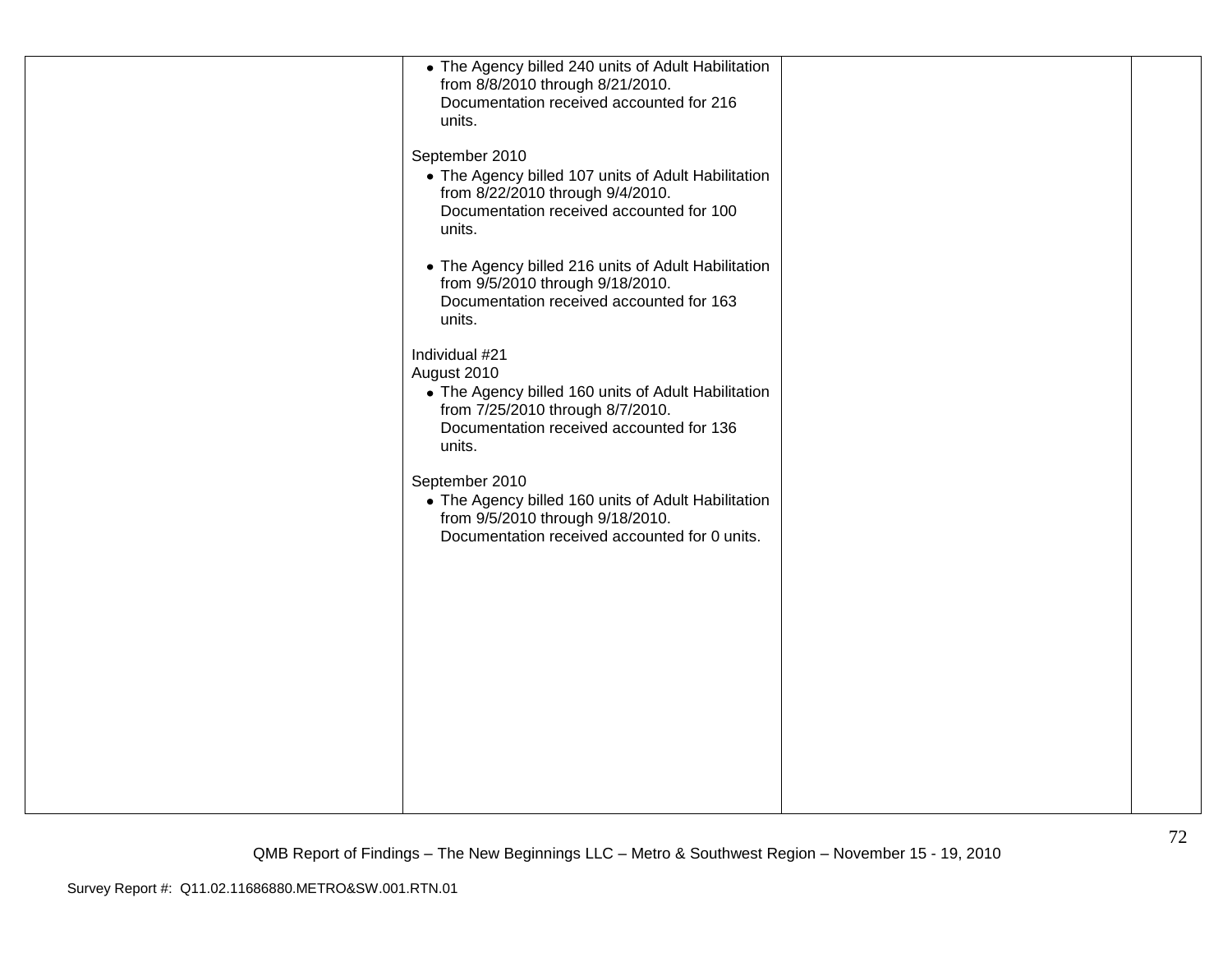| Tag # 6L06 (CoP) - FL Requirements                                                             | <b>Scope and Severity Rating: D</b>                   |  |
|------------------------------------------------------------------------------------------------|-------------------------------------------------------|--|
| Developmental Disabilities (DD) Waiver Service                                                 | Based on record review, the Agency failed             |  |
| Standards effective 4/1/2007                                                                   | complete all DDSD requirements for approval of        |  |
|                                                                                                | each direct support provider for 2 of 18 individuals. |  |
| <b>CHAPTER 6. III. REQUIREMENTS UNIQUE TO</b>                                                  |                                                       |  |
| <b>FAMILY LIVING SERVICES</b>                                                                  | The following was not found, not current and/or       |  |
| A. Support to Individuals in Family Living: The                                                | incomplete:                                           |  |
| Family Living Services Provider Agency shall                                                   |                                                       |  |
| provide and document:                                                                          | • Family Living (Annual Update) Home Study            |  |
|                                                                                                | ° Individual #22 - Not Found.                         |  |
| Monthly consultation, by agency supervisors or<br>(5)                                          |                                                       |  |
| internal service coordinators, with the direct                                                 | • Current Family Living Contract                      |  |
| support provider to include:                                                                   | ° Individual #22 - Not Current.                       |  |
|                                                                                                |                                                       |  |
| (a) Review, advise, and prompt the                                                             | ° Individual #24 - Not Current.                       |  |
| implementation of the individual's ISP                                                         |                                                       |  |
| Action Plans, schedule of activities and                                                       |                                                       |  |
| appointments; and                                                                              |                                                       |  |
|                                                                                                |                                                       |  |
| (b) Assist with service or support issues raised<br>by the direct support provider or observed |                                                       |  |
| by supervisor, service coordinator or other                                                    |                                                       |  |
| IDT members.                                                                                   |                                                       |  |
|                                                                                                |                                                       |  |
| <b>B. Home Studies.</b> The Family Living Services                                             |                                                       |  |
| Provider Agency shall complete all DDSD                                                        |                                                       |  |
| requirements for approval of each direct support                                               |                                                       |  |
| provider, including completion of an approved home                                             |                                                       |  |
| study and training prior to placement. After the initial                                       |                                                       |  |
| home study, an updated home study shall be                                                     |                                                       |  |
| completed annually. The home study must also be                                                |                                                       |  |
| updated each time there is a change in family                                                  |                                                       |  |
| composition or when the family moves to a new                                                  |                                                       |  |
| home. The content and procedures used by the                                                   |                                                       |  |
| Provider Agency to conduct home studies shall be                                               |                                                       |  |
| approved by DDSD.                                                                              |                                                       |  |
|                                                                                                |                                                       |  |
| Developmental Disabilities (DD) Waiver Service                                                 |                                                       |  |
| Standards effective 4/1/2007                                                                   |                                                       |  |
| <b>CHAPTER 1. I. PROVIDER AGENCY</b>                                                           |                                                       |  |
| <b>ENROLLMENT PROCESS</b>                                                                      |                                                       |  |
| D. Scope of DDSD Agreement                                                                     |                                                       |  |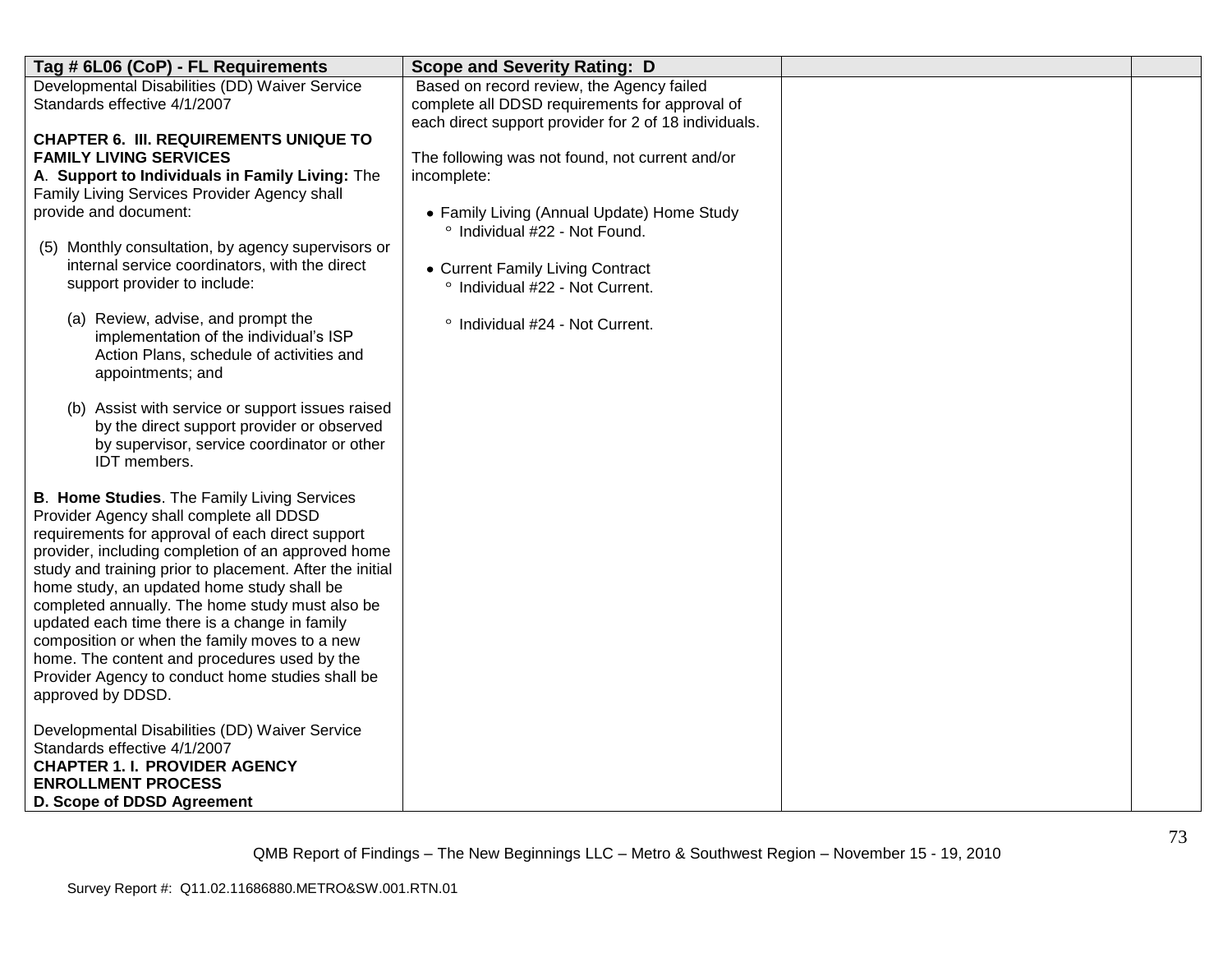| (4) Provider Agencies must have prior written<br>approval of the Department of Health to<br>subcontract any service other than Respite;<br>NMAC 8.314.5.10 - DEVELOPMENTAL<br>DISABILITIES HOME AND COMMUNITY-BASED<br><b>SERVICES WAIVER</b>                                                                                                                                                                                                                                                                                                                                                                                                                                                                                                                                                                                             |  |  |
|-------------------------------------------------------------------------------------------------------------------------------------------------------------------------------------------------------------------------------------------------------------------------------------------------------------------------------------------------------------------------------------------------------------------------------------------------------------------------------------------------------------------------------------------------------------------------------------------------------------------------------------------------------------------------------------------------------------------------------------------------------------------------------------------------------------------------------------------|--|--|
| <b>ELIGIBLE PROVIDERS:</b><br>I. Qualifications for community living service<br>providers: There are three types of community<br>living services: Family living, supported living and<br>independent living. Community living providers must<br>meet all qualifications set forth by the DOH/DDSD,<br>DDW definitions and service standards.<br>(1) Family living service providers for adults must<br>meet the qualifications for staff required by the<br>DOH/DDSD, DDW service definitions and<br>standards. The direct care provider employed by or<br>subcontracting with the provider agency must be<br>approved through a home study completed prior to<br>provision of services and conducted<br>at subsequent intervals required of the provider<br>agency. All family living sub-contracts must be<br>approved by the DOH/DDSD. |  |  |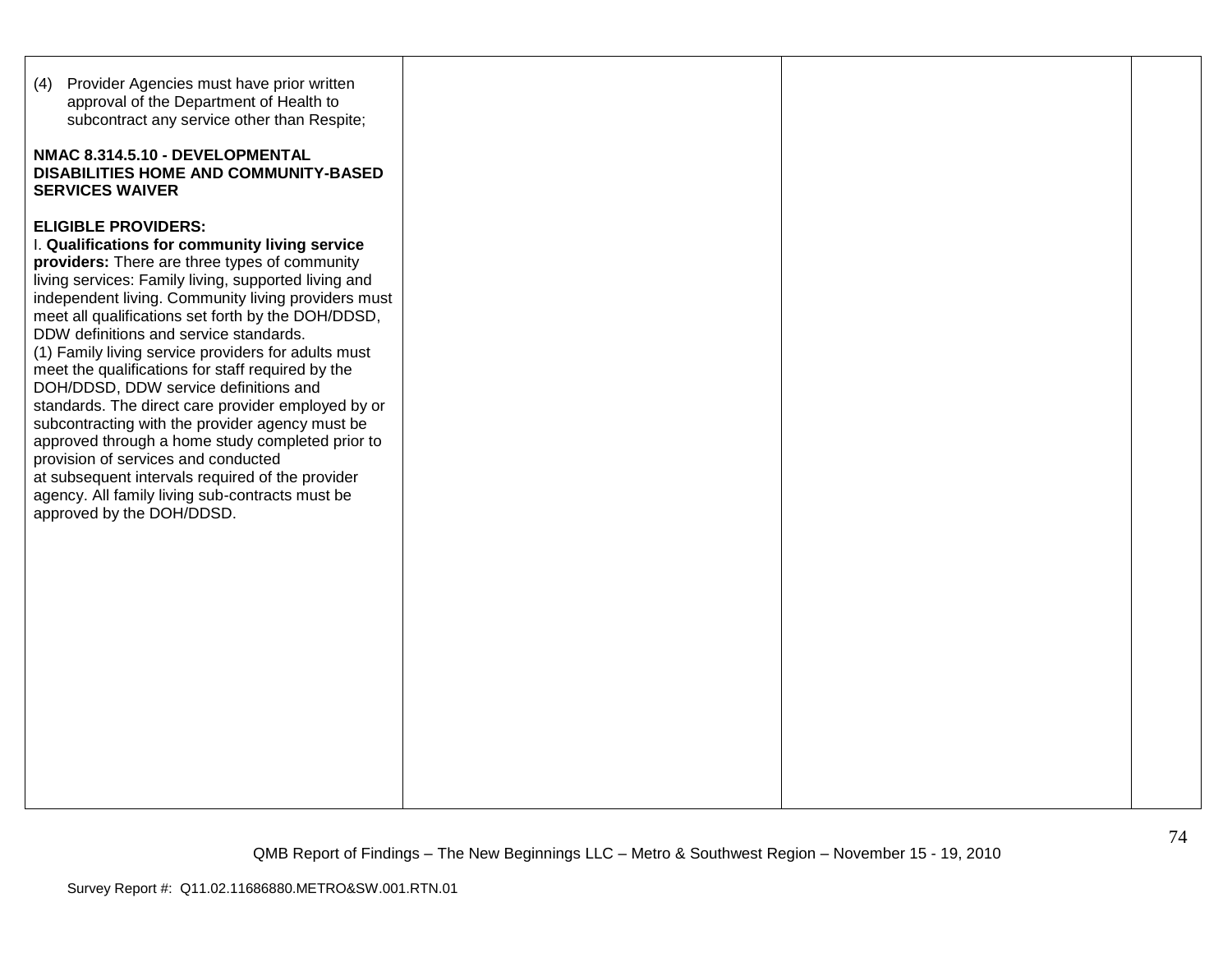| Tag # 6L13 (CoP) - CL Healthcare Reqts.                                                                 | <b>Scope and Severity Rating: E</b>                                                         |  |
|---------------------------------------------------------------------------------------------------------|---------------------------------------------------------------------------------------------|--|
| Developmental Disabilities (DD) Waiver Service                                                          | Based on record review, the Agency failed to                                                |  |
| Standards effective 4/1/2007                                                                            | provide documentation of annual physical                                                    |  |
| <b>CHAPTER 6. VI. GENERAL REQUIREMENTS</b>                                                              | examinations and/or other examinations as                                                   |  |
| <b>FOR COMMUNITY LIVING</b>                                                                             | specified by a licensed physician for 5 of 27                                               |  |
| G. Health Care Requirements for Community                                                               | individuals receiving Community Living Services.                                            |  |
| <b>Living Services.</b>                                                                                 |                                                                                             |  |
| (1) The Community Living Service providers shall                                                        | The following was not found, incomplete and/or not                                          |  |
| ensure completion of a HAT for each individual                                                          | current:                                                                                    |  |
| receiving this service. The HAT shall be completed                                                      |                                                                                             |  |
| 2 weeks prior to the annual ISP meeting and                                                             | • Vision Exam                                                                               |  |
| submitted to the Case Manager and all other IDT                                                         | Individual #17 - As indicated by the DDSD file                                              |  |
| Members. A revised HAT is required to also be                                                           | matrix Vision Exams are to be conducted every                                               |  |
| submitted whenever the individual's health status                                                       | other year. No evidence of exam was found.                                                  |  |
| changes significantly. For individuals who are newly<br>allocated to the DD Waiver program, the HAT may |                                                                                             |  |
| be completed within 2 weeks following the initial ISP                                                   | ° Individual #23 - As indicated by the DDSD file                                            |  |
| meeting and submitted with any strategies and                                                           | matrix Vision Exams are to be conducted every<br>other year. No evidence of exam was found. |  |
| support plans indicated in the ISP, or within 72                                                        |                                                                                             |  |
| hours following admission into direct services, which                                                   | ° Individual #24 - As indicated by the DDSD file                                            |  |
| ever comes first.                                                                                       | matrix Vision Exams are to be conducted every                                               |  |
| (2) Each individual will have a Health Care                                                             | other year. No evidence of exam was found.                                                  |  |
| Coordinator, designated by the IDT. When the                                                            |                                                                                             |  |
| individual's HAT score is 4, 5 or 6 the Health Care                                                     | • Auditory Exam                                                                             |  |
| Coordinator shall be an IDT member, other than the                                                      | ° Individual #27 - As indicated by the Annual                                               |  |
| individual. The Health Care Coordinator shall                                                           | physical PCP recommends auditory exam every                                                 |  |
| oversee and monitor health care services for the                                                        | two years, the Annual was completed on                                                      |  |
| individual in accordance with these standards. In                                                       | 12/2009. No evidence of an auditory exam was                                                |  |
| circumstances where no IDT member voluntarily                                                           | found.                                                                                      |  |
| accepts designation as the health care coordinator,                                                     |                                                                                             |  |
| the community living provider shall assign a staff                                                      | • Blood Levels                                                                              |  |
| member to this role.<br>(3) For each individual receiving Community Living                              | ° Individual #10 - As indicated per Neurological                                            |  |
| Services, the provider agency shall ensure and                                                          | evaluation recommends review for Valporic acid                                              |  |
| document the following:                                                                                 | levels, lab work was ordered on 12/08/2009.                                                 |  |
| (a) Provision of health care oversight consistent                                                       | Follow-up was to be completed every 6 months,                                               |  |
| with these Standards as detailed in Chapter                                                             | last Valporic acid level checked 3/2010. No                                                 |  |
| One section III E: Healthcare Documentation                                                             | evidence of follow-up found.                                                                |  |
| by Nurses For Community Living Services,                                                                |                                                                                             |  |
| <b>Community Inclusion Services and Private</b>                                                         | • Review of Psychotropic Medication                                                         |  |
| Duty Nursing Services.                                                                                  | Individual #17 - According to Pharmacologic                                                 |  |
| b) That each individual with a score of 4, 5, or 6                                                      | Management visit Individual #17 is to have a                                                |  |
|                                                                                                         | medication review in 6-months. No evidence                                                  |  |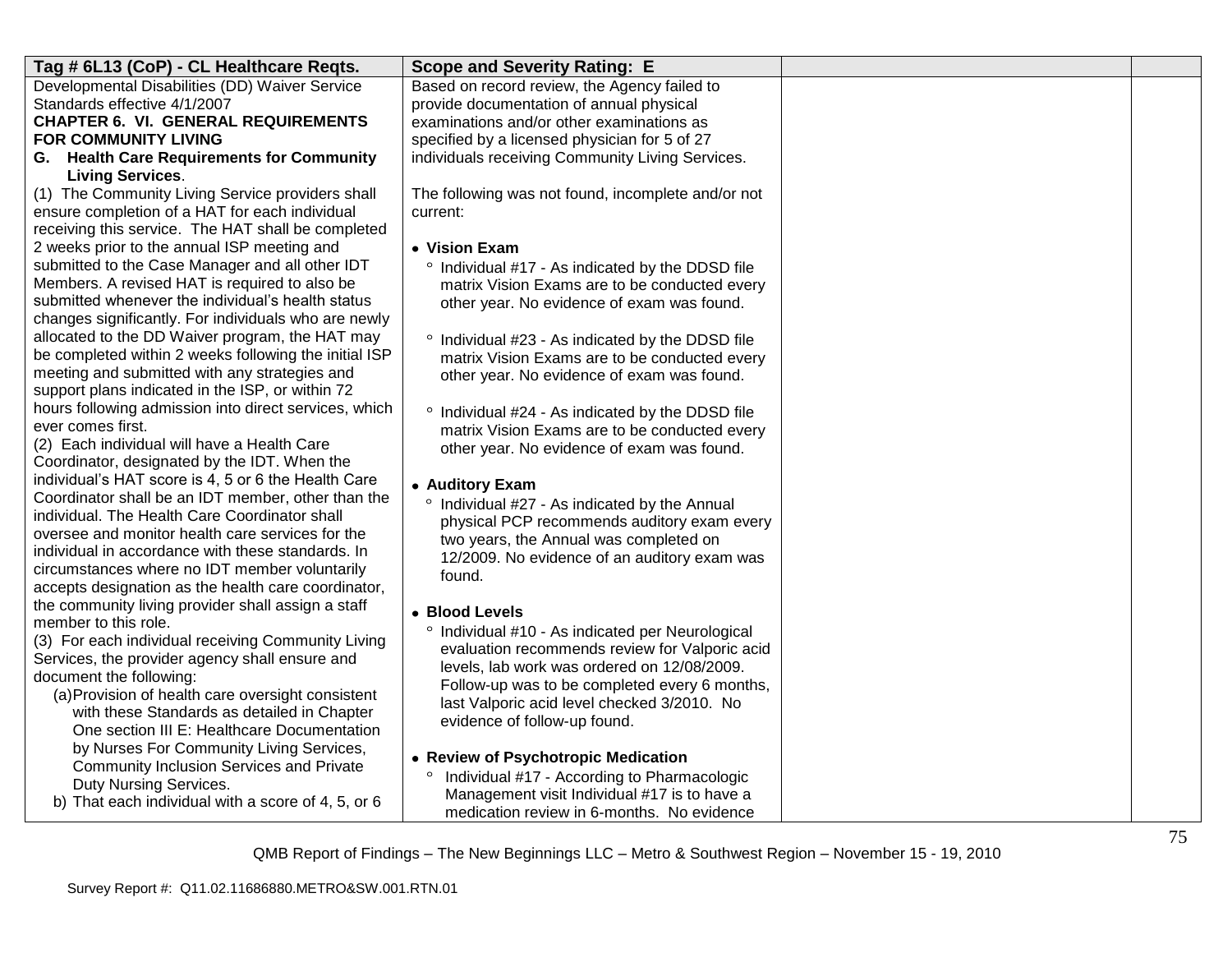| on the HAT, has a Health Care Plan                                                                                                                                                                                                                                                                                                                                                                                                                                                                                                                                                                                                                                                                                                                                                                                                                                                                                                                                                                                                                                                                                                                                                                                                                                                                                        | was found for the following time frame to                  |  |
|---------------------------------------------------------------------------------------------------------------------------------------------------------------------------------------------------------------------------------------------------------------------------------------------------------------------------------------------------------------------------------------------------------------------------------------------------------------------------------------------------------------------------------------------------------------------------------------------------------------------------------------------------------------------------------------------------------------------------------------------------------------------------------------------------------------------------------------------------------------------------------------------------------------------------------------------------------------------------------------------------------------------------------------------------------------------------------------------------------------------------------------------------------------------------------------------------------------------------------------------------------------------------------------------------------------------------|------------------------------------------------------------|--|
| developed by a licensed nurse.<br>(c) That an individual with chronic condition(s)<br>with the potential to exacerbate into a life<br>threatening condition, has Crisis Prevention/<br>Intervention Plan(s) developed by a licensed<br>nurse or other appropriate professional for<br>each such condition.<br>(4) That an average of 3 hours of documented<br>nutritional counseling is available annually, if<br>recommended by the IDT.<br>(5) That the physical property and grounds are free<br>of hazards to the individual's health and safety.<br>(6) In addition, for each individual receiving<br>Supported Living or Family Living Services, the<br>provider shall verify and document the following:<br>(a) The individual has a primary licensed<br>physician;<br>(b) The individual receives an annual physical<br>examination and other examinations as<br>specified by a licensed physician;<br>(c) The individual receives annual dental check-<br>ups and other check-ups as specified by a<br>licensed dentist;<br>(d) The individual receives eye examinations as<br>specified by a licensed optometrist or<br>ophthalmologist; and<br>(e) Agency activities that occur as follow-up to<br>medical appointments (e.g. treatment, visits to<br>specialists, changes in medication or daily<br>routine). | indicate they were completed $(3/31/2010 -$<br>$9/2010$ ). |  |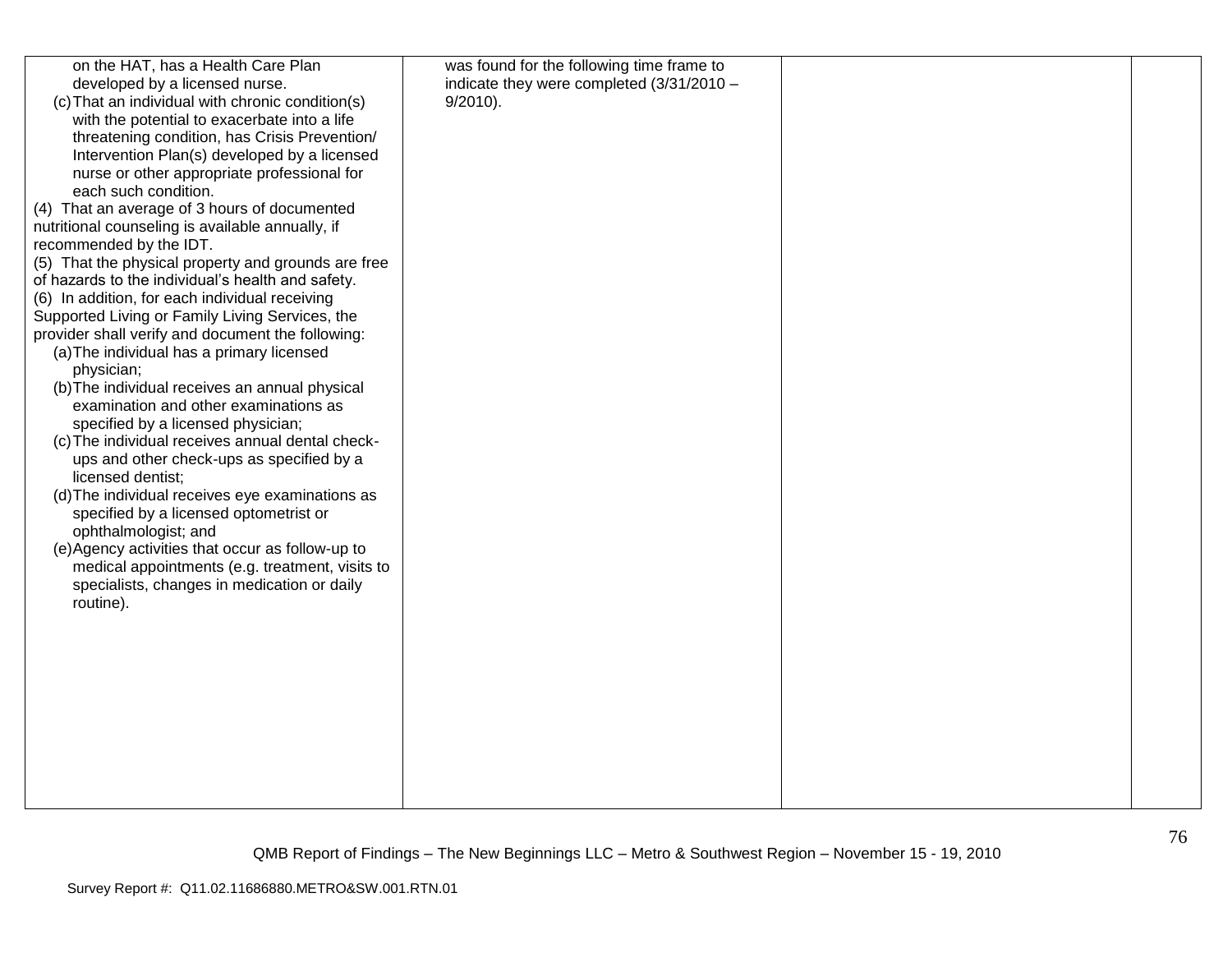| Tag # 6L14 Residential Case File                                                          | <b>Scope and Severity Rating: E</b>                   |  |
|-------------------------------------------------------------------------------------------|-------------------------------------------------------|--|
| Developmental Disabilities (DD) Waiver Service                                            | Based on record review, the Agency failed to          |  |
| Standards effective 4/1/2007                                                              | maintain a complete and confidential case file in the |  |
| <b>CHAPTER 6. VIII. COMMUNITY LIVING</b>                                                  | residence for 14 of 24 Individuals receiving Family   |  |
| SERVICE PROVIDER AGENCY REQUIREMENTS                                                      | Living Services or Supported Living Services.         |  |
| A. Residence Case File: For individuals receiving                                         |                                                       |  |
| Supported Living or Family Living, the Agency shall                                       | The following was not found, incomplete and/or not    |  |
| maintain in the individual's home a complete and                                          | current:                                              |  |
| current confidential case file for each individual. For                                   |                                                       |  |
| individuals receiving Independent Living Services,                                        | • Current Emergency & Personal Identification         |  |
| rather than maintaining this file at the individual's                                     | <b>Information</b>                                    |  |
| home, the complete and current confidential case                                          | ° Did not contain Pharmacy Information (#17 &         |  |
| file for each individual shall be maintained at the                                       | 19)                                                   |  |
| agency's administrative site. Each file shall include                                     |                                                       |  |
| the following:                                                                            | <sup>o</sup> Did not contain Health Plan (Insurance)  |  |
| (1) Complete and current ISP and all supplemental                                         | Information (#17, 25 & 26)                            |  |
| plans specific to the individual;                                                         |                                                       |  |
| (2) Complete and current Health Assessment Tool;                                          | ° Did not contain Individuals current address         |  |
| (3) Current emergency contact information, which                                          | Information (#25)                                     |  |
| includes the individual's address, telephone                                              |                                                       |  |
| number, names and telephone numbers of<br>residential Community Living Support providers, | • Positive Behavioral Plan (#12)                      |  |
| relatives, or guardian or conservator, primary care                                       |                                                       |  |
| physician's name(s) and telephone number(s),                                              | • Positive Behavioral Crisis Plan (#12)               |  |
| pharmacy name, address and telephone number                                               |                                                       |  |
| and dentist name, address and telephone number,                                           | • Speech Therapy Plan (#9, 13 & 19)                   |  |
| and health plan;                                                                          |                                                       |  |
|                                                                                           | • Physical Therapy Plan (#2 & 14)                     |  |
| (4) Up-to-date progress notes, signed and dated by                                        |                                                       |  |
| the person making the note for at least the past                                          | • Special Health Care Needs                           |  |
| month (older notes may be transferred to the                                              | <sup>o</sup> Nutritional Plan (#25)                   |  |
| agency office);                                                                           |                                                       |  |
| (5) Data collected to document ISP Action Plan                                            | • Health Care Plans                                   |  |
| implementation                                                                            | ° Osteoarthritis (#4)                                 |  |
|                                                                                           | <sup>o</sup> Health Maintenance (#4)                  |  |
| (6) Progress notes written by direct care staff and                                       | <sup>o</sup> Psychotropic Medication use (#19)        |  |
| by nurses regarding individual health status and                                          |                                                       |  |
| physical conditions including action taken in                                             | • Crisis Plan                                         |  |
| response to identified changes in condition for at<br>least the past month;               | <sup>o</sup> Allergies (#1, 13 & 14)                  |  |
|                                                                                           | <sup>o</sup> Seizures (#25)                           |  |
| (7) Physician's or qualified health care providers<br>written orders;                     |                                                       |  |
| (8) Progress notes documenting implementation of                                          | • Progress Notes/Daily Contacts Logs:                 |  |
|                                                                                           |                                                       |  |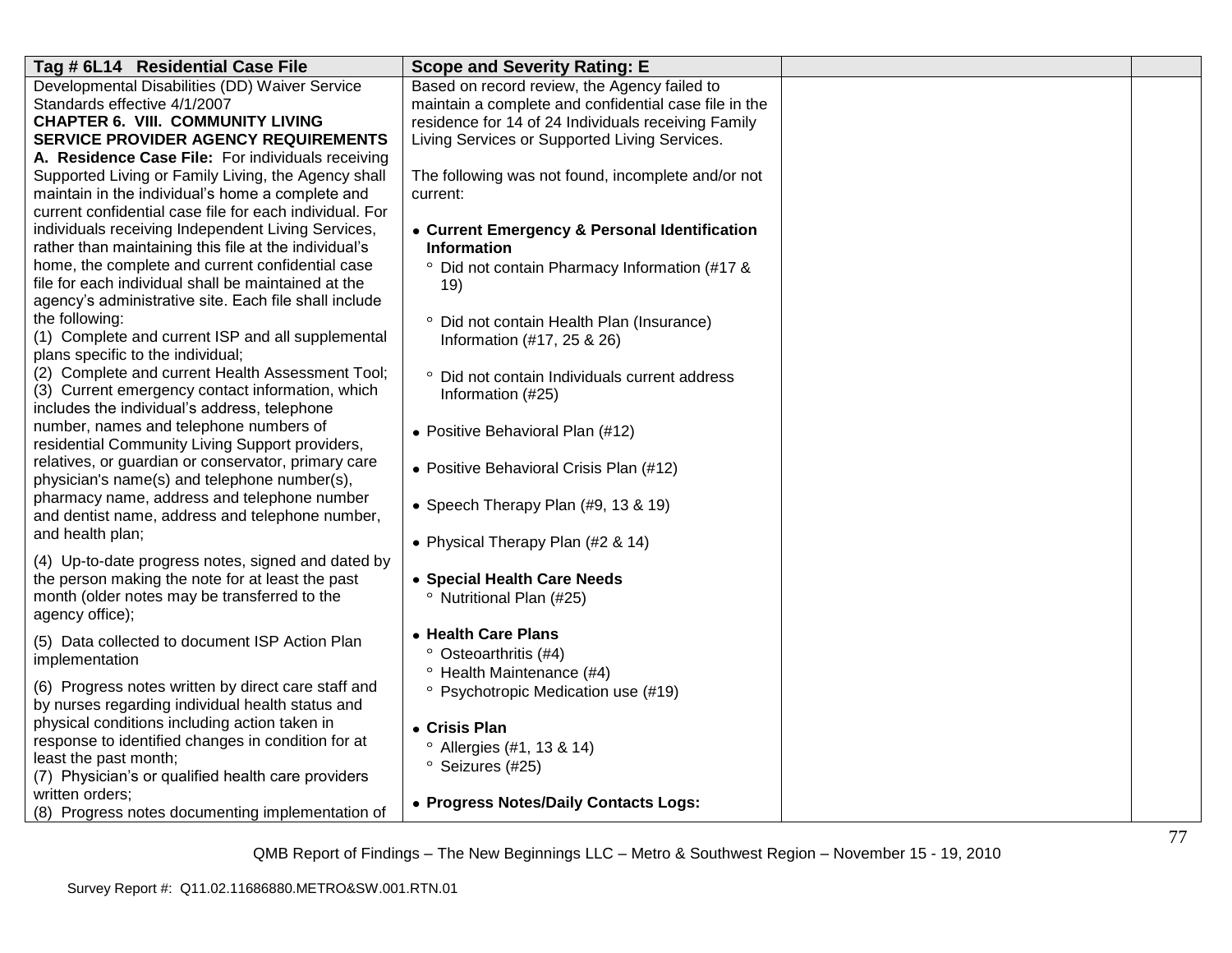| a physician's or qualified health care provider's         | $\degree$ Individual #9 - None found for November 1 - 16,  |  |
|-----------------------------------------------------------|------------------------------------------------------------|--|
| order(s);                                                 | 2010                                                       |  |
| (9) Medication Administration Record (MAR) for the        |                                                            |  |
| past three (3) months which includes:                     | $\degree$ Individual #10 - None found for November 1 -     |  |
| (a) The name of the individual;                           | 15, 2010                                                   |  |
| (b) A transcription of the healthcare practitioners       |                                                            |  |
| prescription including the brand and generic              | $\degree$ Individual #13 - None found for November 1 -     |  |
| name of the medication;                                   | 16, 2010                                                   |  |
| Diagnosis for which the medication is<br>(C)              |                                                            |  |
| prescribed;                                               | $\degree$ Individual #24 - None found for November 1 -     |  |
| (d) Dosage, frequency and method/route of                 | 17, 2010                                                   |  |
| delivery;                                                 |                                                            |  |
| (e) Times and dates of delivery;                          | • Data Collection/Data Tracking:                           |  |
| Initials of person administering or assisting with<br>(f) | ° Individual #10 - None found for November 2010            |  |
| medication; and                                           |                                                            |  |
| (g) An explanation of any medication irregularity,        |                                                            |  |
| allergic reaction or adverse effect.                      | <sup>o</sup> Individual #13 - None found for November 2010 |  |
| (h) For PRN medication an explanation for the use         |                                                            |  |
| of the PRN must include:                                  | • Progress Notes written by DSP and/or Nurses              |  |
| Observable signs/symptoms or                              | regarding Health Status:                                   |  |
| circumstances in which the medication is to               | ° Individual #10 - None found for November 2010            |  |
| be used, and                                              |                                                            |  |
| (ii) Documentation of the effectiveness/result            | <sup>o</sup> Individual #24 - None found for November 2010 |  |
| of the PRN delivered.                                     |                                                            |  |
| A MAR is not required for individuals<br>(i)              | • Health Care Providers Written Orders (#3, 10 &           |  |
| participating in Independent Living Services              | 25)                                                        |  |
| who self-administer their own medication.                 |                                                            |  |
| However, when medication administration is                | • Medication Administration Record (MAR)                   |  |
| provided as part of the Independent Living                | ° Individual #13 - None found for July, August,            |  |
| Service a MAR must be maintained at the                   | and September 2010.                                        |  |
| individual's home and an updated copy must                |                                                            |  |
| be placed in the agency file on a weekly basis.           |                                                            |  |
| (10) Record of visits to healthcare practitioners         |                                                            |  |
| including any treatment provided at the visit and a       |                                                            |  |
| record of all diagnostic testing for the current ISP      |                                                            |  |
| year; and                                                 |                                                            |  |
| (11) Medical History to include: demographic data,        |                                                            |  |
| current and past medical diagnoses including the          |                                                            |  |
| cause (if known) of the developmental disability and      |                                                            |  |
| any psychiatric diagnosis, allergies (food,               |                                                            |  |
| environmental, medications), status of routine adult      |                                                            |  |
| health care screenings, immunizations                     |                                                            |  |
|                                                           |                                                            |  |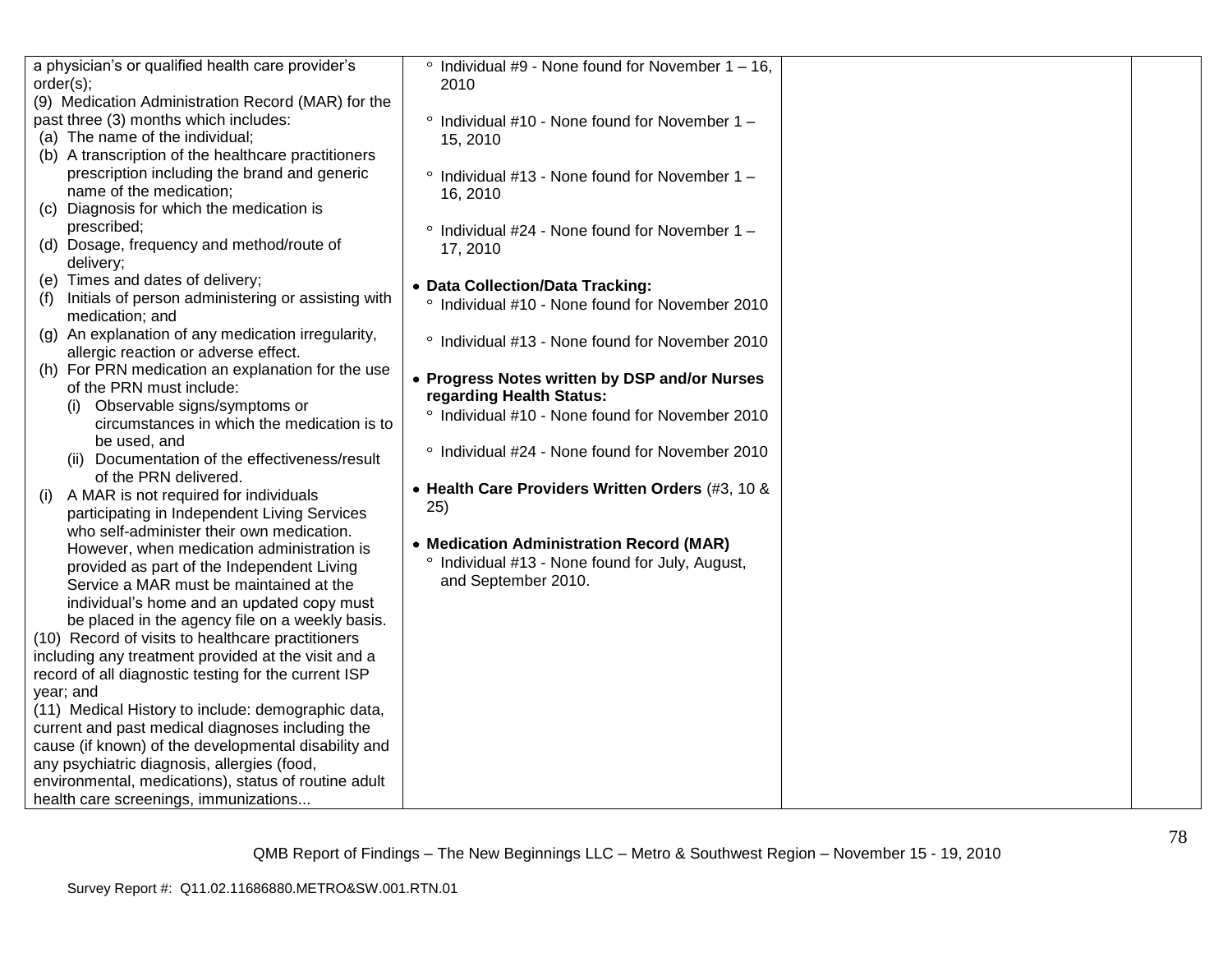| Tag # 6L25 (CoP) Residential Health &                        | <b>Scope and Severity Rating: E</b>                                                                         |  |
|--------------------------------------------------------------|-------------------------------------------------------------------------------------------------------------|--|
| <b>Safety (Supported Living &amp; Family Living)</b>         |                                                                                                             |  |
| Developmental Disabilities (DD) Waiver Service               | Based on observation, the Agency failed to ensure                                                           |  |
| Standards effective 4/1/2007                                 | that each individual's residence met all                                                                    |  |
| <b>CHAPTER 6. VIII. COMMUNITY LIVING</b>                     | requirements within the standard for 13 of 23                                                               |  |
| <b>SERVICE PROVIDER AGENCY REQUIREMENTS</b>                  | Supported Living & Family Living residences.                                                                |  |
| L. Residence Requirements for Family Living                  |                                                                                                             |  |
| <b>Services and Supported Living Services</b>                | The following items were not found, not functioning                                                         |  |
| (1) Supported Living Services and Family Living              | or incomplete:                                                                                              |  |
| Services providers shall assure that each                    |                                                                                                             |  |
| individual's residence has:                                  | <b>Supported Living Requirements:</b>                                                                       |  |
| (a) Battery operated or electric smoke detectors,            |                                                                                                             |  |
| heat sensors, or a sprinkler system installed in             | • Accessible written procedures for the safe storage                                                        |  |
| the residence;                                               | of all medications with dispensing instructions for                                                         |  |
| (b) General-purpose first aid kit;                           | each individual that are consistent with the                                                                |  |
| (c) When applicable due to an individual's health            | Assisting with Medication Administration training                                                           |  |
| status, a blood borne pathogens kit;                         | or each individual's ISP (#16)                                                                              |  |
| Accessible written procedures for emergency<br>(d)           |                                                                                                             |  |
| evacuation e.g. fire and weather-related                     | <b>Family Living Requirements:</b>                                                                          |  |
| threats:                                                     |                                                                                                             |  |
| (e) Accessible telephone numbers of poison                   | • General-purpose first aid kit (#25)                                                                       |  |
| control centers located within the line of sight of          |                                                                                                             |  |
| the telephone;<br>Accessible written documentation of actual | • Accessible written procedures for emergency                                                               |  |
| (f)<br>evacuation drills occurring at least three (3)        | evacuation e.g. fire and weather-related threats                                                            |  |
| times a year. For Supported Living evacuation                | (49 & 22)                                                                                                   |  |
| drills shall occur at least once a year during               |                                                                                                             |  |
| each shift;                                                  | • Accessible written documentation of actual                                                                |  |
| Accessible written procedures for the safe<br>(g)            | evacuation drills occurring at least three (3) times                                                        |  |
| storage of all medications with dispensing                   | a year. For Supported Living evacuation drills                                                              |  |
| instructions for each individual that are                    | shall occur at least once a year during each shift                                                          |  |
| consistent with the Assisting with Medication                | (#25 & 27)                                                                                                  |  |
| Administration training or each individual's ISP;            |                                                                                                             |  |
| and                                                          | • Accessible telephone numbers of poison control                                                            |  |
| (h) Accessible written procedures for emergency              | centers located within the line of sight of the                                                             |  |
| placement and relocation of individuals in the               | telephone (#22 & 27)                                                                                        |  |
| event of an emergency evacuation that makes                  |                                                                                                             |  |
| the residence unsuitable for occupancy. The                  | • Accessible written procedures for the safe storage<br>of all medications with dispensing instructions for |  |
| emergency evacuation procedures shall                        |                                                                                                             |  |
| address, but are not limited to, fire, chemical              | each individual that are consistent with the<br>Assisting with Medication Administration training           |  |
| and/or hazardous waste spills, and flooding.                 | or each individual's ISP (#3, 5, 9, 10, 14, 17, 21,                                                         |  |
|                                                              | 22, 25, 26 & 27)                                                                                            |  |
|                                                              |                                                                                                             |  |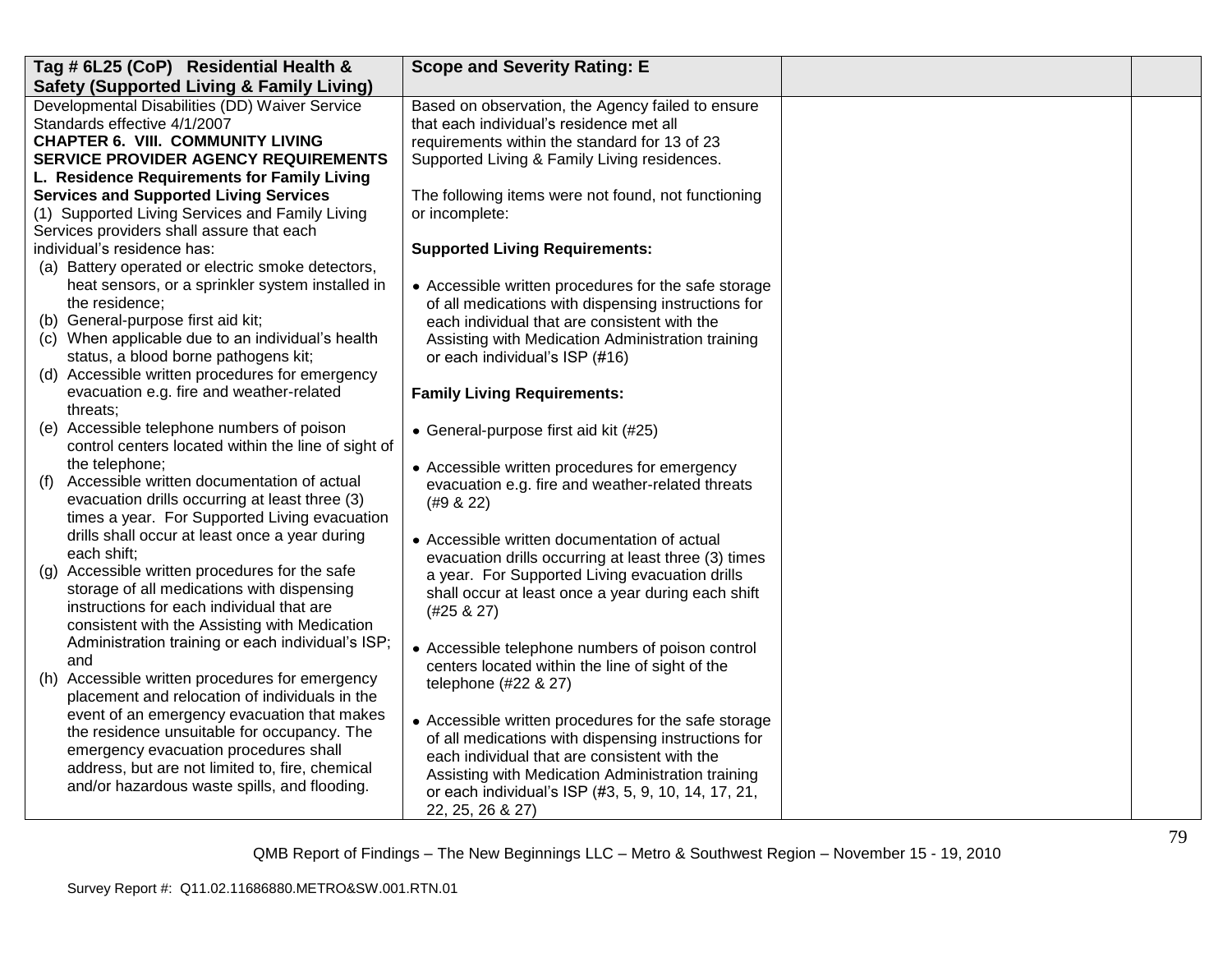| • Accessible written procedures for emergency<br>placement and relocation of individuals in the<br>event of an emergency evacuation that makes the<br>residence unsuitable for occupancy. The<br>emergency evacuation procedures shall address,<br>but are not limited to, fire, chemical and/or<br>hazardous waste spills, and flooding (#3, 5, 9, 14,<br>17, 24, 25, 26 & 27) |  |
|---------------------------------------------------------------------------------------------------------------------------------------------------------------------------------------------------------------------------------------------------------------------------------------------------------------------------------------------------------------------------------|--|
|                                                                                                                                                                                                                                                                                                                                                                                 |  |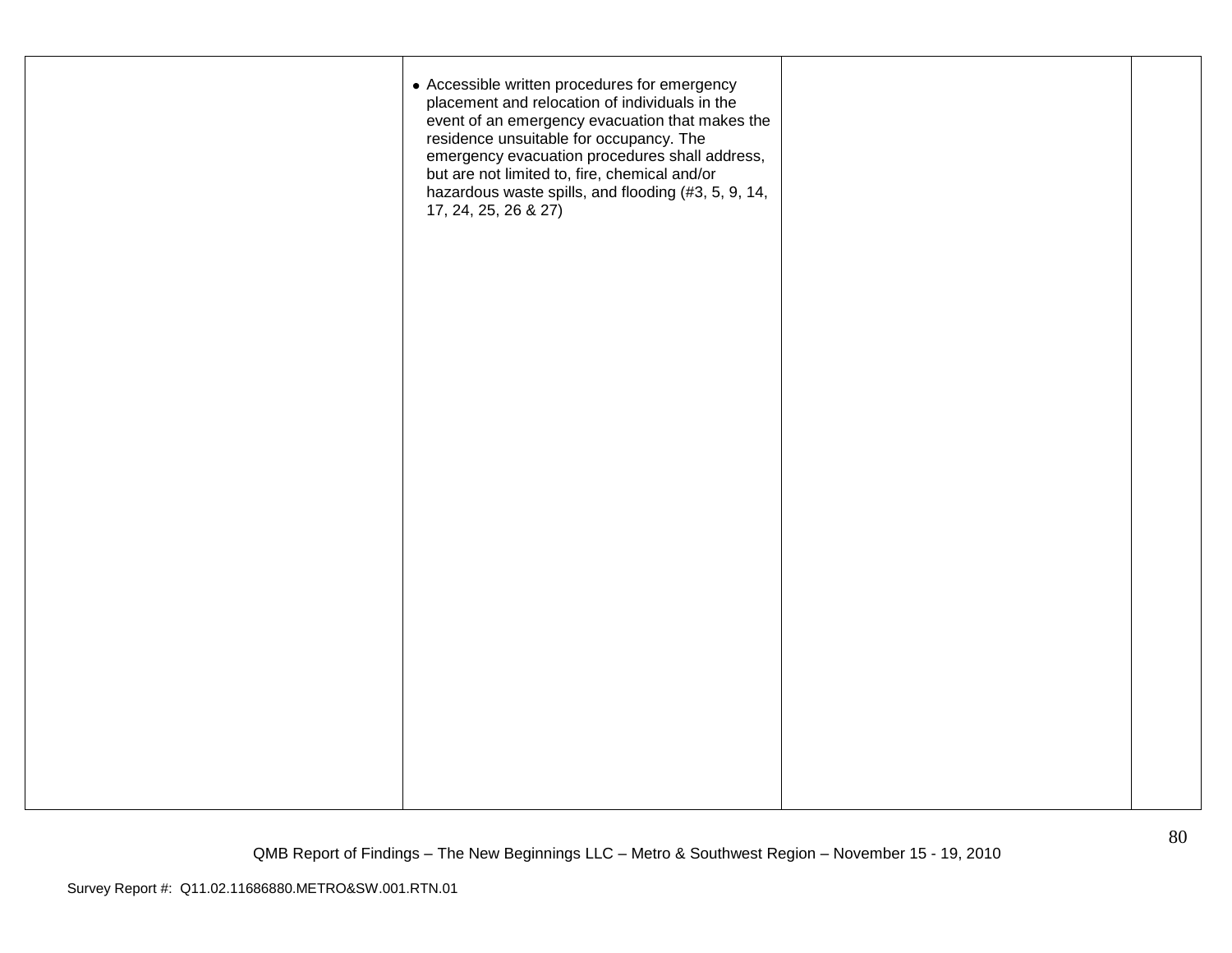| Tag # 6L25.1 (CoP) Residential Reqts.                                                           | <b>Scope and Severity Rating: D</b>                                                           |  |
|-------------------------------------------------------------------------------------------------|-----------------------------------------------------------------------------------------------|--|
| (Physical Environment - Supported Living &                                                      |                                                                                               |  |
| <b>Family Living)</b>                                                                           |                                                                                               |  |
| Developmental Disabilities (DD) Waiver Service<br>Standards effective 4/1/2007                  | Based on observation, the Agency failed to ensure<br>that each individual's residence met all |  |
| <b>CHAPTER 6. VIII. COMMUNITY LIVING</b>                                                        | requirements within the standard, which maintains a                                           |  |
| SERVICE PROVIDER AGENCY REQUIREMENTS                                                            | physical environment which is safe and comfortable                                            |  |
|                                                                                                 | for 1 of 18 Family Living residences.                                                         |  |
| L. Residence Requirements for Family Living                                                     |                                                                                               |  |
| <b>Services and Supported Living Services</b>                                                   | <b>Family Living Requirements:</b>                                                            |  |
| (2) Overall each residence shall maintain basic                                                 | During on-site visit (11/15/2010), surveyors                                                  |  |
| utilities, i.e., gas, power, water, telephone at the                                            | observed the following:                                                                       |  |
| residence and shall maintain the physical                                                       |                                                                                               |  |
| environment in a safe and comfortable manner for                                                | Surveyors on routine survey made a house visit to                                             |  |
| the individuals.                                                                                | Individual #11 on November 15, 2010 at 3:30pm.<br>During on-site visit, surveyors made these  |  |
| (3) Each individual shall have access to all                                                    | observations: The home in general was unkempt                                                 |  |
| household equipment and cleaning supplies unless                                                | with spider webs throughout the home including                                                |  |
| precluded by his or her ISP.                                                                    | bathroom, kitchen and individuals bedroom.                                                    |  |
|                                                                                                 |                                                                                               |  |
| (4) Living and Dining Areas shall                                                               | Kitchen table had layer of film which was sticky to                                           |  |
| (a) Provide individuals free use of all space with                                              | the touch. Stove had layer of grease and spider                                               |  |
| due regard for privacy, personal possessions<br>and individual interests;                       | webs on side of stove to the wall.                                                            |  |
| (b) Maintain areas for the usual functions of daily                                             | Bathroom had a black ring of soap scum, spider                                                |  |
| living, social, and leisure activities in a clean                                               | webs between shower wall and shower head and                                                  |  |
| and sanitary condition; and                                                                     | handle.                                                                                       |  |
| (c) Provide environmental accommodations                                                        |                                                                                               |  |
| based on the unique needs of the individual.                                                    | Individuals bedroom was dusty and had spider webs                                             |  |
|                                                                                                 | throughout room                                                                               |  |
| (5) Kitchen area shall:                                                                         |                                                                                               |  |
| (a) Possess equipment, utensils, and supplies to<br>properly store, prepare, and serve at least | An addition was added to home but remains<br>unfinished, building supplies were observed in   |  |
| three (3) meals a day;                                                                          | hallway. Electrical components were hanging from                                              |  |
| (b) Arrangements will be made, in consultation                                                  | walls, although no exposed wires were observed.                                               |  |
| with the IDT for environmental                                                                  |                                                                                               |  |
| accommodations and assistive technology                                                         | Residential concerns where brought to the attention                                           |  |
| devices specific to the needs of the                                                            | of Executive Director of Agency.                                                              |  |
| individual(s); and                                                                              |                                                                                               |  |
| (c) Water temperature is required to be                                                         |                                                                                               |  |
| maintained at a safe level to both prevent                                                      |                                                                                               |  |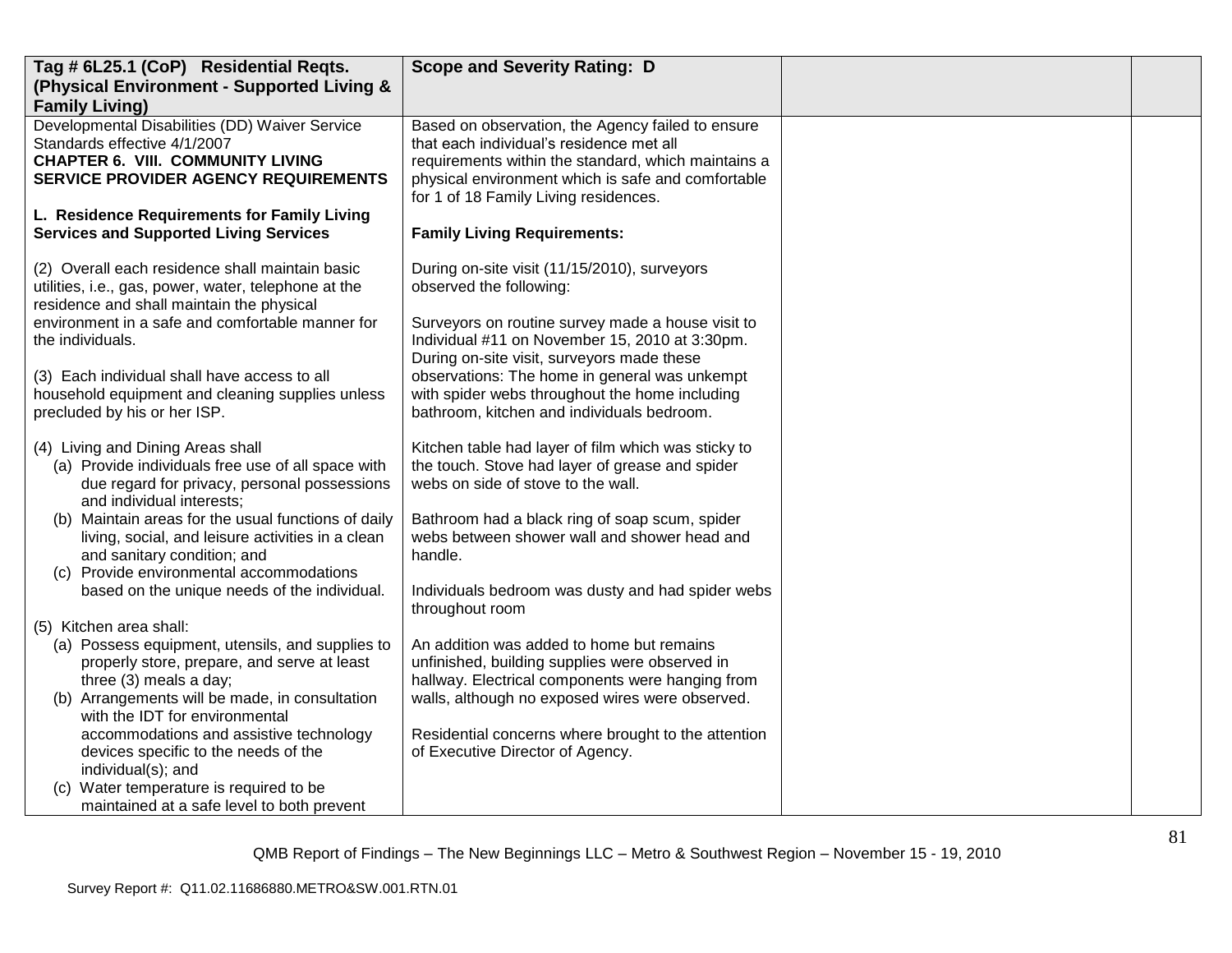| injury and ensure comfort.                                                                                                                                                                                                                                                                                                                                                                                                                                                                                                                                                                                                                                |  |  |
|-----------------------------------------------------------------------------------------------------------------------------------------------------------------------------------------------------------------------------------------------------------------------------------------------------------------------------------------------------------------------------------------------------------------------------------------------------------------------------------------------------------------------------------------------------------------------------------------------------------------------------------------------------------|--|--|
| (6) Bedroom area shall:<br>(a) At a maximum of two (2) individuals share,<br>with mutual consent, a bedroom and each<br>individual has the right to have his or her own<br>bed;<br>(b) All bedrooms shall have doors, which may be<br>closed for privacy<br>(c) Physical arrangement of bedrooms<br>compatible with the physical needs of the<br>individual; and<br>(d) Allow individuals the right to decorate his or<br>her bedroom in a style of his or her choice<br>consistent with a safe and sanitary living<br>conditions.                                                                                                                        |  |  |
| (7) Bathroom area shall provide:<br>(a) For Supported Living, a minimum of one<br>toilet and lavatory facility for every two (2)<br>individuals with Developmental Disabilities<br>living in the home;<br>(b) Reasonable modifications or<br>accommodations, based on the physical<br>needs of the individual (i.e., shower chairs,<br>grab bars, walk in shower, raised toilets,<br>$etc.$ ):<br>Toilets, tubs, showers used by the<br>(i)<br>individual(s) provide for privacy;<br>designed or adapted for the safe<br>provision of personal care; and<br>(ii) Water temperature maintained at a safe<br>level to prevent injury and ensure<br>comfort. |  |  |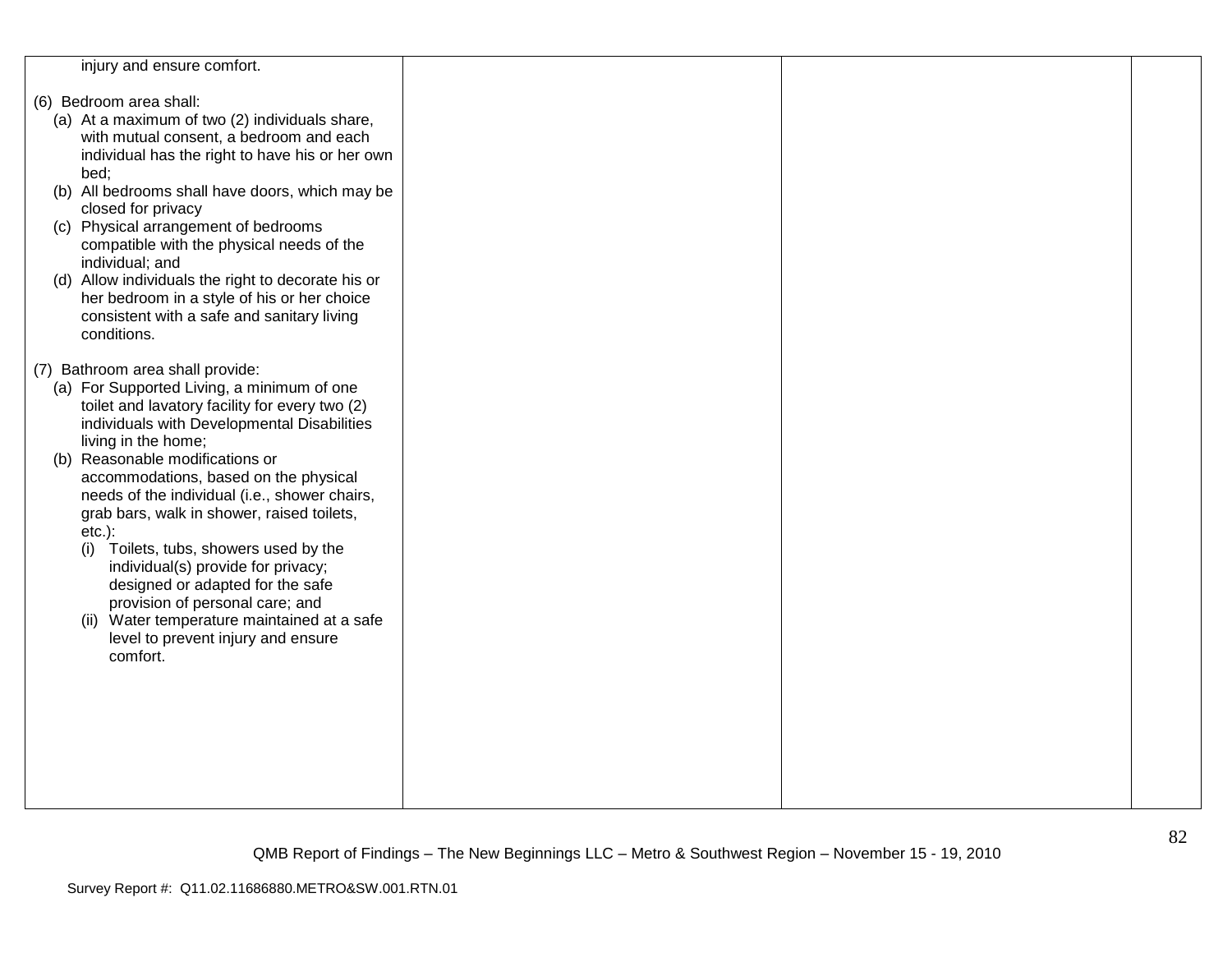| Tag # 6L27 FL Reimbursement                                                           | <b>Scope and Severity Rating: B</b>                                                          |  |
|---------------------------------------------------------------------------------------|----------------------------------------------------------------------------------------------|--|
| Developmental Disabilities (DD) Waiver Service                                        | Based on record review, the Agency failed to                                                 |  |
| Standards effective 4/1/2007                                                          | provide written or electronic documentation as                                               |  |
| <b>CHAPTER 1 III. PROVIDER AGENCY</b>                                                 | evidence for each unit billed for Family Living                                              |  |
| DOCUMENTATION OF SERVICE DELIVERY AND                                                 | Services for 7 of 18 individuals.                                                            |  |
| <b>LOCATION</b>                                                                       |                                                                                              |  |
| A. General: All Provider Agencies shall maintain                                      | Individual #5                                                                                |  |
| all records necessary to fully disclose the                                           | August 2010                                                                                  |  |
| service, quality, quantity and clinical necessity                                     | • The Agency billed 1 unit of Family Living on                                               |  |
| furnished to individuals who are currently<br>receiving services. The Provider Agency | 8/22/2010. Documentation did not contain a                                                   |  |
| records shall be sufficiently detailed to                                             | date to justify billing.                                                                     |  |
| substantiate the date, time, individual name,                                         |                                                                                              |  |
| servicing Provider Agency, level of services,                                         | • The Agency billed 1 unit of Family Living on<br>8/31/2010. Documentation did not contain a |  |
| and length of a session of service billed.                                            | date to justify billing.                                                                     |  |
| Billable Units: The documentation of the<br>В.                                        |                                                                                              |  |
| billable time spent with an individual shall be                                       | Individual #9                                                                                |  |
| kept on the written or electronic record that is                                      | <b>July 2010</b>                                                                             |  |
| prepared prior to a request for reimbursement                                         | • The Agency billed 4 units of Family Living on                                              |  |
| from the HSD. For each unit billed, the record                                        | 7/25/2010 through 7/28/2010. Review of                                                       |  |
| shall contain the following:                                                          | documentation indicated services were provided                                               |  |
| Date, start and end time of each service<br>(1)                                       | concurrently with Hospitalization stay on                                                    |  |
| encounter or other billable service interval;                                         | 7/25/2010.                                                                                   |  |
| (2)<br>A description of what occurred during the                                      |                                                                                              |  |
| encounter or service interval; and                                                    | August 2010                                                                                  |  |
| The signature or authenticated name of staff<br>(3)                                   | • The Agency billed 4 units of Family Living from                                            |  |
| providing the service.                                                                | 7/30/2010 through 8/2/2010. Review of                                                        |  |
| MAD-MR: 03-59 Eff 1/1/2004                                                            | documentation indicated services were provided                                               |  |
| 8.314.1 BI RECORD KEEPING AND                                                         | concurrently with Hospitalization stay on 8/1 &                                              |  |
| <b>DOCUMENTATION REQUIREMENTS:</b>                                                    | 8/2.                                                                                         |  |
| Providers must maintain all records necessary to                                      | • The Agency billed 4 units of Family Living from                                            |  |
| fully disclose the extent of the services provided to                                 | 8/4/2010 through 8/7/2010. Review of                                                         |  |
| the Medicaid recipient. Services that have been                                       | documentation indicated services were provided                                               |  |
| billed to Medicaid, but are not substantiated in a                                    | concurrently with Hospitalization stay on                                                    |  |
| treatment plan and/or patient records for the                                         | 8/4/2010.                                                                                    |  |
| recipient are subject to recoupment.                                                  |                                                                                              |  |
|                                                                                       | • The Agency billed 10 units of Family Living from                                           |  |
| Developmental Disabilities (DD) Waiver Service                                        | 8/16/2010 through 8/25/2010. Review of                                                       |  |
| Standards effective 4/1/2007                                                          | documentation indicated services were provided                                               |  |
| <b>CHAPTER 6. IX. REIMBURSEMENT FOR</b>                                               | concurrently with Hospitalization stay on                                                    |  |
| <b>COMMUNITY LIVING SERVICES</b>                                                      | 8/16/2010.                                                                                   |  |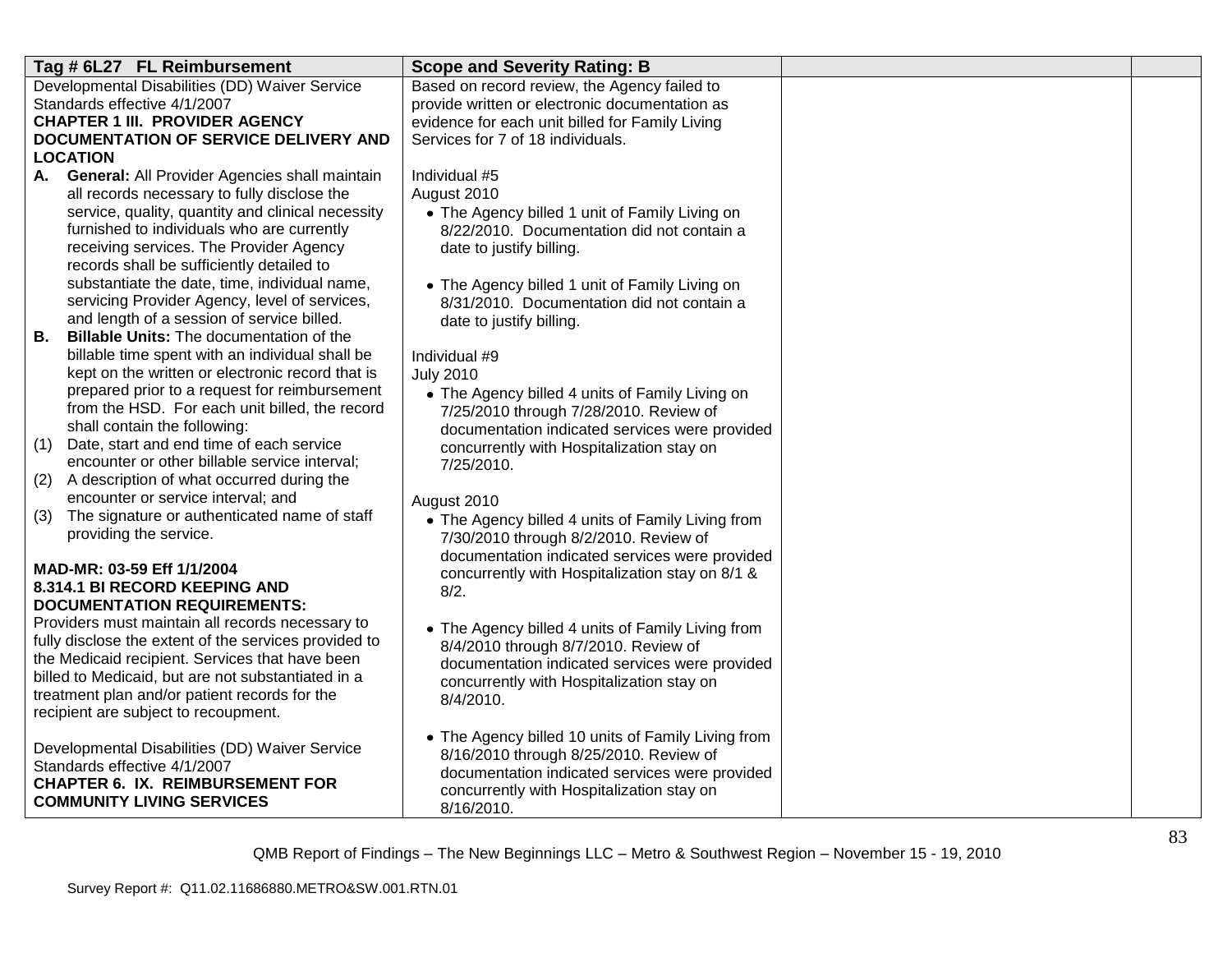| B. Reimbursement for Family Living Services                                                                   | Individual #11                                                                                    |  |
|---------------------------------------------------------------------------------------------------------------|---------------------------------------------------------------------------------------------------|--|
| (1) Billable Unit: The billable unit for Family Living<br>Services is a daily rate for each individual in the | August 2010                                                                                       |  |
| residence. A maximum of 340 days (billable                                                                    | • The Agency billed 21 units of Family Living from<br>7/15/2010 through 8/4/2010 documentation on |  |
| units) are allowed per ISP year.                                                                              | 8/1 & 2 did not contain the following:                                                            |  |
|                                                                                                               | $\circ$<br>a signature/authenticated name of the staff                                            |  |
| (2) Billable Activities shall include:                                                                        | providing the service to justify billing for                                                      |  |
| (a) Direct support provided to an individual in the                                                           | each unit billed.                                                                                 |  |
| residence any portion of the day;                                                                             |                                                                                                   |  |
| Direct support provided to an individual by<br>(b)                                                            | $\circ$<br>A start and end time to justify billing.                                               |  |
| the Family Living Services direct support or                                                                  |                                                                                                   |  |
| substitute care provider away from the                                                                        | • The Agency billed 7 units of Family Living from                                                 |  |
| residence (e.g., in the community); and                                                                       | 8/5/2010 through 8/11/2010. Documentation on                                                      |  |
| (c) Any other activities provided in accordance                                                               | these dates did not contain the following:                                                        |  |
| with the Scope of Services.                                                                                   | $\circ$<br>a signature/authenticated name of the staff                                            |  |
| (3) Non-Billable Activities shall include:                                                                    | providing the service to justify billing for                                                      |  |
| (a) The Family Living Services Provider Agency                                                                | each unit billed.                                                                                 |  |
| may not bill the for room and board;                                                                          | $\circ$<br>A start and end time to justify billing.                                               |  |
| (b) Personal care, nutritional counseling and                                                                 |                                                                                                   |  |
| nursing supports may not be billed as                                                                         | • The Agency billed 7 units of Family Living from                                                 |  |
| separate services for an individual receiving                                                                 | 8/12/2010 through 8/18/2010. Documentation                                                        |  |
| Family Living Services; and                                                                                   | on these dates did not contain the following:                                                     |  |
| (c) Family Living services may not be billed for                                                              | $\circ$<br>a signature/authenticated name of the staff                                            |  |
| the same time period as Respite.                                                                              | providing the service to justify billing for                                                      |  |
| (d) The Family Living Services Provider Agency<br>may not bill on days when an individual is                  | each unit billed.                                                                                 |  |
| hospitalized or in an institutional care setting.                                                             |                                                                                                   |  |
| For this purpose a day is counted from one                                                                    | $\circ$<br>A start and end time to justify billing.                                               |  |
| midnight to the following midnight.                                                                           |                                                                                                   |  |
|                                                                                                               | • The Agency billed 7 units of Family Living from                                                 |  |
| Developmental Disabilities (DD) Waiver Service                                                                | 8/19/2010 through 8/25/2010. Documentation<br>on these dates did not contain the following:       |  |
| Standards effective 4/1/2007 - Chapter 6 -                                                                    | a signature/authenticated name of the staff                                                       |  |
| <b>COMMUNITY LIVING SERVICES</b>                                                                              | providing the service to justify billing for                                                      |  |
| III. REQUIREMENTS UNIQUE TO FAMILY LIVING                                                                     | each unit billed.                                                                                 |  |
| <b>SERVICES</b>                                                                                               |                                                                                                   |  |
| C. Service Limitations. Family Living Services                                                                | $\circ$<br>A start and end time to justify billing.                                               |  |
| cannot be provided in conjunction with any other                                                              |                                                                                                   |  |
| <b>Community Living Service, Personal Support</b>                                                             | September 2010                                                                                    |  |
| Service, Private Duty Nursing, or Nutritional                                                                 | • The Agency billed 14 units of Family Living from                                                |  |
| Counseling. In addition, Family Living may not be<br>delivered during the same time as respite; therefore,    | 8/26/2010 through 9/8/210. Documentation on                                                       |  |
|                                                                                                               | these dates did not contain the following:                                                        |  |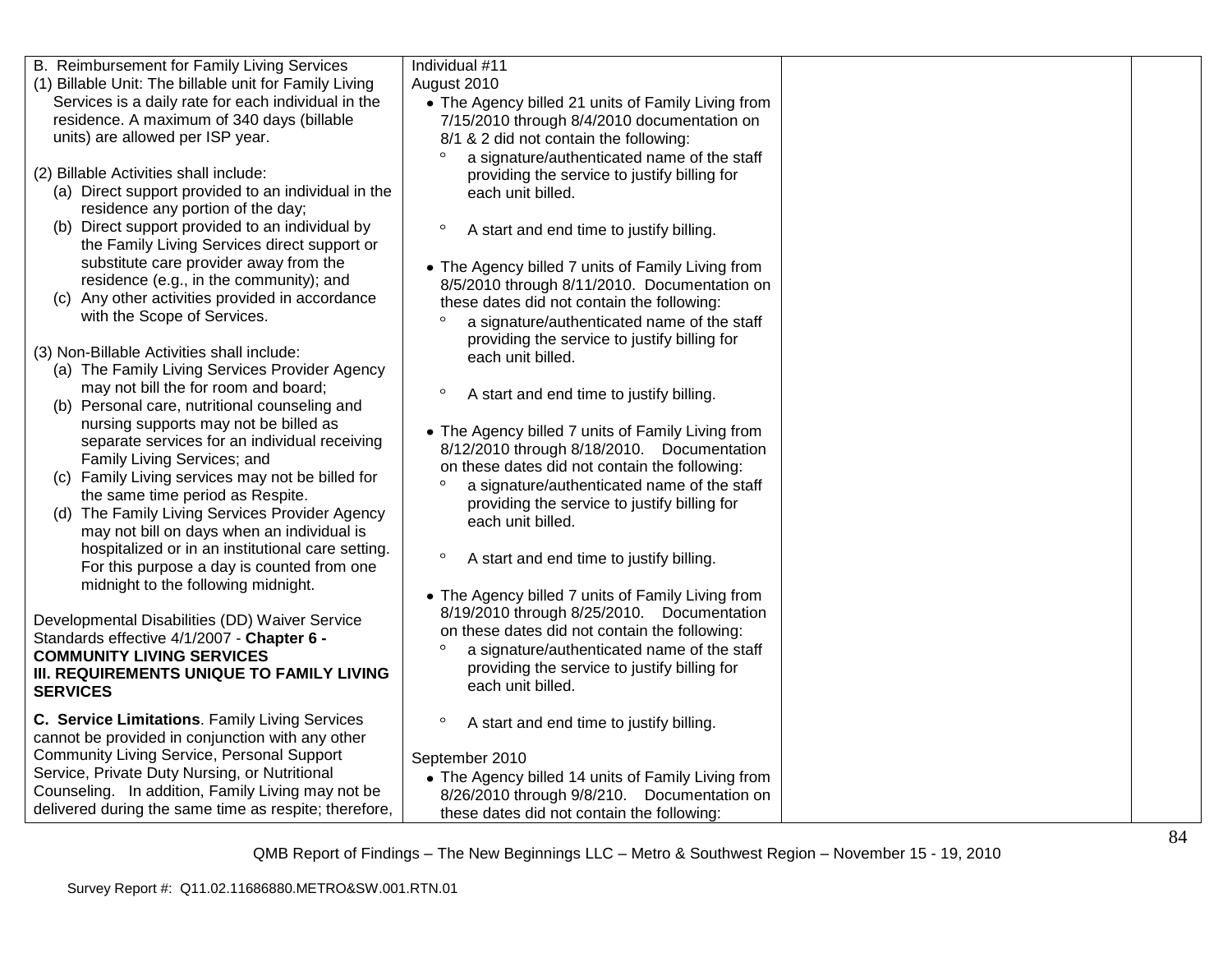| a specified deduction to the daily rate for Family<br>Living shall be made for each unit of respite<br>received.<br>Developmental Disabilities (DD) Waiver Service<br>Standards effective 4/1/2007 - DEFINITIONS<br><b>SUBSTITUTE CARE</b> means the provision of family<br>living services by an agency staff or subcontractor<br>during a planned/scheduled or emergency absence<br>of the direct service provider.<br><b>RESPITE</b> means a support service to allow the<br>primary caregiver to take a break from care giving<br>responsibilities while maintaining adequate<br>supervision and support to the individual during the<br>absence of the primary caregiver. | $\circ$<br>a signature/authenticated name of the staff<br>providing the service to justify billing for<br>each unit billed.<br>$\circ$<br>A start and end time to justify billing.<br>• The Agency billed 7 units of Family Living from<br>9/9/2010 through 9/15/20. Documentation on<br>these dates did not contain the following:<br>a signature/authenticated name of the staff<br>$\circ$<br>providing the service to justify billing for<br>each unit billed.<br>$\circ$<br>A start and end time to justify billing.<br>• The Agency billed 7 units of Family Living from<br>9/16/2010 through 9/22/20. Documentation on<br>these dates did not contain the following:<br>a signature/authenticated name of the staff |  |
|--------------------------------------------------------------------------------------------------------------------------------------------------------------------------------------------------------------------------------------------------------------------------------------------------------------------------------------------------------------------------------------------------------------------------------------------------------------------------------------------------------------------------------------------------------------------------------------------------------------------------------------------------------------------------------|----------------------------------------------------------------------------------------------------------------------------------------------------------------------------------------------------------------------------------------------------------------------------------------------------------------------------------------------------------------------------------------------------------------------------------------------------------------------------------------------------------------------------------------------------------------------------------------------------------------------------------------------------------------------------------------------------------------------------|--|
|                                                                                                                                                                                                                                                                                                                                                                                                                                                                                                                                                                                                                                                                                | providing the service to justify billing for<br>each unit billed.<br>$\circ$<br>A start and end time to justify billing.                                                                                                                                                                                                                                                                                                                                                                                                                                                                                                                                                                                                   |  |
|                                                                                                                                                                                                                                                                                                                                                                                                                                                                                                                                                                                                                                                                                | • The Agency billed 14 units of Family Living from<br>9/23/2010 through 10/6/20. Documentation on<br>9/23, 24, 25, 26, 27, 28, 29 & 30 did not contain<br>the following:<br>$\circ$<br>a signature/authenticated name of the staff<br>providing the service to justify billing for<br>each unit billed.                                                                                                                                                                                                                                                                                                                                                                                                                    |  |
|                                                                                                                                                                                                                                                                                                                                                                                                                                                                                                                                                                                                                                                                                | $\circ$<br>A start and end time to justify billing.                                                                                                                                                                                                                                                                                                                                                                                                                                                                                                                                                                                                                                                                        |  |
|                                                                                                                                                                                                                                                                                                                                                                                                                                                                                                                                                                                                                                                                                | Individual #14<br>September 2010                                                                                                                                                                                                                                                                                                                                                                                                                                                                                                                                                                                                                                                                                           |  |
|                                                                                                                                                                                                                                                                                                                                                                                                                                                                                                                                                                                                                                                                                | • The Agency billed 7 units of Family Living from<br>9/9/2010 through 9/15/20. Review of<br>documentation indicated services were provided<br>concurrently with Respite Service on 9/15/2010.                                                                                                                                                                                                                                                                                                                                                                                                                                                                                                                              |  |
|                                                                                                                                                                                                                                                                                                                                                                                                                                                                                                                                                                                                                                                                                | • The Agency billed 7 units of Family Living from                                                                                                                                                                                                                                                                                                                                                                                                                                                                                                                                                                                                                                                                          |  |